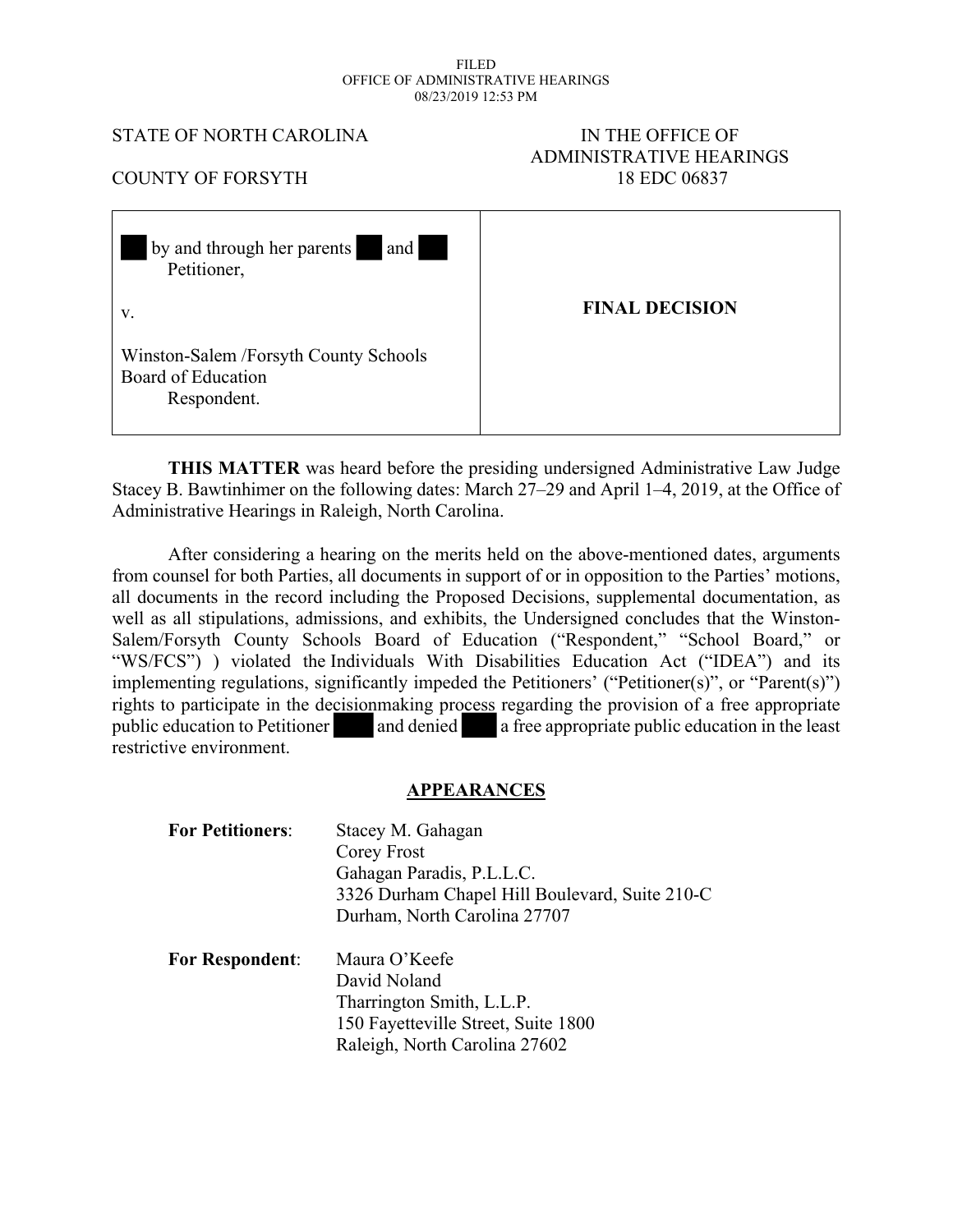#### **WITNESSES**

| <b>For Petitioners:</b> | Dr. Ann Turnbull, Expert Witness<br>Father of<br>Petitioner<br>Jessica Sizemore, Independent Speech Pathologist<br>William Overfelt, Expert Witness<br>Mother of<br>Petitioner<br>Martha Chamberlin, Teaching Assistant at<br>School ("<br>Parent Advocate<br>Mary "Kelsey" Frazier, Teacher at<br>School                                                                            |
|-------------------------|--------------------------------------------------------------------------------------------------------------------------------------------------------------------------------------------------------------------------------------------------------------------------------------------------------------------------------------------------------------------------------------|
|                         | Ashley Clark, Director of the<br>One-on-One Aide at                                                                                                                                                                                                                                                                                                                                  |
| <b>For Respondent:</b>  | Lindsay Uldrick, Special Education Teacher at<br><b>Elementary School</b><br>Melissa Fisch, Former Teacher at<br>and Teaching<br>Elementary School ("<br>Assistant at<br>Jeanne Brooker, Speech/Language Pathologist for WS/FCS<br>Barbara Kibler, Teacher at<br>Sharon Creasy, Principal at<br>Sue Ellen Bennet, Teacher at<br>Dr. Patricia Fisk-Moody, WS/FCS' EC Program Director |

#### **EXHIBITS**

#### **ADMITTED EXHIBITS:**

The following exhibits were received into evidence during the course of the hearing. The page numbers referenced are the "Bates stamped" numbers. The admitted exhibits have been retained as part of the official record of this contested case and given the appropriate weight in this Final Decision.

**Stipulated Exhibits ("Stip. Ex."):** 1-51, 53-59.<sup>1</sup>

**Petitioners' Exhibits ("Pet. Ex."):** 2-5, 6 (historical purposes), 7-9, 11, 13, 15, 17-18, 20, 22-25, 26 (illustrative purposes), 27 (illustrative purposes), 30, 32-34, 37, 40-42, 45-50, 52-53, 55-60, 62, 64, 72, 77-78, 80.

<sup>&</sup>lt;sup>1</sup> Stipulated Exhibit 52 was originally admitted into the record but later stricken from the record because some of the information contained in the exhibit was inaccurate. Stipulated Exhibit 59, the 2018-2019 Elementary School calendar, was filed through Supplemental Documentation on August 13, 2019.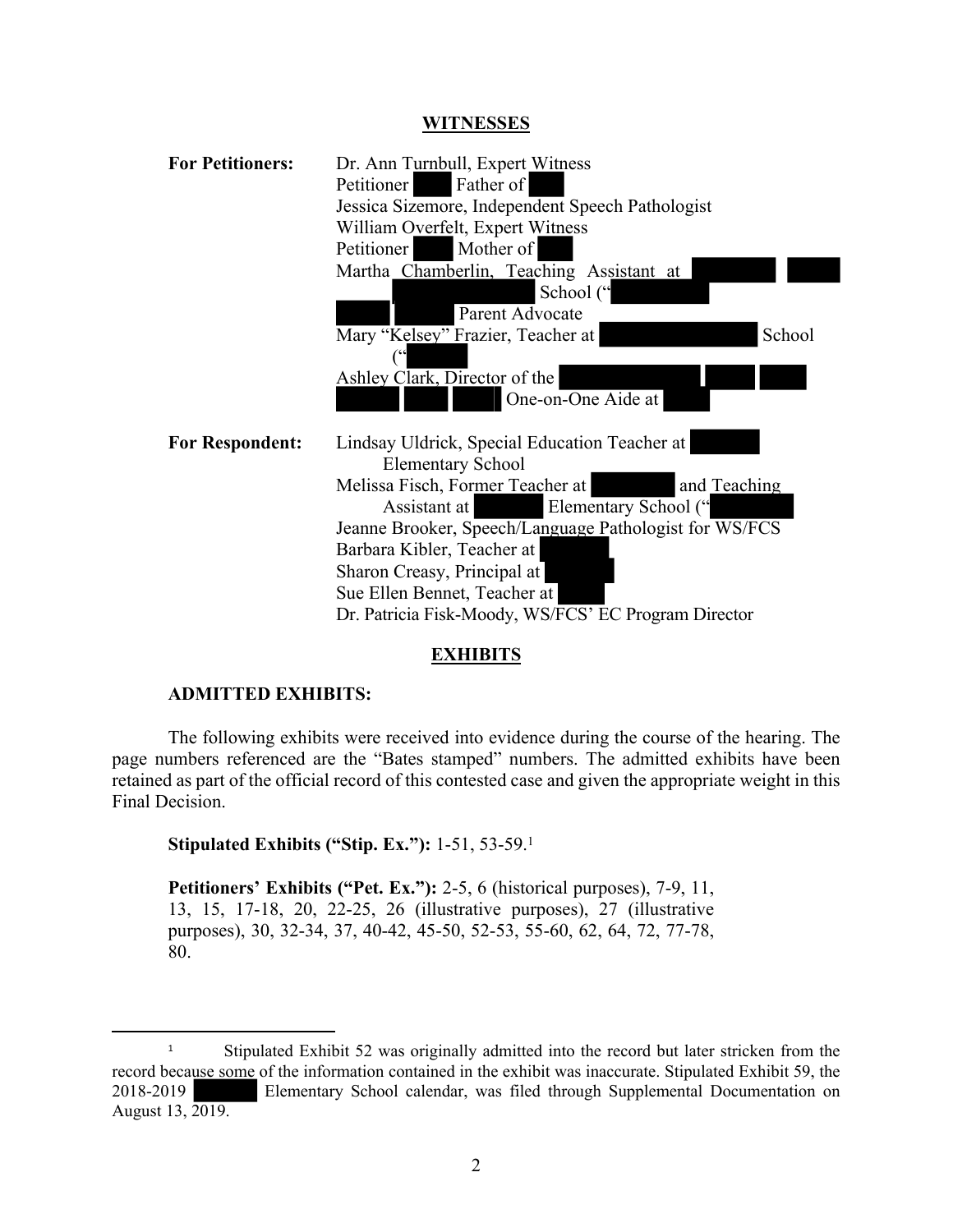**Respondent's Exhibits ("Resp. Ex."):** 3 (pp. 44-45, 51-54, 120-21), 4 (pp. 707-09), 5 (pp. 752-54, 763-65, 786-87), 10, 14, 18-24 (official notice), 25 (1296-97), 27, 28.

#### **EXHIBITS NOT ADMITTED:**

Petitioners' Supplemental Exhibits 82-86, 87, and 88 were not admitted into evidence.

Respondent's Exhibits A-D filed on August 13, 2018, in Response to Petitioners' Submission of Supplemental Information were not filed as exhibits to the hearing nor admitted as such. *See* Order Denying Petitioners' Motion to Strike (filed 08/15/2018).

#### **OTHER DOCUMENTS:**

Transcript volumes 1 through 7 were received and have been retained in the official record of this case.

Any documents produced by the Parties in discovery, including, but not limited to, IEPs, email correspondence, datasheets, and meeting notes are self-authenticated. Stip. 74.

All pleadings filed with the Office of Administrative Hearings on the matter associated with Docket No. 18 EDC 06837 are self-authenticated. Stip. 75.

All informal discovery responses served on either Party are self-authenticated. Stip. 75.

The North Carolina Department of Instruction's *Policies Governing Services for Children with Disabilities* is self-authenticated. Stip. 76.

#### **ISSUES**

The Undersigned identified the issues for hearing as follows:

- 1. Whether Respondent failed to comply with the procedural and/or substantive requirements of the IDEA at any time between November 9, 2017 through November 9, 2018, and if so, what appropriate relief should this Tribunal award Petitioners?
- 2. Whether Respondent significantly impeded Parents' meaningful participation in the IEP process by predetermining placement in the separate setting causing placement in the separate setting causing educational harm, and if so, what appropriate relief should this Tribunal award Petitioners?

#### **BURDEN OF PROOF**

Petitioners acknowledged in the Prehearing Order entered on March 19, 2018, that they have the burden of proof in this contested case. Stip. 7. The standard of proof is by a preponderance of the evidence. *See Schaffer ex rel. Schaffer v. Weast*, 546 U.S. 49, 62 (2005); N.C. Gen. Stat. § 150B-34(a). North Carolina provides that actions of local boards of education are presumed to be correct and "the burden of proof shall be on the complaining party to show the contrary." N.C.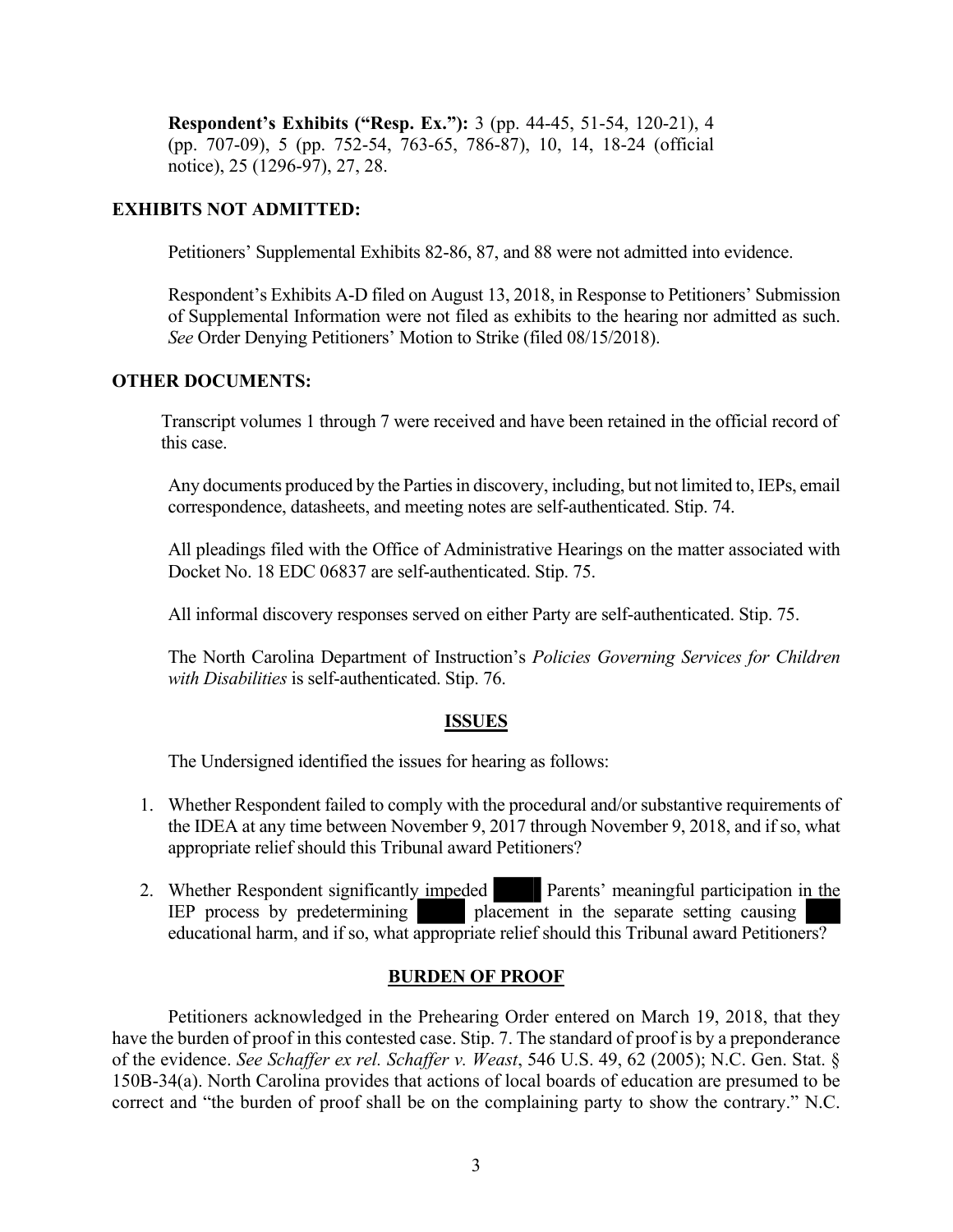Gen. Stat.§ 115C-44(b). The Petitioners, being the complaining party, have the burden of proof to show by a preponderance of evidence that Respondent did not provide with a free appropriate public education ("FAPE") and denied her Parents meaningful participation in the IEP process by predetermining s placement in the separate setting, thus causing educational harm.

## **PROCEDURAL BACKGROUND**

1. On November 9, 2018, Petitioners and filed a Petition for a Contested Case Hearing in the Office of Administrative Hearings against WS/FCS. In the Petition, Petitioners alleged WS/FCS failed to:

- a) Offer a FAPE in the least restrictive environment;
- b) Develop and implement substantively and procedurally valid Individualized Education Programs ("IEPs") for
- c) Employ adequate identification, classification, and placement procedures with respect to
- d) Properly address documented disabilities and academic issues;
- e) Properly evaluate and employ proper evaluative procedures;
- f) Provide a substantively appropriate school placement to
- g) Properly consider need for related services;
- h) Properly consider need for Extended School Year ("ESY") services;
- i) Comply with the procedural requirements of the IDEA, which resulted in educational harm, denial of parental participation, or the loss of educational benefit to
- j) Follow the requirements set forth in the IDEA; and,
- k) Follow the requirements of the North Carolina State law as set forth in N.C. Gen. Stat. §§ 115C-109.6 *et seq.*

2. As remedy, Petitioners asked for placement in an appropriate private school, compensatory special education and related services, evaluations, reimbursement for any expenses incurred as a result of Respondent's failure to provide FAPE including, but not limited to, the costs and expenses incurred for  $\Box$  to attend any private therapies, and the tuition and all associated to attend any private therapies, and the tuition and all associated costs and expenses, including transportation and adult assistance incurred for to attend the private school.

3. On November 21, 2018, the Undersigned issued an Order Setting Hearing and General Pre-Hearing Order scheduling the Due Process Hearing to start on January 2, 2019.

4. Respondent filed its Response to the Petition on December 5, 2018.

5. On December 3, 2018, this Tribunal issued an Order of Reassignment, reassigning the case to Administrative Law Judge Randall May. The case was subsequently reassigned to the Undersigned on February 1, 2019.

6. On December 12, 2018, Respondent filed a Motion to Continue Hearing. This Tribunal granted the Motion to Continue on December 19, 2018. On January 11, 2019, the Parties filed a Joint Motion for a Definite Scheduling Order. The Parties proposed the hearing take place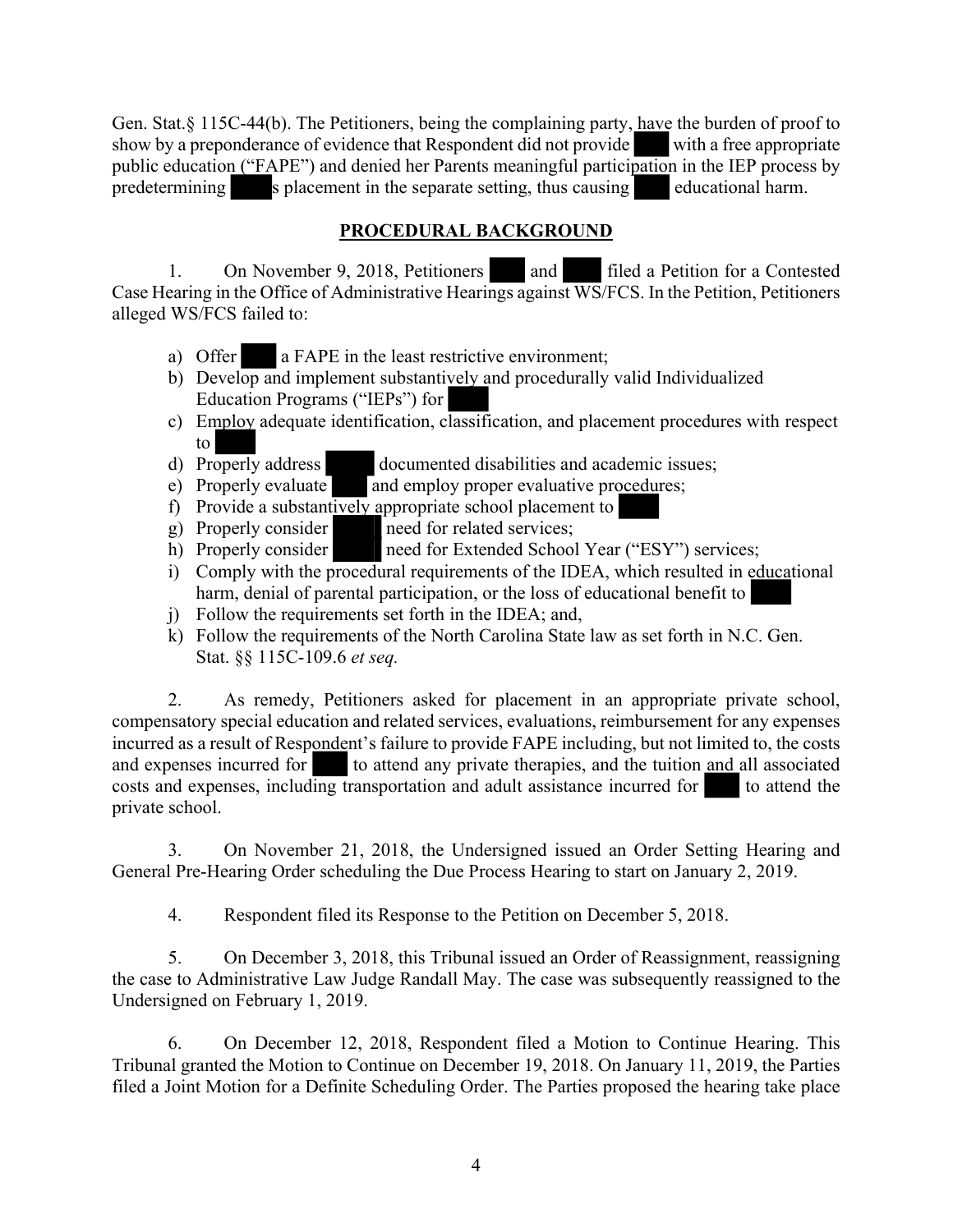from March 27, 2019, through April 5, 2019. This Tribunal issued the Consent Scheduling Order on February 1, 2019.

7. On January 15, 2019, the Parties filed a Joint Motion for Consent Protective Order. On January 18, 2019, this Tribunal issued the Protective Order for the production of certain confidential information, including medical records. Additional Protective Orders were issued on February 8, 2019, for the production of confidential personnel records, and on March 13, 2019 to govern access by Petitioners' expert witnesses to confidential and sensitive student information during classroom observations.

8. On February 8, 2019, Petitioners filed a Motion to Compel Discovery, requesting this Tribunal compel Respondent to allow Petitioners' expert witness to conduct observations at Elementary School (" and the Readiness Program at Elementary School (" in the WS/FCS. Respondent filed its Response to Petitioners' Motion to Compel on February 14, 2019.

9. On February 15, 2019, Petitioners filed a Motion to Quash Subpoenas and Motion for Protective Order, requesting this Tribunal enter a Protective Order barring Respondent from conducting any further formal discovery related to Respondent filed its Response to Petitioners' Motion to Quash on February 21, 2019.

10. On February 20, 2019, Petitioners filed a Motion to Sequester Witnesses.

11. On March 1, 2019, this Tribunal entered an Order Granting in Part Petitioners' Motion to Compel, ordering Respondent allow Petitioners' expert to observe the classroom settings but not to speak with school staff with the exception of perfunctory administrative tasks.

12. On March 1, 2019, this Tribunal entered an Order Denying Petitioners' Motion to Quash Subpoenas.

13. On March 1, 2019, Petitioners filed a Motion for Summary Judgment. Respondent filed its Response on March 11, 2019. Petitioners' Motion for Summary Judgment was denied on March 26, 2019.

14. On March 5, 2019, Respondent filed a Motion to Compel Release of Records, requesting this Tribunal enter an order directing to produce all records requested by Respondent in its second subpoena.

15. On March 8, 2019, Respondent filed a Motion for Mediated Settlement Conference. On the same day, this Tribunal denied Respondent's Motion as mediated settlement conferences do not apply to IDEA impartial due process hearings. Petitioners filed a Response to Respondent's Motion on March 11, 2019.

16. On March 13, 2019, Respondent filed a Motion to Transfer Venue, requesting the portion of the hearing constituting its case-in-chief be held in Forsyth County, rather than Wake County. On March 27, 2019, this Tribunal entered an Order Denying Respondent's Motion to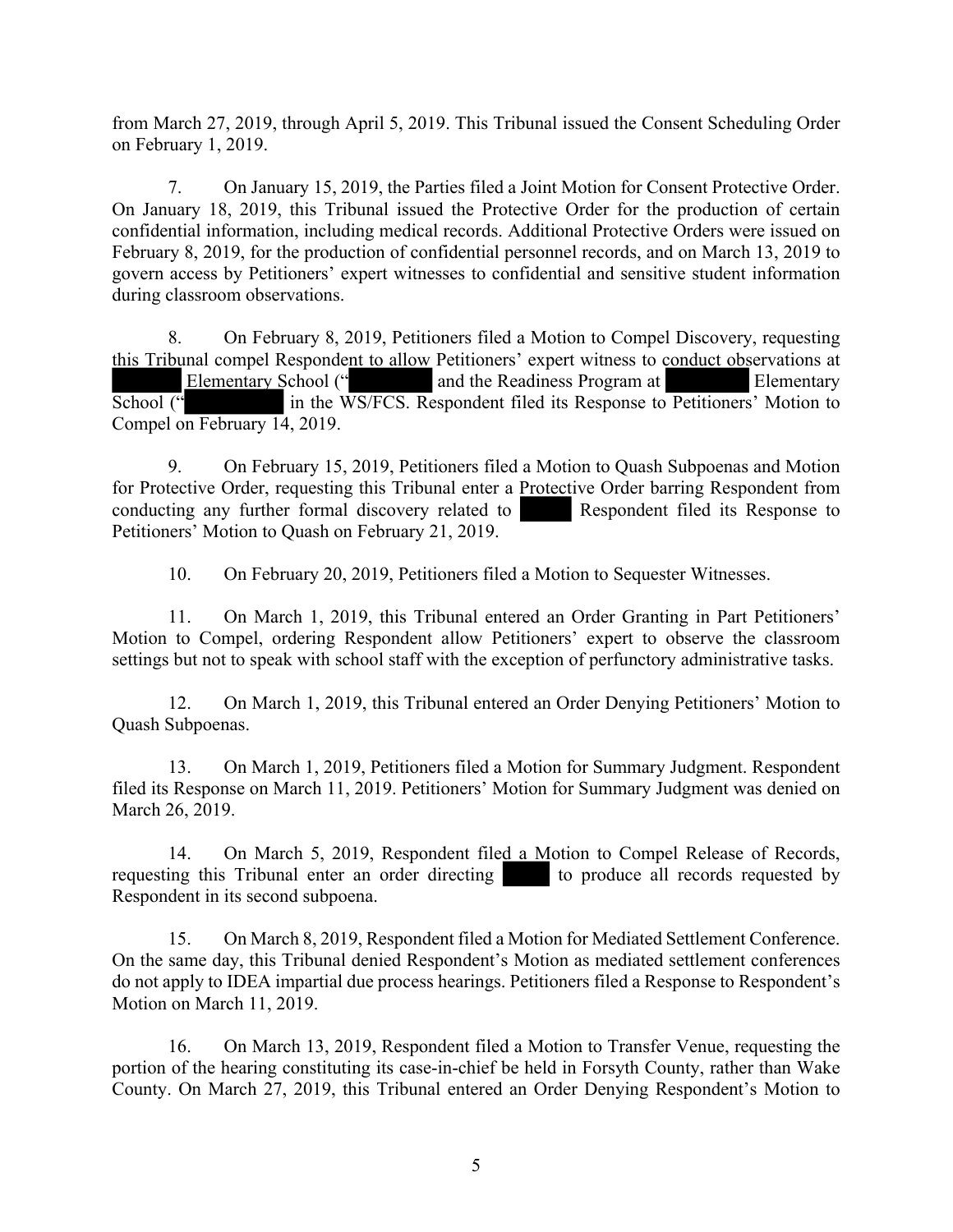Change Venue as untimely but accommodations for off-site testimony were made for the Parties' witnesses.

17. On March 20, 2019, Respondent filed a Motion *in Limine*, requesting an order precluding expert testimony from Petitioners' expert witnesses regarding the appropriateness of private placement.

18. On March 26, 2019, Respondent filed a Second Motion *in Limine*, requesting an order precluding testimony from Petitioners' expert witness Dr. Turnbull regarding her classroom observations in the WS/FCS, as Dr. Turnbull, unaware of the Order, inadvertently spoke with school staff beyond perfunctory administrative tasks. On April 1, 2019, this Tribunal determined that Dr. Turnbull's conversations with school staff were in the presence of Dr. Fisk Moody and otherwise did not prejudice Respondent; therefore, the Undersigned issued an Order granting in part and denying in part Respondent's Motion *in Limine*. The Undersigned did not consider in the Findings of Fact any verbal communications between Dr. Turnbull and school staff.

19. On March 26, 2019, Respondent filed a Motion to Seal, requesting this Tribunal seal public access to certain exhibits received from This Tribunal granted the Motion to Seal on the same day.

20. On March 27, 2019, this Tribunal orally granted Petitioners' Motion to Sequester Witnesses.

21. At the close of Petitioners' case in chief on Tuesday, April 2, 2019, Respondent moved to dismiss pursuant to Rule 41(b) of the North Carolina Rules of Civil Procedure. This Tribunal denied Respondent's Motion in its entirety.

22. On July 19, 2019, the case was reopened after the Undersigned advised the Parties that she was ruling in favor of Petitioners and needed additional information from Petitioners regarding speech/language and transportation reimbursement amounts, Extended School Year ("ESY") entitlement under a Private Services Plan ("PSP") and asked that the Petitioners cite relevant exhibits in support of all reimbursement amounts.

23. Petitioners filed Supplemental Documentation, Supplemental Petitioners' Exhibits 82-86, and a Brief in Support of ESY on July 26, 2019. Petitioners Supplemental Exhibits 82-86 were not originally marked exhibits, and not discussed or admitted during Petitioners' case in chief.

24. A Second Order for Additional Supplemental Document from the Parties was filed on July 30, 2019 seeking from the Petitioners reconciliation of Petitioners' reimbursement amounts in Petitioners Exhibits 34 and 36, and a second flash drive with video exhibits (to be filed with Clerk). In addition, Petitioners were asked to cite to information within the record as to when: 1. Petitioners were made aware that s regular and special education teachers were tracking her behaviors; 2. Respondent disclosed the existence of the Behavior Tracking Sheets (Stip. Ex. 38); and 3. Respondent showed or gave copies of the Behavior Tracking Sheets to the Parents or their legal counsel.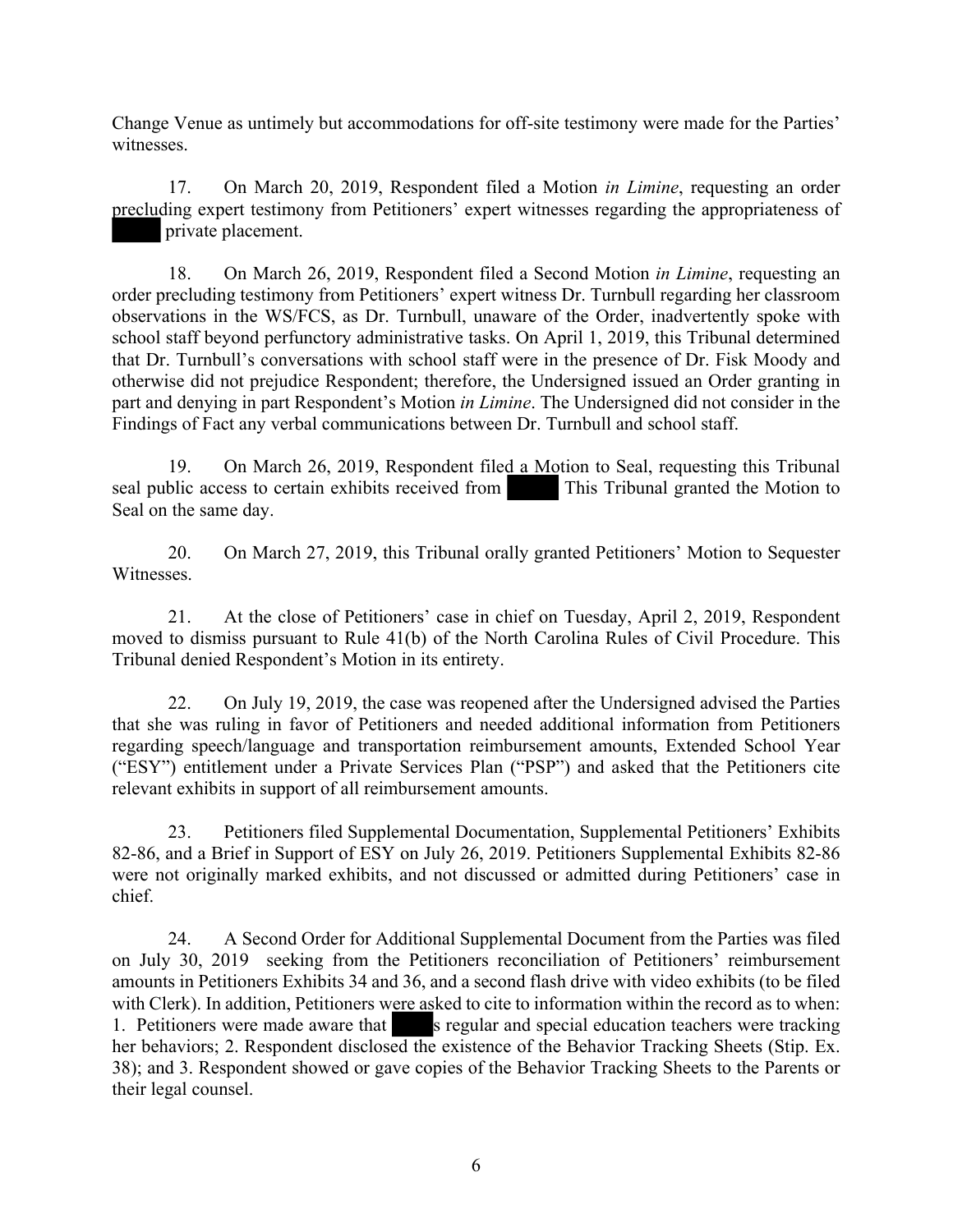25. In the Second Order Respondent was given until August 9, 2019, to respond (later extended to August 16, 2019) to respond to Petitioners' supplemental document and arguments. Respondent was also asked to provide the names of the "Parent" and "Preschool Teacher" who completed the Vineland Adaptive Behavior Rating Scales in the Psychological Evaluation. Respondent was asked the same three questions as Petitioners about the Behavior Tracking Sheets. Respondent was also asked to submit alternative remedies, including compensatory education, for the Undersigned's consideration.

26. The Final Decision deadline was extended accordingly to August 23, 2019.

27. Although Petitioners' Exhibits 49, 50, 52, 53, and 55 (videos) had been admitted during Petitioners' case in chief, Petitioners did not provide two flash drives containing those exhibits to the Clerk's office. Petitioners filed an additional flash drive with these video exhibits on August 1, 2019.

28. Upon a Second Order for Additional Supplementation from the Parties, Petitioners filed Amended Supplemental Documentation and Supplemental Petitioners Exhibits 87 and 88 on August 2, 2019. Petitioners Supplemental Exhibits 87 and 88 were not originally marked exhibits, and not discussed or admitted during Petitioners' case in chief.

29. After receipt of Petitioners' Supplemental Documentation, Respondent requested and was granted an extension to respond to August 15, 2019. Respondent filed its Response on August 13, 2019 with Exhibits A, B, C, and D attached. Respondent's Supplemental Exhibits A, B, C, and D were not originally marked exhibits, and not discussed or admitted during Respondent's case in chief.

30. Because it had been inadvertently left out of the record, the Parties had agreed during the July 30, 2019 phone conference to stipulate to and file the 2018-2019 Elementary School calendar as Stipulated Exhibit 59. Stipulated Exhibit 59 was filed on August 13, 2019.

31. On August 15, 2019, Petitioners moved to strike Respondent's Exhibits A, B, C, and D from the records as those exhibits had not been marked exhibits, discussed, or admitted during Respondent's case in chief. The Undersigned denied Petitioners' motion because these exhibits were submitted for demonstrative purposes according to Respondent's legal counsel and were not offered as evidence.

32. In fairness to both Parties, any supplemental or responsive exhibits filed in support or defense of the Undersigned's Orders dated July 19 or July 30, 2019, which were not originally marked, discussed, and admitted exhibits, will not be received into evidence for determination of this Final Decision.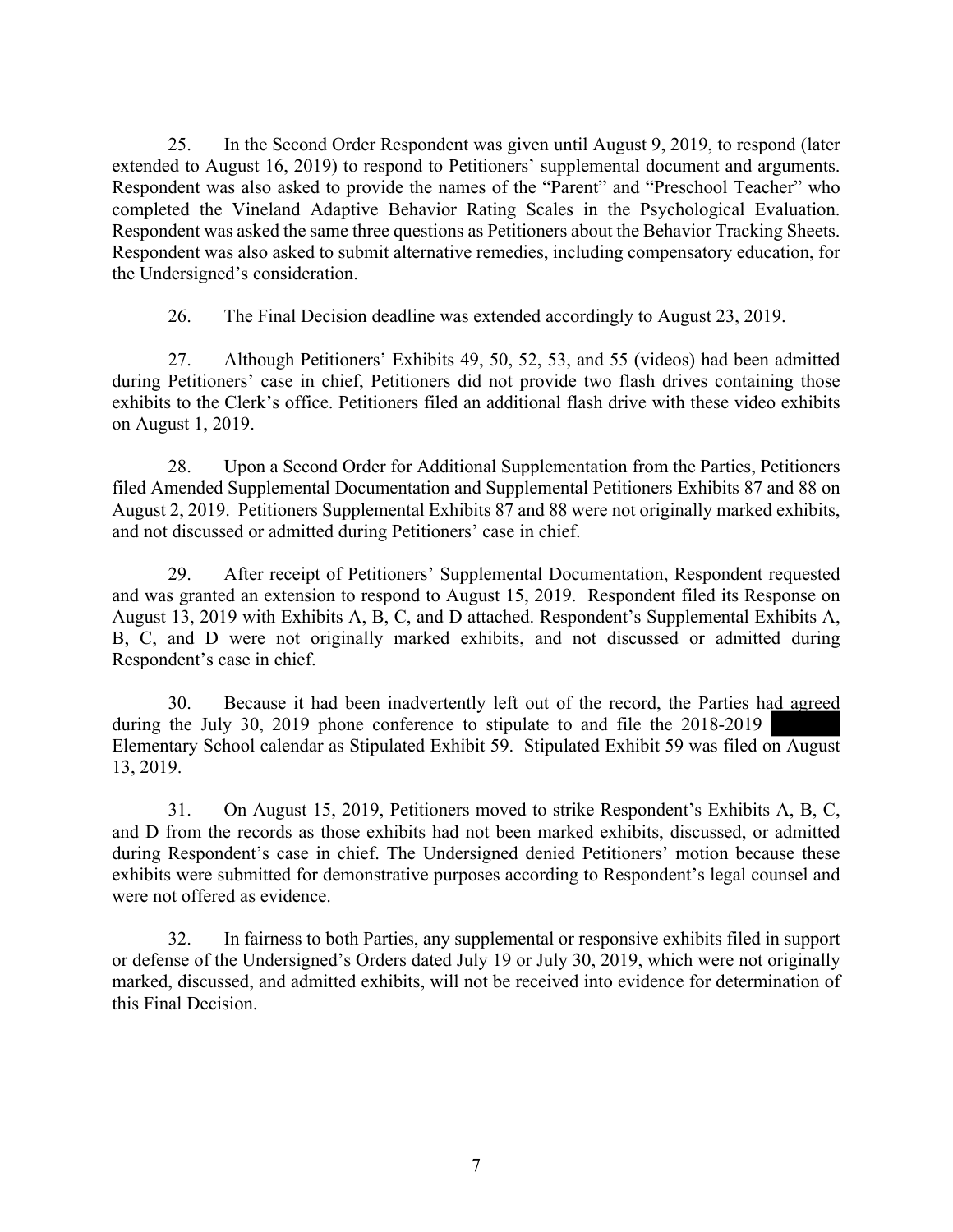33. Petitioners sought leave to Reply to Respondent's submissions and leave was granted for Petitioners to reply by 12:00 noon on August 21, 2019. Petitioners timely filed their Reply in which they denied that Respondent was prejudiced by the Petitioners' supplemental exhibits.

34. Stipulated Exhibit 59 was admitted into evidence on August 23, 2019, then the record was closed.

# **FINDINGS OF FACT**

#### **Stipulations of Fact**

At the start of the hearing in this matter, the Parties agreed to Jurisdictional, Party, Legal, and Factual Stipulations in a proposed Pre-Trial Order, which was approved and filed in the Office of Administrative Hearings on March 27, 2019. Stipulations are referenced as "Stip. 1," "Stip. 2," Stip. 3," etc. To the extent that the Stipulations are not specifically stated herein, the Stipulations of Fact in the Order on the Pre-Trial Conference are incorporated fully herein by reference.

Two additional post-hearing stipulations were filed on June 11, 2019 and are referenced as "Post-Hearing Stips. 1 and 2." The Parties also identified corrections to the hearing transcripts and listed the corrections in the Post-Hearing Stipulations. These corrections and Post-Hearing Stipulations are incorporated herein by reference.

#### **Prior Orders**

Unless specifically contradicted herein, this Final Decision incorporates and reaffirms all Findings of Fact and Conclusions of Law contained in previous Orders entered in this contested case.

**BASED UPON** careful consideration of the sworn testimony of the witnesses presented at the hearing, the documents, exhibits received and admitted into evidence, and the entire record in this proceeding, the Undersigned makes the following Findings of Fact. In making these Findings of Fact, the Undersigned has weighed the evidence presented and has assessed the credibility of the witnesses by taking into account the appropriate factors for judging credibility, including, but not limited to the demeanor of the witnesses, any interests, biases, or prejudices the witnesses may have, the opportunity of the witness to see, hear, know, and remember the facts or occurrences about which the witness testified, whether the testimony of the witness is reasonable and whether the testimony is consistent with all other believable evidence in the case including, but not limited to, verbal statements at IEP meetings, IEP meeting minutes, IEP documents, and all other competent and admissible evidence.

Based upon the stipulations of record, party admissions, and the preponderance of the admissible evidence, the Undersigned finds as follows: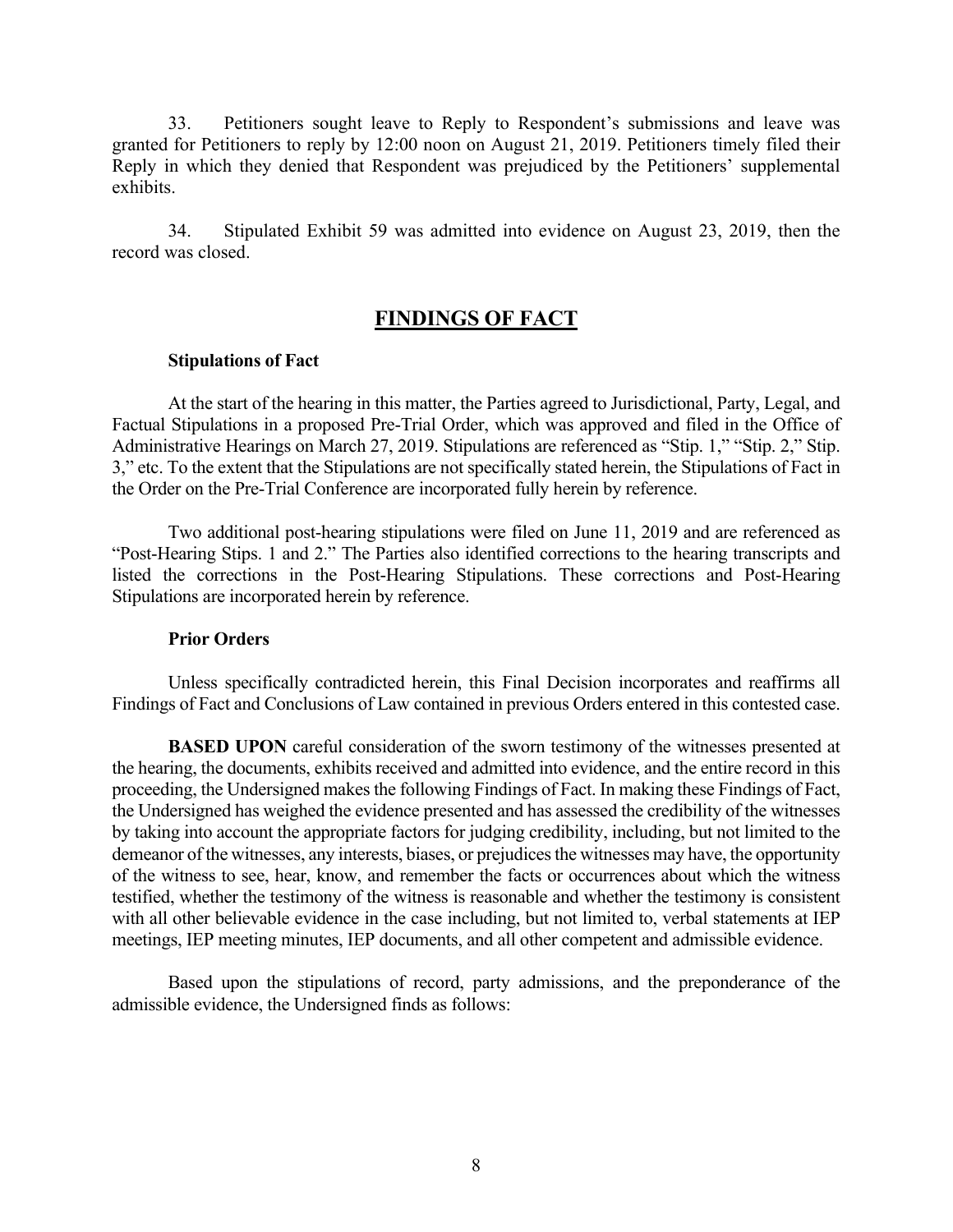#### **Unique Circumstances and Special Needs**

1. **described by her Father** as "a sweet, kind, beautiful child that loves life in a way that I have never seen before and overcomes challenges every day with a bravery and like a courage that I just  $-1$ 'm in awe of it every day". Tr. vol. 2, p. 316:13-17. husband's description of and added that "[s]he thrives on positive reinforcement." Tr. vol. 3, p. 584:10-16. Others described her similarly. Tr. vol. 2, p. 484:2-4 (her private speech therapist also described as "social, happy, eager to please, and hard-working"); Tr. vol. 6, p. 1154:9- 12 ("very outgoing" according to Regular Education Teacher Kibler); Tr. vol. 5, p. 934:17-22 ("very social" "very happy" according to EC Teacher Uldrick).

2. is also a student diagnosed with 2. had never served a student with prior to enrollment, nor had her private schools. Tr. vol. 2, p. 373:3-12.

3. In the videos and photos admitted into evidence, is a cute,<br>with characteristic facial features of a child with See Pet. Exs. 30 child with characteristic facial features of a child with .  $(i$ Messages from and Ms. Fisch with photos), 50, 52, 53 (videos from Even though was than her peers at because of her , she was indistinguishable in size. Pet. Exs. 50, 53.

4. has been served through Early Intervention Services for developmental delays and she continued to need an IEP once she transitioned to preschool. Stip. Ex. 35. Through Early Intervention Services, she had been provided speech/language services, physical therapy, and occupational therapy. Stip. Ex. 35.

5. She was years old when she was enrolled in kindergarten at Elementary School. Stip.  $\overline{1, 3}$ . It is uncontested that had academic deficits and was below grade level. Stip. 36; Stip. Ex. 36 (Psychological Evaluation). required speech/language services because of her articulation, expressive, and receptive language deficits. Stips. 45-49. also had fine motor skills deficits and her visual-motor integration skills were at the first percentile. Stip. Ex. 36, p. 196.

6. Although had many developmental delays, she had average non-verbal intelligence (standard score of 101). Stip. 35. Her preschool teachers and Mother rated her socialization skills as low average with standard scores of 86 and 84, respectively. Stip. 37. At her former preschool she interacted well with her peers and they accepted her despite her disabilities. Her preschool teacher, Ms. Fisch, wrote to that " has been a great addition to our class...this class just loves her." Pet. Ex. 30, p.  $19\overline{4}$  (iMessage from Ms. Fisch).

7. has low muscle tone and because of this, she needed back support during circle time, and she would get tired and lie down sometimes in the afternoon. Even before s IEP

<sup>2</sup> is referenced in various exhibits and testimony by her actual name, The Undersigned has amended each reference to the minor Petitioner as for consistency purposes. Bracketing these amendments makes the content of the exhibits and testimony difficult to read, therefore, these changes are not bracketed.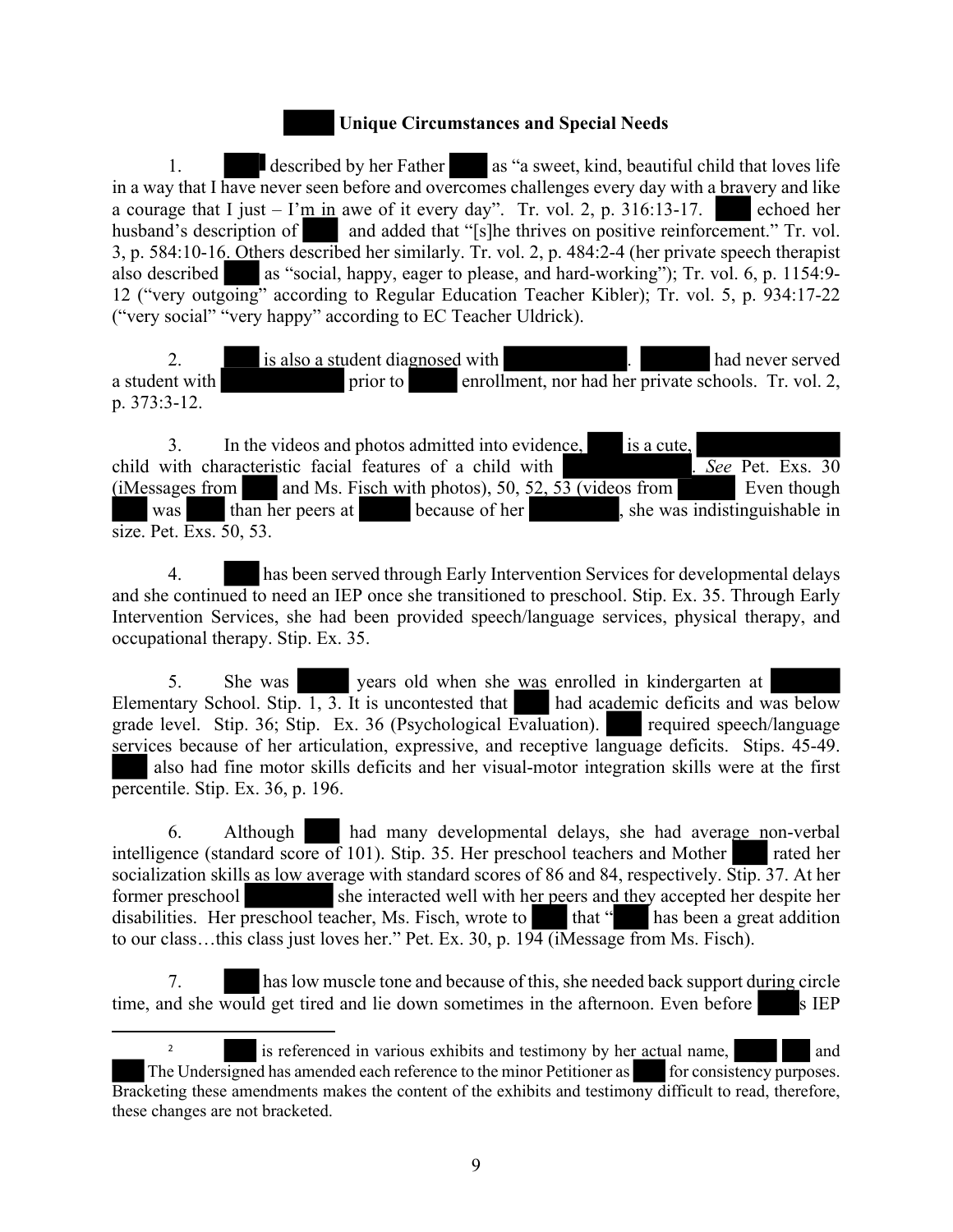was developed by Respondent, through observation EC Teacher Uldrick recognized that "afternoons were rough for her" and "she was very tired in the afternoon." Tr. vol. 5, p. 949:17- 19. s fine motor deficits made it difficult for her to use scissors and to write, but these difficulties could be accommodated.

did not have disruptive behaviors while she was at nor when she went to School (" after her brief stay at Her 2015, 2016, and September 2018 IEPs documented that did not have behaviors which impeded her education or the education of her peers. *See* Stip. Exs. 11, 16, 24.

9. Because of her strong social skills, was not only capable of learning from her nondisabled peers, but also benefited from learning alongside them. *See, e.g.,* Tr. vol. 1, p. 79:23- 80:5 (Testimony of Dr. Turnbull noting socialization skills are a "major strength" for and this "can really be capitalized upon in general education classes in terms of interacting with typical peers, modeling peers, learning from peers . . . "); Stip. Ex. 55, p. 361 (classroom observation from August 31, 2018, noting [ "mimicked play that she saw going on around her."); Pet. Ex. 78, p. 628 (statement from Ms. Chamberlin noting "[ behavior improved as she observed and mimicked behaviors of her peers . . . [ was also paired with another student and benefitted from cooperative learning"); Pet. Ex. 80 (progress report from reporting "[ responded to peer influence when transitioning and would sit in circle time meeting for small amounts of time"); Tr. vol. 4, p. 657:11-18 (Testimony of Ms. Chamberlin that mimicked her peers, and the use of peer modeling "was probably my best way of getting  $\lceil \cdot \rceil$  to do what I needed her to do.").

10. However, at the October 2018 IEP Meeting, Principal Creasy was skeptical about the benefits of learning among her nondisabled peers; she asked, "how do we know that has learned by modeling?" Stip. Ex. 31, p. 146.

11. Throughout making this decision, the Undersigned recognizes that during the relevant period, was a year-old child, albeit with significant developmental delays, who was enrolled in kindergarten.

12. When began kindergarten at WS/FCS, based on her unique circumstances and prior success among her nondisabled peers at the preschool setting, had been able to access the general education classroom with appropriate supplemental aids and supports.

#### **WITNESSES**

#### **Credibility of Witnesses**

13. The Undersigned determined the credibility of the witnesses<sup>3</sup> in this case based on any inconsistencies in the record and the witnesses' testimony as well as the Undersigned's observations of each witness' demeanor, voice inflection, tone, hesitation in responding to questions, facial features, body language, as well as any leading nature in the question and the

<sup>&</sup>lt;sup>3</sup> *See also* description of credibility basis in statement starting as the "Based Upon" paragraph on page 8.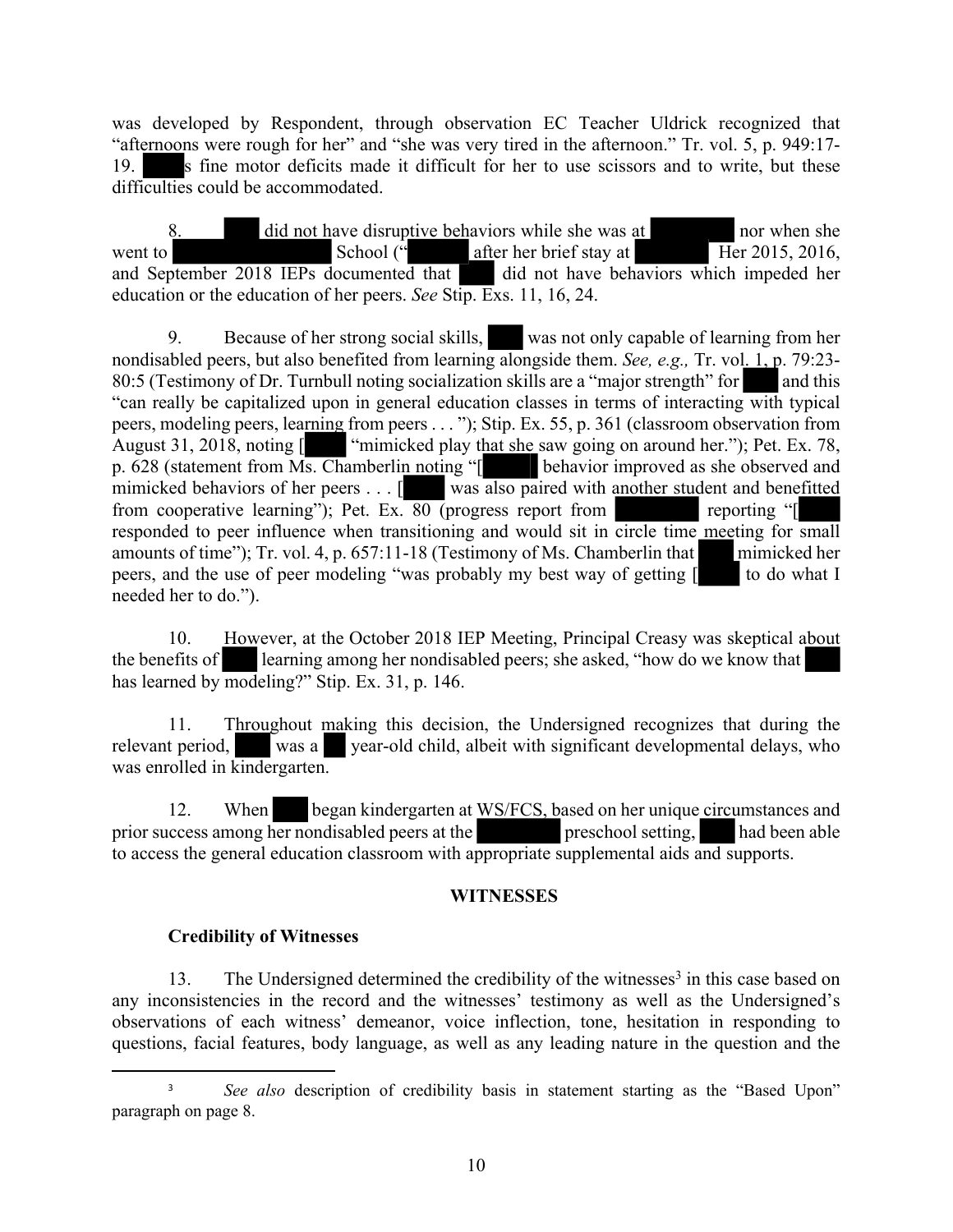witnesses' interactions with legal counsel. The transcript of the hearing cannot record these mannerisms of witnesses.

14. In this case, as in all others, the Undersigned has not indicated in the record to legal counsel how she intended to rule on the credibility of the witnesses. Occasionally in hearings the Undersigned has noted on the record when a witness significantly and routinely delays answering a question. There is no legal authority requiring that an administrative law judge, or any judge, make any credibility determinations on the record or advise legal counsel on how the administrative law judge intends to rule on the credibility of witnesses.

15. Even though this Final Decision may incorporate language from the Parties' respective Proposed Final Decisions, credibility determinations are made independently from any proposals by the Parties. The Undersigned notes that legal counsel of both Parties also heard and/or observed each witness testify.

## **A. Petitioners' Witnesses**

16. Petitioners called two expert witnesses, Ann Turnbull, Ph.D. and William Overfelt, BCSA. Petitioners also called s Mother and Father Jessica Sizemore, M.A., s Mother and Father CCC/SLP, Martha Chamberlin, Kelsey Frazier, Ashley Clark, and

## **1. Ann Turnbull, Ph.D.** *- Tr. vol. 1, pp. 35-242; vol. 2 pp 250-310.*

17. Dr. Ann Turnbull was qualified in the areas of special education, inclusion of students with low incidence disabilities, inclusive instruction, educational policy, family partnerships, and advocacy, collaborative teaming of IEP teams and general education teachers, teacher training and support, IEP development, evaluation of students with disabilities, and positive behavior support.

18. Dr. Turnbull earned her Bachelor of Science in Special Education from the University of Georgia. Pet. Ex. 56, p. 456. Dr. Turnbull earned her Master of Education from Auburn University in special education. Pet. Ex. 56, p. 456. Dr. Turnbull earned her Doctor of Education in Special Education from the University of Alabama. Pet. Ex. 56, p. 456. Dr. Turnbull has published over thirty (30) books, over fifty (50) chapters, and over two hundred twenty-five (225) peer-reviewed journal articles, all of which focus on educating students with significant disabilities. Pet. Ex. 56, p. 456-488. Dr. Turnbull is a co-author of a leading textbook that "prepares general education teachers to teach students with disabilities." Dr. Turnbull has presented at hundreds of conferences and workshops on developmental disabilities and the core principles of the IDEA. Pet. Ex. 56, p. 489-542; *see also* Tr. vol. 1, p. 41:1-2. Dr. Turnbull has received multiple awards over the course of her career, including the Lifetime Achievement Award from the American Association on Intellectual and Developmental Disabilities. Pet. Ex. 56, p. 456-57.

19. Dr. Turnbull's education and background qualified her to offer her expert opinion about the areas in which she was qualified as an expert by the Tribunal. Pet. Ex. 56. Dr. Turnbull had direct contact with and her family as part of gathering information to form the basis of her opinions about educational programming and her preparation to testify on behalf.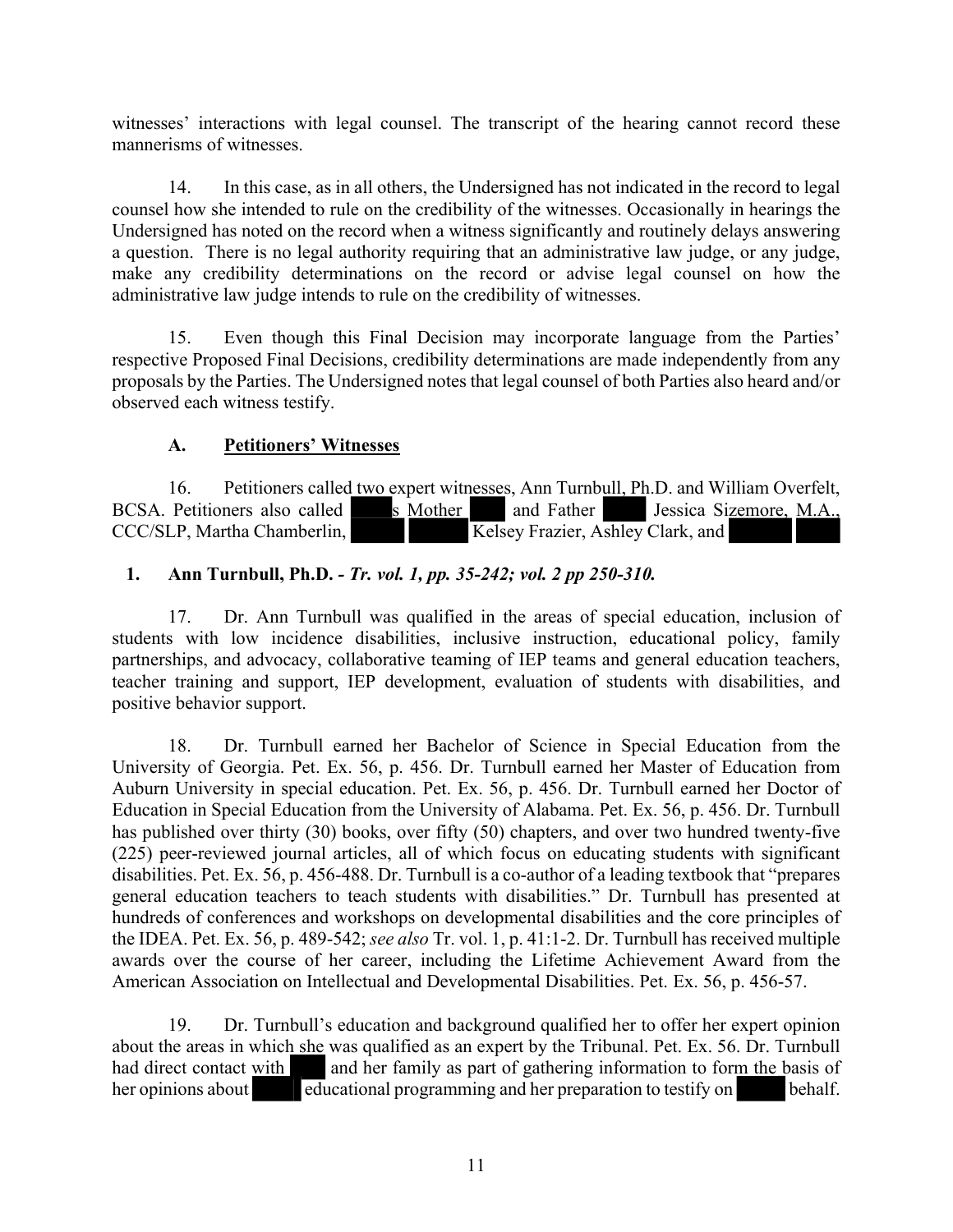Tr. vol. 1, pp. 47:10-15. Dr. Turnbull reviewed educational record. Tr. vol. 1, pp. 47:17-23.

20. Dr. Turnbull did not observe in the public school setting, but she observed educational environments at **including the general education and special** education classrooms, and the Readiness Program at Elementary School—the program to which Respondent had assigned *See* Tr. vol. 1, pp. 47:14-15, 173:14-21, 182:12-16. Due to the refusal of the private school to allow observations by either party, Dr. Turnbull did not observe in her classroom at School (" Tr. vol. 2, p. 298:1-3. However, Dr. Turnbull did view the numerous videos provided by of in the classroom interacting with peers and/or her one-on-one aide during the school day. Tr. vol. 1, pp. 47:18-20, 222:2-3.

21. Despite not having observed in the public school environment, and only videos from the Undersigned found Dr. Turnbull to be credible<sup>4</sup> and viewing videos from the Undersigned found Dr. Turnbull to be credible<sup>4</sup> and knowledgeable about s unique circumstances and disabilities based on her review of s educational records, evaluations, meeting with and her parents, and observations of in the videos provided by Tr. vol. 1, p. 47:10-20. As Dr. Turnbull was a credible expert witness, her testimony will be given weight throughout this Final Decision.

22. Respondent did not offer any expert testimony in response to the expert opinions of Dr. Turnbull.

## **2. William Overfelt, M.A., Ed.S., BCBA** *- Tr. vol. 3, pp. 505-579 (via speakerphone & Skype).*

23. Mr. Overfelt was qualified as an expert in the areas of behavior assessment and intervention for student behaviors, including Functional Behavior Assessments ("FBAs"), Behavior Intervention Plans ("BIPs"), Applied Behavior Analysis ("ABA"), Positive Behavior Intervention Systems ("PBIS"), and developing appropriate, measurable behavior goals.

24. Mr. Overfelt earned his Bachelor of Science in Interdisciplinary Studies with concentrations in international studies and special education from East Tennessee State University in 2002. Pet. Ex. 57, p. 544. Mr. Overfelt earned his Master of Arts in Teaching with a concentration in special education from Western Carolina University in 2006 and his Education Specialist Degree in Special Education Administration from Western Carolina University in 2009. Pet. Ex. 57, p. 544. Mr. Overfelt also earned his Master of Arts in Liberal Studies from the University of North Carolina at Greensboro in 2013*. Id.*

<sup>&</sup>lt;sup>4</sup> Dr. Turnbull did briefly speak with Respondent staff while conducting court-ordered observations with Dr. Fisk-Moody. After questioning Dr. Turnbull, the Undersigned found that Dr. Turnbull unknowingly violated the parameters of this Tribunal's order regarding observations by asking questions of and engaging in dialogue with staff, as she had not been provided the order in advance of the observations. *See* Tr. vol. 1, pp. 154:17-172:23 (for the full discussion of this issue) after questioning by both Parties and the Undersigned, the Undersigned finds that the exchange did not impact Dr. Turnbull's creditability. However, any information Dr. Turnbull gleamed from these conversations, not otherwise in the record, was not considered in this Final Decision.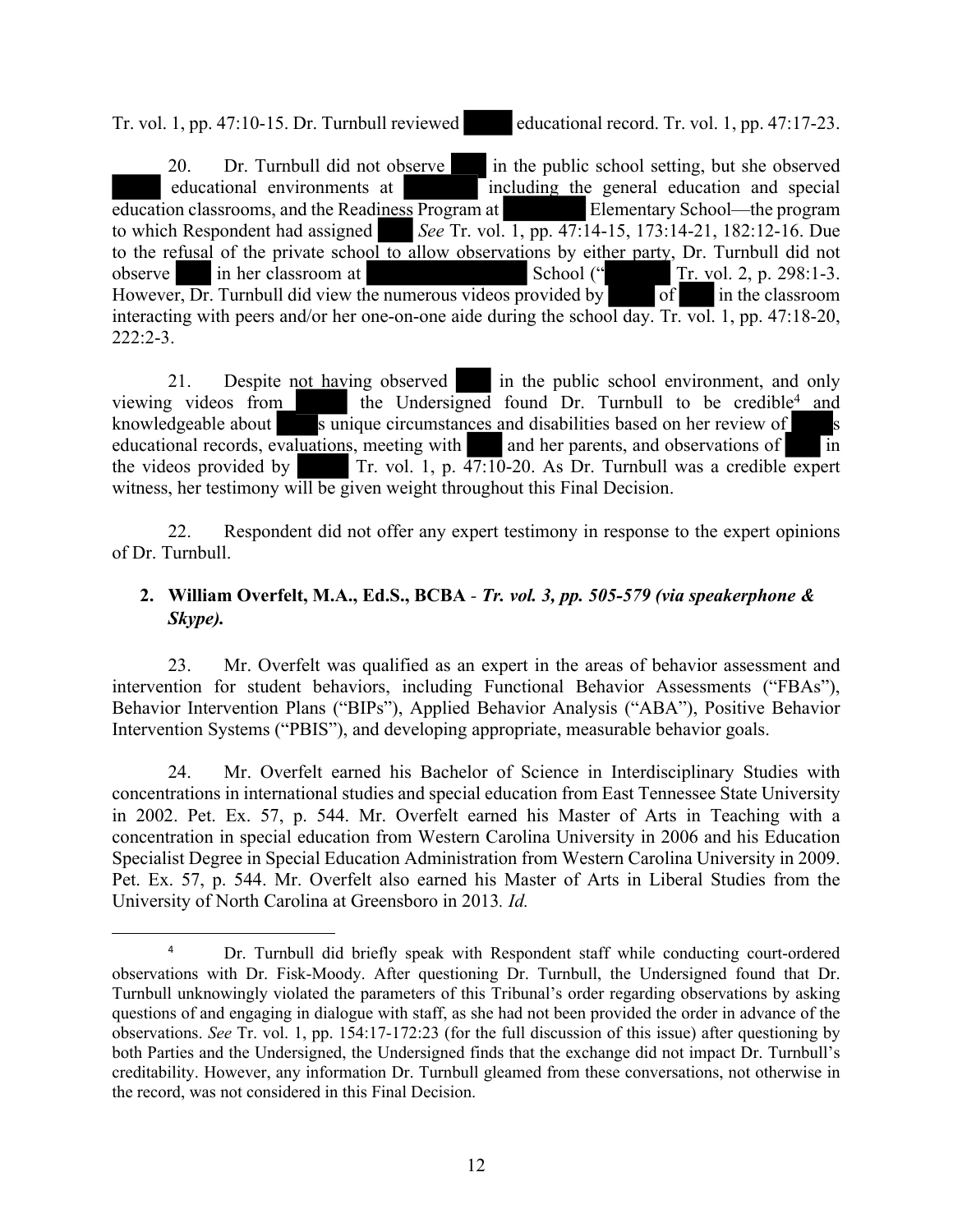25. Mr. Overfelt completed his Professional Graduate Certificate in Applied Behavior Analysis from the Florida Institute of Technology in 2008 and is a Board Certified Behavior Analyst ("BCBA"). Pet. Ex. 57, p. 544. Mr. Overfelt also currently holds a North Carolina Professional II Teaching License in the areas of Exceptional Children's Program Administration and Special Education. Pet. Ex. 57, p. 545.

26. Mr. Overfelt's professional experience includes working as teacher, autism specialist, and behavior specialist in Buncombe County Schools; serving as Assistant Director of Exceptional Children's Programs and Behavior Coordination for Henderson County Schools; teaching courses in assessment of exceptional children and behavior management at the University of North Carolina at Asheville and East Tennessee State University; and working as a behavior specialist at the First Resource Tr. vol. 3, pp. 509:25-513:1.

27. Mr. Overfelt has worked with children with in both group homes and in classroom environments as a teacher, administrator, and consultant. Tr. vol. 3, p. 513:14- 19.

28. Mr. Overfelt was the only Board Certified Behavior Analyst to testify and the only witness with specialized knowledge in the behavioral needs of children with having worked with them in multiple settings.

29. The Undersigned found Mr. Overfelt to be credible and knowledgeable about s unique circumstances and disabilities based on his review of educational record and review of the videos provided by The Undersigned noted that Mr. Overfelt did not The Undersigned noted that Mr. Overfelt did not personally observe in any classroom setting other than the videos, but that he did have access to Respondent's Behavior Tracking Sheets and behavior data. Mr. Overfelt was a access to Respondent's Behavior Tracking Sheets and credible expert witness, and his testimony will be given weight as applicable in this Final Decision.

30. Respondent did not offer any expert testimony in response to the expert testimony of Mr. Overfelt.

# **3. s Parents**

31. The Undersigned found Parents, Petitioners (father) and (mother) to be credible, even though, as parents, they have explicit and implicit biases for the best interests of Petitioners and  $\alpha$  clearly had high expectations for academic and functional achievement. Their vision for s educational environment and for her to be included to the maximum extent possible with her nondisabled peers differed significantly from Respondent's view of what would be an appropriate educational programming for

32. Respondent agreed that Petitioners "rightly seek for  $\lceil \cdot \cdot \rceil$  to be included with her nondisabled peers to the maximum extent appropriate," Resp. Pro. Dec. ¶16, p. 17, but on the other hand Respondent complained that Petitioners were unreasonable to seek 100% inclusion. The reasonableness or unreasonableness of Petitioners' position is for the IEP Team to determine once full inclusion has been tried, not for Respondent to completely discount as a possibility, especially in early elementary school years.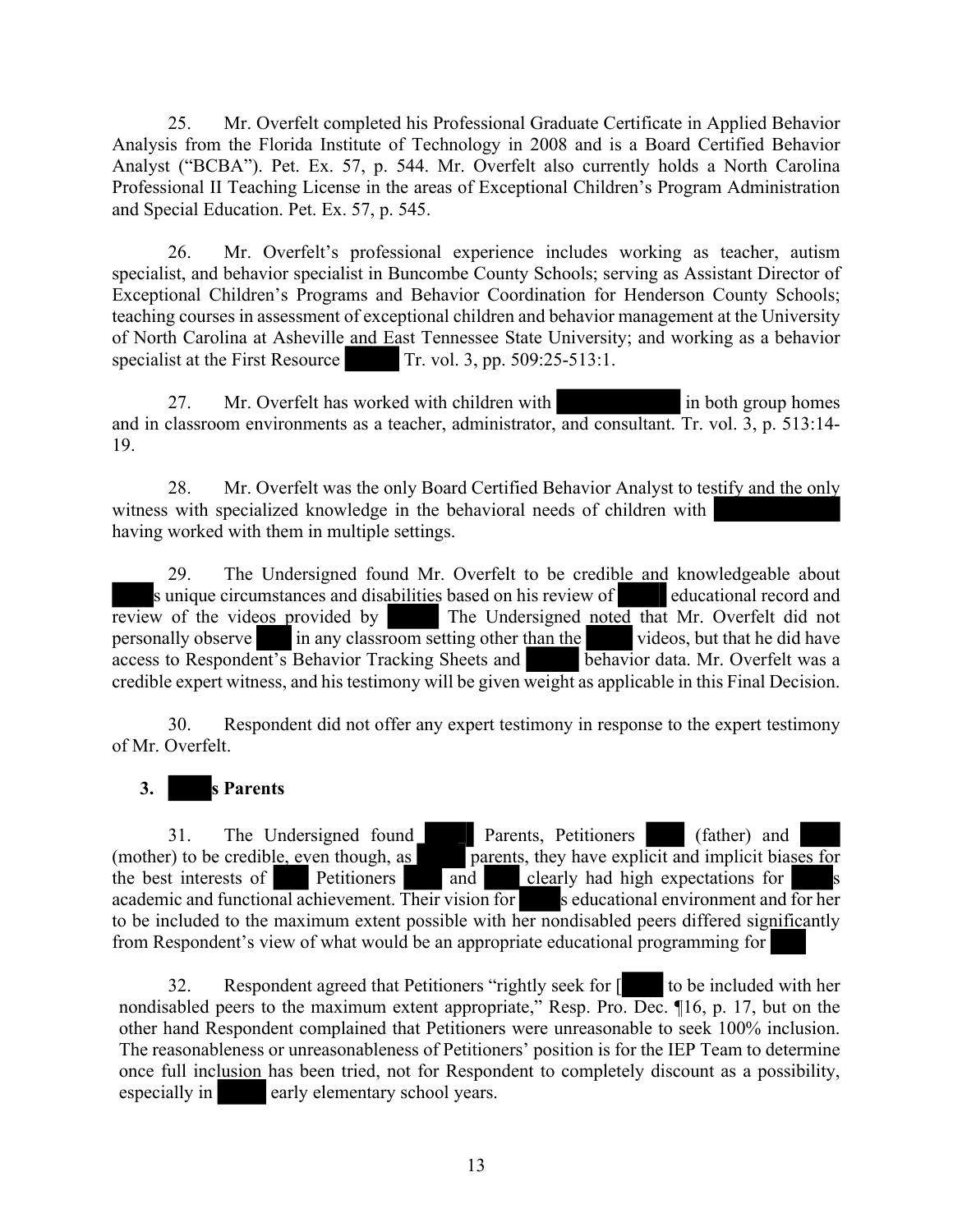# **a. (" s Father")-** *Tr. vol. 2, pp. 316-416.*

33. Petitioner testified about his experience with WS/FCS during the relevant time period, his vision for was for her to be included in the regular classroom with her nondisabled peers.

34. The Undersigned found s testimony to be corroborated by the testimonies of Respondent's witnesses. *Compare, e.g.*, Tr. vol. 2, p. 401:24-25 (Testimony of that no one stopped him and from leaving the October , 2018 IEP meeting), *with* Tr. vol. 6, p. 1329:12- 17 (Testimony of Principal Creasy that she did not try to stop and from leaving the meeting); Tr. vol. 2, p. 370:10-14 (Testimony of that the school did not ask his permission to remove from her regular education class for thirty (30) minutes every day beginning on s third day of school), *with* Tr. vol. 5, p. 1016:21-23 (Testimony of Ms. Uldrick that she did not get permission from s parents prior to removing her from her regular education class); Tr. vol. 2, p. 393:11-16 (Testimony of that the school-based members of the IEP team did not respond after he expressed his vision that be educated alongside her nondisabled peers), *with* Tr. vol. 6, p. 1299:3-7 (Testimony of Principal Creasy that she did not respond when opened the meeting by expressing his vision for

# **b. (" Mother")** *- Tr. vol. 3, pp. 583-636; vol. 4, pp. 685-690.*

35. Petitioner confirmed and supplemented testimony.

36. The Undersigned found s testimony to be corroborated by educational record and the testimonies of other witnesses. *Compare* Tr. vol. 3, pp. 613:23-614:7 (Testimony of that the school-based members of the IEP team rolled their eyes and shrugged their shoulders whenever offered a suggestion at the October , 2018 IEP meeting), *with* Tr. vol. 4, pp. 672:16-673:6 (Testimony of Ms. that she observed the school-based members of the IEP team rolling their eyes and showing disengagement at the October , 2018 IEP meeting); *compare* Tr. vol. 3, p. 603:4-14 (Testimony of regarding her phone conversation with Principal Creasy before the October , 2018 IEP meeting), *with* Tr. vol. 6, p. 1291:7-18 (Testimony of Principal Creasy providing a similar recollection of the conversation); Tr. vol. 4, pp. 687:25- 689:8 (Testimony of that she created a handout describing s needs and passed it out at the September 2018 IEP meeting), *with* Stip. Ex. 26, p. 122 (minutes noting passed out the handout).

37. Both Parents were strong advocates for and credible witnesses, their testimonies will be given weight throughout this Final Decision.

#### **4. Jessica Sizemore, M.A., CCC/SLP** *- Tr. vol. 2, pp. 480-496 (via speakerphone).*

38. Jessica Sizemore is a private speech pathologist at Speechcenter, Inc who provided speech therapy to from October 2017 to December 2018. Pet. Exs.  $4, 5, 6$ ; Tr. vol.  $2, p$ . 483:2-8.

39. Ms. Sizemore earned her Masters' Degree in Speech and Hearing Sciences from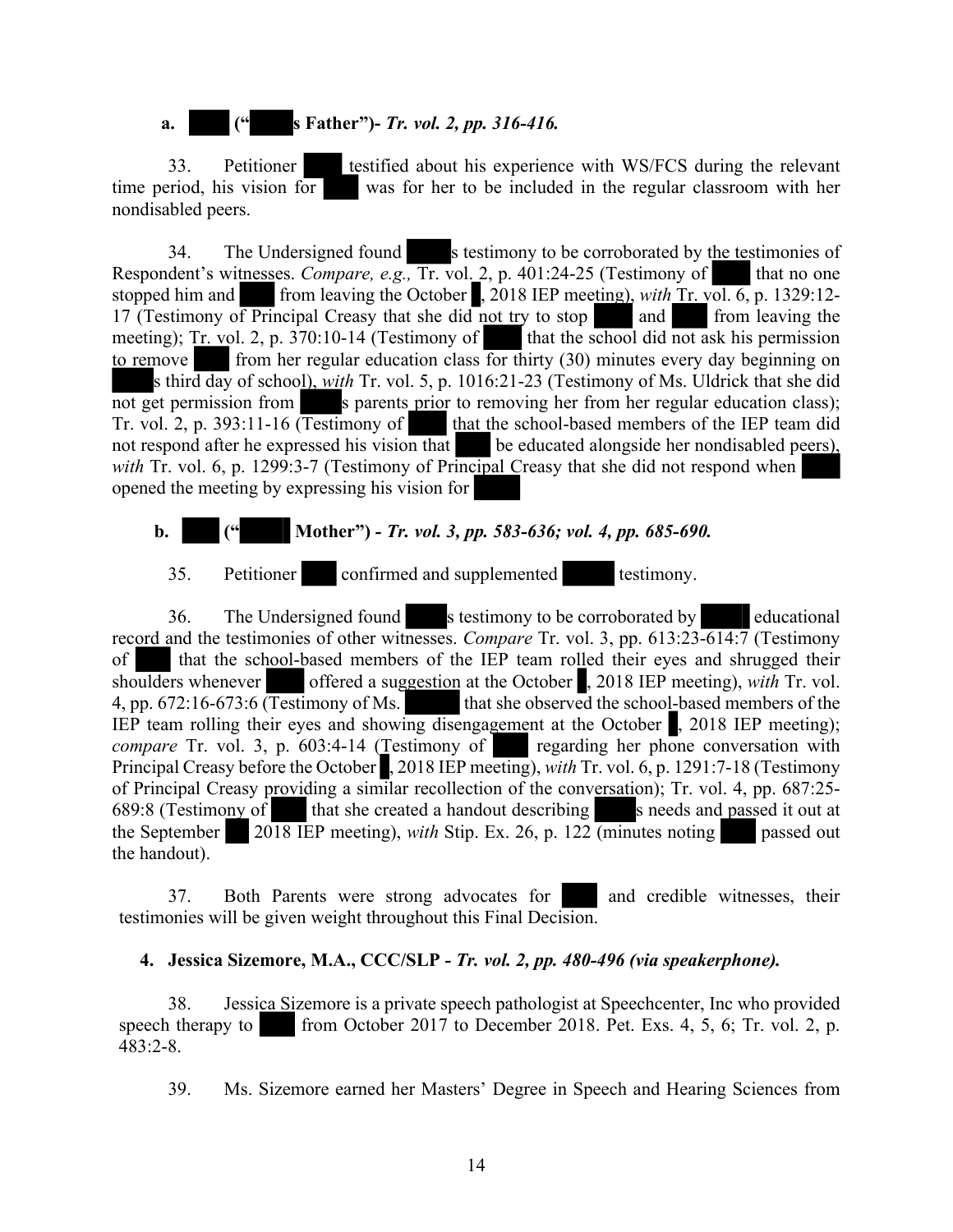the University of North Carolina at Greensboro. Tr. vol. 2, pp. 482:25-483:1.

40. Ms. Sizemore was familiar with unique circumstances and disabilities. Ms. Sizemore conducted a speech/language evaluation of on October 4, 2017 (Pet Ex. 3) and provided with speech/language therapy for over a year. Pet. Exs. 4, 5, 6.

41. The Undersigned found Ms. Sizemore to be credible and knowledgeable about unique circumstances with respect to her speech/language deficits. As Ms. Sizemore was a credible witness, her testimony will be given weight as it relates to speech/language needs.

#### **5. Martha Chamberlin** *- Tr. vol. 4, pp. 647-664 (via speakerphone).*

42. Martha Chamberlin was one of teachers at Preschool (" who from January 2018 – June 2018.

43. Ms. Chamberlin earned her Bachelor's Degree in Education and Psychology. Tr. vol. 4, p. 650:4.

44. Ms. Chamberlin was familiar with unique circumstances and disabilities. Ms. Chamberlin poignantly described her needs, and how presented in the preschool environment. *See, e.g.*, Tr. vol. 4, p.  $\overline{650:20}$ -24 (describing as a loving child with , but who was "high functioning" and responded well to positive reinforcement); *id.* at 651:12-13 (describing s strengths as forming positive relationships with her peers); *id.* at 651:24-652:1 (describing s weaknesses, including difficulty with fine motor skills); *id*. at 652:12-15, 657:11-18 (explaining learned from mimicking her peers and her peers provided tutoring and encouragement to which helped her follow directions); *id*. at 653:13-15 (explaining would sometimes lie on the floor if she were tired); *id*. at 657:23-658:2 (describing how benefitted from cooperative learning); *id.* at  $653:8-10$  (explaining often became tired around 12:30 p.m. and would lose focus). Ms. Chamberlin's observations of were similar to those of Ms. Fisch, who was teacher at during the same period.

45. The Undersigned acknowledges that Ms. Chamberlin has no formal training in special education but finds Ms. Chamberlin to be credible and knowledgeable about unique circumstances and disabilities. As Ms. Chamberlin was a credible witness, her testimony will be given weight as applicable.

**6.** *- Tr. vol. 4, pp. 665-675 (via speakerphone).*

46. attended the October , 2018, IEP Meeting as an advocate for Petitioners.

47. Ms. is the Executive Director of in Winston-Salem. Tr. vol. 4, p. 668:2-3.

48. The Undersigned found Ms. to be credible and her testimony will be given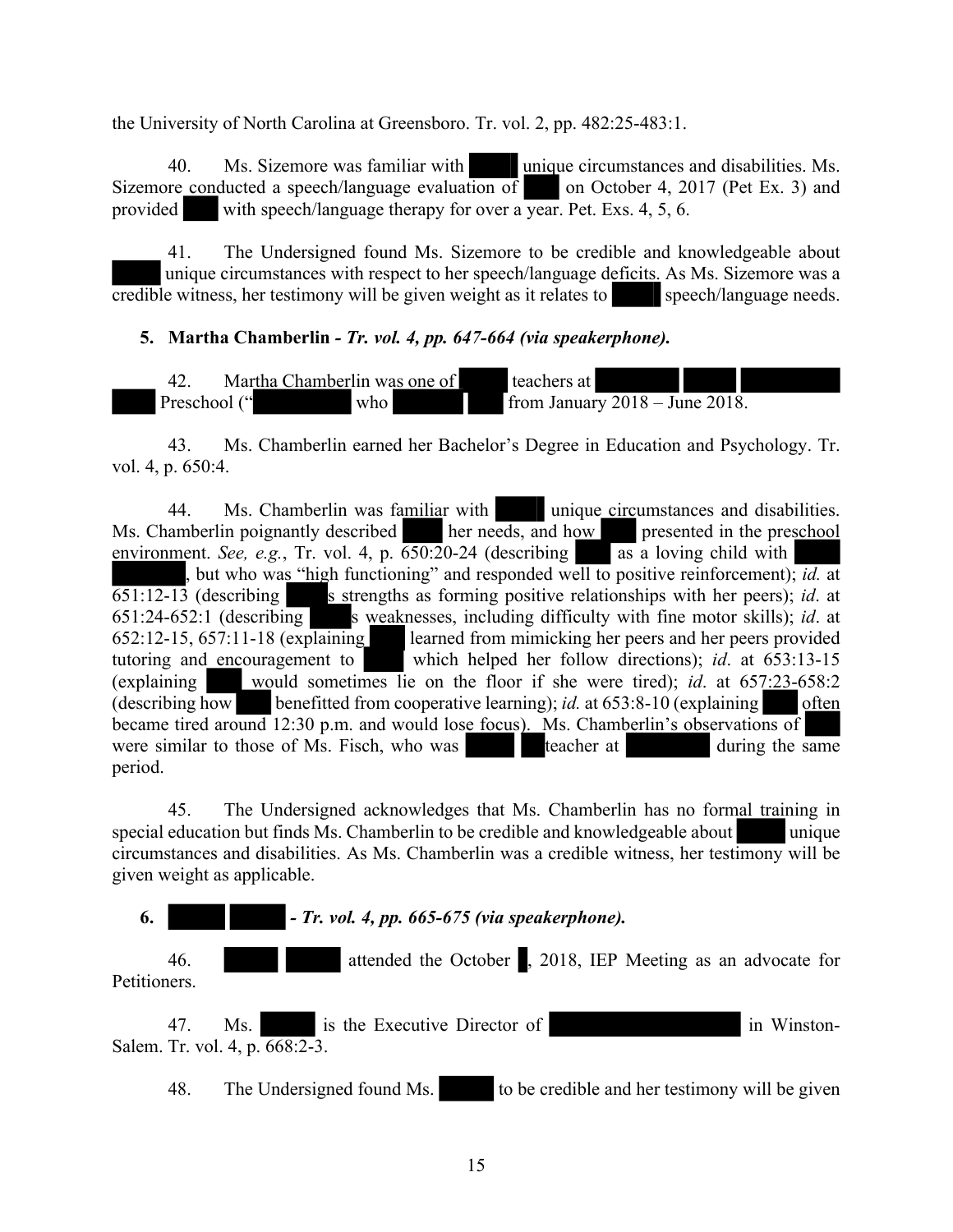weight with regard to the occurrences and conversations at the October 2018 IEP Meeting.

## **7. Mary "Kelsey" Frazier** *- Tr. vol. 4, pp. 706-767 (via speakerphone and Skype).*

49. Mary "Kelsey" Frazier is teacher at School Tr. vol. 4, p. 709:12-13.

50. Ms. Frazier completed a Bachelor's Degree in Child Development at Meredith College and holds a Birth to Kindergarten teaching license. Tr. vol. 4, pp. 708:25-709:2.

51. Ms. Frazier's experience teaching students with disabilities was during her student teaching when she taught in a Title 1 blended classroom where half of the students had IEPs. Tr. vol. 4, p. 711:4-9,

52. Although Ms. Frazier was not a special education teacher, in her classroom she was able to successfully integrate with her nondisabled peers.

53. The Undersigned found Ms. Frazier to be credible and her testimony will be given weight where applicable.

#### **8. Ashley Vaugh Clark -** *Tr. vol. 4, pp. 706-767 (via speakerphone and Skype).*

54. Ashley Vaugh Clark is the Director of the at

55. Ms. Clark completed a Bachelor's Degree in Special Education from Greensboro College. Tr. vol. 4, p. 773:4-5. Ms. Clark holds a certification in the Wilson Reading Program. *Id.* at 773:11-12.

56. Ms. Clark has worked in the field of special education for eighteen (18) years, including three years as a teacher at the Piedmont School and fifteen (15) years as a language development specialist and Director of the  $\qquad \qquad$  at Tr. vol. 4, p. 774:1-6. As part of her responsibilities, Ms. Clark hires and supervises one-on-one aides/shadows that work with students at *Id.* at 775:1-3.

57. Ms. Clark supervised one-on-one aide. *Id.* at 774:21-23. As Ms. supervisor, Ms. Clark was knowledgeable about s behaviors in the classroom and reviewed the initial behavior data collected by Ms.  $\overline{T}$  Tr. vol. 4, p. 775:12-14. While has been at Ms. Clark has not had to provide Ms. with any additional support. *Id.* Moreover,  $\overline{Ms}$ . Clark did not have any concerns about s behaviors at Tr. vol. 4, p. 776:2-5.

58. The Undersigned found Ms. Clark to be credible and her testimony will be given weight as applicable.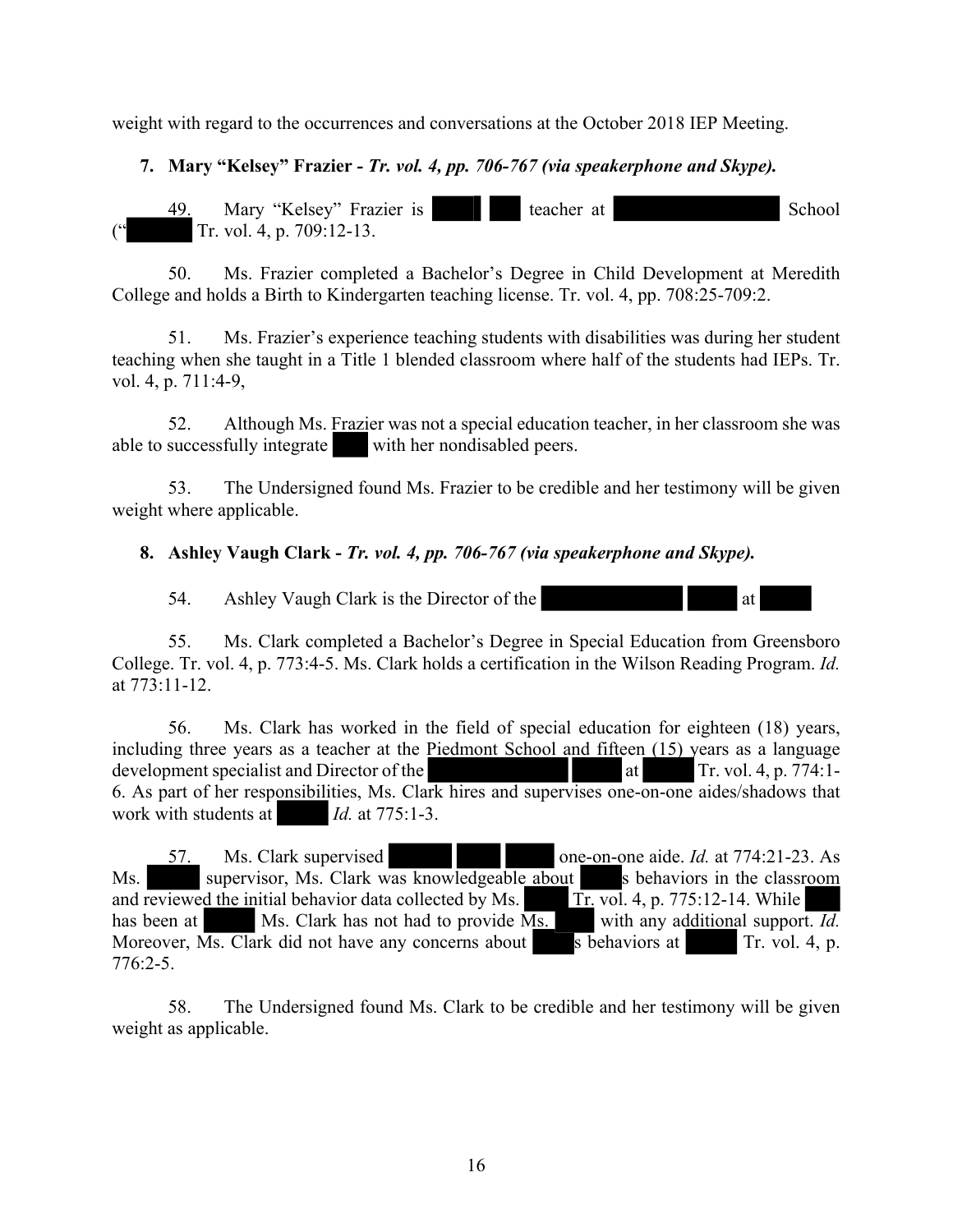**9.** *- Tr. vol. 4, pp. 812-861 (via speakerphone and Skype).*

59. is shadow at Tr. vol. 4, p. 16-22. She has a Bachelor's Degree in Psychology. Tr. vol. 4, p. 814:16-18.

60. Prior to working at Ms. was employed by WS/FCS as an assistant in a CORE 1 program, a kindergarten classroom, and a third grade class. Tr. vol. 4, p. 814:19-25. The CORE 1 classroom is a self-contained classroom that serves students with IEPs who cannot be served in the regular education setting. Tr. vol. 4, p. 815:1-15.

61. Ms. was familiar with s unique circumstances and disabilities. Ms. spoke at length about her needs, her academic capabilities, and progress while at *See, e.g.*, Tr. vol. 4, pp.  $826:23-827:2$  (explaining a lack of core strength and need for a chair to help her sit during circle time); *id.* at 828:12-19 (describing when needs to use headphones); 831:16-21 (explaining likes to be independent and the support she needs when transitioning from recess); *id.* at  $832:23-833:19$  (describing ability to identify letters and how she supports when she gets tired);  $id$  at 837:5-21 (explaining has mastered all of her IEP goals); *id.* at 850:2-23 (describing s improvement in her social skills since coming to *id.* at 851:2-15 (describing improvement in her ability to count, write letters, follow directions, identify a story plot, and participate in class).

62. The Undersigned found Ms. to be credible and knowledgeable about unique circumstances and disabilities. Her testimony about behaviors corroborated that of the Petitioners, Ms. Chamberlin, Ms. Frazier, and Ms. Clark. As Ms. was a credible witness, her testimony will be given weight as applicable. When weighing Ms. Undersigned factored in that Ms. has a psychology degree and former experience teaching disabled students in WS/FCS.

#### **B. Respondent's Witnesses**

63. The Respondent presented testimony from the following fact witnesses: Lindsay Uldrick, Melissa Fisch, Jeanne Brooker, Barbara Kibler, Sharon Creasy, Sue Ellen Bennet, and Patricia Fisk-Moody, Ed.D.

64. The Respondent did not present testimony from any expert witness in response to the testimonies of Petitioners' experts.

65. Although Respondent, a local educational "agency," did not proffer any expert witness testimony, the Undersigned must still give due regard to the demonstrated knowledge and expertise of the agency with respect to facts and inferences within the specialized knowledge of the Respondent. N.C.G.S. §150B-34(a). Respondent, however, did not establish that any of its witnesses had any specialized knowledge and expertise about the inclusion and/or behavioral requirements of students with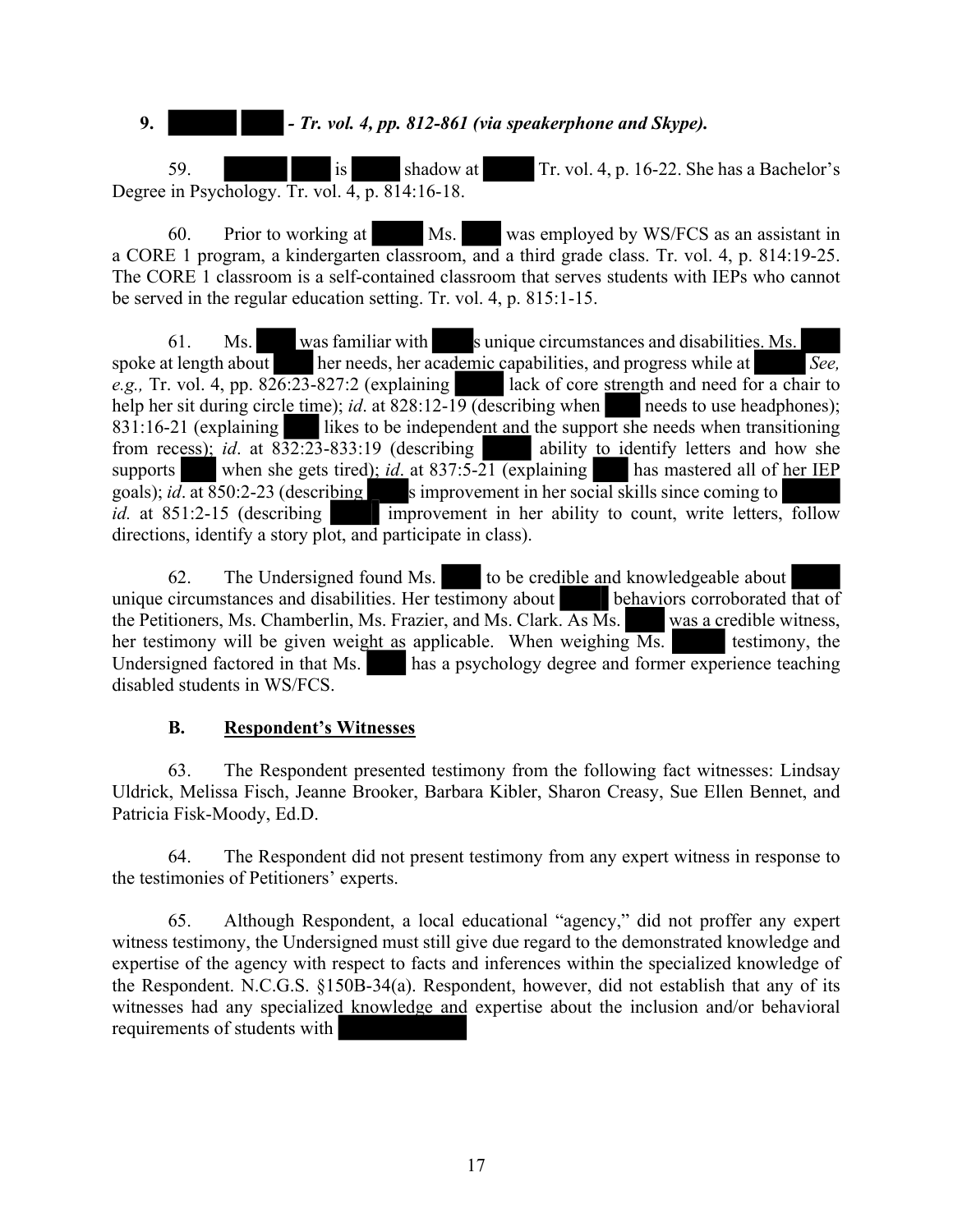#### **1. Patricia Fisk-Moody, Ed. D***. - Tr. vol. 7, pp. 1368-1451.*

66. Dr. Patricia Fisk-Moody is the Exceptional Children's Program Director for WS/FCS.

67. Dr. Fisk-Moody earned her Bachelor's Degree in Liberal Arts, her Master's Degree in Special Education, and her Doctorate Degree in Educational Leadership. *See* Pet. Ex. 14, p. 909 (Dr. Fisk-Moody's CV). She holds licensure in the following areas: Superintendent, Principal, Exceptional Children's Program Administrator, and Cross Categorical. *See id*.

68. No evidence was provided as to Dr. Fisk-Moody's specialized knowledge and/or expertise about the supplemental aids and supports necessary for appropriate inclusion of a student with in the regular classroom.

69. Dr. Fisk-Moody observed once briefly but otherwise did not meet or interact with Dr. Fisk-Moody did attend the October 2018 IEP meeting in her role as a Respondent Senior Administrator. *See* Stip. Ex. 29, p. 132. Additionally, Dr. Fisk-Moody accompanied Dr. Turnbull, as the representative of the Respondent, during her tours of and the selfcontained program at Tr. vol. 1, pp. 165:23-1; 167:8-11; 182:12-13 (Testimony of Dr. Turnbull).

70. Overall the Undersigned found Dr. Fisk-Moody to be a credible witness, but she did waiver in her responses about the least restrictive environment during cross-examination to the point that the Undersigned had to ask her for clarification. *See* Tr. vol. 7, pp. 1442:20-1443:20; 1444:12-1447:5 (on cross-examination first admitting, then denying, that could be served in the general education classroom with supplemental aids and supports);  $\overline{\text{Tr}}$  vol. 7, p. 1452:7-13 (admitting in response to the Undersigned's question that, but for behaviors, could be served in the regular education classroom with supplemental aids and supports).

71. Dr. Fisk-Moody testified as an agent of the Winston-Salem/Forsyth County Board of Education (the "School Board") and was able to speak directly to the policies and customary practices employed by the School Board. As previously noted, and discussed below in this Final Decision, the Undersigned found Dr. Fisk-Moody to be credible and gave her testimony weight as applicable.

#### **2. Sharon Creasy -** *Tr. vol. 6, pp. 1272-1333 (via speakerphone and Skype).*

72. Sharon Creasy is the Principal of and had been for five years prior to this hearing. Tr. vol. 6, p. 1274:10-14. She has been in education for approximately 20 years. Tr. vol. 6, p. 1275: 21.

73. Principal Creasy has a Bachelor's Degree in Political Science and History, a Master's in Information and Library Science, and a Master's in School Administration, with a concentration in Technology. Tr. vol. 6, p. 1275:6-11.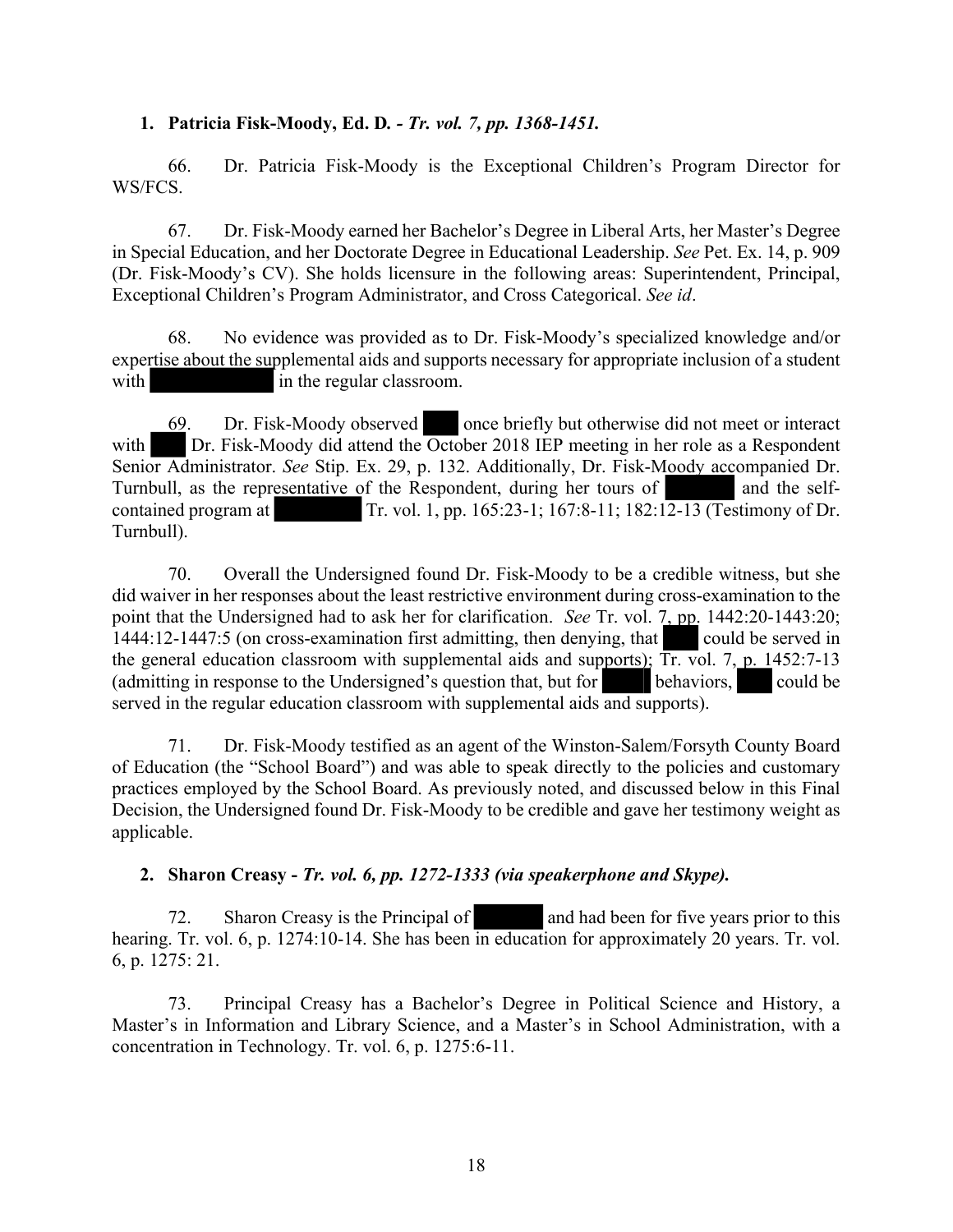74. Principal Creasy testified that she was familiar with kindergarten curriculum but has never taught in a regular or special education classroom and, prior to her administrative duties at she had served as a media coordinator/librarian. Tr. vol. 6, p. 1311:10-21.

75. Despite her many years in the education field, prior to her position at Principal Creasy had not attended very many IEP meetings. Tr. vol. 6, p. 1275:16-20.

76. Principal Creasy had limited experience with children with and that was only in the high school setting, not at the kindergarten or elementary school level. Tr. vol. 6, p. 1276:16-20.

77. Principal Creasy first encountered at the May 2018 kindergarten screening but she knew before that screening that was a child with and had been enrolled in Tr. vol. 6, p. 1276:5-14. Principal Creasy participated in both the September and October 2018 IEP Meetings as the LEA Representative. Stips. 52, 62.

78. Petitioners accused Principal Creasy of stating at the October 2018 IEP meeting: "That placement [at would have never been accepted had we known she [ had Tr. vol. 2, p. 398:1-5. During her testimony when she had an opportunity to deny saying this statement, Principal Creasy was not asked by Respondent to respond or deny that she said it.

79. None of Respondent's other witnesses asked about this statement could recall but Ms. Kibler appeared to agree that she did make the statement. Tr. vol. 6, pp. 1198:23-1199: ("I don't – yes, but I don't --- what I think she was saying..."); Tr. vol. 5, pp.  $1004:20-1005:1$  (Ms. Uldrick did not recall); Tr. vol. 5, p. 1103:10-20 (Ms. Brooker did not recall). Petitioners' advocate testified that "Principal Creasy said they wouldn't have let her in without knowing first – had they known that she had a disability." Tr. vol. 4, p. 673:12-23.

80. Although she acted as the LEA representative for Respondent, Principal Creasy did not have as "fulsome an understanding of the IDEA and associated procedures would be for an LEA representative." *See* Tr. vol. 6, pp. 1310:1-11; 1315:12-1316:4; Resp. Pro. Dec. p. 19, ¶ 20 (quote from Respondent's Proposed Decision).

81. Principal Creasy's testimony frequently did not align with the documentary evidence in the case or her recollection of events was unsubstantiated from the record or other testimony. *Compare, e.g.*, Tr. vol. 6, p. 1285:11-20 (explaining the IEP team discussed several options for service delivery at the September 2018 IEP Meeting), *with* Stip. Ex. 26 p. 123 (minutes from September 2018, IEP Meeting reporting Ms. Holtzclaw suggested 240 minutes before Principal Creasy decided on 300 minutes); Tr. vol. 6, p. 1288:3-7 (claiming she was surprised when she received the letter from s Parents following the September 2018 IEP Meeting in which the Parents expressed their disagreement with s placement), *with* Stip. Ex. 26, pp. 122-23 (noting a number of disagreements between the school-based members of the IEP Team and Parents); *with* Tr. vol. 6, pp. 1189:20-1190:11 (Ms. Kibler testified that she was not shocked or surprised because she understood Parents did not want in a separate classroom); Tr. vol. 6, p. 1338:11-19 (claiming that, going into the October 2018 IEP Meeting,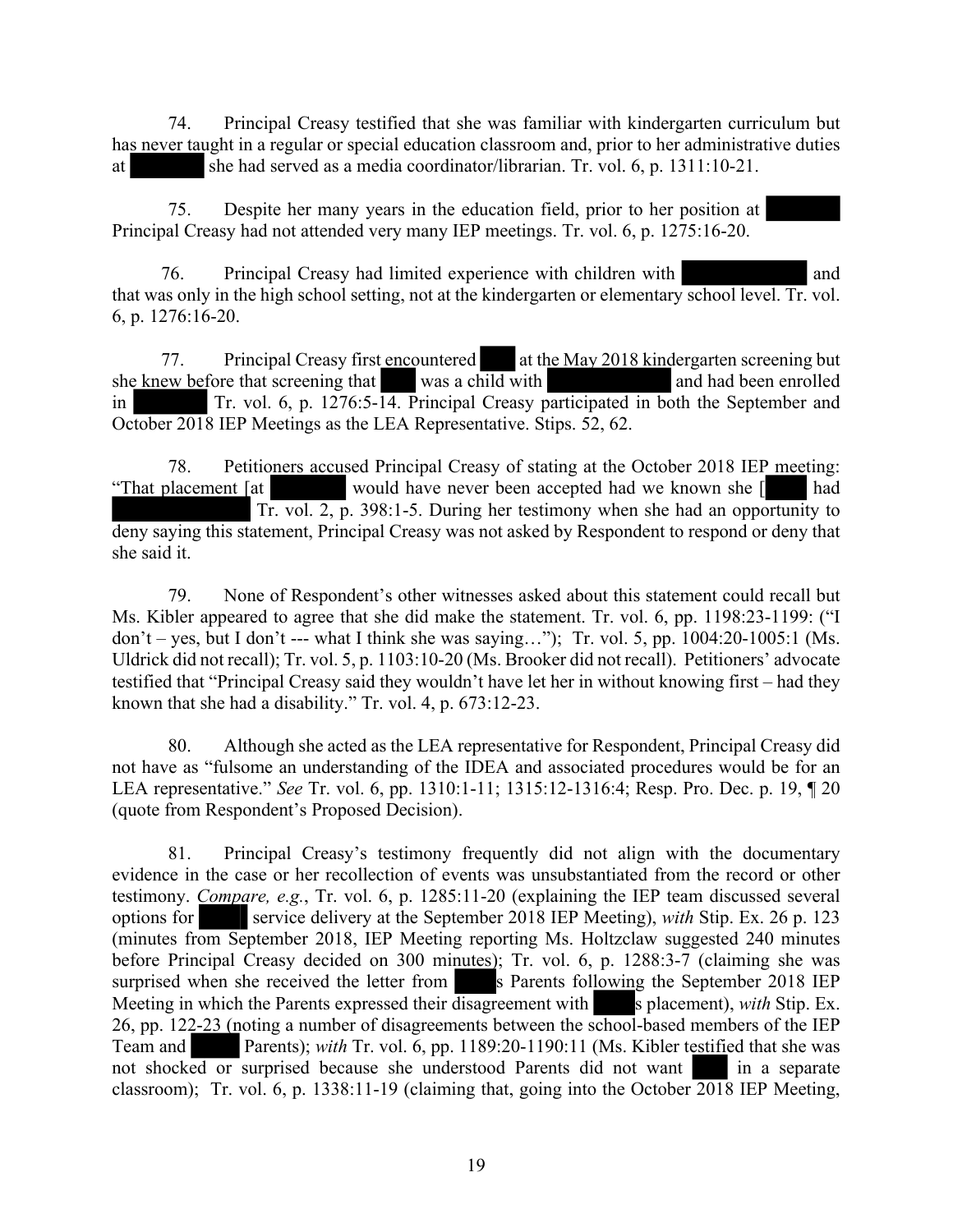she believed would remain at and continue receiving instruction in Ms. Uldrick's resource room), *with* Tr. vol. 2, p.  $\overline{396:21-25}$  (Testimony of that during the October 2018) IEP Meeting, Principal Creasy reminded him that was no longer assigned to

82. As the school principal, Principal Creasy acted as an agent of the School Board. As the Respondent's agent, Principal Creasy's representations to Petitioners and school staff were considered party admissions. *See Farrell v. Transylvania County Board of Education,* 175 N.C. App. 689 (N.C. Ct. App. 2006) (principals, superintendents, and special education directors entitled to public official immunity as agents of the school board).

83. During most of her testimony, Principal Creasy was frowning and her demeanor was dour.

84. Principal Creasy made several misrepresentations to Petitioner including the requirements for a one-on-one aide to the Petitioner's as detailed *infra* in these Findings.

85. For these reasons and others detailed below, the Undersigned did not find Principal Creasy credible.

## **3. Lindsay Mathe Uldrick** *- Tr. vol. 5, pp. 920-1047.*

86. Lindsay Uldrick was special education teacher at including serving one-on-one in her resource classroom during the week was removed from her nondisabled peers for 300 minutes a day.

87. Ms. Uldrick has served as a special education teacher for 16 years. Tr. vol. 5, pp. 921:22-922:6. No information was provided about her educational background or her experience serving students with Because of this, it was not evident that Ms. Uldrick had any specialized knowledge or expertise about the inclusion needs of a student with

88. During the 2018-2019 school year, in addition to Ms. Uldrick served approximately 30 students eligible for special education services, ranging from kindergarten to fourth grade, primarily in the resource room. Tr. vol. 5, p. 922:7-15. Ms. Uldrick has served students at in various settings, including in her resource room and in general education classrooms, through various methods, including conducting observations of accommodations to providing direct instruction (in both the special education and general education settings). Tr. vol. 5, pp. 922:24-923:15. Ms. Uldrick attended 40-50 IEP meetings a year and had extensive experience participating in IEP meetings. Tr. vol. 5, p. 958:6-8.

89. Ms. Uldrick participated in the May 2018 IEP Meeting with Petitioner as well as both the September 2018 and October 2018 IEP Meetings. Despite her extensive participation in IEP meetings, Ms. Uldrick failed to give Petitioners appropriate notice via an Invitation to Conference for the May 2018 IEP Meeting and did not advise the IEP Team to delay discussions about placement until after the development of the IEP goals.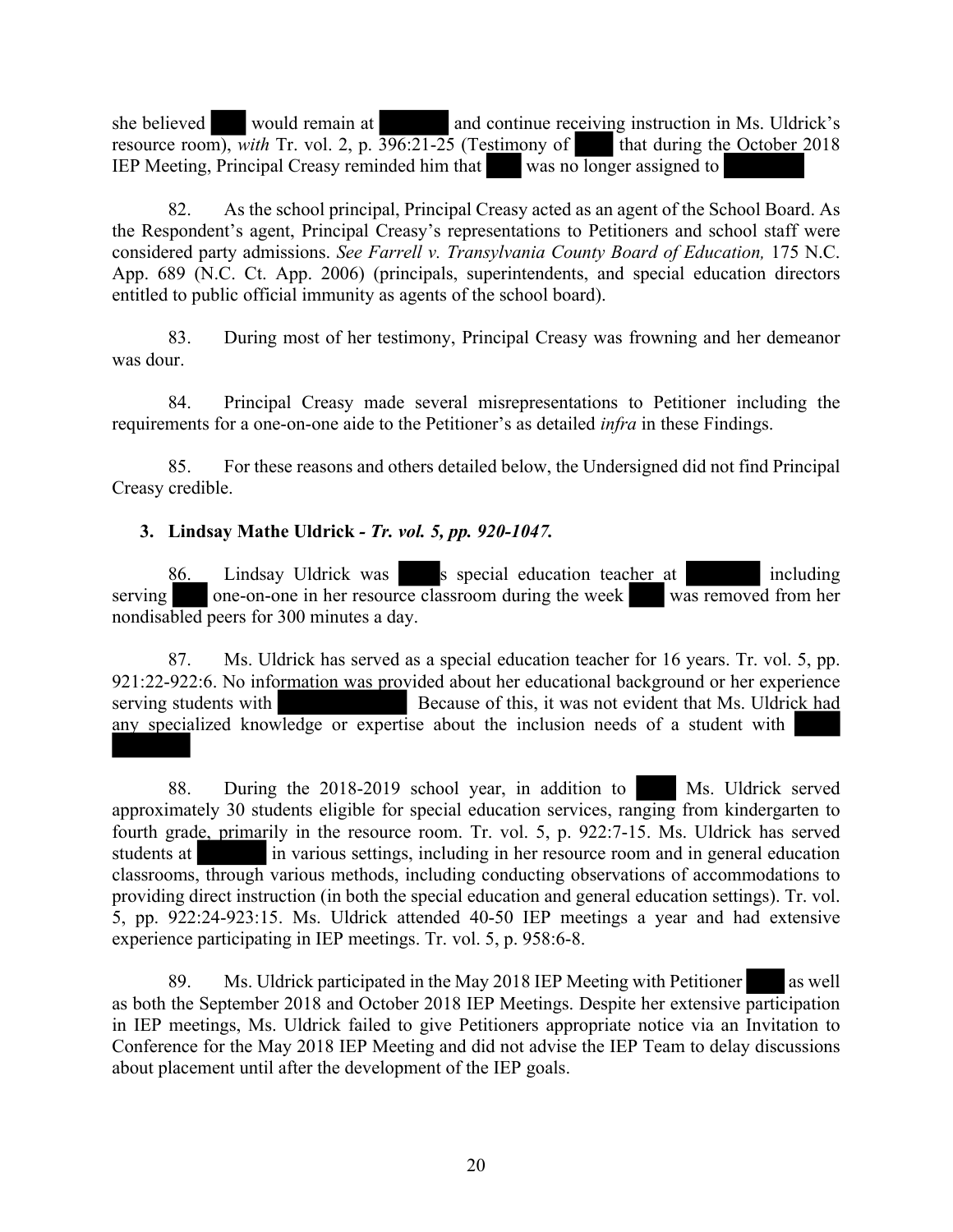90. During cross-examination, Ms. Uldrick admitted some of the statements in her sworn affidavit were false. *See, e.g.*, Tr. vol. 5, p. 996:4-12 (testifying she had never contacted Patsy Barrett, the school psychologist who administered psychological evaluation, prior to the September 2018 IEP Meeting, despite saying she had contacted Ms. Barrett in her affidavit); *id*. at 1039:17-22 (admitting she had no personal knowledge of whether other staff members provided with one-on-one assistance despite claiming received such assistance from other staff members in her affidavit). These admissions diminished Ms. Uldrick's credibility.

91. Moreover, Ms. Uldrick's failure to disclose to the Parents the existence and contents of the Behavior Data Sheets affected her credibility.

## **4. Melissa Whitley Fisch** *- Tr. vol. 5, pp. 1062-1087 (via speakerphone).*

92. Melissa Fisch was one of teachers at from January 2018 to June 2018. Tr. vol. 5, pp. 1065:17-1066:7. For 21 years she was employed as a preschool teacher at Tr. vol. 5, pp. 1064:23-1065:4. Since July 2018, Melissa Fisch has been employed by Respondent as a teacher assistant ("TA") at

93. Ms. Fisch has an Education Degree from Meredith College for Birth to Second Grade. Tr. vol. 5, p. 1065:12-16.

94. Although Ms. Fisch had firsthand knowledge about behavioral and educational needs, having just taught her for six months and at last school prior to enrollment at Respondent did not invite her to either the September or October 2018 IEP Meetings. Although there was no evidence at the hearing, Ms. Fisch along with Ms. Chamberlin completed the teacher rating scale for the Vineland Adaptive Behavior Scales prior to her employment with Respondent. Resp. Response ¶ E, p. 15. Otherwise, there was no evidence that Respondent even used Ms. Fisch, with her extensive knowledge of as a resource for any of educational planning and support.

95. When Petitioners asked for Ms. Fisch to be involved in both the September and October 2018 IEP Meetings, Principal Creasy would say "I – you know, I'm not sure that would be much help. I'm not sure how successful that was  $\begin{bmatrix} \frac{1}{1} \\ \frac{1}{1} \\ \frac{1}{1} \\ \frac{1}{1} \\ \frac{1}{1} \\ \frac{1}{1} \\ \frac{1}{1} \\ \frac{1}{1} \\ \frac{1}{1} \\ \frac{1}{1} \\ \frac{1}{1} \\ \frac{1}{1} \\ \frac{1}{1} \\ \frac{1}{1} \\ \frac{1}{1} \\ \frac{1}{1} \\ \frac{1}{1} \\ \frac{1}{1} \\ \frac{1}{1} \\ \frac{1}{1} \\ \frac{$ (Testimony of

96. Ms. Fisch's testimony conflicted with her previous written statements regarding and her Parents. *Compare, e.g.*, Tr. vol. 5, p. 1080:11-1081:2 (testifying she did not want to  $\overline{talk}$  with s Parents about her new  $\overline{job}$  as a teacher assistant at and was not enthusiastic about request to place in her class), *with id.* at  $1086:14-1087:5$  (reading an email she sent to Parents offering to "help with [sic] any way with any conversations with the school system or

97. Because Ms. Fisch had just been hired by Respondent in July 2018 and the events pertaining to educational planning coincided with this, it is understandable that Ms. Fisch would be conflicted in her further involvement with s education without first obtaining permission from her new employer.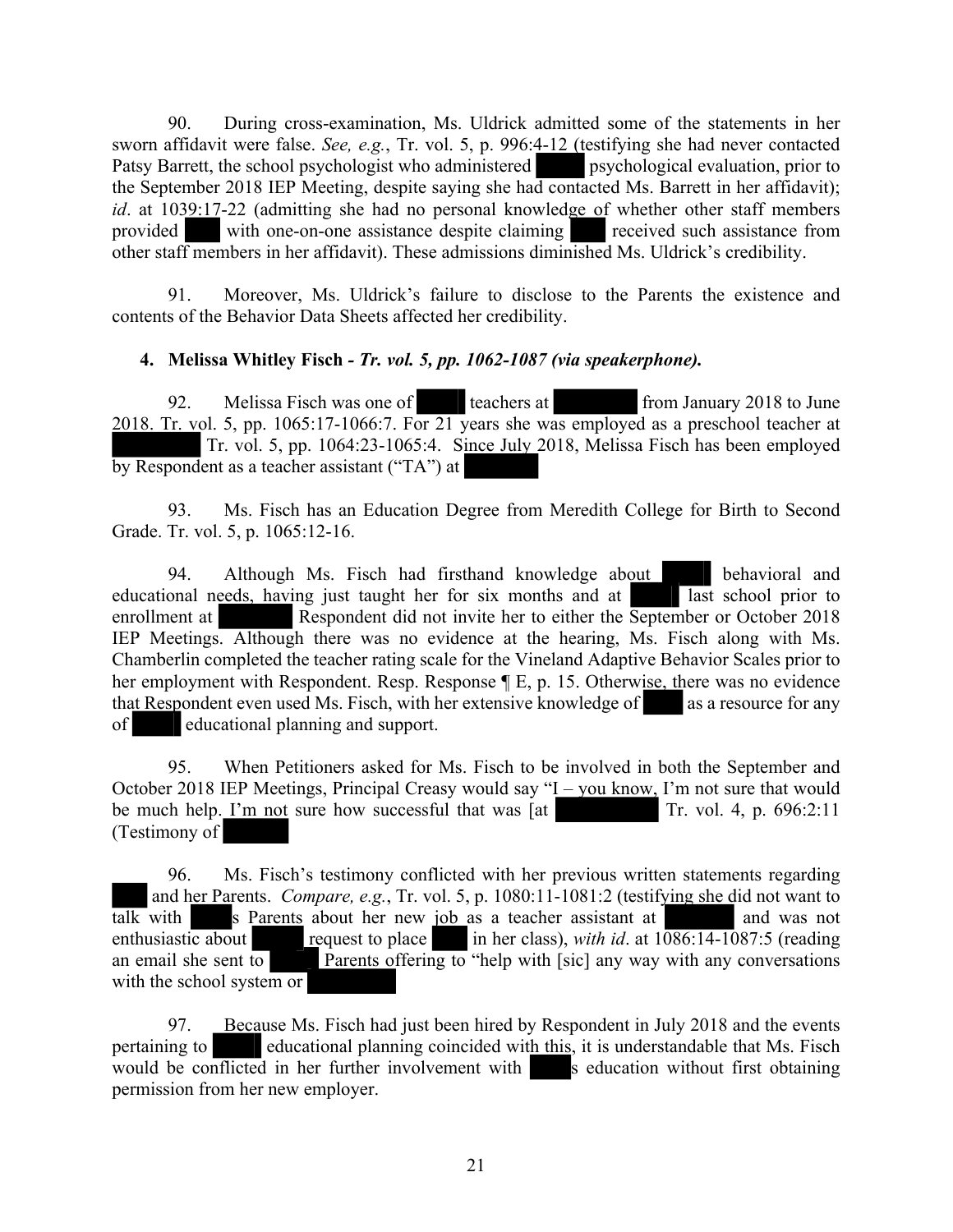98. Overall Ms. Fisch's testimony about behaviors at was consistent with her co-teacher Ms. Chamberlin's, however, Ms. Fisch tended to focus more on the negative aspects. Her recalcitrant testimony was clearly influenced by the conflict of interest caused by her recent employment with Respondent. To the extent her testimony was consistent with Ms. Chamberlin and her written communications with the Petitioners, it was found credible and given appropriate weight.

#### **5. Barbara Kibler** *- Tr. vol. 6, pp. 1117-1261.*

99. Barbara Kibler is a regular education teacher at Elementary School. Ms. Kibler served as teacher during her brief tenure at

100. Ms. Kibler has taught a total of 41 years, 22 years of which were in WS/FCS. She has taught kindergarten for 15 years. Tr. vol. 6, pp. 1121:11-1122:1. She is licensed K-6 in North Carolina and is a national board-certified childhood generalist. Tr. vol. 6, p. 1123:7-16.

101. During her teaching career, Ms. Kibler has served students with a range of disabilities. Tr. vol.  $6$ , p. 1121:13-24. However, prior to she served only one preschool aged child with about 23 years ago at a private preschool. Tr. vol. 6, p. 1216:8-13, 17- 19. Prior to s assignment to her class, she had never taught a student with in a public school setting. Tr. vol. 6, p. 1216:20-23.

102. Principal Creasy stated to that she assigned to Ms. Kibler's class because Ms. Kibler had "extensive experience teaching students with Tr. vol. 2, pp. 338:22-23; 339:25-340:5 (Testimony of This was the first of several misrepresentations and omissions made by Respondent's agents to Petitioners.

103. Ms. Kibler's recollection of some events differed from the documentary evidence in the record or the testimony of other witnesses, *see, e.g.,* Tr. vol. 6, pp. 1219:8-1220:3 (claiming she and Ms. Uldrick implemented the use of a visual schedule and visual cues with despite there being no mention of such strategies in any of the IEP documents from the September 2018 meeting); *id.* at 1224:13-1225:4 (claiming she provided with headphones despite never  $documenting it in$  s educational records or her affidavit).

104. In some respects, but not all as indicated below, the Undersigned found Ms. Kibler to be a credible witness and her testimony will be given the appropriate weight where applicable and corroborated with other evidence.

#### **6. Sue Ellen Bennet** *- Tr. vol. 6, pp. 1338-1349.*

105. Sue Ellen Bennet is a kindergarten teacher at Ms. Bennet is a licensed kindergarten through sixth grade teacher with a Spanish endorsement. Tr. vol. 6, p. 1347:8-14. She taught kindergarten in New Hanover County schools for 12 years and kindergarten at for 5 years. Tr. vol. 6, pp. 1346:20-1347:5.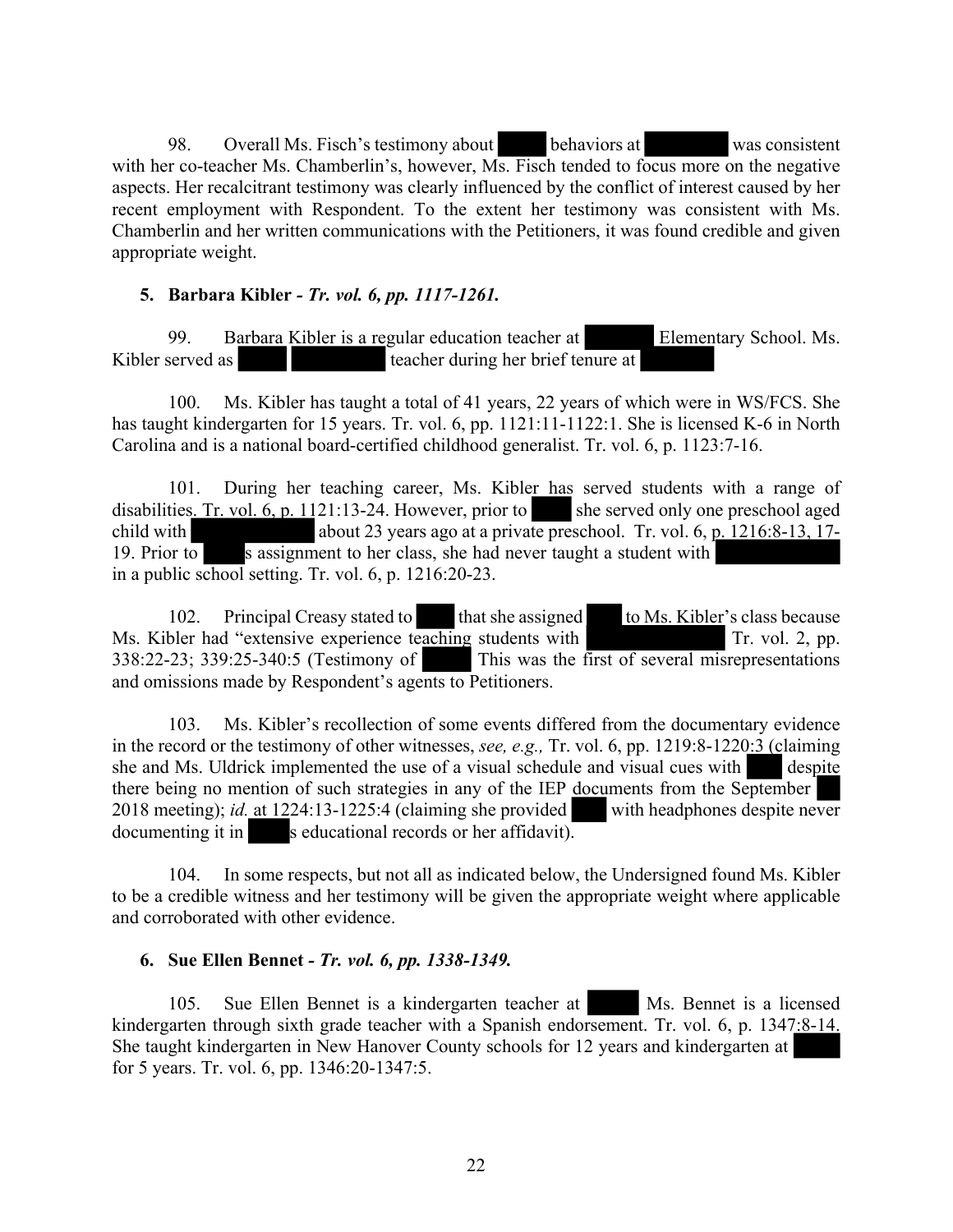106. Like Respondent's school staff, Ms. Bennet had no experience working with students diagnosed with Tr. vol. 6, p. 1349:20-21. Unlike Respondent's staff, she also had no experience working with students with developmental delays or intellectual disabilities. Tr. vol. 6, p. 1349:14-19.

107. As part of the application process, visited Ms. Bennet's classroom on October , 2018, from 8:30 a.m. to 3:00 p.m. Tr. vol. 6, p. 1351:10-15. Prior to this visit, Ms. Bennet did not know anything about except that she was a child with Tr vol. 6, p. 1349:10-11.

108. Ms. Bennet's observations about school readiness and appropriateness for admission at were not favorable to Petitioners as documented by the Student Visitor Feedback Form she completed. Resp. Ex. 3, pp. 44-45; *see also* Tr. vol. 6, pp. 1353-1355. But during the morning did make successful transitions and was "quite engaged" blending "very well with the students during the time she was in the Spanish class." Tr. vol. 6, p. 1356:5-13.

109. Although initially, like Respondent's staff, Ms. Bennet did not believe that would be successful in a regular education classroom, she admitted that her initial impression was wrong and that did well with her nondisabled peers at

110. The Undersigned found Ms. Bennet to be a credible witness, and her testimony will be given weight where applicable.

#### **7. Jeanne Brooker, MA/CCC-SLP -** *Tr. vol. 5, pp. 1089-1112 (via speakerphone).*

111. Jeanne Brooker has served as a speech-language pathologist for Respondent since 2001. Tr. vol. 5, p. 1091:1-7. She has a State license from North Carolina Board of Examiners for Speech and Language Pathologist and Audiologist and is a member of the American Speech-Hearing-Language Association. Tr. vol. 5, p. 1091:16-25. Ms. Brooker's duties, as a speechlanguage pathologist at are to assess and treat, as needed, students that have been identified as speech-language impaired. Tr. vol. 5, p. 1092:1-6. She was the only one who said something positive about at the September 2018 IEP Meeting. Tr. vol. 2, p. 362:4-12 (describing her "like a light in kind of the negativeness of the meeting").

112. However, Ms. Brooker's speech/language evaluation was defective in several respects. She failed to interview Parents even though she typically does interview the parents prior to conducting an evaluation; and she also failed to observe  $\overline{\phantom{a}}$  in the educational setting even though both of these are required by the NC Policies. Tr. vol,  $5 \overline{pp}$ . 1104: 17-19; 1112: 7-25. The Undersigned finds that while Ms. Brooker's speech-language evaluation of should have complied with the NC Policies and been more detailed, despite these omissions her evaluation results were not contested by Petitioners.

113. Ms. Brooker did not contest the testimony of Petitioners' speech pathologist that needed speech therapy during the summer or the appropriateness of the private speech services provided by Petitioners' speech pathologist.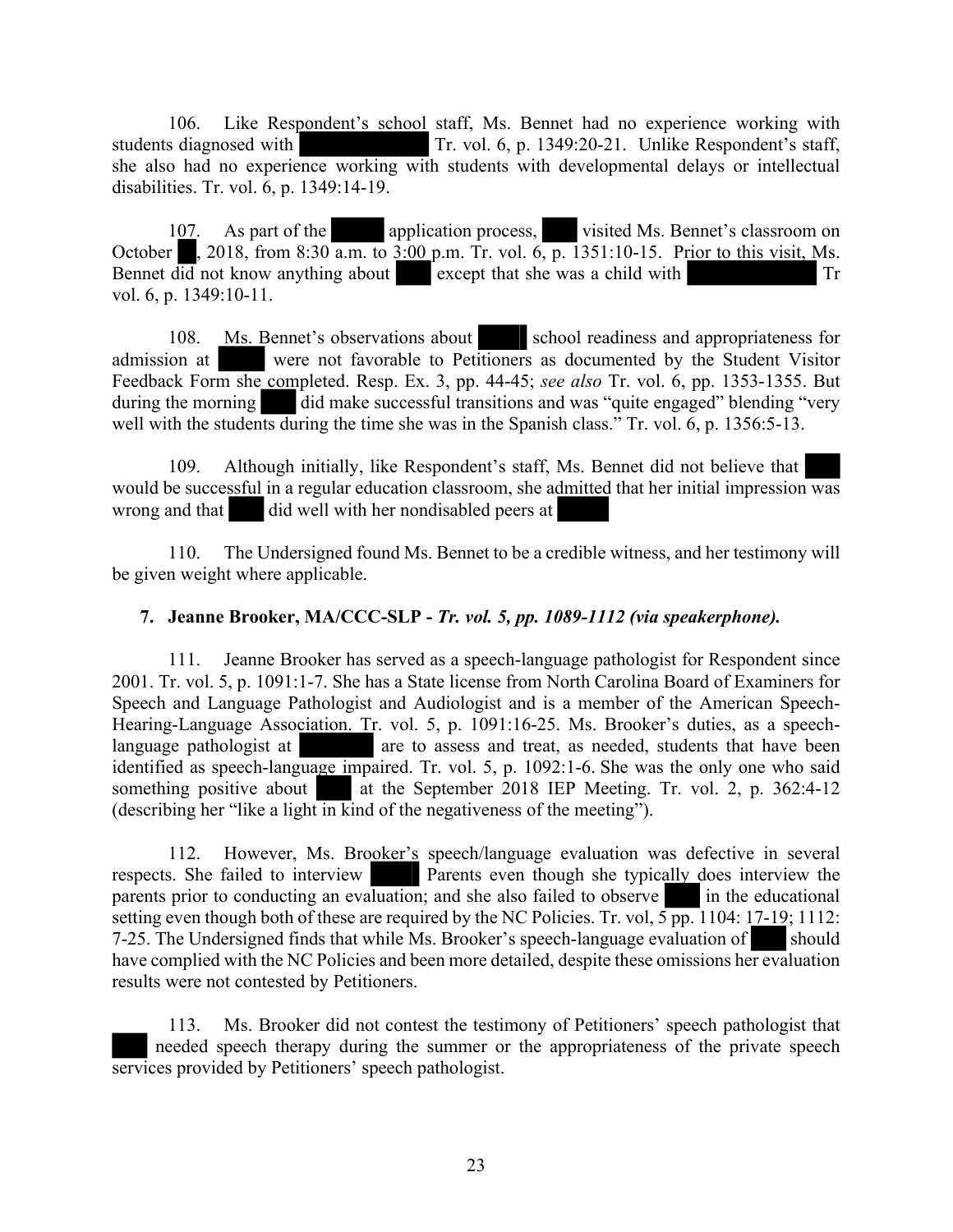114. As Respondent's employee, Ms. Brooker served as the scribe for the IEP minutes at both the September and October 2018 IEP Meetings.

115. The Undersigned found Ms. Brooker to be a credible witness, although Ms. Brooker had a limited recollection of the discussions at the September 2018 and October 2018 IEP Meetings. *See, e.g.*, Tr. vol. 5, p. 1097:20-25 (Testimony of Ms. Brooker that she could not recall how the September 2018 IEP Meeting began aside from what the minutes say); *id*. at 1107:20-22 (Testimony of Ms. Brooker that she could not recall the basis for why needed 300 minutes of specially designed instruction every day); *id*. at 1102:22 (Testimony of Ms. Brooker that she could only "vaguely" recall the discussion at the October 2018 IEP meeting about ability to learn by peer modeling).

116. The Undersigned found Ms. Brooker credible. As Ms. Brooker had a limited recollection of the events giving rise to this action, her testimony will be given the appropriate weight where applicable.

# **Overview of Timeline and Definitions of Terms**

117. During this period, Petitioners have resided at . Stip. 6.

118. was enrolled in Winston-Salem/Forsyth County Schools ("WS/FCS") in August and found eligible for special education services in the category of Developmental Delay ("DD"). Stips. 7, 9, & 10.

119. During initial enrollment in WS/FCS, two IEPs were developed, the April , 2015 IEP, duration dates of 04/ /2015 to 04/ / 2016 ("April 2015 IEP"), and the Annual Review IEP on March , 20 duration dates 03/ /2016 to 03/ /2017 ("March 2016 IEP"). Stip. Exs. 11 & 16.

120. The IEP teams reported in both the April 2015 and March 2016 IEPs that **did not have "behaviors that impede her learning or that of others," and that had special** communication needs. Stip. 11, 17; Stip. Exs. 11, 16 (emphasis added).

121. The April 2015 IEP had five academic and functional goals, two of which were behavior goals related to staying on task and following directions. Stip. Ex. 11. No supplemental aids, supports or assistive technology were included in the April 2015 IEP to allow to access the general curriculum. Stip. 12.

122. The March 2016 had eight IEP goals, one of which involved "staying in activities with peers and engage in reciprocal play with peers," two were academic goals, and five goals were for speech/language. Stip. Ex. 16; Stip. 18. No supplemental aids, supports or assistive technology were included in the March 2016 IEP to allow to access the general curriculum. Stip. 19.

123. The April 2015 and March 2016 IEPs placed in a separate special education preschool class at the Special Children's School for 320 minutes a session, 5 sessions a week.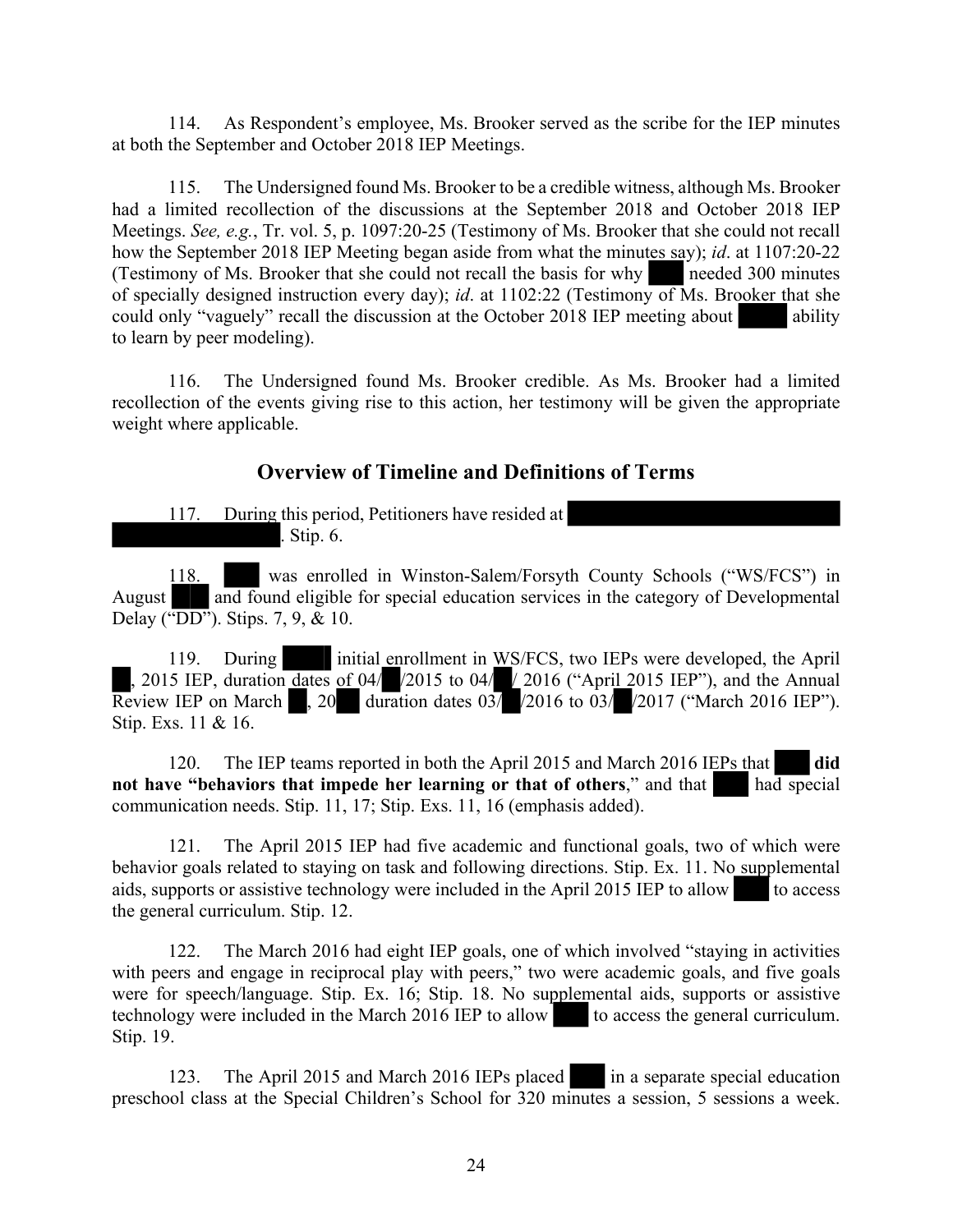Stips. 13, 14, 20, 21. Speech/language therapy, as a related service, was to be delivered 12 sessions per reporting period for 30-minute sessions. Stips. 13, 20; Stip. Exs. 11, 16.

124. Although developmental delays affected her ability to interact with her peers, both the April 2015 and March 2016 IEPs did not indicate that had any disruptive behaviors. Stip. Exs. 11, 16.

125. According to the March 2016 IEP, was "quiet" and independent with bathroom routines. Stip. Ex. 16, p. 59.

126. Because the March 2016 IEP again placed in the Special Children's School, a separate school, where she had started to exhibit changes in her behavior, such as verbal outbursts, arm flapping, a regression in her toileting skills, and demanding to be fed, Tr. vol. 2, p. 318:13-25, her Parents opted to continue her enrollment in a private preschool program. Stip. 22.

127. The March 2016 IEP expired on March , 2017. Stip. 23.

128. Even though, was still eligible for special education services while in a private preschool, a Private Services Plan ("PSP") was not developed.

129. Instead of receiving speech therapy from Respondent, from October 2017 through January 2019, Petitioners paid for private speech therapy services at Speechcenter, Inc.

130. attended several preschools prior to kindergarten. From January 2018 to June 2018, attended Preschool (" a private preschool (Stip. 26), in a regular preschool setting with all nondisabled peers.

131. After her Parents submitted a "School Choice" request on March , 2018, was assigned to their first choice at Elementary School ("Resp. Ex. 27.

132. According to the School Choice form, there were five schools within attendance Zone for kindergarten to fifth grade students. Resp. Ex. 27. The form noted that "[s]tudents will be assigned to their first choice to the extent possible []" but "Students enrolled in some exceptional children programs will be assigned to the appropriate school offering that program." Resp. Ex. 27, p. 2. To the extent a parent requests reassignment for a student with an IEP specifying a particular EC program, that student will be assigned to the school in the attendance zone that offers that program. Tr. vol. 7, p. 1376:4-12 (Testimony of Dr. Fisk-Moody). had regular and resource placement options but does not have a separate, self-contained<br>Vhereas,<br>Elementary School ("<br>In Parents' second school setting. Whereas, Elementary School (" the Parents' second school choice, did have a separate, self-contained classroom.

133. Prior to her on April , 2018 mother emailed Dr. Fisk-Moody regarding re-enrollment in WS/FCS and asked for the development of an IEP (the "April , 2018 Referral"). Pet, Ex. 9, p. 134.

134. attended a kindergarten screening held on May , 2018, at (the "Kindergarten Screening"). Stip. Ex. 41. After the Kindergarten Screening, EC Teacher Uldrick asked to speak further with about s educational needs. Without prior notice, this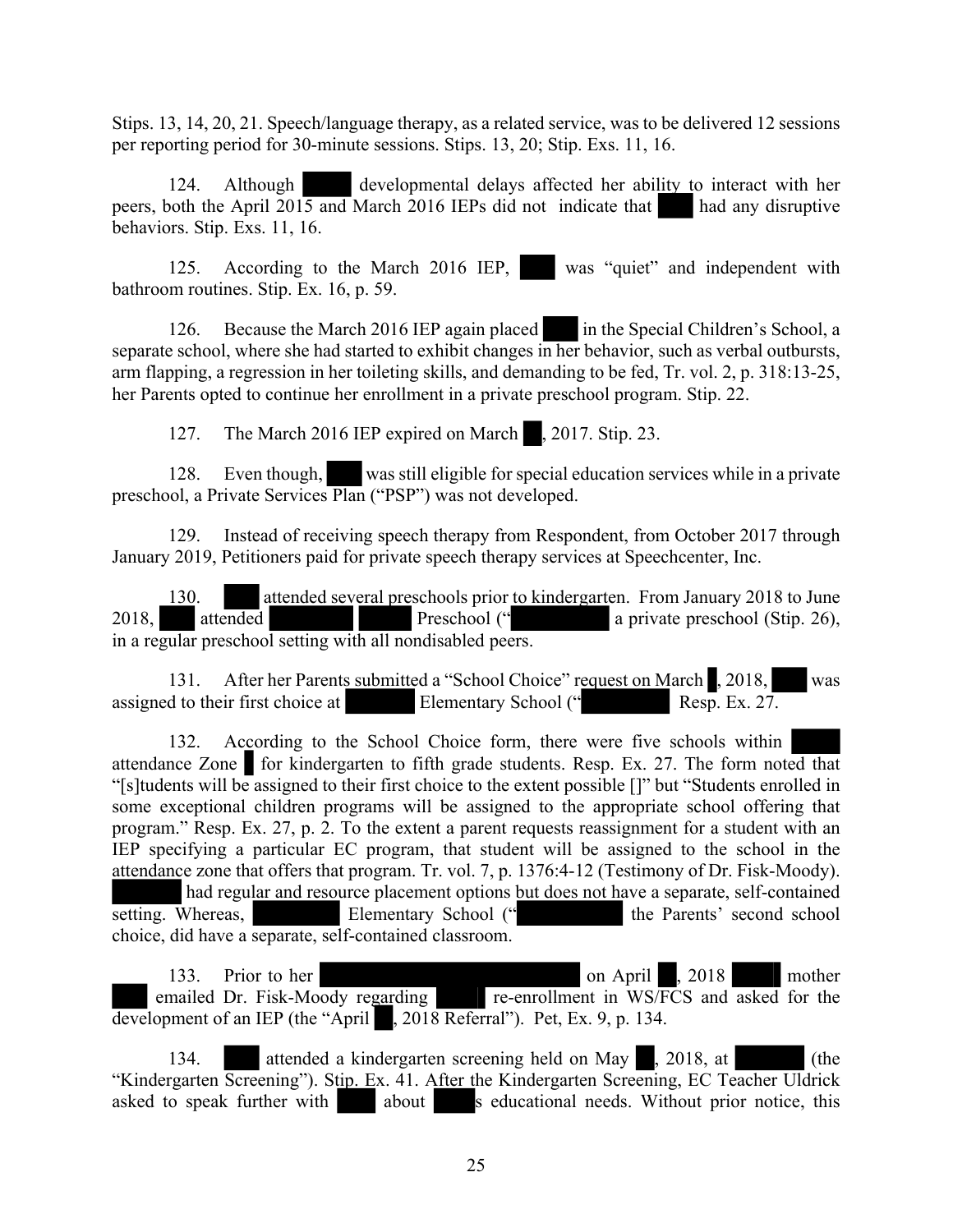conversation became an Initial Evaluation/Reevaluation Meeting (the "May 2018 Initial Evaluation/Reevaluation Meeting"). Stip. 28; Stip. Exs. 17-21.

135. The Invitation to Conference for the May 2018 Initial Evaluation/Reevaluation Meeting dated May 22, 2018, was handed to the same day  $\frac{1}{2}$  as the meeting and did not give the Parents 10-day written notice of the meeting. Stip. Ex. 20. did not attend the meeting even though she was listed on the Reevaluation Form ("DEC 7"). Stip. Ex. 20.

136. The May 2018 Reevaluation Form noted that there were "[n]o concerns about behavior." Stip. Ex. 20, p. 81. The May 2018 IEP Team decided to conduct formal assessments and did not develop an IEP that day or consider eligibility for Extended School Year ("ESY") services. Stip. Ex. 20, pp. 83 & 84.

137. As of the first day of kindergarten August , 2018 (Stip. 40), the evaluation process had not been completed and did not have an IEP in place.

138. Approximately three weeks after school started, an IEP meeting for the reevaluation review and eligibility determination was held on September 11, 2018 (the "September 2018 Reevaluation/Annual Review IEP Meeting"). Stip. 51; Stip. Exs. 22-26.

139. At the September 2018 Reevaluation/Annual Review IEP Meeting, an IEP was developed with initial duration dates of  $09/$   $\sqrt{2018}$  to  $09/$   $\sqrt{2019}$ , which placed in the separate setting for 300 minutes per session, five sessions a week (the "September  $\overline{2018}$  IEP"). Stip. 58; Stip. Ex. 24.

140. The September 2018 IEP Team determined that was eligible for services under the IDEA in the category of Intellectual Disability-Mild ("ID-MILD"). Stip. 53. Although the Prior Written Notice indicated that the continuation of the Developmental Delay ("DD") category was refused (Stip. Ex. 25, p. 117), according to the IEP Minutes and Summary of Evaluation/Eligibility Worksheet, the IEP Team did not discuss continuation of eligibility as Developmentally Delayed even though she was still within the age range (three through 7 years old) for that category. *See* Stip. Exs. 23, 26.

141. Like the April 2015 and March 2016 IEPs, the September 2018 IEP noted that **did not have behaviors that impede her learning or that of others**, that had special communication needs, and that was not eligible for extended school year  $(\overline{HSY})$  services. Stip. Ex. 24 (emphasis added).

142. At the September 2018 IEP Meeting, Parents objected to the self-contained placement and asked for a one-on-one assistant so that  $\overline{\phantom{a}}$  could remain at in the regular classroom setting with her nondisabled peers because  $\overline{a}$  did not have a separate setting. Stip. Ex. 26, p. 121.

143. Implementation of the September 2018 IEP was delayed from September th to September st to allow Parents to observe the self-contained placements at and Elementary Schools. Stip. 53; Stip. Ex. 26, p. 126.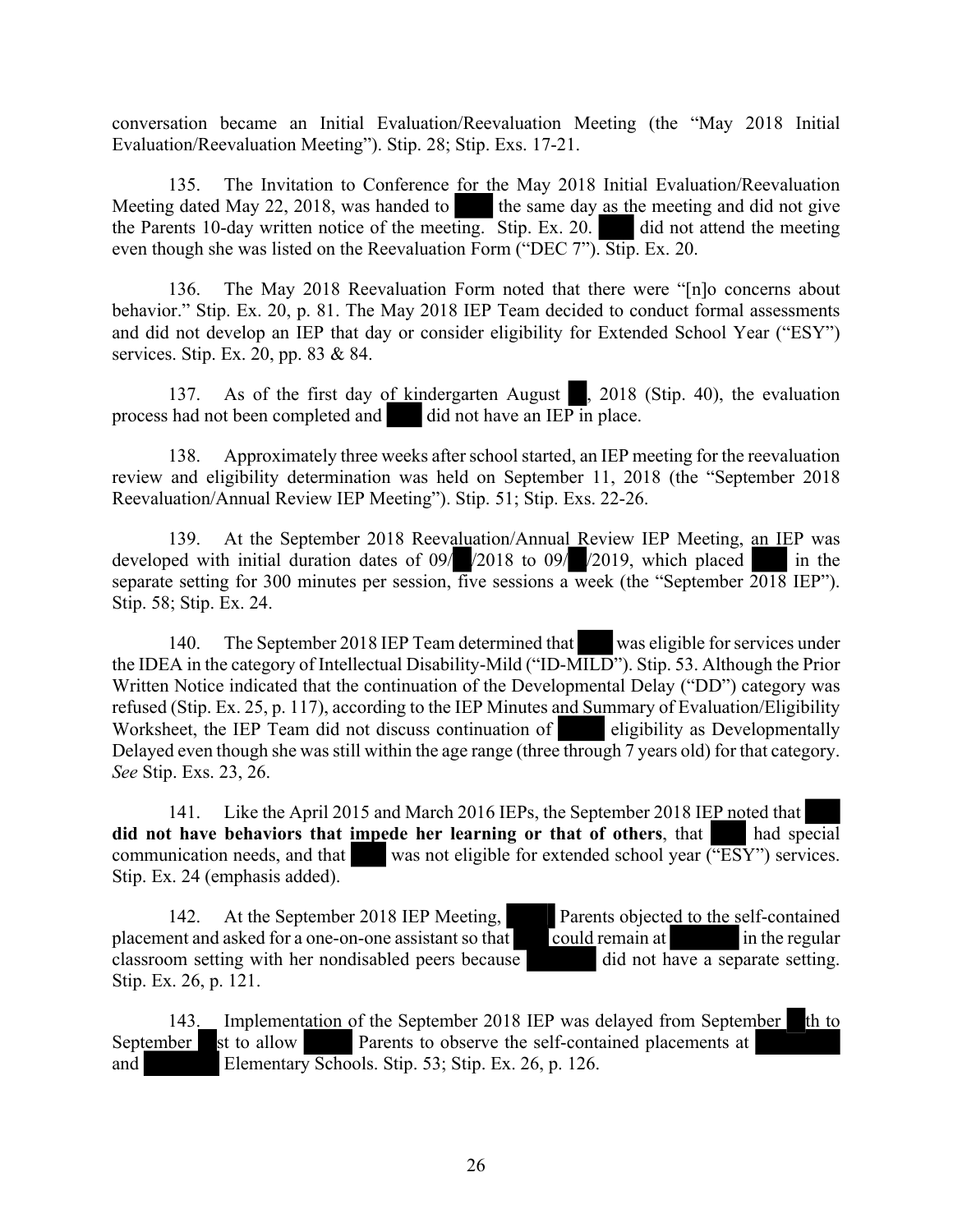144. Soon after the IEP meeting on September 1, 2018, the Parents' wrote to Respondent's staff (Pet. Ex. 13) about the inappropriateness of s separate placement. Pet. Ex. 13. In response, the IEP Team reconvened on October , 2018, for an addendum IEP (the "October 2018 Addendum IEP Meeting") to address the Parents' concerns about placement. Stip. 61; Stip. Ex. 31.

145. Prior to the October 2018 Addendum IEP Meeting, on September , 2018, WC/FCS administrators and staff met to discuss the Parents' request for to have a one-on-one assistant (the "September Administrative Meeting"). Pet. Ex. 64. The Parents were not invited and not aware of this meeting.

146. After that meeting on September 2018, EC Case Manager Melanie Holtzclaw requested a "Change in Student School Assignment" for from to to which was granted on September 19, 2018, by Sam Dempsey, the EC Director for WS/FCS at that time. Stip. Ex. 50.

147. On September 19, 2018, EC Director Sam Dempsey notified Parents that school assignment was changed to the Readiness Program at starting September 19th (the "September 19 Reassignment Letter"). Pet. Ex. 15.

148. In response to the Parents' September , 2019 letter, another IEP meeting was held the October  $\blacksquare$ , 2018 IEP (the "October 2018 IEP Meeting") and it began at 9:01 a.m. At this meeting, once again the Parents asked for a one-on-one assistant to aid in the regular education setting, but due to statements made by Principal Creasy and disagreements about placement discussed *infra*, the Parents left the meeting at 10:48 a.m. The Parents advised the IEP Team that they were placing in a private program and would seek reimbursement.

149. Unbeknownst to the Parents, after a phone conference with Sam Dempsey, the IEP Team continued the IEP meeting without the Parents for another four hours until 3:07 p.m. Stip. Ex. 31, pp. 138, 147. None of the school-based members of the IEP Team notified or even attempted to notify the Parents that, after they left, the LEA Representative had subsequently decided to continue the meeting in their absence.

150. The October , 2018 IEP developed after the Parents left had duration dates of 10/  $\sqrt{2018}$  to 09/  $\sqrt{2019}$  (the "October 2018 IEP"). s placement remained in the selfcontained setting, but the number of minutes was reduced to  $\overline{245}$  minutes per session, some goals were added, existing goals edited, speech/language services remained the same. and the ESY determination was to be held by May , 2019. Stip. Ex. 32.

151. In November 2018, was enrolled in School ("FCDA"), a private preschool, and began attending classes there with all nondisabled peers in a regular setting.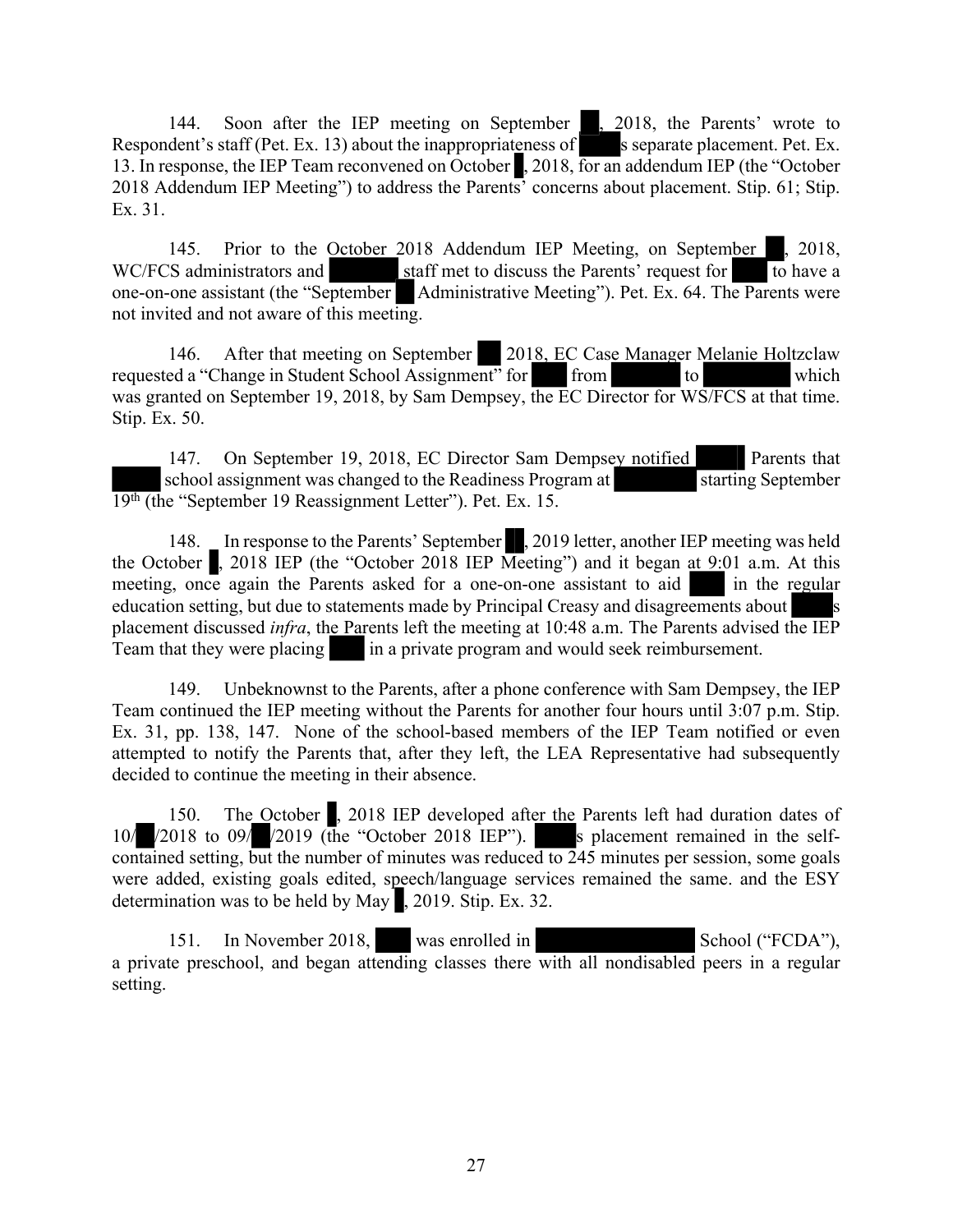# **Factors Relevant to Sehaviors and Placement in a Regular Classroom with Nondisabled Peers**

## **Behaviors** *Before* **and** *After* **Her Attendance at Elementary School**

152. Although had academic deficits these could be accommodated in the regular classroom, her behaviors at were the primary reason that she was segregated from her nondisabled peers. Tr. vol. 7, p. 1452:7-13 (Admission of Dr. Fisk-Moody). Before and after attended could access the regular classroom curriculum alongside nondisabled students.

## **1.** Behaviors at **Before Attending**

153. Prior to attending from January 2018 to June 2018, attended from  $a.m.$  to  $0 \overline{p.m.}$  Stip. 26; Tr. vol. 4, p. 653:1-5. There were two teachers and eleven students in classroom. Tr. vol. 4, p. 652:16-23. None of the other students were disabled. Tr. vol. 4,  $p. 652:19-21$ . All of nondisabled peers successfully transitioned to kindergarten. Tr. vol. 4, p. 653:21-23. Seven were assigned to attend kindergarten with at Tr. vol. 4, p. 654:17-22.

154. Melissa Fisch was preschool co-teacher with Martha Chamberlin at <sup>5</sup> Tr. vol. 4, p. 650:15-17 (Testimony of Chamberlin). Although Ms. Fisch was not one of Petitioners' witnesses, both she and Ms. Chamberlin testified similarly about behaviors at which was educational placement the 6-month period immediately prior to her attendance at Fisch and Chamberlin also jointly completed the teacher portion of the Vineland Adaptive Behavior Rating Scales. Resp. Response to Pet. Supp. Doc. p. 15.

155. In July 2018, Ms. Fisch was employed by Respondent as a teaching assistant ("TA") in one of the kindergarten classes at Until then, Ms. Fisch had had a good relationship with and been supportive of senrollment in kindergarten, even the point of offering to help her Parents in "any way possible" to ensure that got the "right fit" offering to help her Parents in "any way possible" to ensure that educationally. Tr. vol. 5, pp. 1086:13-1087:3. After Respondent hired her as a TA, Ms. Fisch stopped communicating with the Petitioners and their advocate,

# **a.** *Lead Teacher Testified that Was Not Disruptive*

156. Ms. Chamberlin was s teacher in her preschool class at Ms. Chamberlin described as a loving, "highly functioning [student] for Tr. vol. 4, p. 650:18, 22. responded well to positive reinforcement. Tr. vol. 4, p. 650:20-21.

157. was the third student with that Ms. Chamberlin had taught and the "highest functioning." Tr. vol. 4, p. 651:2-4. Ms. Chamberlin did not have any specific formal training for teaching students with but she educated herself by reading

<sup>5</sup> Ms. Chamberlin testified in Petitioners' case in chief. Ms. Fisch testified for Respondent.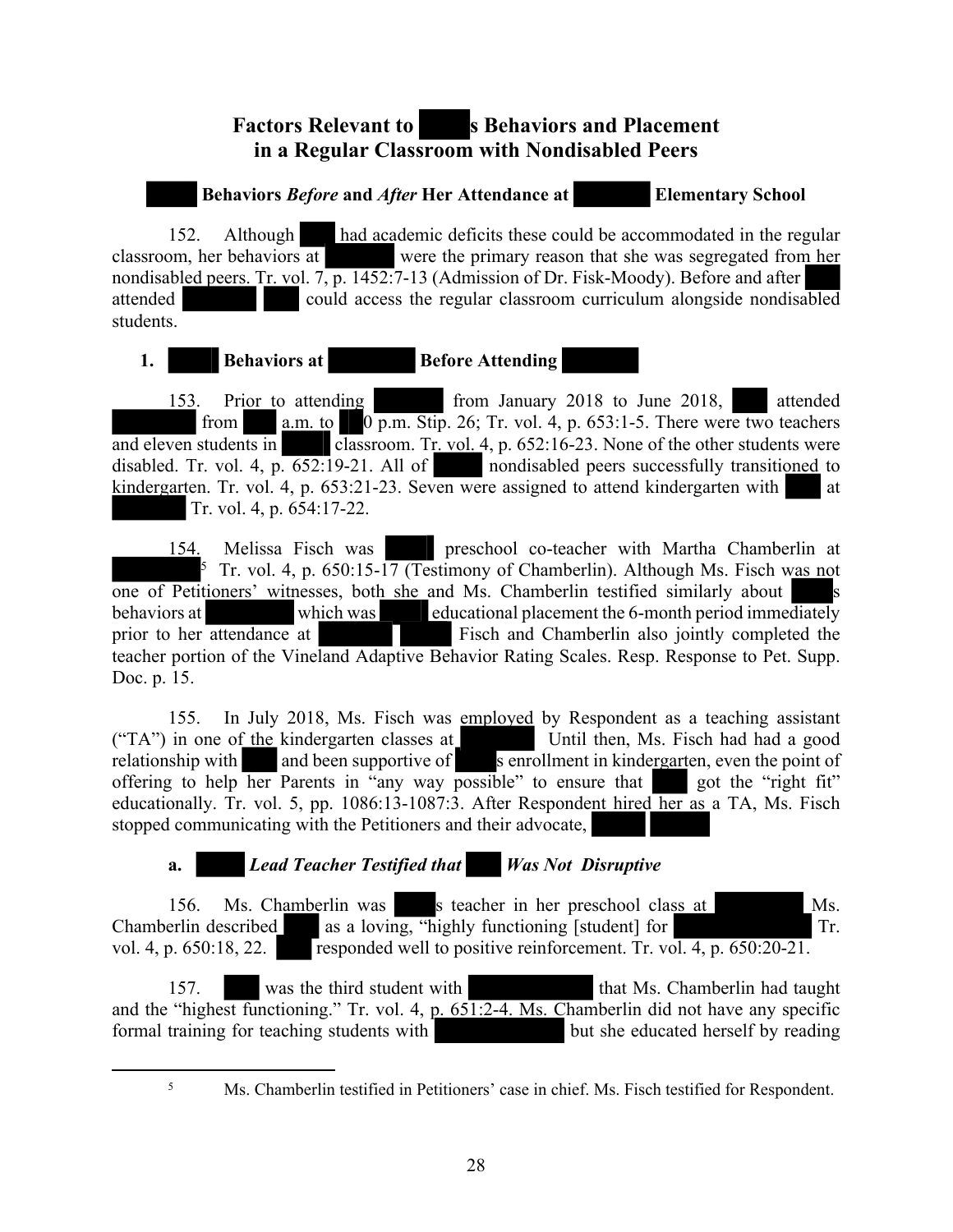about such students and looking for ways to help them in her class. Tr. vol. 4, p. 651:5-9.

158. According to Ms. Chamberlin, had "positive relationships" with her nondisabled peers in her classroom, enjoyed different centers in the classroom, and enjoyed all music activities. Tr. vol. 4, p. 651:10-14. was able to independently go to the centers without support. Tr. vol. 4, p. 651:15-18.

159. also had noticeable fine motor and speech deficits. Tr. vol. 4, p. 651:19-21. After reading about the best way to work with children with because of fine motor deficits, Ms. Chamberlin recognized that such activities were difficult for so she gave spring-loaded scissors. Tr. vol. 4, pp.  $651:24-652:9$ .

160. exhibited some distracting behaviors at such as lack of attention, trouble sitting up during circle time, crawling under the table and under her desk, getting out of her seat, and difficulty with transitions. Pet. Ex. 80. The main difficulty with behavior usually happened around 12:30 p.m. By that time, would be tired and want to lie down on the floor or crawl under a table but had no other negative behaviors. Tr. vol. 4, pp. 653:8-17; 659:12-18. Otherwise, had "excellent relationships with all the children" planning on attending the  $2018-2019$  school year. Tr. vol. 4, p. 654:23-25.

161. In Ms. Chamberlin's classroom, never exhibited behaviors that Respondent's school staff swore in their affidavits that she did such as throwing instructional materials, putting materials and objects in her mouth, licking other students, yelling at staff, taking/ripping/coloring on other students' instructional materials, drinking out of a toilet, or attempting to strangle other students. Tr. vol. 4, pp. 658:23-659:19.

162. Because was not on grade level and had other needs, Ms. Chamberlin was supportive of **receiving** special education services, speech and occupational therapy in the public school system. Tr. vol. 4, p. 654:1-16. Ms. Chamberlin's testimony corroborated her September 16, 2018 letter<sup>6</sup> in support of a classroom assistant as a supplemental support for because, although could be "stubborn" at times, she benefited from observing and mimicking her peers, peer interaction, and cooperative learning. Pet. Ex. 78; *see* Tr. vol. 4, pp. 656-658. Ms. Chamberlin believed that could be successful in the regular education classroom with pullout services for her special needs and a one-on-one aide. Tr. vol. 4, p. 658:22-25; Pet. Ex. 78.

163. The Undersigned found Ms. Chamberlin to be a credible, unbiased witness. Her testimony regarding behaviors among her nondisabled peers supported Petitioners' argument that was not disruptive to her peers in the regular education classroom setting and benefited from the lesser restrictive placement.

<sup>6</sup> Ms. Chamberlin's letter was not provided to the October 2018 IEP Team.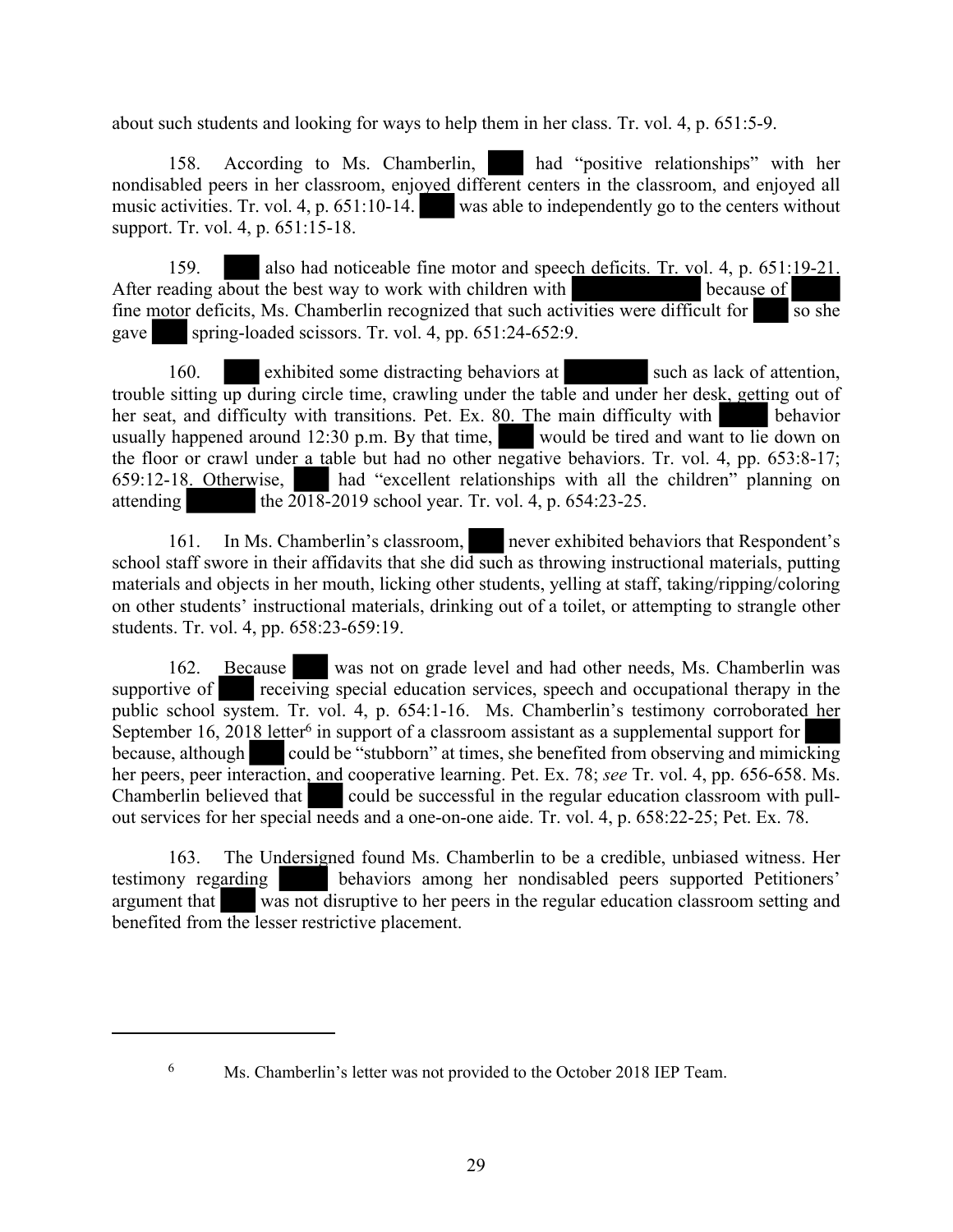#### **b.** *Co-Teacher Ms. Fisch Also Testified Was Not Disruptive*

164. Ms. Fisch co-taught preschool class at where she had taught for 21 years. Tr. vol. 5, p. 1065:1-16.

165. Ms. Fisch agreed that was not on grade level academically, but that she benefited socially and emotionally from placement with her nondisabled peers. Tr. vol. 5, p. 1069:6-24.

166. Ms. Fisch stated that s "overall behavior was good." Tr. vol 5, p. 1070:5. Her moments of defiance presented as "sitting down" or "refusing to transition." Tr. vol. 5, p. 1070:5-12. Transition times and large group time could be difficult but were manageable. Tr. vol. 5, p. 1070:13-22.

167. While with her nondisabled peers, Ms. Fisch testified, and had previously documented in her progress note, that made progress in her "social-emotional development, and her fine motor skills improved as well." Tr. vol. 5, pp. 1073:18-1074; *see also,* Pet. Ex. 80. Moreover, with appropriate support and redirection, was able to maintain or extend her attention span. Tr. vol. 5, p. 1085:6-13.

168. Ms. Fisch agreed with Ms. Chamberlin that should be integrated into a regular classroom with pull-out special education services. Tr. vol. 5, pp. 1075:22-1076:8.

169. After learning that had registered at Ms. Fisch offered to Petitioners, more than once, that she was "happy to go and help with any talks about her progress and so on to ensure the right fit." Tr. vol. 5, p. 1077:3-18. Ms. Fisch even emailed Petitioners that

has been such a blessing to me. I am so grateful that your family has entered my life… We [Martha Chamberlin and I] will continue thinking of options for s future education. I know the right fit is going to happen. Please *let us know if we can help with any way with any conversations with the school system or* 

Tr. vol. 5, pp. 1986:13-1087:3 (emphasis added).

170. Ms. Fisch sent this email to let s Parents know that she "enjoyed being in my class." Tr. vol. 5, p. 1087:3-5.

171. Although Ms. Fisch had had a positive and supportive relationship with and her Parents, in July 2018 after being hired by Respondent, Ms. Fisch stopped responding to the Petitioners' written communications. Tr. vol. 5, p. 1080:3-11.

172. In mid-August, she did answer a phone call from and agreed for him to ask Principal Creasy if could be moved into her kindergarten class. Tr. vol. 5, pp. 1080:12-1081:5. Soon thereafter, Principal Creasy emailed Ms. Fisch that she had denied request. Tr. vol. 5, p. 1085:7-8; Pet. Ex. 80.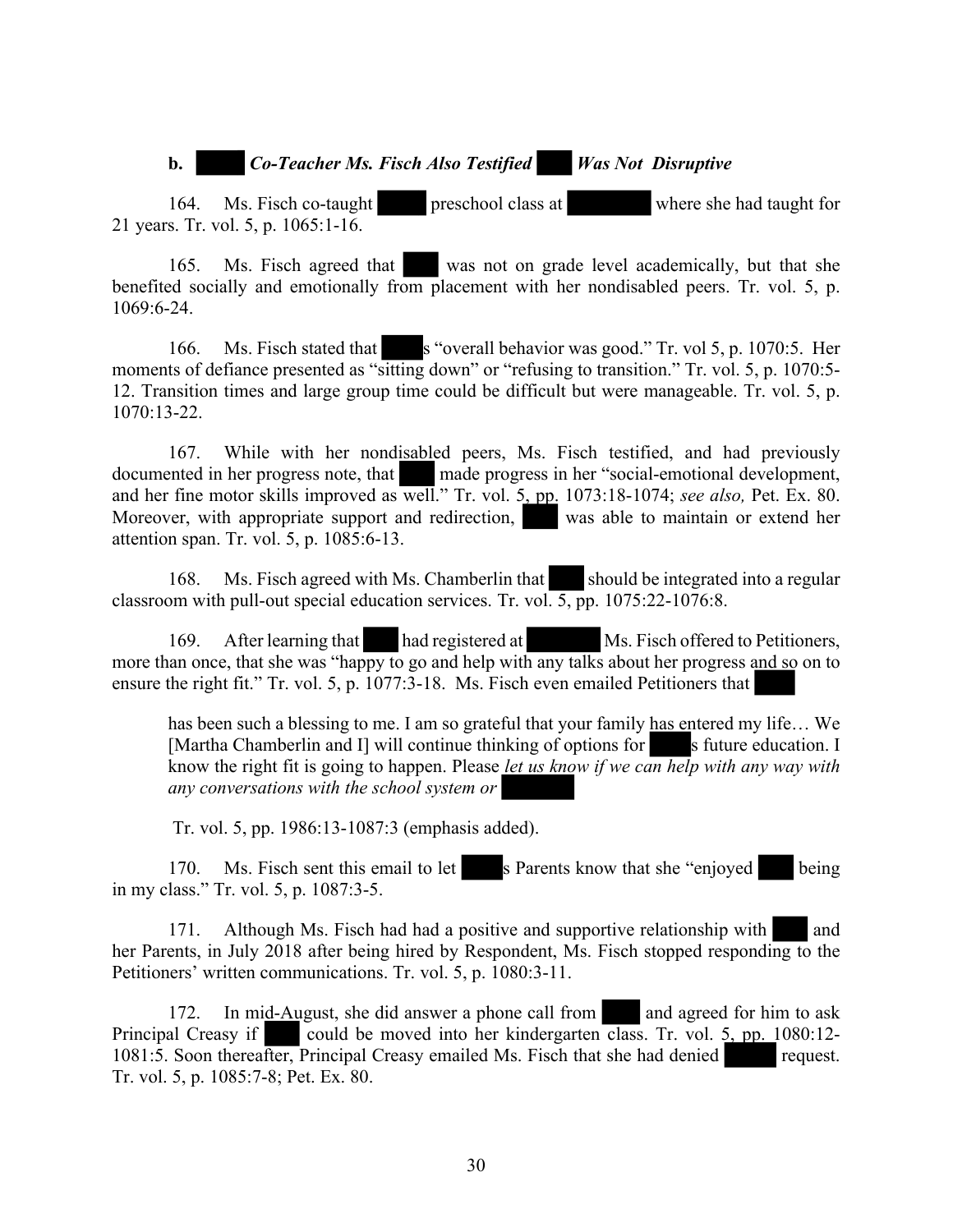173. The Undersigned finds that both Ms. Chamberlin and Ms. Fisch were credible about behaviors in the regular education preschool setting. Both teachers had valuable information to share with Respondent about academics needs, fine motor deficits, and most importantly how to effectively redirect her when she had transitional difficulties and off-task behaviors.

174. Based on a preponderance of the evidence from January 2018 to June 2018, the Undersigned finds that could be educated among her nondisabled peers, benefited more than marginally from that non-segregated placement, and was not a disruptive force in the regular preschool education setting.

2. **Behaviors at School ("** After

175. Respondent contested the appropriateness of s placement at and the appropriateness of private preschool placement is further addressed *infra* in this Final Decision on pages  $\frac{79-83}{ }$ . The purpose of reviewing at this juncture is to address the Decision on pages  $\overline{79-83}$ . The purpose of reviewing credibility of Respondent's assertions that was disruptive in the regular education classroom and, therefore, could not be educated in a lesser restrictive environment even with supplemental aids and supports.

176. Before proceeding to the events relevant to the development of the IEPs and placement decision, a review of s behaviors in a different private school placement *after* her attendance at sheds light on the appropriateness of Respondent's actions before and during the placement determination. The actions of staff during s transition exemplified how to effectively transition into a new educational setting.

177. The Undersigned is cognizant that this information could not have been considered by the September or October IEP Teams. This information, however, corroborated the Petitioners' argument that normally did not have the disruptive behaviors claimed by staff. s behaviors both at and at contradicted the behavior data collected by teachers Uldrick and Kibler and also raised questions about the credibility of this data.

178. Mary Kelsey Frazier was s teacher at Although Ms. Frazier had no sperience teaching students with like Ms. Chamberlin, prior to prior experience teaching students with coming into her class, Ms. Frazier pulled scholarly articles about different ways to teach students with and how to respond to their behaviors. Tr. vol. 4, pp. 711:10-12; 711:20-712:3; *see* Pet. Ex. 40.

179. Before first day at "the teachers and Parents met to strategize on how best to introduce  $\sqrt{h}$  [her one-on-one aide] and into the classroom seamlessly -- this was their goal." Tr. vol. 4, p. 724:7-15.

180. In class, there were 12 students aged 5 to 6 years old with a teacher, a teaching assistant, and s one-on-one aide. Tr. vol. 4, pp.  $713:3-16$ . was 6 years old when she enrolled in

181. At participated in large and small group activities the whole day. Tr. vol. 4, pp. 720:2-12 Behavioral strategies consistently used by her teachers were visual cues,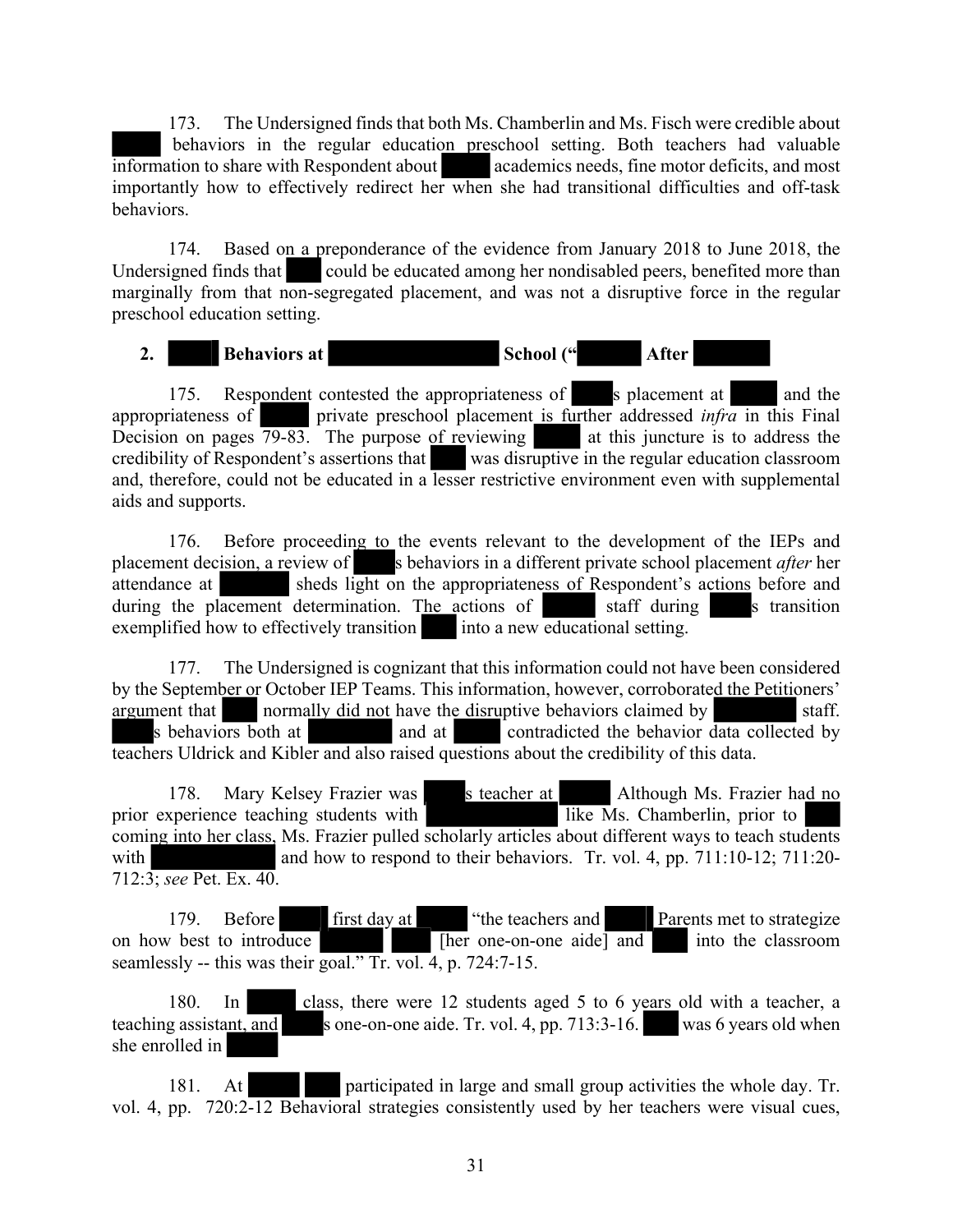positive reinforcement, a sticker chart, and social stories. Pet. Exs. 41, 42; Tr. vol. 4, pp. 720:13- 16; 721:18-21. These behavioral strategies proved effective with Tr. vol. 4, p. 722:5-9. With a supportive chair for lack of muscle tone, she was able to sit in circle time indefinitely. Tr. vol. 4, p. 725:12-21.

182. Respondent's witnesses testified that they too used similar strategies but were unsuccessful. The consistency of the implementation of Respondent's efforts was not evident in the Behavior Data Sheets or through the testimonies of teachers Uldrick and Kibler.

183. Ms. Frazer and aide collaborated daily. Tr. vol. 4, pp. 725:24-726:1. As the school year progressed, s dependency on her aide appeared to be fading. The week aide was absent, participation aligned with the other kids during each part of the day to the extent that Ms. Frazier only had to monitor her if she needed extra support. Tr. vol. 4, p. 723:5-11.

184. did have some behaviors at from December 2018 to the end of behavior  $data$  collection. A review of Ms.  $area$  anecdotal notes and her notes sent home to Petitioners (Pet. Ex. 47) revealed that manifested several inappropriate behaviors including the following:

On December , 2018, during a lesson on writing numbers "ha[s] to be moved to a chair to think and not disrupt others learning." Pet. Ex. 7, at 36.

February , 2019, sat on a table upon arrival to the classroom and when asked to get off, started jumping on tables. Pet. Ex. 8, at 113.

On February , 2018, she threw mulch and pushed three times. Pet. Ex. 8, at 94.

On February , 2018, she "kicked friend." Pet. Ex. 8, at 98.

185. was also noncompliant once and needed redirection on several occasions:

January 29, was noncompliant by playing with her shirt and taking off her shoes. Pet. Ex.  $8$ , at 107.

On February , 2019, during whole-group instruction, got up two times and had to be guided back. Pet. Ex. 8, at 113. The same day, she would not stand in line "without touching things." Pet. Ex. 8, at 114.

On February , she put her hands in pants and laid down in the bathroom. Pet. Ex. 8, at 474.

186. With respect to these behaviors, Ms. testified that now "we had gotten to where there was [sic] very few interventions needed from me." Tr. vol. 4, p. 834:2-10.

187. The Undersigned acknowledges that had a limited number of behaviors at during 4 days from December 2018 to the end of the 2018-2019 school year, but there were no disruptive behaviors which prevented her from being educated with her nondisabled peers.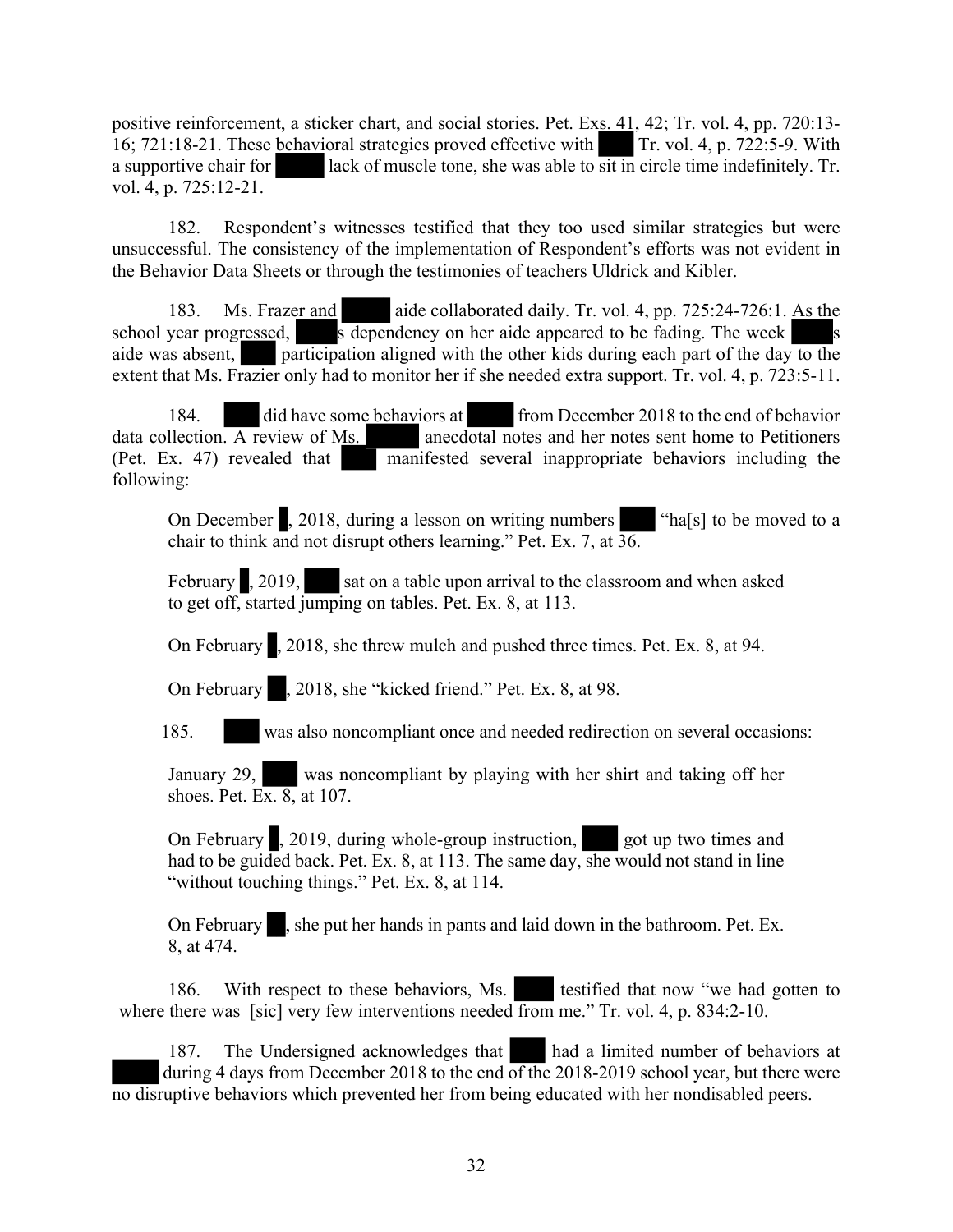188. Based on a preponderance of the evidence, the Undersigned finds that could be educated among her nondisabled peers at benefited more than marginally from that nonsegregated placement, and was not a disruptive force in the regular education setting.

189. Prior to being enrolled in while at was able to be was able to be educated with her nondisabled peers, benefited more than marginally from that placement, and was not a disruptive force in the classroom. Also, WS/FCS had previously acknowledged twice in 2015 and 2016 IEPs that did not have behaviors which impeded her education or that of others. Stip. Exs. 11,16. Her behavior at was consistent with this finding.

190. Similarly, after her attendance at at again was able to be educated with her nondisabled peers, benefited more than marginally from that placement and was not a disruptive force in a regular classroom setting. This suggests that s behavior during the seventeen (17) days she attended was an anomaly.

191. In summation, the Undersigned finds, by a preponderance of the evidence, that *before* her enrollment at and *after* her attendance at with consistently implemented, appropriate supplemental aids and supports including a one-on-one aide, could be successfully mainstreamed in the regular education setting with her nondisabled peers.

## **3. The Respondent's Reasons for Segregating From Her Nondisabled Peers**

192. So, if could be mainstreamed with her nondisabled peers before and after her attendance at why did Respondent place is a segregated separate placement for 300 minutes a day at the September IEP Meeting, then later 245 minutes a day at the October IEP Meeting?

193. Petitioners argued that Respondent predetermined s placement in a separate either because she was a student with setting either because she was a student with Principal Creasy, or because her disabilities required too much support such as a one-on-one aide, or a combination of both. Regardless of the actual reason, a separate setting automatically precluded continuation at since  $\frac{1}{\sqrt{1-\frac{1}{n}}}$  and not have a separate classroom. Tr. precluded continuation at since did not have a separate classroom. Tr. vol. 2, p. 334:18-25.

194. At the beginning of both the September and October 2018 IEP Meetings, Principal Creasy expressed her disagreement with s assignment to According to Petitioners, at the September 2018 IEP Meeting, Principal Creasy started the meeting by saying "I have real concerns with in this setting. This isn't working." Tr. vol. 2, p. 345:8-15 (Testimony of Later at the October 2018 IEP Meeting, when requested that go to the school she was originally placed at, Creasy responded: "That placement would have never been accepted had we known she had Tr. vol. 2, p. 398:1-5.

195. Respondent countered that their actions were not discriminatory or based on the fact was a child with and that they did not predetermine placement to exclude from Instead, the September and October IEP Teams determined that, based on academic and behavioral deficits, she had to be segregated to a separate setting. However, during their testimonies, school-based members of the IEP Teams admitted that, but for s behaviors with supplemental aids and supports such as a one-on-one aide, could be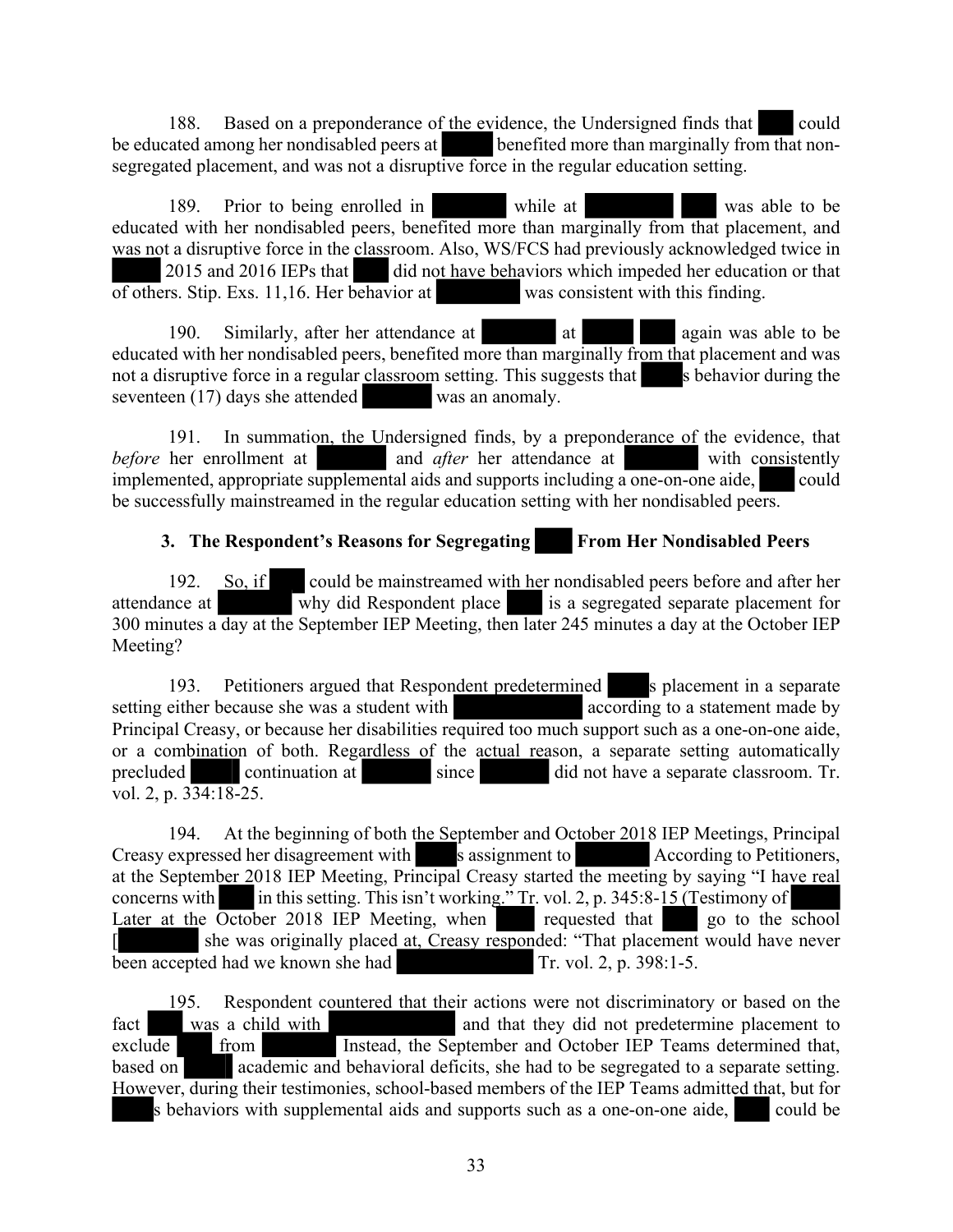educated in the regular education classroom. Tr. vol. 6, pp. 1261:18-1262:25 9 (Kibler); Tr. vol. 6, pp. 1300:13-1301:6 (Creasy); Tr. vol. 5, pp. 981:8-22; 982:18-24; 1046:3-9 (Uldrick); Tr. vol. 7, p. 1452:7-13 (Fisk-Moody).

196. Petitioners bear a heavy burden in proving predetermination of placement. Based on placement at and her April 2015 and March 2016 IEPs, Petitioners have proved that was not disruptive and, with appropriate support, could be educated in the regular setting among her nondisabled peers at least as of June 2018. To reconcile this fact with the actions of the IEP Teams and evidence, the Undersigned was tasked with determining if Respondent was able to respond to Petitioners' case with cogent and reasonable explanations for their placement decisions. If not, could predetermination and/or discrimination be the only logical explanations?

# **The Referral and Evaluation Process Prior to the 2018-2019 School Year**

#### **1. The Parent Referral**

197. On April 17, 2018, Petitioners contacted Dr. Fisk-Moody by email to introduce themselves and begin a process of meetings and discussion about what appropriate supports and services that might need to learn alongside her nondisabled peers at Tr. vol. 2, p. 326:8-21; Pet. Ex. 9, p. 134. In her email, disclosed to Dr. Fisk-Moody that has Pet. Ex. 9, p. 135. specifically asked, "[c]ould we develop an IEP with you and your team?" Pet. Ex. 9, p. 134. The Undersigned finds that this request was a parental referral for special education services. Ms. Uldrick was made aware of this April referral, Tr. vol. 5, p. 927:23- 25, but did not know anything about s educational background at that time. Tr. vol. 5, p. 931:13-18.

198. Although Ms. Uldrick's email to Amy Synder was not admitted into evidence, Ms. Uldrick testified that soon after the Parent's referral she emailed Amy Snyder, Head EC Process Staff, about beginning the IEP process for Tr. vol. 5, p. 929:4-9. By then, Ms. Uldrick knew that was a student with Tr. vol. 5, pp. 929:24-931:18.

199. Later on, May , Petitioners met with Melanie Holtzclaw, EC Case Manager, and EC Teacher Uldrick to tour the facility at including Ms. Uldrick's resource room. At that time, Ms. Holtzclaw and Ms. Uldrick communicated with the Parents about a series of tests and evaluations which would have to be conducted. Tr. vol. 2, p. 327:10-19.

#### **2. May 22, 2018 Kindergarten Screening**

200. Prior to Kindergarten Screening on May , 2018, Ms. Uldrick reviewed March 2016 IEP in preparation for the Evaluation/Reevaluation (also known as the "DEC 7") meeting. Tr. vol. 5, pp. 932:17-933:4; *see* Stip. Ex. 16. The service delivery in the March 2016 IEP had been a separate setting. Stip. Ex. 16.

201. On May , 2018, and her father attended the Kindergarten Screening which was for all kindergarteners. Tr. vol. 2, pp. 329:21-330:8.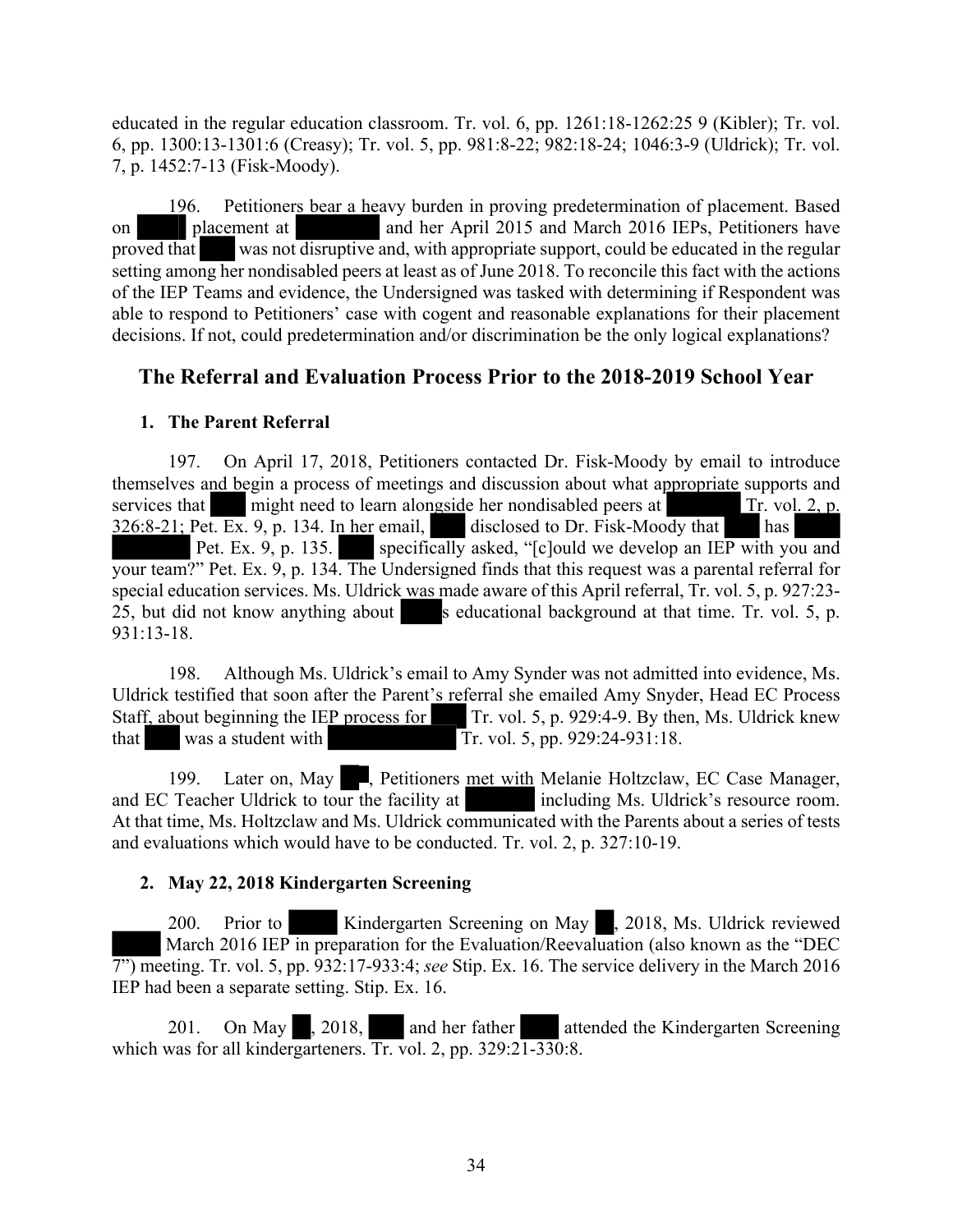202. Ms. Uldrick's observations of during the screening was that was "very social," "very happy to be there," knew some of the letters and her sounds," and "had a hard time keeping her on task." Tr. vol. 5, p. 936:2-5. Ms. Uldrick's overall impression of s skills were that she "had some skills and some needs." Tr. vol. 5, p. 936:21-24. However, Ms. Uldrick acknowledged that the Kindergarten Screening does not provide much information about a child's potential in kindergarten as it's "one snapshot of a child." Tr. vol. 5, p. 936:5.

203. After Kindergarten Screening, Ms. Uldrick asked to talk further about but did not explain that she was inviting to an IEP meeting. Tr. vol. 2, pp.  $329:21-330:8$ .  $\overline{Ms}$ . Uldrick admitted that she handed the Invitation to Conference at the May , 2018 IEP Meeting ("May 2018 IEP Meeting"). Tr. vol. 5, p. 937:3-21. Because of insufficient notice of the meeting, could not attend. Tr. vol. 2, p.  $330:6-21$ .

# **3. May , 2018 IEP Meeting**

204. On May , 2018, the IEP Team convened for a reevaluation IEP meeting ("May 2018 IEP Meeting") but did not develop an IEP at the May 2018 IEP Meeting. Stips. 28 and 31.

205. The following individuals attended the impromptu May 2018 IEP Meeting: Ms. Holtzclaw, LEA Representative; Ms. Uldrick, EC Teacher; Holly Kaczmarek, Regular Education Teacher; and Father.<sup>7</sup> Stip. Ex. 19; Stip. 19.

206. The May 2018 IEP Team determined that they would not administer *informal* assessments but rather would administer the following *formal* assessments: physical health, educational, psychological, intellectual assessment, social appraisal, speech/language, motor, adaptive behavior, observations, interventions, and health screening. Stip. 30; Stip. Ex. 20, pp. 83 & 84. The IEP team did not agree to conduct informal or formal behavioral data collection.

207. The important distinction about this evaluation process was that it was a "Reevaluation" not an "Initial Evaluation." The Parties stipulated that the May 2018 IEP Meeting was a Reevaluation IEP Meeting, not an Initial Evaluation Meeting. Stip. 28. Both Parties knew that March 2016 IEP had expired on March , 2017. Stip. 23.

208. At the May 2018 IEP Meeting, Ms. Uldrick and Ms. Holtzclaw explained to that they wanted to conduct additional testing of over the summer "to develop a plan to help succeed in kindergarten" and "learn about" Tr. vol. 2, pp. 330:12-17, 330:22-331:1. They did not explain that they intended to evaluate for eligibility only under the category of Intellectual Disability ("ID") or that she could have remained in the Developmentally Delayed ("DD") category until she turned eight years old or entered the third grade. *Id*. They also did not explain that the evaluation process would not be completed in time for the IEP to be developed before the beginning of the 2018-2019 school year.

209. Respondent did not invite either of s preschool teachers to participate in the May 2018 IEP Meeting or any subsequent IEP meeting. *See* Stip. Ex. 19; Tr. vol. 5, p. 1085:14-17 (Testimony of Fisch); Tr. vol. 4, p. 659:1-3 (Testimony of Chamberlin).

<sup>&</sup>lt;sup>7</sup> The DEC 7 inaccurately reported that attended the meeting. Stip. Ex. 20, p. 75.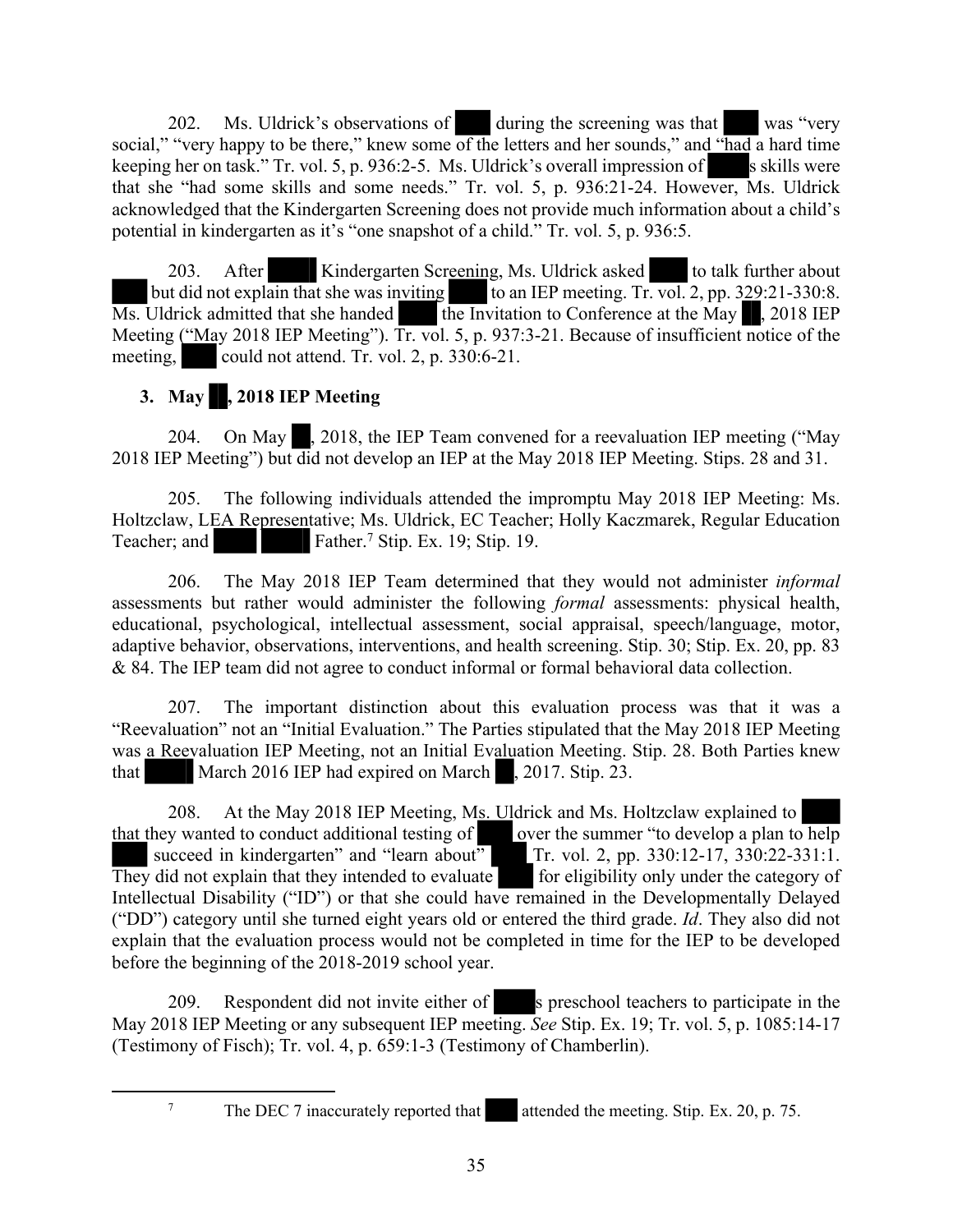210. Even though Respondent had not requested any information from **private** preschool program or teachers, Respondent reported in the IEP that there were no grades, district assessments, classroom-based assessments, or classwork available to review at the May 2018 IEP Meeting. Stip. Ex. 20, p. 81.

211. Updated evaluations were definitely needed because Transdisciplinary Transdisciplinary Transdisciplinary Transdisciplinary Transdisciplinary Transdisciplinary Transdisciplinary Transdisciplinary Updated on February Tr Evaluation (Stip. Ex. 35) was completed on February old and her triennial reevaluation was overdue.<sup>8</sup> Even with the need for the reevaluation, Respondent did not explain why an IEP could not have been developed at the May 2018 IEP with information about academic and behavioral needs from her preschool program and teachers, then later amended upon completion of the reevaluation.

212. Respondent did attempt to transition from her private preschool setting to the public school setting. The Undersigned acknowledges that the IDEA does not contain specific requirements for transition from preschool; however, Respondent's failure to communicate with s preschool teachers about their experiences with and recommendations for transition, Tr. vol. 1, pp. 70:18-71:10, later contributed to s behavioral issues at

## **4. Psychological Evaluation – July , 2018**

213. School Psychologist Patsy Barrett conducted a Psychoeducational Evaluation of on July , 2018 ("Psychological Evaluation"). Stips. 32 & 33. School Psychologist Barrett received the referral on May  $\sim$  2018 (Stip. Ex. 36, p. 196) but she did not complete and type her  $2018$  (Stip. Ex. 36, p. 196) but she did not complete and type her evaluation report until August , 2018 (two and one-half months later). *See* Stip. Ex. 36, p. 196. School Psychologist Barrett signed her report on August , 2018. *Id.* 

214. The Psychological Evaluation was the only evaluation completed before the first day of school which was August , 2018. Stip. 40.

215. The Psychological Evaluation was conducted almost a month before School Psychologist Barrett signed her report. Stip. Ex. 36, p. 193; Stip. Ex. 23, pp. 91 & 92. No explanations were given for the delays in the completion of the Psychological Evaluation and preparation of the evaluation report.

216. School Psychologist Barrett had one of Parents complete the Vineland Adaptive Rating Scale but otherwise did not interview Parents or contact her Parents to discuss the evaluation results. Tr. vol. 2, p. 331:8-17 (Testimony of Psychologist Barrett did not make any recommendations for specially designed instruction in her report. Stip. Ex. 23; Tr. vol. 1, pp. 78:24-79:11 (Testimony of Dr. Turnbull regarding the cursory nature of Ms. Barrett's psychological report).

217. The Psychological Evaluation reported the following sources of information: Differential Ability Scale, Second Edition (DAS-II); Kaufman Test of Educational Achievement,

<sup>&</sup>lt;sup>8</sup> A reevaluation of a child identified as developmentally delayed must occur at least once every three years following placement and prior to turning eight years of age, or prior to entering the third grade. NC Policy 1503-2.4; 20 U.S.C. § 1414(a)(2)(B); 34 C.F.R. § 300.303(b)(2).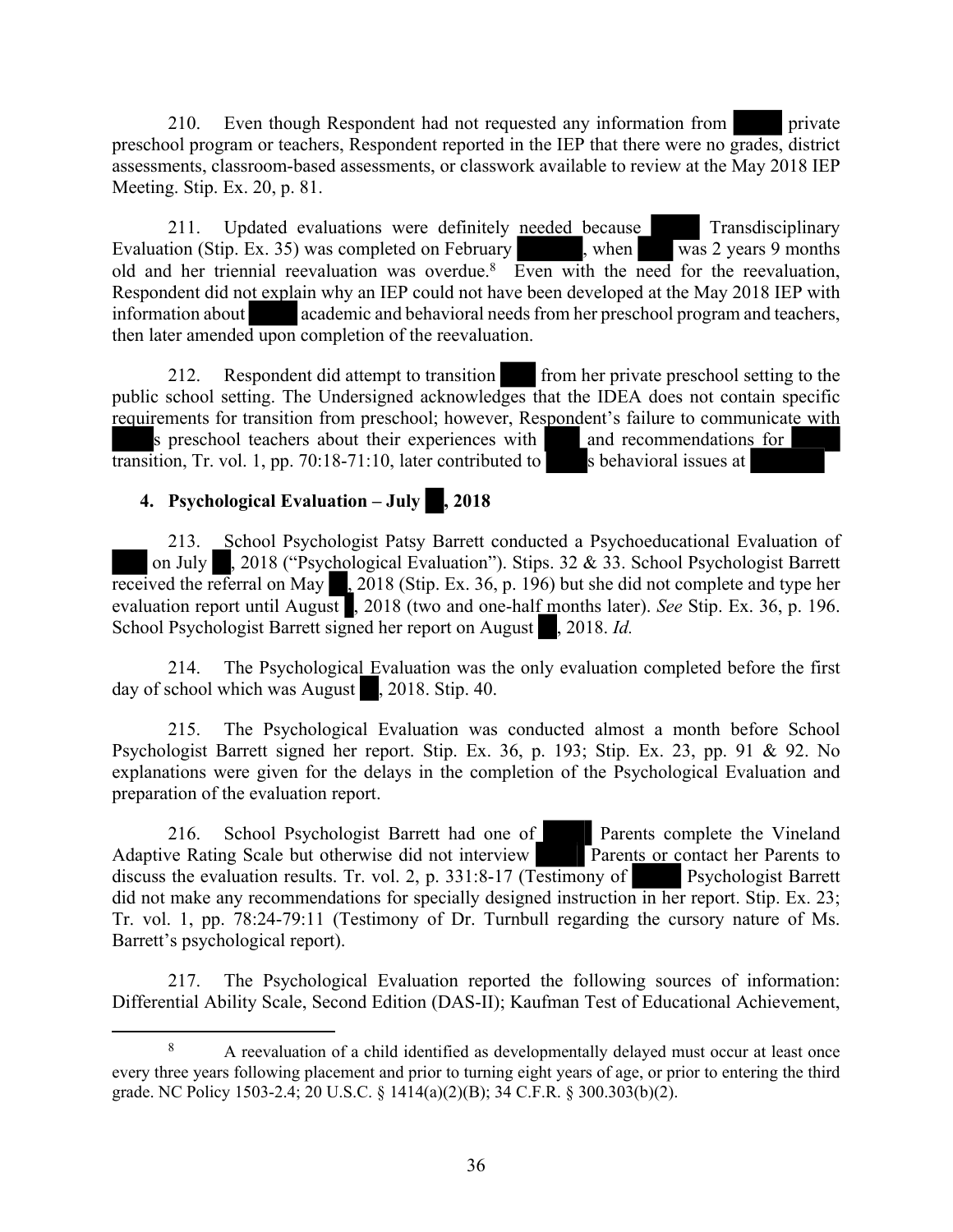Third Edition (KTEA-III); Vineland Adaptive Behavior Scales (VABS); and the Berry Developmental Test of Visual-Motor Integration (VMI). Stip. 34

218. Although was only years old, had just completed preschool at the time of the evaluation, and presented with a developmental disability, School Psychologist Barrett improperly administered the school-age version of the DAS-II, which was normed for students through 7 years 11 months of age, rather than the preschool battery. *See* Tr. vol. 1, p. 141:3-7 (Testimony of Dr. Turnbull). At the hearing, no school psychologist testified in response to Dr. Turnbull's opinion that the DAS-II was an improper test instrument.

Most significant in this Psychological Evaluation was that on the DAS-II ability rating, had an average nonverbal standard score of 101. Stip. 35. verbal standard score was a 77 and her spatial standard score a 46, which lowered her overall score ability standard score to 68. Stip. 35. The 101 standard score was later incorrectly reported on the September 2018 IEP as a standard score of 53. Stip. Ex. 24, p. 98.

219. School Psychologist Barrett reported that nonverbal skills reflected "an area of relative strength on tasks that include inductive reasoning and sequential and quantitative reasoning skills." Stip. Ex. 36, p. 194. Also during the evaluation, " $\blacksquare$  was able to adequately identify and name pictures and solve picture sequence and puzzles." Stip. Ex. 36, p. 194.

220. Later, School Psychologist Barrett did not attend the September 2018 IEP to explain her report, particularly the impact of s average nonverbal IQ score  $(101)$ , nor did any other person attend who was qualified to interpret the evaluation results. *See* Stip. Ex. 26.

221. Despite her average nonverbal ability, according to her achievement testing, had significant deficits in letter and word recognition (SS 68), written expression (SS 40), math computation (SS 47), and math concepts (SS 48). Stip. 36. School Psychologist Barrett observed that "speech was marked by numerous articulation errors." Stip. Ex. 36, p. 194.

222. **preschool teachers Fisch and Chamberlin**<sup>9</sup> and her mother completed the Vineland Adaptive Behavior Rating Scales ("VABS"). S overall adaptive behavior composites were 73 (preschool teacher) and 75 (parent). Stip. 37. s socialization scores were in the low average range of 86 (preschool teacher) and 84 (parent). Stip. 37.

223. Overall, was able to "meet her basic self-care needs [] but continue[d] to need help with brushing her teeth, bathing, dressing, and changing her clothes." Stip. Ex. 36, p. 195. still had toileting accidents at night, but there was no report of toileting accidents during the day. Stip. Ex. 36, p. 195. This is consistent with s testimony that "was proficient at potty training" and this proficiency was also noted on the March 2016 IEP. Tr. vol. 2, pp. 321:22- 322:6; Stip. Ex. 16, p. 59.

<sup>9</sup> The Psychological Evaluation report did not disclose whether Ms. Chamberlin or Ms. Fisch competed the preschool teacher rating scales, however, the Respondent responded in supplemental documentation that both teachers jointly completed he teacher version of the rating scale. *See* Stip. Ex. 36, p. 195 and Resp. Response to Pet. Supp. Doc. p. 15.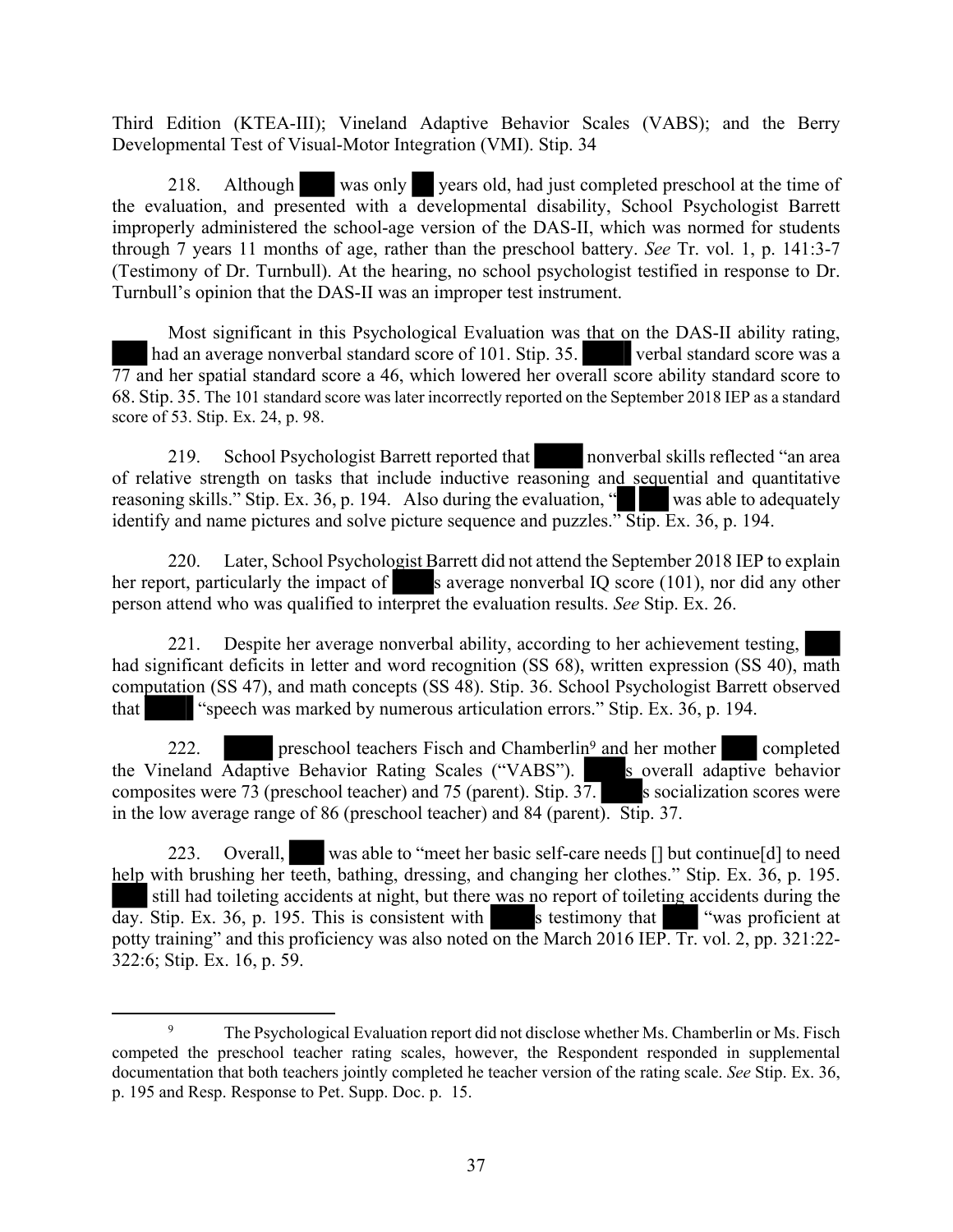224. However, later at toileting skills regressed. Ms. Kibler complained that at "wet herself" on the playground and made the slide "messy" which required closing that the slide until the custodian cleaned it. Tr. vol. 6, p. 1150:3-7. She also had an accident in the reading corner. Tr. vol. 6, p. 1184:2-10.

225. The Psychological Evaluation report noted that achieved a score of 65 on the VMI (Stip. 38) and that "continues to have difficulty drawing specific forms or shapes, cutting a straight line with scissors and coloring within the lines." Stip. Ex.  $36$ , p. 195. visual-motor functioning was at the 1<sup>st</sup> percentile, "below what is expected for her chronological age and suggests significant delays in fine motor expressive skills." Stip. Ex. 36, p. 196. Based on this information, Respondent's staff should have known that classwork involving fine motor skills would be difficult and frustrating for

226. School Psychologist Barrett concluded in her report that:

Based on these test results, it appears that will benefit from *support services* and remediation to improve academic, communication, motor and self-help skills.

This evaluation should be considered as only one aspect of a comprehensive evaluation on information should be incorporated with input from teachers, parents, and others who work closely with before eligibility determination is made.

Stip. Ex. 36, p. 196 (emphasis added).

227. It is not clear when Respondent's staff reviewed the Psychological Evaluation report. Ms. Holtzclaw<sup>10</sup> appeared to be aware of the evaluation results before the report was signed on August , 2018. At the very end of July or the very beginning of August, Ms. Holtzclaw called to inform him that, based on stest results, even without an IEP, Respondent was placing in the Readiness classroom at Elementary School. Tr. vol. 2, pp. 331:18-333:12; 332:18-333:12, 334:10-12 (Testimony of In response, father explained he did not want to attend instead, he wanted her to attend with her friends and classmates from Tr. vol. 2, p. 333:13-19. This was the first indication that Respondent intended to place in the separate setting at

**5. Former Preschool Teacher Fisch Hired to be TA at**

228. During the summer before the start of the  $2018-2019$  school year, s Parents learned Melissa Fisch, preschool teacher at had accepted a position to serve as a kindergarten teaching assistant  $("TA")$  at for the 2018-19 school year. Tr. vol. 2, p. 336:19-22 (Testimony of sought and received Ms. Fisch's permission to request placement in the kindergarten class to which Ms. Fisch was assigned. Tr. vol. 2, p. 337:8- 16.

<sup>&</sup>lt;sup>10</sup> Because Ms. Holtzclaw did not testify and any comments attributed to her are hearsay, the Undersigned is not accepting her statements for the truth of the matter asserted but as to Respondent's motives and intentions with respect to separate placement.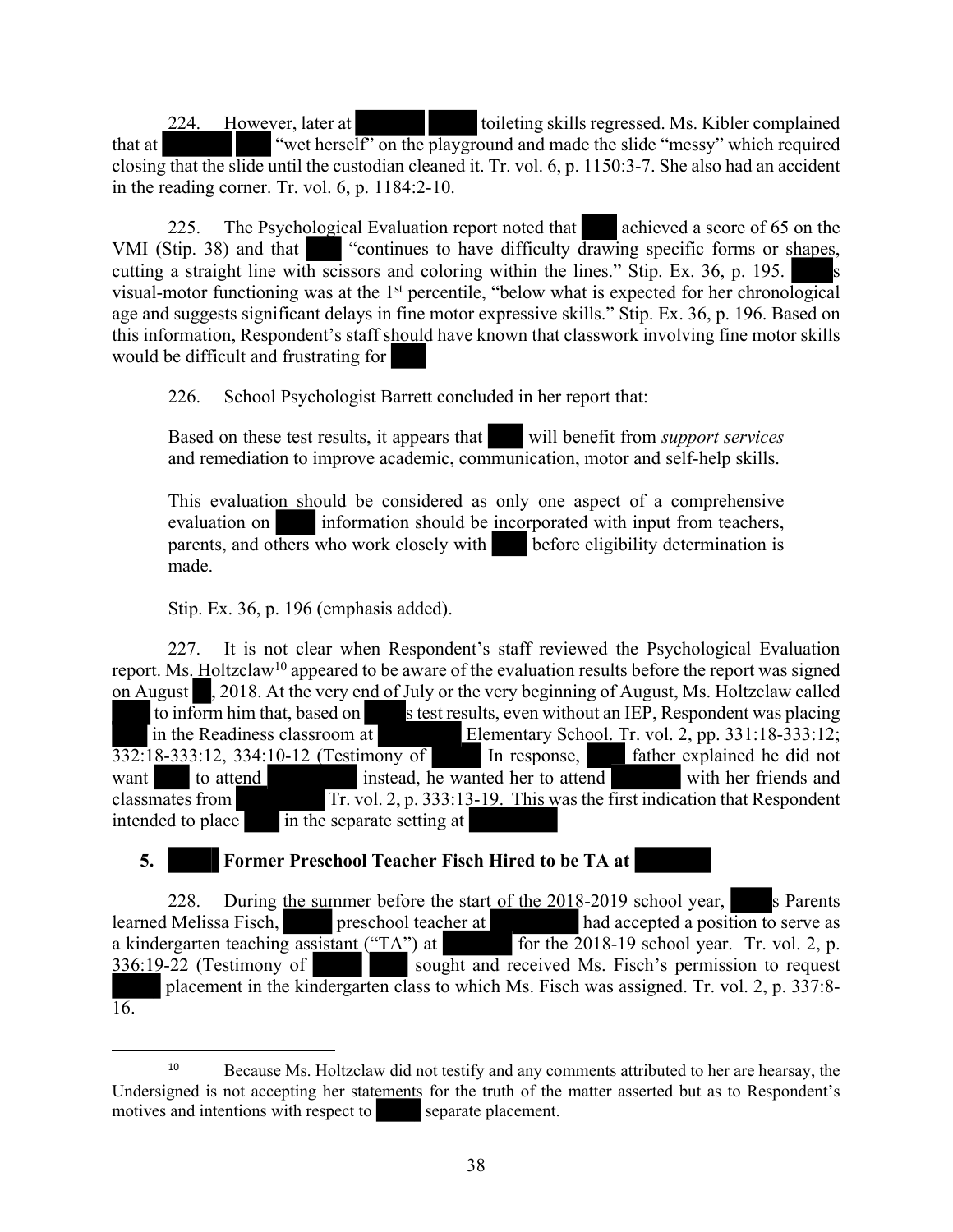229. With Ms. Fisch's agreement, contacted Principal Creasy to request placement in Ms. Fisch's class. As background for his request, explained that had was successful at in Ms. Fisch's class, and he anticipated the transition for would be smoother if she were placed with a teacher who was familiar with her behaviors and the supports that were effective for *See* Tr. vol. 2, pp. 337:17-338:11 (Testimony of

230. Principal Creasy agreed to consider s request, however, she ultimately refused the request citing the importance of a fresh start for Ms. Fisch and the need to ensure Ms. Fisch, a teacher with 21 years of experience, —not successfully transitioned. Tr. vol. 2, pp. 338:12-339:5 (Testimony of Tr. vol. 6, pp. 1317:12-1318:2 (Testimony of Principal Creasy).

231. Principal Creasy informed that she was assigning to Ms. Kibler's classroom, a teacher with significant experience teaching students with Tr. vol. 2, pp.  $338:22-24$ ,  $339:25-340:5$  (Testimony of Ms. Kibler had had only taught one student with and that was twenty-three  $(23)$  years prior in a private preschool. Tr. vol. 6, p. 1216:8-23 (Testimony of Kibler). This was the first misrepresentation made by Principal Creasy to Petitioners.

232. While class placement is not an issue over which the Undersigned has jurisdiction, the Undersigned finds this to be another decision in which Respondent chose not to provide readily available environmental support to as she transitioned into kindergarten. Even if only had limited access to Ms. Fisch during difficult periods, this may have been sufficient to redirect her maladaptive behaviors.

# **6. Behavior Data Collection Before Development of the IEP**

233. On August , 2018, Melanie Holtzclaw<sup>11</sup> emailed Petitioners with a copy to Ms. Uldrick, "that the IEP meeting would be scheduled *after* ] began [school] and that the staff wanted to gather *some data* and just see how she does the first couple of weeks to develop an IEP...". Pet. Ex. 11, pp. 140-141 (emphasis added). The email did not explain what type of data the staff intended to collect or why such data was important enough to delay staff intended to collect or why such data was important enough to delay the timely development of IEP.

234. The Parents were not aware of the existence of the Behavior Data Sheets prior to or at the September 2018 IEP Meeting. There were no references to these Behavior Data Sheets in the IEP documentation, especially not in the Reevaluation DEC 3 created at the September 2018 IEP Meeting. *See* Stip. Exs. 23, 24, 25, 26. Although the three classroom observations by other staff members are referenced in the September Reevaluation Form ("DEC 3"), the Behavior Data Sheets were not. Stip. Ex. 23.

235. Because of the significance of the Behavior Data Sheets, the Undersigned needed information from the Parties as to the disclosure of this information. In the Order for Additional

<sup>11</sup> This communication, although hearsay, is used to corroborate that the collection of data was used to delay the timely completion of the IEP not for the truth of the matter asserted.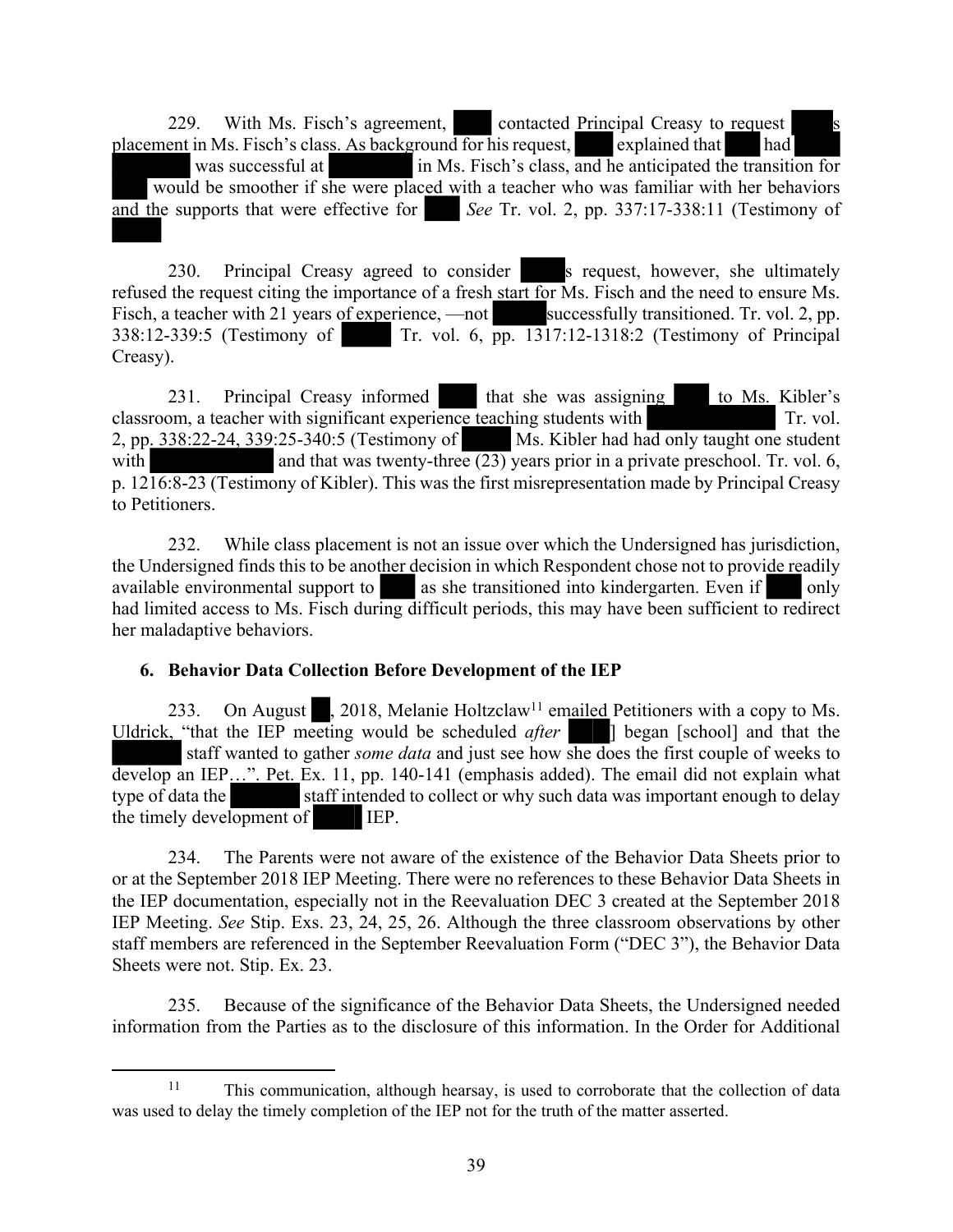Supplemental Documentation from the Parties filed on July 30, 2019, the Undersigned asked the Petitioners to:

indicate in the transcripts or evidentiary documents, including discovery, when the Parents were made aware that s EC Teacher and Regular Education Teacher were tracking s behaviors  $\overline{Q}$  uestion 1], when Respondent disclosed the existence of the Behavior Tracking Sheets which are Stipulated Exhibit 38 [Question 2], and when Respondent showed or gave copies of the Behavior Tracking Sheets to the Parents or their legal counsel [Question 3].

236. Respondent was asked similar questions:

With respect to the Behavior Data Sheets (Stip. Ex. 38), Respondent is to indicate in the transcript and evidentiary documents, including discovery, when Respondent advised the Parents that Respondent was keeping daily behavior data [Question 1] in the form of Behavior Data Sheets, not academic data, and when Respondent disclosed the existence of the Behavior Data Sheets [Question 2] and actually showed them or gave them to the Parents or their legal counsel [Question 3].

Order dated July 30, 2019, p. 1.

237. With respect to Questions 1 and 2, according to Petitioners:

Respondent never made Petitioners aware that EC teacher and regular education teacher were tracking s behaviors or disclosed the existence of the behavior tracking sheets (i.e., Stipulated Exhibit 38). Tr. vol. 2, p. 362:13-15 (testimony of that s IEP team did not share any data it had collected on during the September , 2018 IEP meeting); *see also* Pet. Ex. 58 (Dr. Fisk-Moody's notes from the October , 2018 IEP meeting containing no mention that behavior data sheets were reviewed). Ms. Uldrick testified that s IEP team generally discussed s behaviors at each of her IEP meetings but did not testify that the WS/FCS shared behavior data with s parents. Tr. vol. 5, pp.  $974:4-15$ , 1000:8-11, 1023:5-10. Ms. Kibler could not say for sure if she made parents aware during the September , 2018 meeting or the October , 2018 IEP meeting that she and Ms. Uldrick were collecting behavior data or if the IEP team shared the behavior tracking sheets with s parents. Tr. vol. 6, pp.  $1238:4-9$ ,  $1241:19-$ 22.

Pet. Am. Supp. Doc. ¶ 13.

238. With respect to the disclosure of the Behavior Data Sheets, Stip. Ex. 38 (Question 3), Petitioners stated:

Respondent did not provide copies of the behavior tracking sheets in response to Petitioners' September , 2018, school records request. Respondent provided the tracking sheets to Petitioners' counsel on December 12, 2018, in response to Petitioners' first informal discovery request. *Id.* ¶ 14.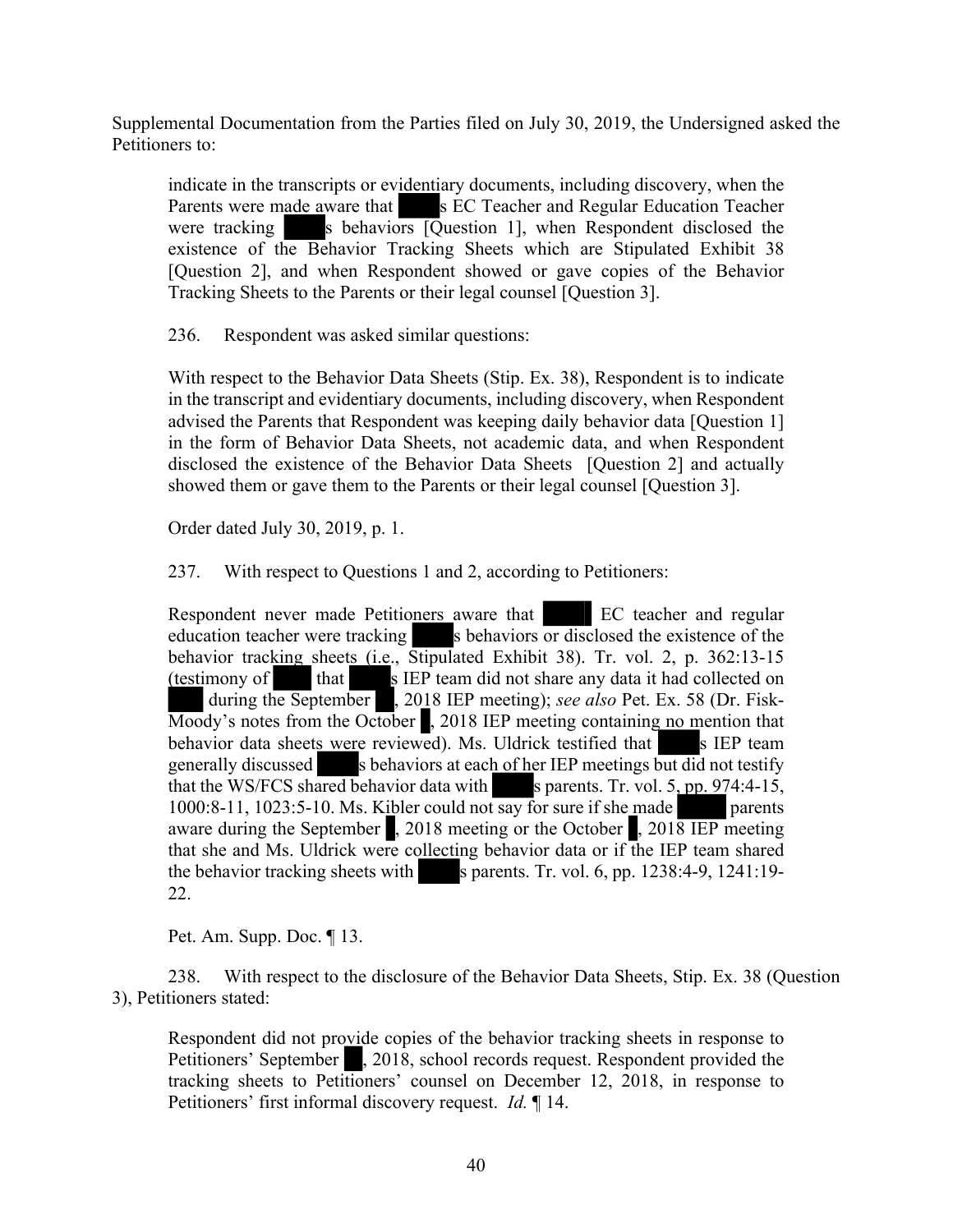239. In response to Question 1, Respondent countered that "Petitioners' assertions are flatly contradicted by the very testimony and evidence they cite." Resp. Response to Pet.'s Supp. p. 9 ("Resp. Response").

240. According to Respondent "Ms. Kibler *explicitly* testified that she informed at the September  $\Box$ , 2018 meeting that WS/FCS staff were collecting behavior data on Resp. Response p. 9 (emphasis in original), as evidenced by her testimony below:



Resp. Response p. 9 (citing Tr. vol. 6, pp. 1237:25-1238:12) (emphasis in original)

241. However, Respondent neglected to include the first two lines of Ms. Kibler's testimony which started:

Did you tell the parents that you were collecting behavior data on  $\overline{A}$ . I don't recall. I don't think I met with them  $-$  I don't recall.

Tr. vol. 6, p. 1237:21-24.

242. The Undersigned does not find this testimony *explicit.* Initially, Ms. Kibler could not "recall" if she told the Parents that she was collecting behavior data on Later when asked about it during the September Parent Conference, while collection of behavior data may have been discussed, Ms. Kibler did not *explicitly* testify that *she* showed any behavior data. Instead, she testified "I believe *we* did, but I'm not going to promise to it." This Parent Conference was not an official IEP meeting and no minutes were taken of this meeting to corroborate Ms. Kibler's testimony. While s behaviors were discussed, none of Respondent's other participants testified that behavior data was being collected or that Behavior Data Sheets would be used at this meeting.

243. In general, Respondent responded that Petitioners "bear the burden in this case, a lack of evidence pointing one way or the other on an issue means that Petitioners have not carried that burden." Resp. Response p. 10, fn 10. While the Petitioners carry the burden, the IEP Teams were responsible for disclosing relevant information used in their decisionmaking process. All of the school-based members of the September and October IEP Teams, except perhaps for the scribe, had either collected the behavior or knew about it. The purported purpose of the behavior data collection according to EC Teacher Uldrick was to determine s behaviors for the drafting of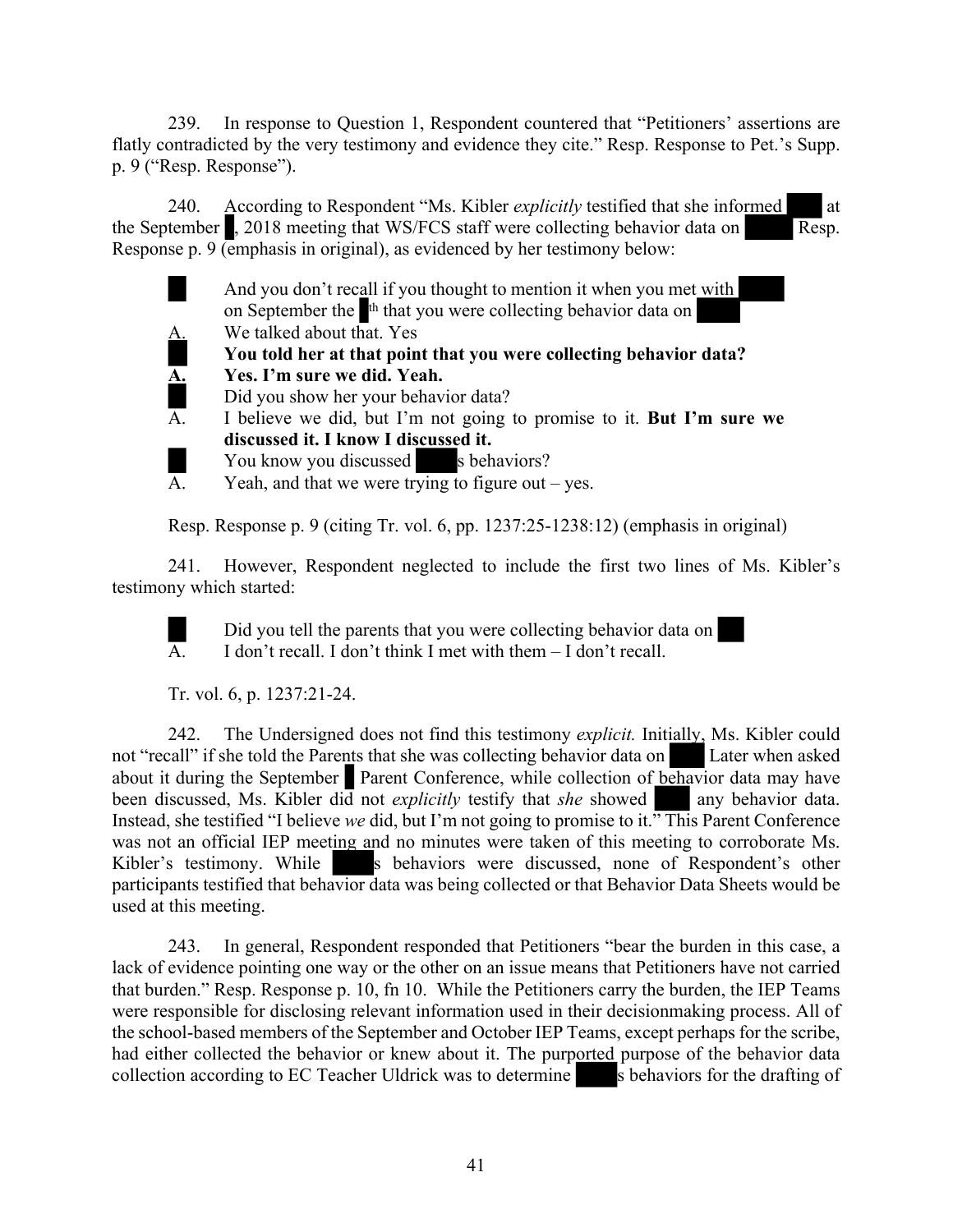the IEP. If such behavior was not discussed at the IEPs, what other purpose did Respondent have for collecting of behavior data and documenting it on Behavior Data Sheets?

244. In response to Question 1, regarding the September 2018 IEP Meeting Respondent responded that:

The other record citations indicated by Petitioners similarly do not support Petitioners' assertion that they were never informed about the tracking of behavior data. **referenced** testimony simply asserts that in the specific context of completing the eligibility paperwork at the September , 2018 meeting, the IEP team did not share data it had collected on Tr. vol. 2, p. 362:13-15 ( $\cdot$  **In completing this form**, did the IEP team share any data that it had collected on at this meeting? A. No.") (emphasis added). He was not asked about whether behavioral data was shared at any other time at that meeting or at the October  $\blacksquare$ . 2018, meeting, and his testimony is silent on that point.

Resp. Response p. 10.

245. With respect to the October 2018 IEP Meeting, in response to Questions 2 and 3, Respondent answered:

Petitioners note that Dr. Fisk-Moody's notes from that meeting "contain no mention that behavior data sheets were reviewed." Petrs' Am. Supp. Doc. ¶ 13. However, Petitioners pointedly did not reference the actual minutes from that meeting, which clearly indicate that the behavior data was in fact reviewed during the meeting. Stip. Ex. 31, at 147-48 ("Reviewed existing data…Reviewed Behavior – 2 formal writeups – for choking a student and pulling the fire alarm. A current behavior chart is implemented in the classroom – Regular ed and EC small group setting. **Based on behavior chart** student exhibits behaviors of non-compliant refusal behaviors, tantrums, physically aggressive toward peers, overstimulation and transition cause disruption and non-compliance.") (emphasis added).

Resp. Response p. 10 (referring to Stip. Ex. 31, pp. 147-48).

246. Both the October 2018 IEP Minutes, Stip. Ex. 31, p. 147, and the Prior Written Notice, Stip. Ex. 29, p. 128, referred to discipline records and daily event recording sheets." Stip. Ex. 29, p. 128. The "behavior chart" mentioned in the October 2018 IEP minutes was not part of the hearing exhibits. The minutes indicated that the review of the "behavior chart" occurred after the Parents and their advocates left the October 2018 IEP Meeting. The propriety of the Parents' decision to leave the October 2018 IEP Meeting is discussed later.

247. While the Parents may have been aware of some collection of behavior data, there was no evidence showing that Respondent disclosed to the Parents the actual method of behavior data collection or the existence of Behavior Data Sheets at any time before, during, or after the September 2018 IEP or October 2018 IEP Meetings.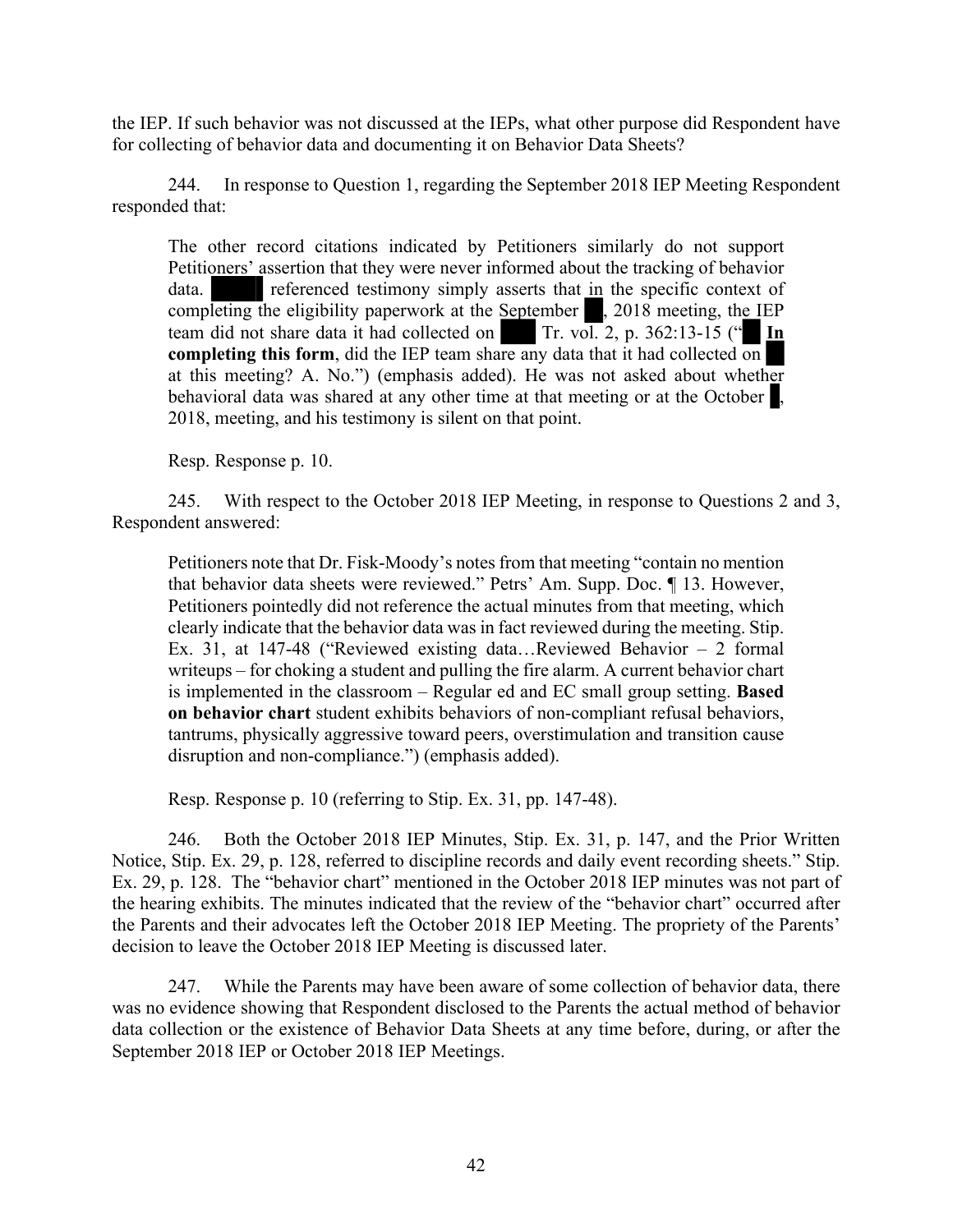248. Although not part of either IEP Teams' discussions with the Parents, these Behavior Data Sheets featured predominantly in Respondent's case in chief as the reason for the IEP Teams' decisions to place in the separate setting. *See* Testimonies of Uldrick, Kibler, and Creasy; *see also*, Resp. Pro. Dec. ¶¶ 122-129, 131, 219, 220, 236, 237.

249. Simply telling the Parents that the school staff was collecting behavior data was not sufficient without full disclosure of the data information as shown on the Behavior Data Sheets. Parents cannot meaningfully participate in decisionmaking at the IEP Team meetings without having all the relevant information. Especially when the behavior data was extraordinary as shown *infra* on page 47.

# **The Beginning of the 2018-2019 School Year at Elementary School**

# **1. No IEP at the Beginning of 2018-2019 School Year**

250. kindergarten orientation was held the morning of August , and the schoolwide open house was held that evening. Petitioners were unable to attend either event because of an important, prior family commitment. Tr. vol. 2, pp. 427:18-428:6; 428:23-429:2 (Testimony of Petitioners had previously visited and toured the facility on May 16, 2018.

251. On August  $\frac{2018}{100}$  started the 2018-2019 school year enrolled in kindergarten at Stip. 39. attended from to to Stip.  $40^{12}$ 

252. For the 2018-2019 school year, the length of the school day at was 390 minutes. Post-Hearing Stip. 1. For the 2018-2019 school year, the amount of instructional time during the school day (i.e. excluding lunch) at was 360 minutes. Post-Hearing Stip. 2.

253. It is uncontested that did not have an IEP in place when she started school. Regardless of whether this was an initial IEP or annual review IEP, Respondent substantively violated the IDEA by not developing an IEP before the school year started. Respondent purportedly delayed development of the IEP to allow for the collection of data. Yet, the only data collected before the September 2018 IEP Meeting was in the Behavior Data Sheets which were not even disclosed to the Parents or reviewed at the September 2018 IEP Meeting.

254. Respondent offered no other reason for not timely developing IEP before the school year started; therefore, the Undersigned finds that Respondent failed to provide a cogent or reasonable explanation why s IEP could not be developed in a timely manner.

<sup>&</sup>lt;sup>12</sup> Stipulation 40 incorrectly stated that the dates are "August", 2019 to October , 2019," but the actual dates were August , 2018 to October , 2018. The Parties initialed the correction.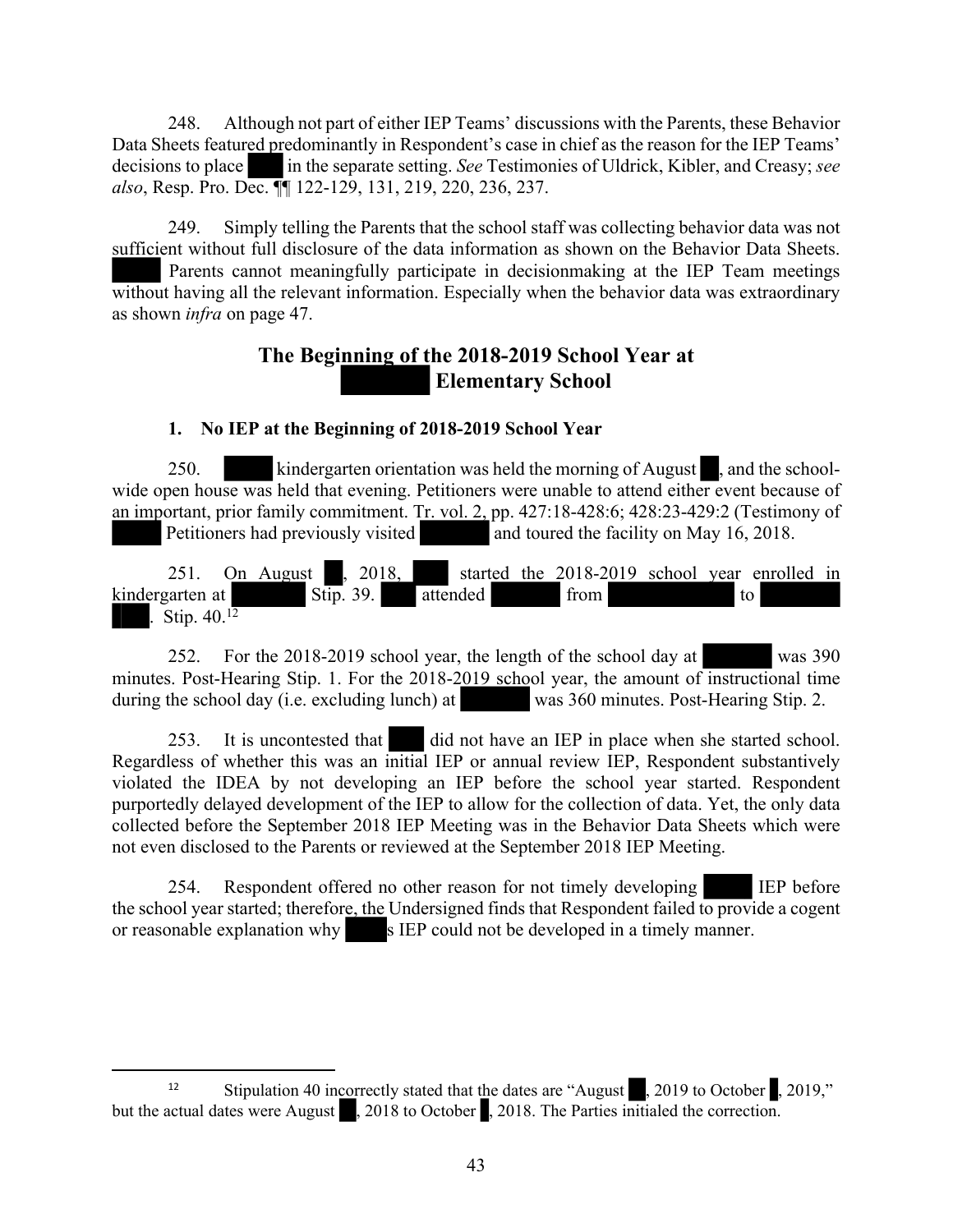# **2. Kindergarten Class**

255. regular education kindergarten teacher at was Barbara Kibler. Her special education teacher was Lindsay Uldrick. Stip. 41. Ms. Uldrick had already been involved in the May 2018 IEP Meeting and knew that was going to attend

256. Sometime before school started Ms. Kibler was informed by Principal Creasy that "the student that came with was going to be in her kindergarten class. Tr. vol. 6, p. 1131:5-11. Ms. Kibler understood from Principal Creasy that was assigned to her class because she "had more experience with EC children...[and] making modification than most of the other teachers." Tr. vol. 6, p. 1131:5-15 (Testimony of Kibler).

257. Ms. Kibler and her teaching assistant Kimberly Spencer served twenty (20) students, including in their kindergarten classroom as of the start of the 2018-2019 school year. Stip. 42. It was not disclosed how many of the other kindergarten students in Ms. Kibler's class were disabled, but to the extent any other student had an IEP, it would have been for services in the regular and/or resource classrooms.

258. Both teachers had reviewed the Psychological Evaluation report prior to the beginning of the 2018-2019 school year. Tr. vol. 5, p. 941:8-13 (Ms. Uldrick reviewed "middle of August"); Tr. vol. 6, p. 1129:10-18 (Ms. Kibler reviewed "probably the week of August  $\mu$ "). Based on their review, both of teachers should have known that had severe fine motor deficits, but they provided no assistive technology, such as spring loaded scissors or other accommodations during instructional activities. Both teachers should also have known that based on the Psychological Evaluation that had severe communication deficits and "will benefit from support services." Stip. Ex. 36, p. 196.

# **3. Speech/Language Evaluation – August , 2018**

259. On August , 2018 and August , 2018, Respondent conducted a speechlanguage evaluation of ("Speech/Language Evaluation"). Stip. 43.

260. The Speech/Language Evaluation had not been completed before the beginning of the school year. Stip. Ex. 37. It was completed on August , 2018. Stip. 43.

261. Jeanne Brooker conducted the Speech/Language Evaluation. Stip. 44; Stip. Ex. 37. Ms. Brooker failed to interview either one of Parents and failed to observe in the classroom environment in violation of the NC Policies for speech/language evaluations. Tr. vol. 5, pp.  $1104:17-19$ ;  $1112:7-15$ . According to the Speech/Language Evaluation, had articulation, severe receptive and expressive language deficits. Stip. Ex. 37; Stips. 47-49.

262. Respondent offered no explanation as to why the Speech/Language Evaluation could not have been completed in sufficient time to have an IEP meeting before school started.

# **4. First Unilateral Removal from Regular Education – 30 Minutes**

263. On third day of kindergarten, without the knowledge or consent of Parents, Ms. Uldrick began removing from her regular education class and providing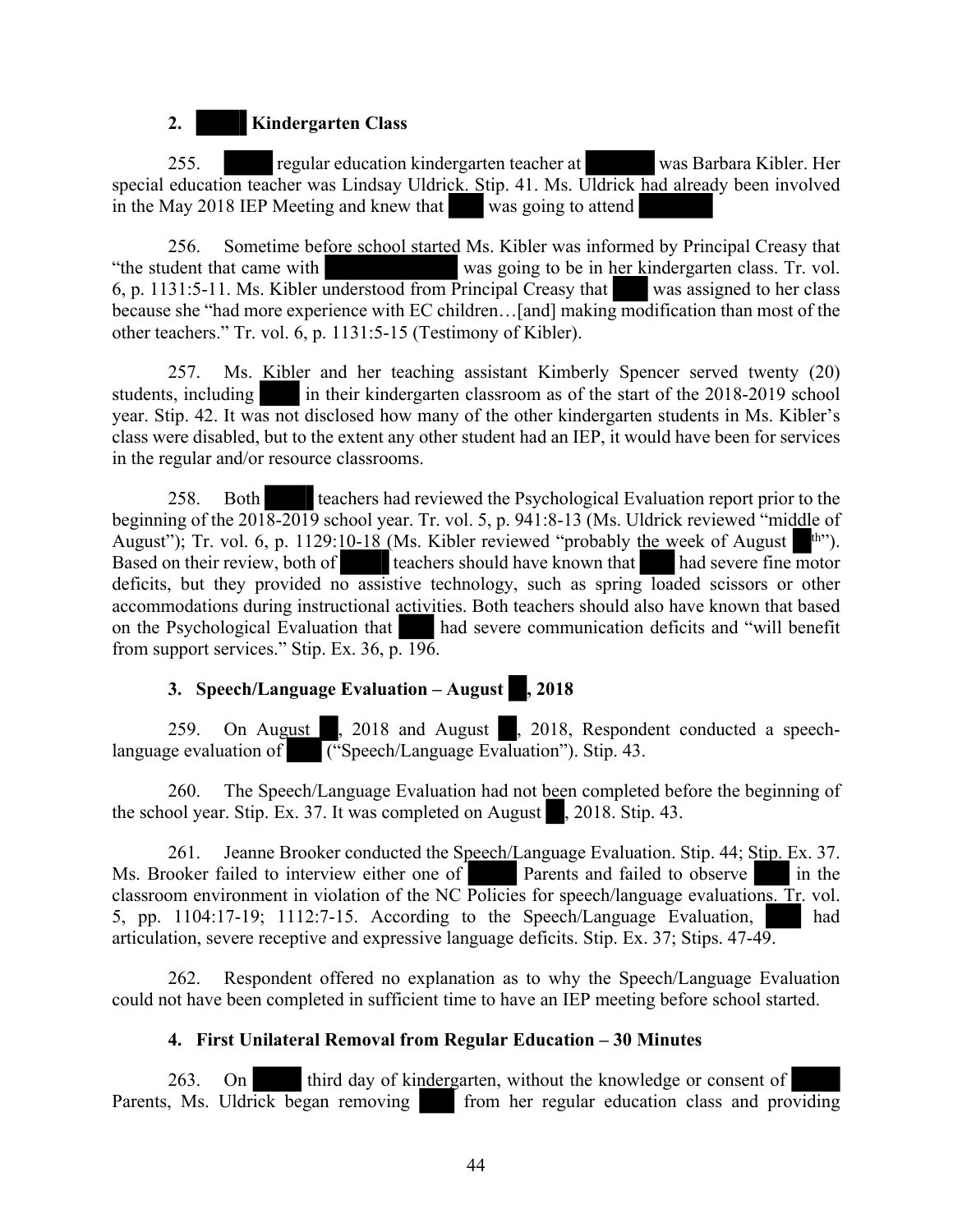instruction to in her resource classroom for thirty  $(30)$  minutes per day. Tr. vol. 5, p. 1016:15-23 (Testimony of Uldrick); Tr. vol. 2, p. 370:10-14 (Testimony of

264. Because did not have an IEP in place at that time (although this was a Reevaluation IEP), this removal was technically not a "change in placement," but Respondent did not adequately explain the rationale for this action nor provide academic data at the September 2018 IEP to justify it.

265. At the end of each day, one of s Parents asked Respondent's staff how was performing in her kindergarten class. Tr. vol. 3, p. 597:3-11 (Testimony of No one from Respondent's staff informed her Parents that was struggling during the school day, that Respondent was collecting behavioral data on  $\overline{a}$  or that Respondent was removing from her nondisabled peers during the school day. *Id*.; *see also,* Tr. vol. 2, p. 370:10-14 (Testimony of

#### **5. Collection of Behavior Data Started the First Day of School -August 27, 2018**

266. On the first day of school, Respondent's staff began collecting data on s behavior. Tr. vol. 6, pp. 1139:3-10; 1147:11-17 (Testimony of Kibler); Stip. Ex. 38, pp. 236 & 237. Ms. Kibler's Behavior Data Sheets were titled "Event Recording Data Sheet," Stip. Ex. 38, pp. 213-237. The title of Ms. Uldrick behavior sheets was "Functional Behavioral Assessment." Stip. Ex. 38, pp. 200-212. They are collectively referred to in this Final Decision as the "Behavior Data Sheets."

267. According to Respondent's Behavior Data Sheets, during the intervening weeks before the September 2018 IEP meeting, had significant difficulties transitioning into the public kindergarten classroom. *See* Stip. Ex. 38.

268. Ms. Uldrick admitted during her testimony that she knew, before the start of the school year that based on the present level in the March 2016 IEP, struggled with "leaving" areas of instruction," and that based on one of her speech goals from that IEP struggled with "complying with tasks." Tr. vol. 5, pp. 942:24-943:5. Ms. Uldrick believed that gathering data on those two behaviors would help her determine whether those goals from the outdated IEP would be "relevant for the future IEP," Tr. vol. 5, p. 943:3-5, and would also help her identify when during the day she should serve  $\boxed{\text{Tr. vol. 5, p. 945:18-22.}}$ 

269. Significantly, none of the staff asked Ms. Fisch about s behaviors and any strategies Ms. Fisch may have used to address these behaviors during the six months she taught immediately prior to enrollment in WS/FCS. Ms. Fisch's information would have been more current and relevant than the March 2016 IEP which was developed over two years ago (28 months). Respondent's failure to use Ms. Fisch as a resource with behaviors suggests that the staff was not interested in helping successfully transition into the regular education classroom but rather seeking to justify her removal from her nondisabled peers.

270. The behavior tracking began after the first day of school, because Ms. Uldrick, Ms. Kibler, Principal Creasy, and Assistant Principal Mikesell decided to track behaviors to see if they would "need  $\lceil \rceil$  more help with her or not." Tr. vol. 6, pp.  $1140:19$ -1142:2. School Psychologist Barrett had already advised in her Psychological Evaluation Report that would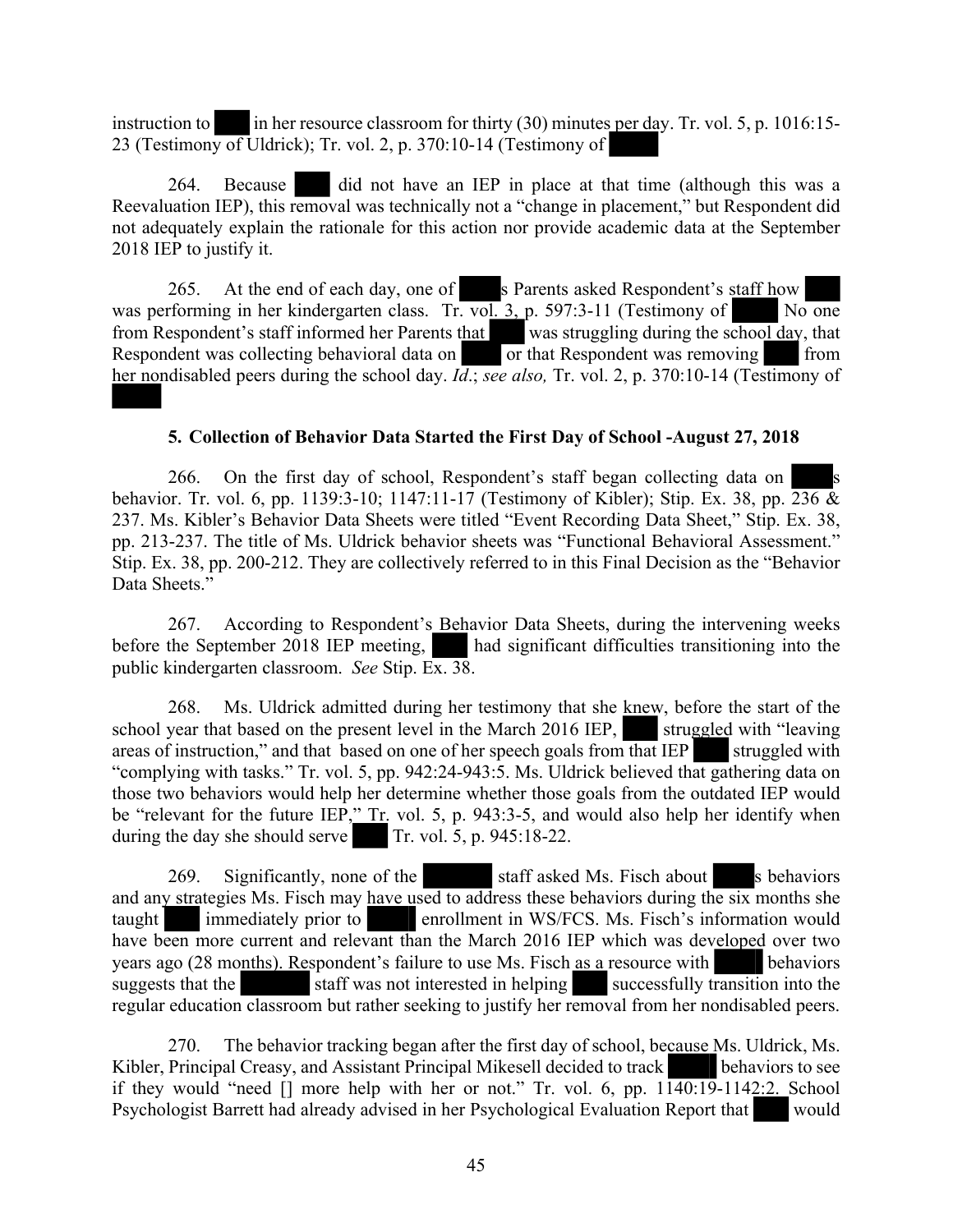need "support." School staff and administrators wanted to start tracking her "out of seat or defiant behaviors to see if there were things, we could do to support her…". Tr. vol. 6, p. 1145:9-18. Although the behavior data was supposed to help the September IEP Team find a way to support it was not used for that purpose nor were any functional behavior goals developed from this behavior data at the September 2018 IEP Meeting.

271. Ms. Uldrick and Ms. Kibler offered conflicting testimony about when, exactly, they agreed to document behavioral data for *See* Stip. Ex. 38, pp. 213-237. Ms. Uldrick recalled that she discussed the data sheets with  $\overline{Ms}$ . Kibler on Friday, August 24, before first day of school. Tr. vol. 5, pp. 941:19-943:18. Ms. Kibler, however, recalled speaking with Ms. Uldrick about the forms and how to use them after the first day of school on August 27, 2019. Tr. vol. 6, pp. 1141:121142:5, 1145:6-21.

272. Despite this conflicting testimony, Ms. Uldrick prepared the Behavior Data Sheets before school started in anticipation of tracking behaviors. Ms. Uldrick did not explain why she did not recommend a Functional Behavior Assessment ("FBA") at the May , 2018, Initial Evaluation/Reevaluation Meeting since she had gleaned from the March 2016 IEP's present levels and speech goals that may have behavioral issues. Neither Ms. Uldrick, Ms. Kibler, nor Principal Creasy explained why, after they met and decided to track s behaviors, no one asked the Parents for permission to conduct an FBA.

273. At the September 2018 IEP Meeting, Petitioners requested an FBA before placement was finalized. Stip. Ex. 26, p. 124. When Respondent declined to conduct the FBA before placing in a segregated setting, Respondent still did not disclose the existence of the Behavior Data Sheets to the Parents. Respondent continued collecting the data after the September IEP Meeting even though it was not intended to be FBA data. Tr. vol. 5, p. 944:12-16 (Testimony of Uldrick).

274. Placement was clearly the school based IEP Team members' primary concern at the September 2018 IEP Meeting. Stip. Ex. 26, p. 124 ("Team agreed that [FBA] needs to be done but want[s] to finalize placement next week.").

275. Each Behavior Data Sheet recorded "noncompliant" and "out of seat" behaviors. The forms themselves do not define what constitutes "noncompliant" or "out of seat" behaviors. Moreover, the parameters of the data collection were not disclosed on the form. So, it is unclear if each check mark denotes one out of seat behavior or a series of such behavior. In some instances, the forms indicated as many as 20 behaviors during a 30-minute interval without explaining if this was a continuation of one behavior or a series of separate behaviors. *See* Stip. Ex. 38, pp. 220, 226, 227, 234.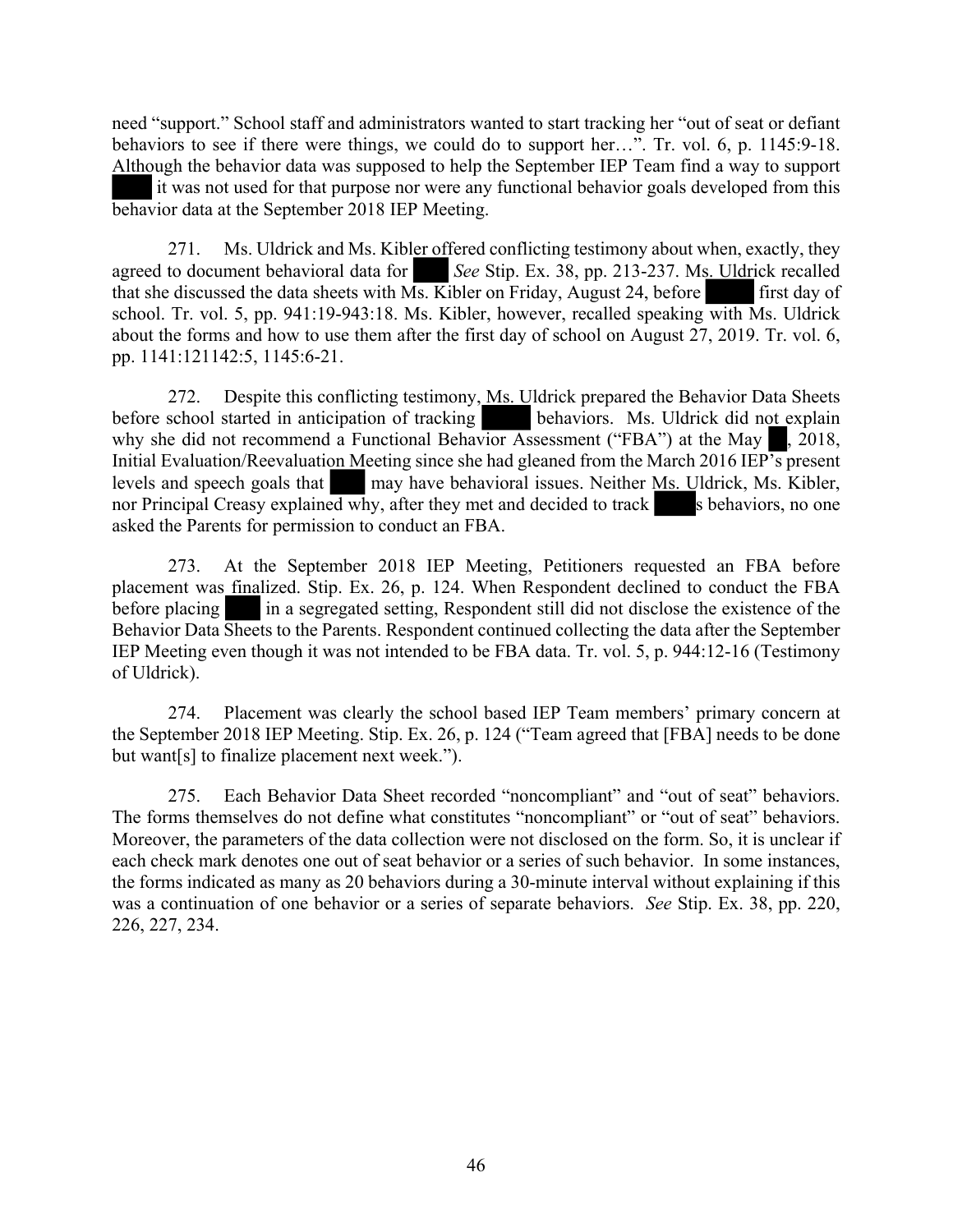276. Respondent's data of "noncompliant" and/or "out of her seat" behaviors was overwhelming. From August 27 to September 6 (Parent Conference), from September 6 to September 11 (September 2018 IEP Meeting), and from September 11 to October 1 (October 2018 IEP Meeting) as recorded on Stip. Ex. 38, the data<sup>13</sup> was as follows:

#### **OUT OF SEAT MONCOMPLIANT**

| <b>Date</b>                                                         |               | <b>Kibler's Class Uldrick's Class</b> | <b>Kibler's Class</b> |                  | <b>Uldrick's Class</b> | <b>Total</b>   |  |
|---------------------------------------------------------------------|---------------|---------------------------------------|-----------------------|------------------|------------------------|----------------|--|
| August 27                                                           | $67(69)^{14}$ |                                       | 85 (89)               |                  |                        | 152            |  |
| August 30                                                           | 27            | 10                                    | 57                    | 13               |                        | 107            |  |
| August 31                                                           | 27            | 5                                     | 26                    | $\boldsymbol{7}$ |                        | 65             |  |
| September 4                                                         | 35            | 8                                     | 15                    | 9                |                        | 67             |  |
| September 5                                                         | 15            |                                       | 34                    |                  |                        | 49             |  |
| September 6                                                         | 70            |                                       | 77                    |                  |                        | 142            |  |
| Subtotal:                                                           | 241           | 23                                    | 294                   | 29               |                        | 587            |  |
|                                                                     |               |                                       |                       |                  |                        |                |  |
| September 7                                                         | 45            | 10                                    | 70                    | 16               |                        | 141            |  |
| September 10                                                        | 30            |                                       | 97                    |                  |                        | 127            |  |
| September 11                                                        | 5             | $\overline{5}$                        | 45                    | 12               | (fire alarm)           | 67             |  |
| Subtotal:                                                           | 321           | 38                                    | 506                   | 57               |                        | 922            |  |
|                                                                     |               |                                       |                       |                  |                        |                |  |
| September 12                                                        |               | 15                                    |                       | 30               |                        | 45             |  |
| September 17                                                        | 15            | 10                                    | 34                    | 16               |                        | 75             |  |
| September 18                                                        | 26            | 35                                    | 50                    | 55               |                        | 166            |  |
| September 19                                                        | 41            | 14                                    |                       | 31               |                        | 91             |  |
| September 20                                                        | 24/4215       | 52                                    |                       | 77               |                        | 77/171         |  |
| September 25                                                        |               | $\boldsymbol{0}$                      |                       | $\tau$           | (strangulation)        | $\overline{7}$ |  |
| Totals                                                              | 427           | 164                                   | 588                   | 273              |                        | 1383           |  |
| Noncompliant and Out of Seat Combined With 1:1 in EC Resource Class |               |                                       |                       |                  |                        |                |  |

| September 26 |  |
|--------------|--|
| September 27 |  |
| Totals       |  |

*See* Stip. Ex. 38.

<sup>13</sup> The numbers in Respondent's Proposed Final Decision differ from the Undersigned's calculations which are based exclusively on the Behavior Data Sheets in Stipulated Exhibit 38. *Compare* Respondent's Amended Pro. Final Dec. pp. 35-37. Whether using the Respondent's calculations or the Undersigned's, the result is the same – an extraordinary number of maladaptive behaviors.

<sup>&</sup>lt;sup>14</sup> According to Respondent's witnesses, this date was incorrect on the forms and should have been August 29, 2018.

<sup>15</sup> Appears there are two data sheets for September 20 in Ms. Kibler's Class. *See* Stip. Ex. 38, pp. 213 & 214.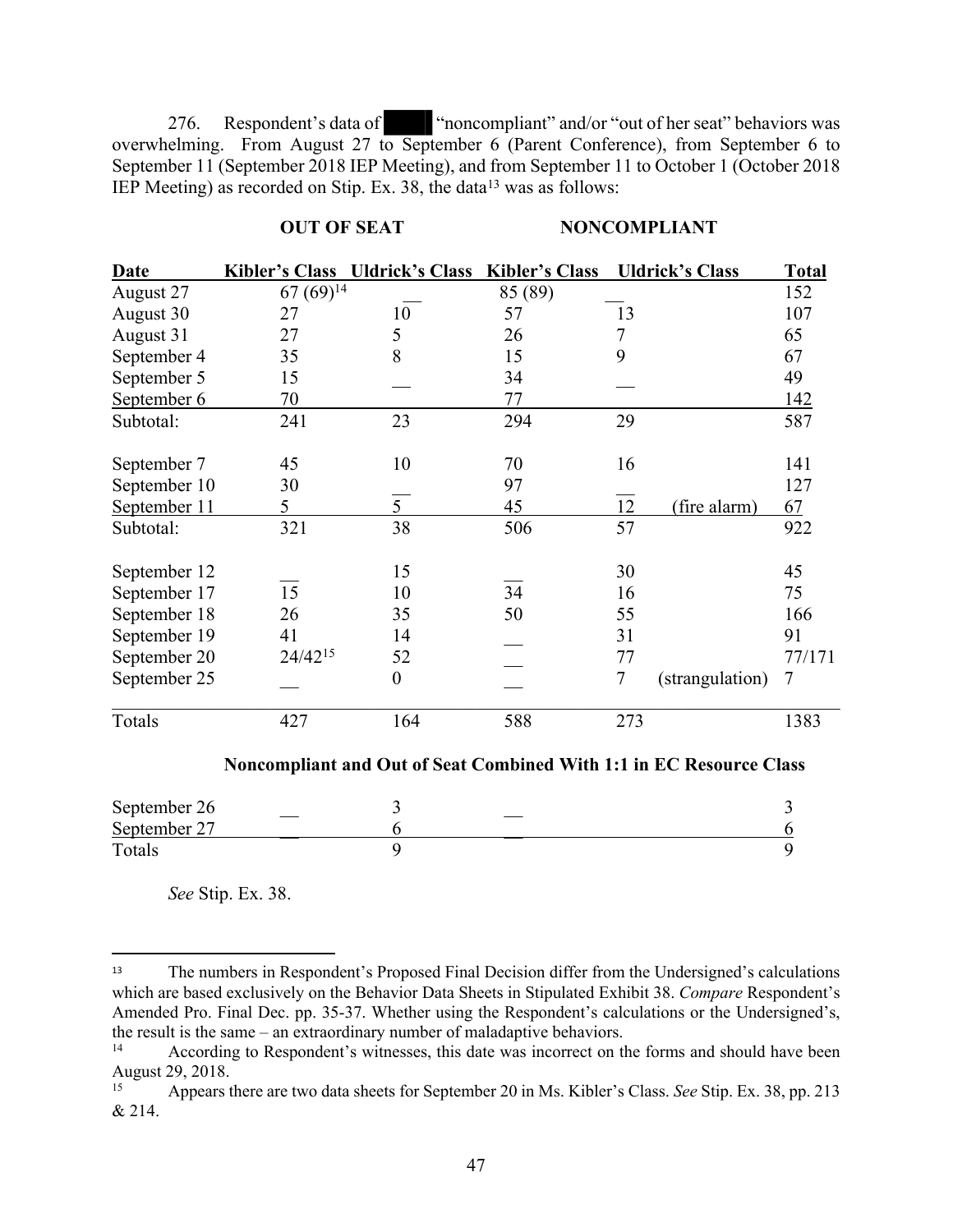277. Petitioner's expert opined that the staff collected data primarily on the frequency of s behaviors in order to justify placing in the separate setting. *See, e.g.* Tr. vol. 3, pp. 525:22-526:2 (Testimony of Mr. Overfelt). Data on frequency is often collected to "magnify the behavior" in order to justify a change in placement. Tr. vol. 3, pp. 527:3-11; 553:4-21. Ms. Uldrick admitted that, based on her data collection, she did not always know the antecedents to s behavior, but was always able to tell the time of day and frequency of s behaviors. Tr. vol. 5, pp. 1022:25-1023:4 (Testimony of Uldrick).

278. On September , 2018, between 10:00 a.m. to 10:50 a.m. EC Teacher Uldrick documented 20 maladaptive behaviors for every 10-minute segment. Based on her "FBA" Behavior Data Sheet, had 100 maladaptive behaviors in 50 minutes averaging more than 1 behavior every 30 seconds. Stip. Ex. 38, p. 203.

279. According to Mr. Overfelt, the behavior data collected by Respondent did not identify the function of s behaviors. Tr. vol. 3, p.  $530:11-16$ . Moreover, the classroom observations of did not provide enough information to develop interventions or understand did not provide enough information to develop interventions or understand the function of s behaviors. Tr. vol.  $3$ , p.  $524:15-20$ .

280. Upon review of the Behavior Data Sheets, the frequency of the behaviors is readily apparent, but the Undersigned is unable to determine the context of s behaviors.

# **6.** Parent Conference with Staff - September , 2018

281. At the request of Ms. Kibler, Ms. Mikesell (the Assistant Principal), and Ms. Spencer ("TA") met on September , 2018 ("Parent Conference"), to provide feedback on first two weeks at school. Tr. vol.  $\overline{3}$ , p. 597:3-15 (Testimony of Tr. vol. 6, p. 1159:22-25) (Testimony of Ms. Kibler).

282. Ms. Kibler started the meeting with a litany of complaints about Ms. Kibler started the meeting by saying she spent her lunch period cleaning out s lunch box when the lid on her yogurt container came off. *See, e.g.*, Tr. vol. 3, p. 597:16-21 (Testimony of Ms. Kibler shared had difficulty with an activity where students had to tear pieces of paper and glue them on to another piece of paper. Tr. vol. 3, pp. 597:24-598:3 (Testimony of Ms. Kibler informed that had wasted the stickers that Ms. Kibler had purchased with her own money for the children to create posters bearing each child's name to hang in the hallway. Tr. vol. 3, p. 598:4-15 (Testimony of Tr. vol. 6, pp. 1226:24-1227:4; 1232:12-13 (Testimony of Ms. Kibler). Then Ms. Kibler informed that she was not going to provide more stickers to so went to the hallway after the meeting and took a picture, which was shown to the  $\overline{Undersigned}$  during the hearing, of s coconut tree with just the letter  $"$  hanging in the hallway amongst all the other students' completed pictures with their entire names. Tr. vol. 3, pp. 599:21-600:1 (Testimony of Tr. vol. 6, pp. 1226:10-14; 1228:9-14 (Testimony of Kibler).

283. Despite Ms. Kibler's derogatory remarks about to her mother, at the hearing, Ms. Kibler said she "enjoyed," "liked," and "was glad she [ was in my class, honestly." Tr. vol. 6, p. 1154:9-12 (Testimony of Kibler). The Undersigned finds this comment in direct contrast to Ms. Kibler's Behavior Data Sheets and her statements to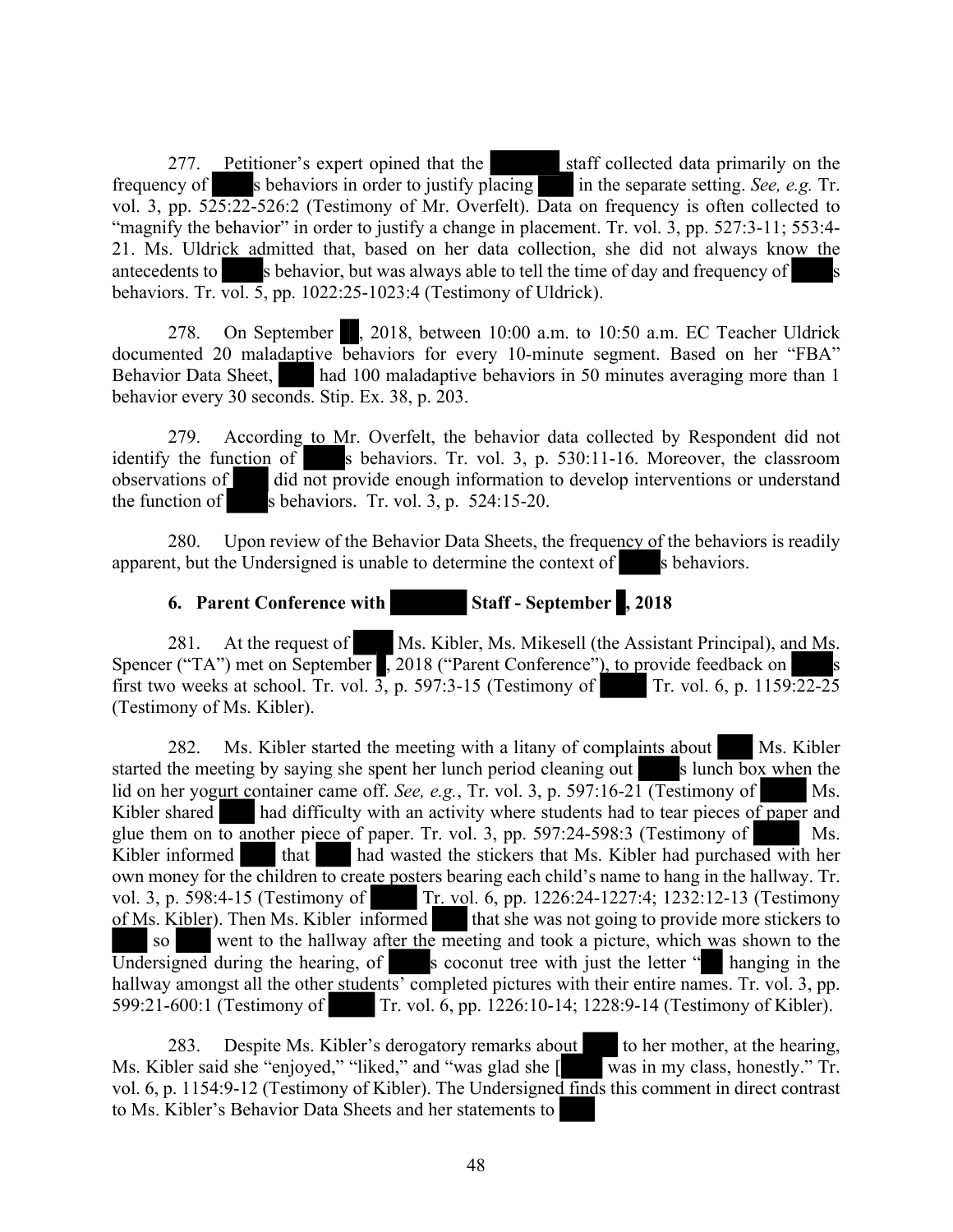284. offered strategies for the staff to use with to redirect her attention and calm her *See, e.g.*, Tr. vol. 4, pp. 699:24-700:7 (Testimony of that she suggested school staff use "uh oh" to get attention and redirect her because responds to this at home); Tr. vol. 6, p. 1163:1-8 (Testimony of Ms. Kibler).

285. By the time of the Parent Conference, teachers had collected six days of behavior data with a combined number of behaviors totaling 587 incidences. *See* Stip. Ex. 38, pp. 226-237; chart *supra* on p. 47. Even though the purpose of the Parent Conference was for to "see how was doing," Respondent did not disclose to the existence of the Behavior Data Sheets which documented over 500 maladaptive behaviors.

# **7. Contradictory Testimony About the Behavior Data**

286. The testimonies of Respondent's witnesses often contradicted the severity of behaviors as recorded in the Behavior Data Sheets.

# **a.** *Regular Education Teacher – Ms. Kibler*

287. According to Ms. Kibler, first day started well, she "came in very happy, very excited to be there as well as the other children….," Tr. vol. 6, p. 1137:13-14, "some of them [the children] she knew from preschool, so she was really excited and ran over to them and they talked to her. And that was really nice." Tr. vol. 6, p. 1138:2-4.

288. "[ really enjoyed it [her first morning of school], She – I know that she really liked singing and music. She liked dancing, so that was something I thought would be really helpful for her. She had a hard time just sitting for, you know, a long – she would like to lay down, so I knew that maybe I needed – I let the children sit wherever they want because we really with on self-regulation, so I just kind of mentally noted that maybe she might need more space than the square." Tr. vol. 6, p. 1138:10-18.

289. Initially, at lunch was distracted because of the bigger group and didn't understand that you needed to sit and eat your lunch, she wanted to visit with the other children. Tr. vol. 6, p. 1144:15-23. PE/recess was "disconcerting because she would climb up to the top of things and just start leaning, and I [Ms. Kibler] was afraid she would fall. So we kind of made a note to kind of make sure we had somebody near her because the equipment is much larger than preschool equipment….". Tr. vol. 6, pp. 1144:24-1145:4. "During carpet time, [ would often lay down. and just totally not intentionally she would just kick her legs up and kick kids and roll into them…" (Tr. vol. 6, p. 1153:8-12) "but that none of these behaviors were intentional." Tr. vol. 6, p. 1153:14-18.

290. Ms. Kibler's impressions of after the first week of school was that "[s]he was very ongoing, immature, had some, you know, attention concerns, some behavior concerns. But we really enjoyed her. We liked her. I thought – you know, I was glad she was in my class, honestly." Tr. vol. 6, p. 1154:9-12.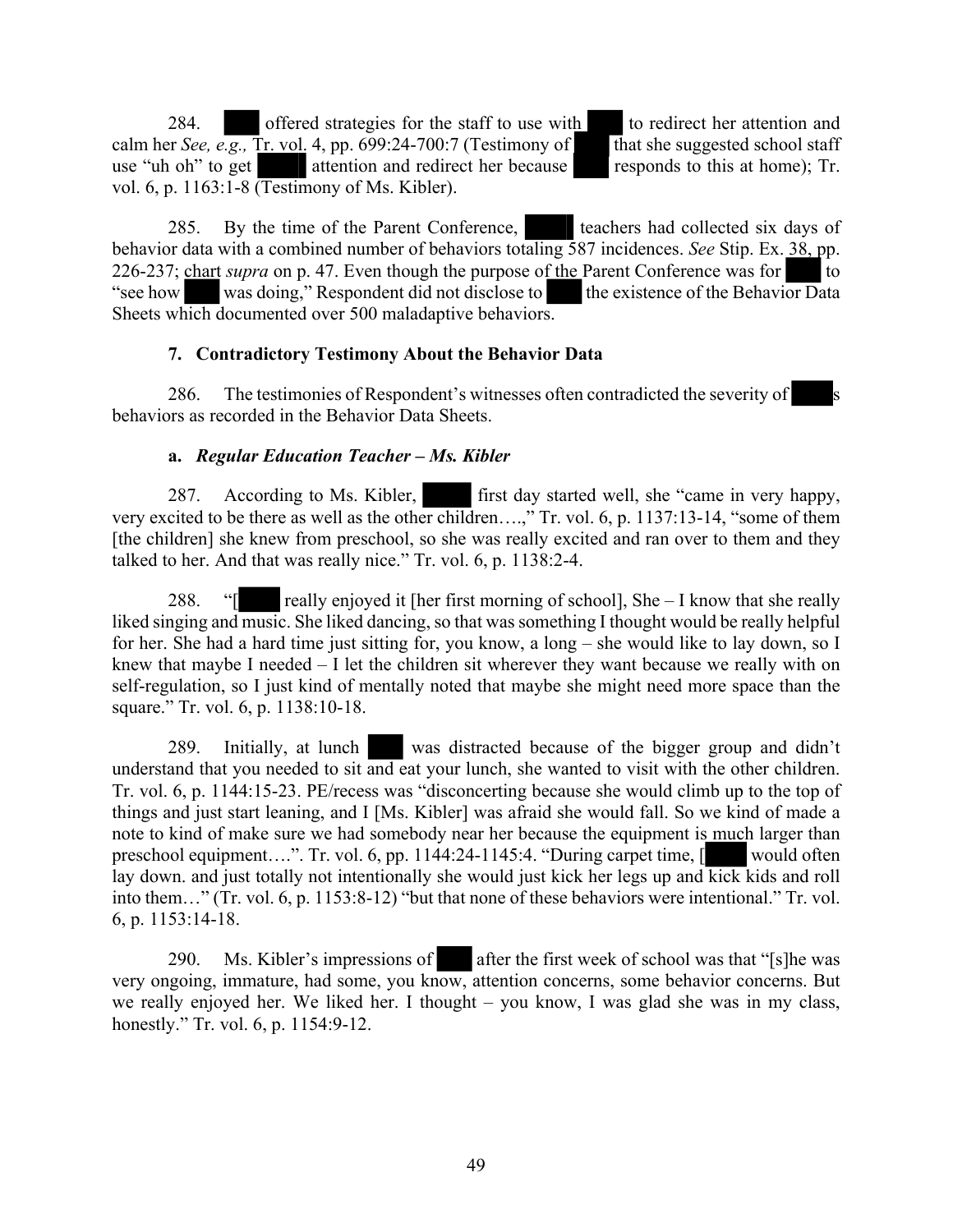#### **b.** *Principal Creasy*

291. Principal Creasy observed during the first few weeks of kindergarten and "saw her participating in class...at ease and enjoying things." Tr. vol. 6, p. 1281:9-13. Although during that time, needed regular redirection by Ms. Spencer (the class TA), "she was happy and participating." Tr. vol. 6, p. 1281:113-15.

292. After the September IEP Meeting where Principal Creasy decided that would be placed in special education 300 minutes a day, Principal Creasy had regular encounters with during transitions, in the hallways, in the regular and special education classrooms, the cafeteria, and frequently throughout the school. Tr. vol. 6, p.1286:17-23. At those times, Principal Creasy observed that "was happy, moving along with her class, participating in playtime like on the playground." Tr. vol. 6, pp. 1286:24-1287:1 Principal Creasy noted that "in the cafeteria [ needed] lots of support from the teachers and on the playground" for safety reasons. Tr. vol. 6, p. 1287:2-3.

293. Principal Creasy emphasized that required a "regular rotation of support for her in terms of transitions and activities and class work" not that her behavior was disruptive. Tr. vol. 6, p. 1287:17-19.

#### **c.** *Dr. Fisk-Moody – EC Program Director*

294. Dr. Fisk-Moody observed along with other students in Ms. Uldrick's class sometime between the September and October IEP meetings. When she observed in Ms. Uldrick's classroom, was "doing her work" on a literacy activity. Tr. vol. 7, pp. 1405:18-1406.

#### **d.** *Three Observations by Other School Staff*

295. As part of the Eligibility Reevaluation process, was observed three times in her regular classroom by Sue Hester (IF), M. Holtzclaw (EC Case Manager), and Ms. Sowers (School Counselor). *See* Stip. Ex. 55, 56, 57. Each observer completed a Classroom Observation Form which contained a checklist of details about the observation (student observed, learning situation, learning environment) including a checklist of student behavior. One of the student behavior items on this checklist was "disruptive." *See* Stip. Ex. 55, 56, 57.

296. Details from these observations are also documented in the Summary of Evaluation/Eligibility Worksheet Intellectual Disability ("DEC 3-ID") ("Summary of Evaluation"). Stip. Ex. 23, pp. 90-91. In the Summary of Evaluation, Respondent was selective in its documentation of these observations.

297. The first observation by Sue Hester was on August , 2018, during free time in the regular education class and the only behavior Ms. Hester observed was that "avoids groups." Stip. Ex. 55. According to Ms. Hester, the other children "helped her" and "looked after her." Stip. Ex. 55.

298. Ms. Hester did not check on her observation form that was disruptive. *See*  Stip. Ex. 55.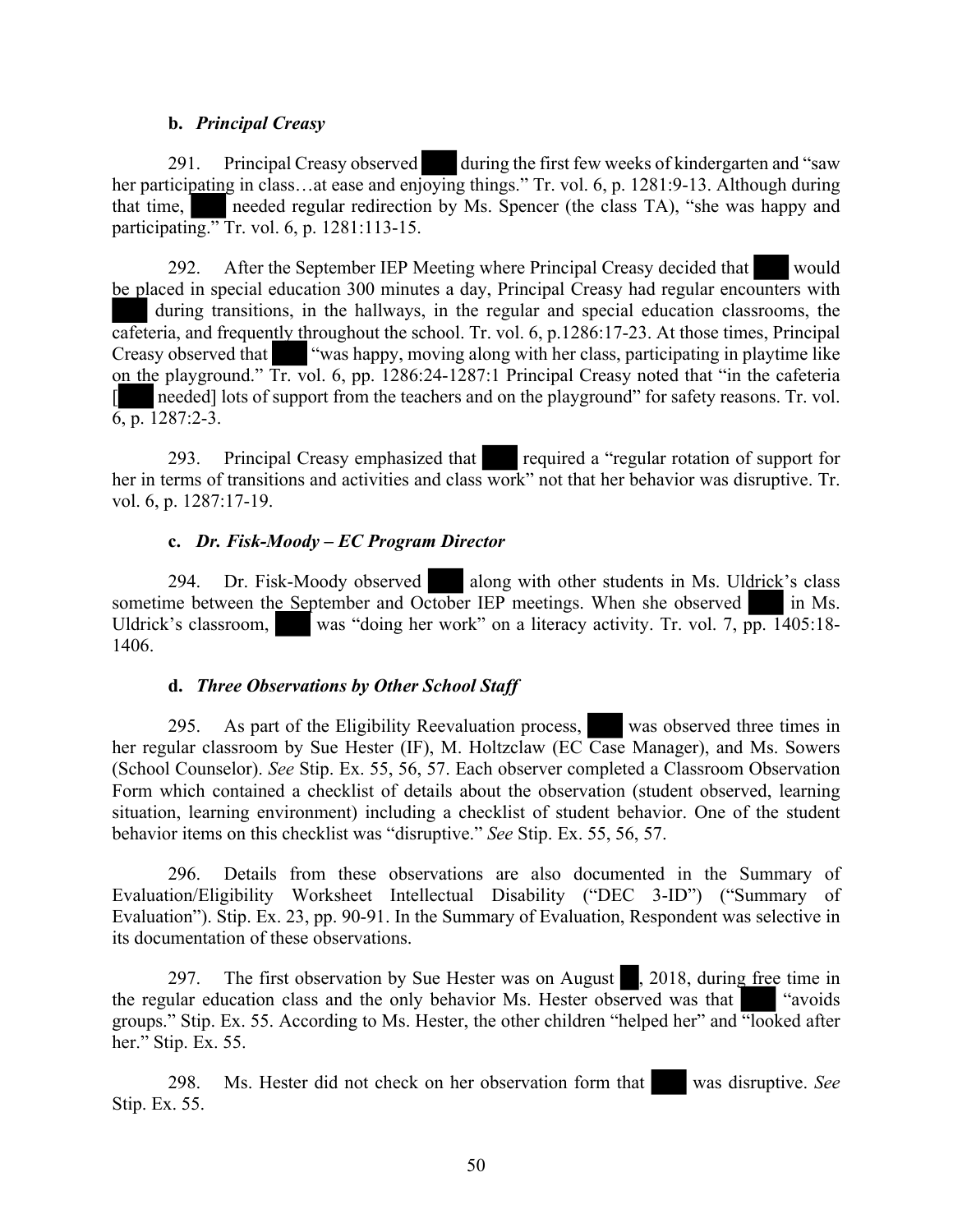299. The second observation was on September , 2018, by Ms. Holtzclaw in the regular classroom during language arts/writing instruction. Stip. Ex. 56. Ms. Holtzclaw's observation documented more problem behaviors. She observed that "works well by self" but was documented more problem behaviors. She observed that "constantly out of her seat," "demands excessive attention," "easily distracted," and "does not complete tasks." Stip. Ex. 56. Ms. Holtzclaw also noted that was able to "follow directions" even though she had "difficulty getting started" and when a "task [was] too difficult [she] hides under table." Stip. Ex. 56.

300. Ms. Holtzclaw did not check on her observation form that was disruptive. *See*  Stip. Ex. 56.

301. The third observation by School Counselor Sowers was on September , 2019, in the regular classroom during independent work. Stip. Ex. 57. The behaviors noted by Ms. Sowers was "easily distracted, friendly, neat appearance, short attention span, sit quietly and speech problems." Stip. Ex. 57. Notations on the observation form included behaviors such as pulls and twists shirt up and over head, lays down during calendar time, plays with sock and rolls around, sits in teacher's chair, but that she "follows directions when told to get down." Stip. Ex. 57.

302. Counselor Sowers did not check on her observation form that was disruptive. *See* Stip. Ex. 57.

303. In the Summary of Evaluation, the observations were listed out of chronological order. The most critical observation, Ms. Holtzclaw's (09/ /2018), was listed first even though it was the second observation. Stip. Ex. 23, p. 90. Ms. Holztclaw's observation listed the more problematic behaviors (constantly out of seat, demands excessive attention, disruptive during instruction, difficulty following directions) than the other two observations. Stip. Ex. 23, p. 90. Ms. Sower's observation (09/ /2018) was reported second on the Summary of Evaluation form. Stip. Ex. 23, p. 91. Instead of listing the behaviors checked by Ms. Sowers (easily distracted, friendly, neat appearance, short attention span, sits quietly, speech problems), only the narrative notes were included in the Summary, part of which were not included in Stip. Ex. 57. The first observation (08/ /2018) was listed last and the Summary does not document that the only behavior observed by Ms. Sowers was "avoids groups," instead the narrative notes were included. Stip. Ex. 23, p. 90. The order of these observations suggests that Respondent was intentionally trying to maximize the extent of s behaviors.

304. The Summary of Evaluation did not disclose that *none* of the three observers observed that was "disruptive" in the regular education setting *See* Stip. Exs. 55, 56, 57.

# **September 2018 IEP Meeting**

305. On September 2018, the IEP Team convened for a Reevaluation and Annual Review, not an Initial Eligibility IEP Meeting. Stip. 51; s*ee* Stip. Ex. 23, p. 97 (DEC 3 from the September 2018 IEP meeting showing where "Initial Eligibility" had been crossed out and "Reevaluation" has been checked).

306. The following individuals attended the September 2018 IEP Meeting: Parents, and Principal Sharon Creasy, LEA Representative; Barbara Kibler, Regular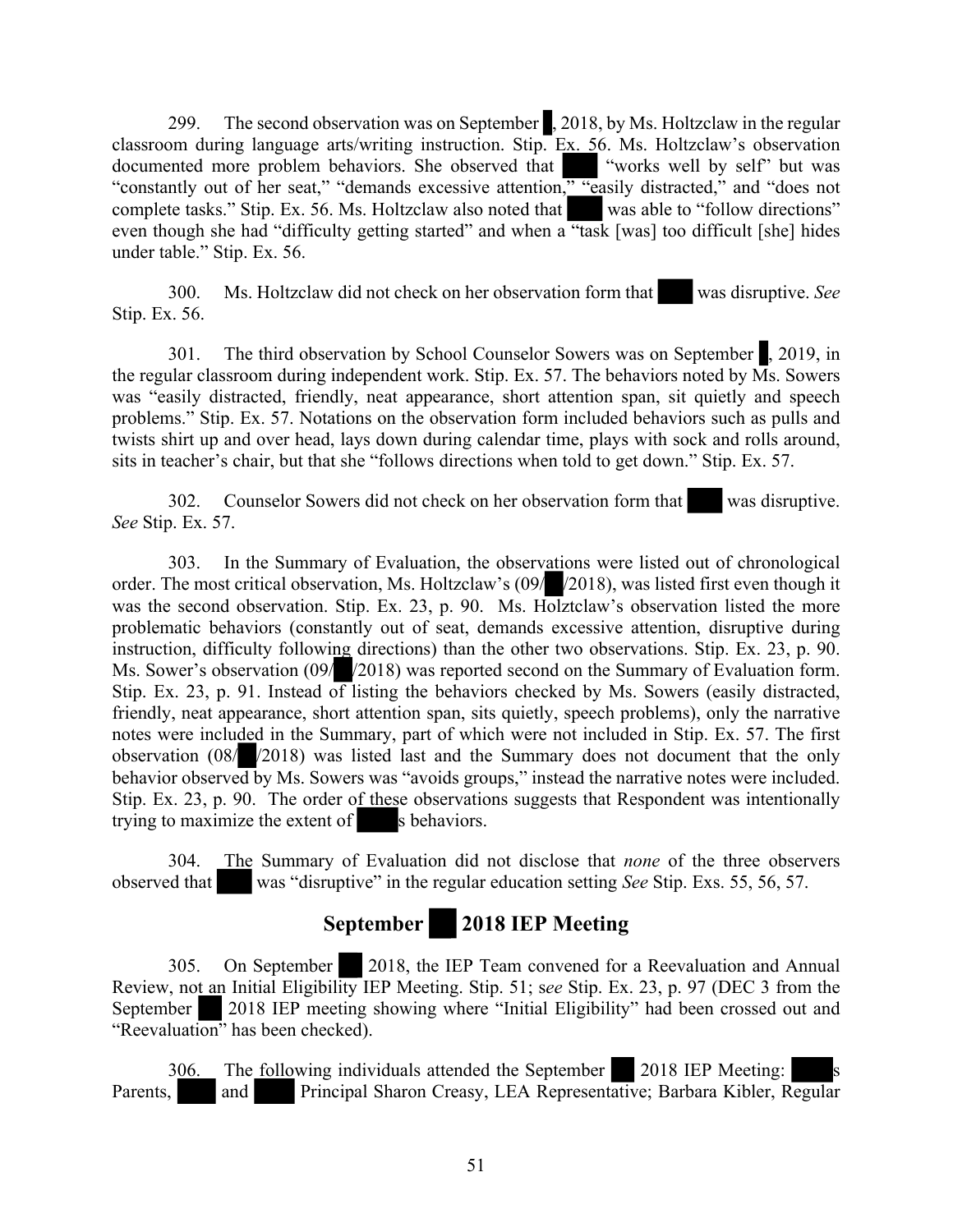Education Teacher; Lindsay Uldrick, Special Education Teacher; Jeanne Brooker, Speech/Language Pathologist; Kim Spencer, Teacher Assistant; and Melanie Holtzclaw, Case Manager. Stip. 52.

307. As noted previously, without parental permission excusing her, School Psychologist Barrett was not invited and did not attend the September 2018 IEP Meeting. Nor, was there any other qualified individual in attendance who could interpret the impact of average non-verbal IQ on her educational programming.

308. At the time of the meeting, had only attended school for 9 1/2 days without any documented supplemental aids, supports, modifications, or accommodations in place. *See* Tr. vol. 2, pp. 430:15-16, 435:4-8 (Testimony of *see also*, Tr. vol. 5, pp. 1037:7-18; 1038:1 see also, Tr. vol. 5, pp. 1037:7-18; 1038:1 (Testimony of Uldrick she did not document any of the instructional strategies such as visual schedule, picture cards that she purportedly used with To the extent that supplemental aids and supports, other than preferential seating and modified assignments, were used by teachers Kibler and Uldrick these supports were not documented or incorporated in the September 2018 IEP (or later in the October 2018 IEP).

309. The school-based members of the IEP Team testified that they entered the September 2018 IEP Meeting with "open minds" and "open questions" to discuss with s Parents. According to Principal Creasy, she "didn't know" what IEP might look like. The team "had some thoughts of strategies and practices, but…we were considering lots of different things. An IEP, you go into it and consider what you have and where you are and what options you have and come up with a plan as a team. That's not something I individually direct. We do that together." Tr. vol. 6, pp. 1282:19-1283:8 (Testimony of Creasy).

310. Ms. Kibler's mind-set going into the meeting was "very open to whatever information we could glean," and was "excited to see how she did with her assessments and to see if there were some things that could support us in helping or some things to really work on…". Tr. vol. 6, pp. 1171:19-1172:1 (Testimony of Kibler).

311. Ms. Uldrick had no opinion prior to the meeting regarding service delivery, ent, or school assignment for She knew that would require some direct placement, or school assignment for She knew that instruction out of the classroom but hadn't determined how much time would be necessary, and she knew that would require frequent breaks but otherwise had not identified specific aids, services, or accommodations that might be. Tr. vol. 5, pp. 961:9-963:6 (Testimony of Uldrick).

312. had a different impression of the "open-mindedness" of the school-based members of the IEP Team. Even though Petitioners were a "few feet from the Educators at the "most frustrating parts about this meeting was that we never felt like we were heard in any meaningful way about our goals that would be educated in – in [a] regular education." Tr. vol. 2, pp. 347:18-348:2.

313. Even though the school-based IEP Team members testified to their "open mindedness" about s IEP and placement, they did not disclose the existence or contents of their Behavior Data Sheets to the Parents. Despite having Behavior Data Sheets which in which Respondent had documented over 900 maladaptive behaviors (*see* chart *supra* on page 47) before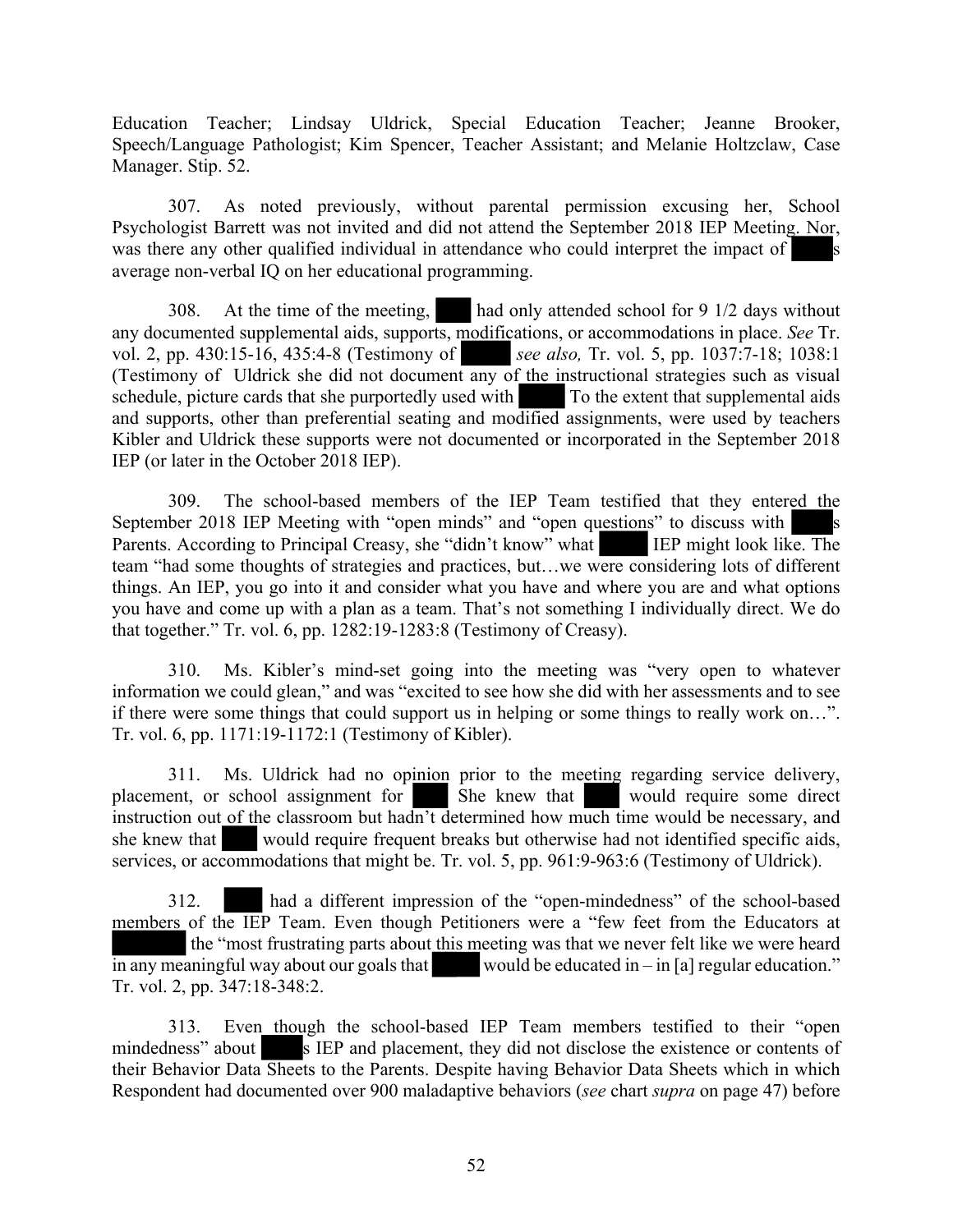the September 2018 IEP Meeting, the only specific behaviors discussed at the September 2018 IEP Meeting was the "fire alarm incident" and supervision problems on the playground. Tr. vol. 6, pp. 1173:17-1174:6 (Testimony of Kibler).

#### **1. The "Fire Alarm Incident" Before the September 2018 IEP Meeting**

314. At 1:10 p.m., approximately two hours before the September 2018 IEP Meeting, a student pulled the fire alarm in Ms. Kibler's classroom and the entire building had to be evacuated. Stip. Ex. 54, p. 359. Two kindergarten students accused of pulling the fire alarm, but no adult actually witnessed her doing it. This was not reported to Parents or documented as such in the IEP minutes. Tr. vol. 6, pp. 1324:17-24; 1325:5-7 (Testimony of Creasy).

315. Normally when there is a behavior incident, Principal Creasy contacts the student's parents privately about the behavior "so they can all get on the same page." Tr. vol. 6, p. 1284:1- 11 (Testimony of Creasy). Such communications are not officially part of an IEP meeting. *Id.* Even though this was not "officially part of the IEP meeting," Principal Creasy, as the LEA Representative, started IEP meeting by saying "[ pulled the fire alarm today and endangered and put at risk the safety of all of my students." Stip. Ex. 26, p. 121; Tr. vol. 2, p. 345:8-15 (Testimony of The first line in the September 2018 IEP Minutes corroborated that "[m]eeting started with Mrs. Creasy giving an update regarding concerns w[ith] in this setting. pulled a fire alarm today and affected safety at school." Stip. Ex. 26,  $\overline{p}$ . 121.

316. According to there was no uncertainty about the way this information was presented to them. s Parents were told by Principal Creasy that: "[y]our daughter pulled the fire alarm, and she endangered my students in the school, and she is no longer disrupting only her classmates, but she is disrupting my entire school." Tr. vol. 2, pp. 350:17-350:21 (Testimony of

317. Principal Creasy neglected to tell s Parents that no one other than two kindergarten students accused of pulling the fire alarm and that it was not witnessed by any adult. During the course of the hearing, Respondent's witnesses admitted no one from the staff or any other adult saw who actually pulled the fire alarm. Tr. vol. 6, p. 1173:2-8 (Testimony of Ms. Kibler that students reported seeing pull the fire alarm);  $Tr.$  vol. 6, pp. 1324:17-1325:21 (Testimony of Ms. Creasy that she concluded it was because she saw fingerprints in the dust on the fire alarm and other unspecified students had reported it was Principal Creasy admitted that she did not even know if could reach the fire alarm. Tr. vol.  $\overline{6}$ , p. 1325:5-7.

318. Despite the absence of reliable evidence, the Respondent documented that had pulled the fire alarm without ever mentioning there was uncertainty. *See* Stip. Ex. 54 (discipline referral reporting pulled alarm); *see also,* Stip. Ex. 38, p. 208 (behavior data collected by Ms. Uldrick reporting pulled fire alarm).

319. Principal Creasy believed that the witnesses (2 kindergarten students) were credible. Tr. vol. 6, pp. 1324 – 1325:4. A Discipline Referral Record for a Level III offense was created based on this incident. Stip. Ex. 54, p. 359. The Undersigned questioned Principal Creasy's failure to even question the creditability of two kindergarten students since was an easy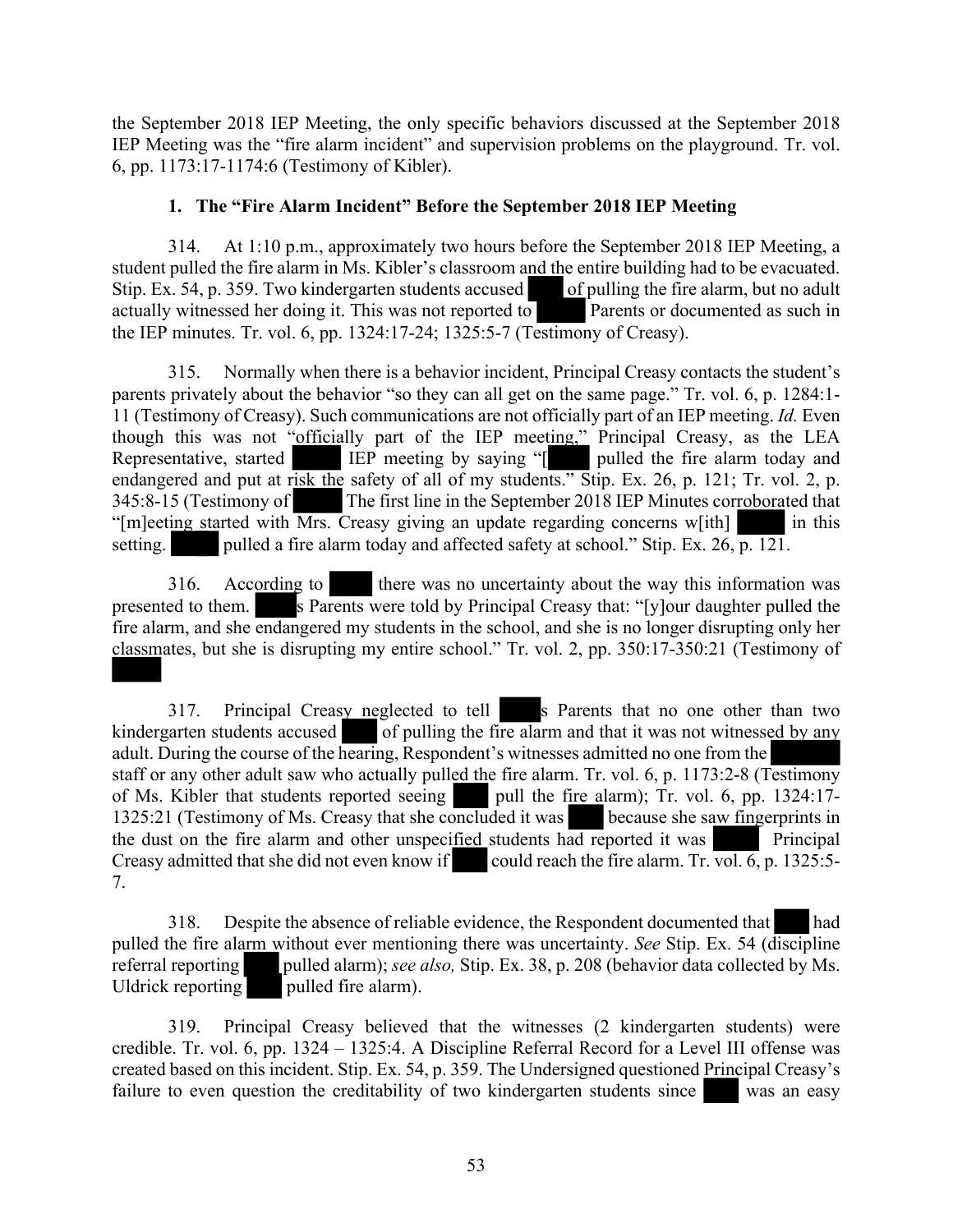scapegoat and why she did not disclose this to the Parents. Principal Creasy's excuse for not telling the Parents that an adult did not witness the act and accusation was based solely on the statement of two kindergarten students, was that "[i]t was not asked of me." Tr. vol. 6, p. 1325:5-13.

320. Although Principal Creasy could have met privately with the Petitioners to discuss the "fire alarm incident" instead of embarrassing them in the presence of the entire IEP Team, she chose to disclose this incident to them at the very beginning of the September 2018 IEP Meeting setting the tone of the meeting. Principal Creasy, who had authorized the behavior data collection, however, on that same day, failed to disclose to the Parents that staff (adults) had collected Behavior Data Sheets documenting over 900 behavior incidents.

# **2. Parent's Request for a One-on-One Aide at the Beginning of the IEP Meeting**

321. After disclosure of the "fire alarm incident," asked for more supports in the regular education classroom and during transitions, specifically a one-on-one aide. Stip. Ex. 26, p. 121 (IEP Minutes). The Parents expressed their goal of being mainstreamed with more assistance in the regular education setting with her typically developing peers. Stip. Ex. 26, p. 121.

322. During their conversations about a one-on-one assistant for passed a Handout that she created which identified s strengths and weaknesses and "what does and doesn't work for Tr. vol. 2, p.  $346:12-24$ ; *see* Stip. Ex. 58. The school-based members of the IEP Team received the Handout but did not review it or discuss it at the IEP Meeting.

323. Petitioners also explained why the separate setting had not worked for in the past. The IEP minutes (Stip. Ex. 26) documented discussions about the difficulties had at the Special Children's School and her regression while at that program. Tr. vol. 2, pp. 359:18-360:5.

324. The IEP minutes captured the Parents' Petitioners' vision for education as:

-- that would be educated alongside her nondisabled peers at alongside her neighbors, her friends, and her siblings. And a part of that vision was with the appropriate supports and services that she needed to access the general education curriculum.

Tr. vol 2, p. 365:10-16; *see also,* Pet. Ex. 13; *compared to,* Stip. Ex. 24, p. 99 (IEP documented Parent's vision statement only as: "[c]ontinue to be integrated in a typical classroom and be independent.")

325. The only discussion in response to the Parents' request for a one-on-one aide at the September 2018 IEP Meeting was Principal Creasy's refusal. Principal Creasy told the Parents that she refused their request because one-on-one aides are even difficult for people with significant physical disabilities to get. Tr. vol. 2, p. 368:14-16. As an example, Principal Creasy spoke about a child who needed "in-and-out catherization" who could not get a one-on-one aide. She unilaterally concluded that there were not enough "resources" to provide a one-on-one aide and

was not going to get one. Tr. vol. 2, p. 368:17-21 (Testimony of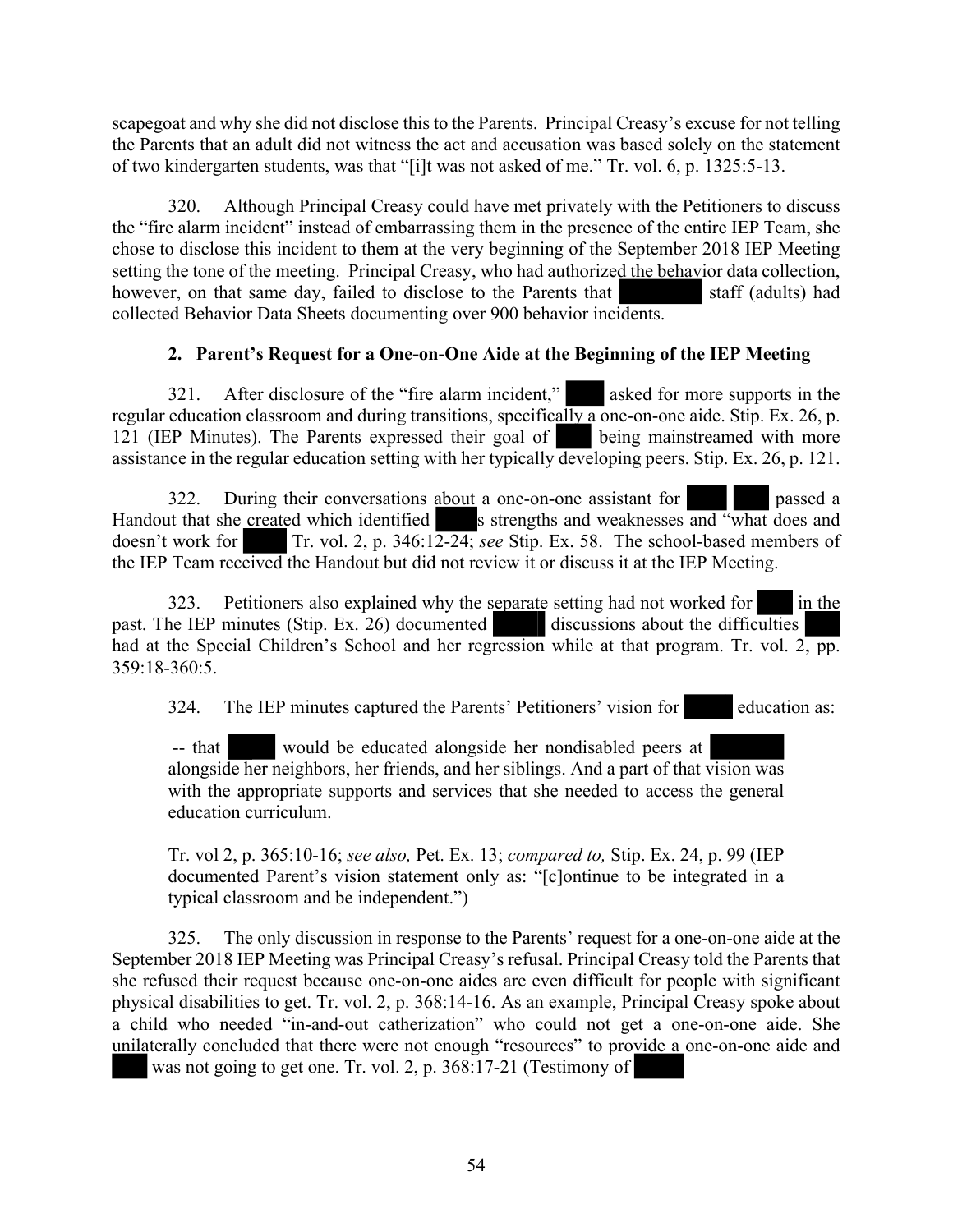326. Resources and staffing appeared to be Principal Creasy's primary concerns, not whether could be educated in the least restrictive environment. None of the school-based members of the September 2018 IEP Team contradicted Principal Creasy's statement about the requirements for a one-on-one aide.

327. Because it is incredulous that, as the LEA Representative, Principal Creasy did not know the actual requirements for the provision of a one-on-one aide to a disabled student, the Undersigned finds that Principal Creasy, as an agent of WS/FCS, for the second time misled s Parents.

328. Respondent failed to document the Parent's request for a one-on-one aide and its refusal of their request in the Prior Written Notice, Stip. Ex. 25; but Ms. Brooker documented the request in the meeting minutes. Stip. Ex. 26, p. 121 ("Parent are [sic] hoping to have a one on one assistant as she needs more assistance.") Moreover, the notes taken by Exceptional Children Program Director, Traci Royal, confirmed the Parents requested the one-on-one aide at the September 2018 IEP Meeting and were provided with false information during the meeting about the criteria that must be met for an IEP Team to assign an aide. Pet. Ex. 64, p. 575.

329. Dr. Fisk-Moody did not dispute the accuracy of Ms. Royal's notes or challenge the information contained therein. These notes were also purportedly reviewed by EC Director Sam Dempsey on September 18, 2018, and central staff did not correct this misinformation given to the Parents. Pet. Ex. 64. P. 574. Therefore, the Undersigned accepts that these notes document what can only be construed as the deliberate misrepresentation by Respondent's agents regarding the required criteria for a one-on-one assistant. Parents cannot meaningfully participate in an IEP meeting when they are misled by the school-based IEP Team members.

# **3. Testimony About the Effectiveness of a One-on-One Assistant**

330. Both teachers and even Principal Creasy admitted that benefited from one-on-one assistance.

#### **a***. Regular Education Teacher - Kibler*

331. Ms. Kibler admitted that one-on-one support was effective in the regular classroom. Tr. vol. 6, pp. 1261:18-1262:25. But, Ms. Kibler did not share with the IEP Teams the success that had with a one-on-one, Tr. vol. 6, p. 1266:16-20. Ms. Kibler clarified that she didn't share with the IEP team "[b]ecause I think we all were aware, we all knew, you know, who – like Lindsay would come and get her from lunch so she could – you know what I'm saying? It was all observed by all of us in the meeting, so I didn't feel like I needed to bring it up because we'd all seen it and observed it, I guess." Tr. vol. 6, pp. 1266:16-1267:2.

#### **b.** *Special Education Teacher - Uldrick*

332. Ms. Uldrick admitted on cross-examination that worked well one-on-one but she could not remember if she shared with the September or October IEP Teams that was successful with this level of support. Tr. vol. 5, p. 1046:3-9. On redirect, Ms. Uldrick testified that she did not share that with the September IEP Team but did so with the October IEP Team. Tr. vol. 5, p. 1059:9-17. Neither of the IEP Meetings minutes recorded her disclosure of this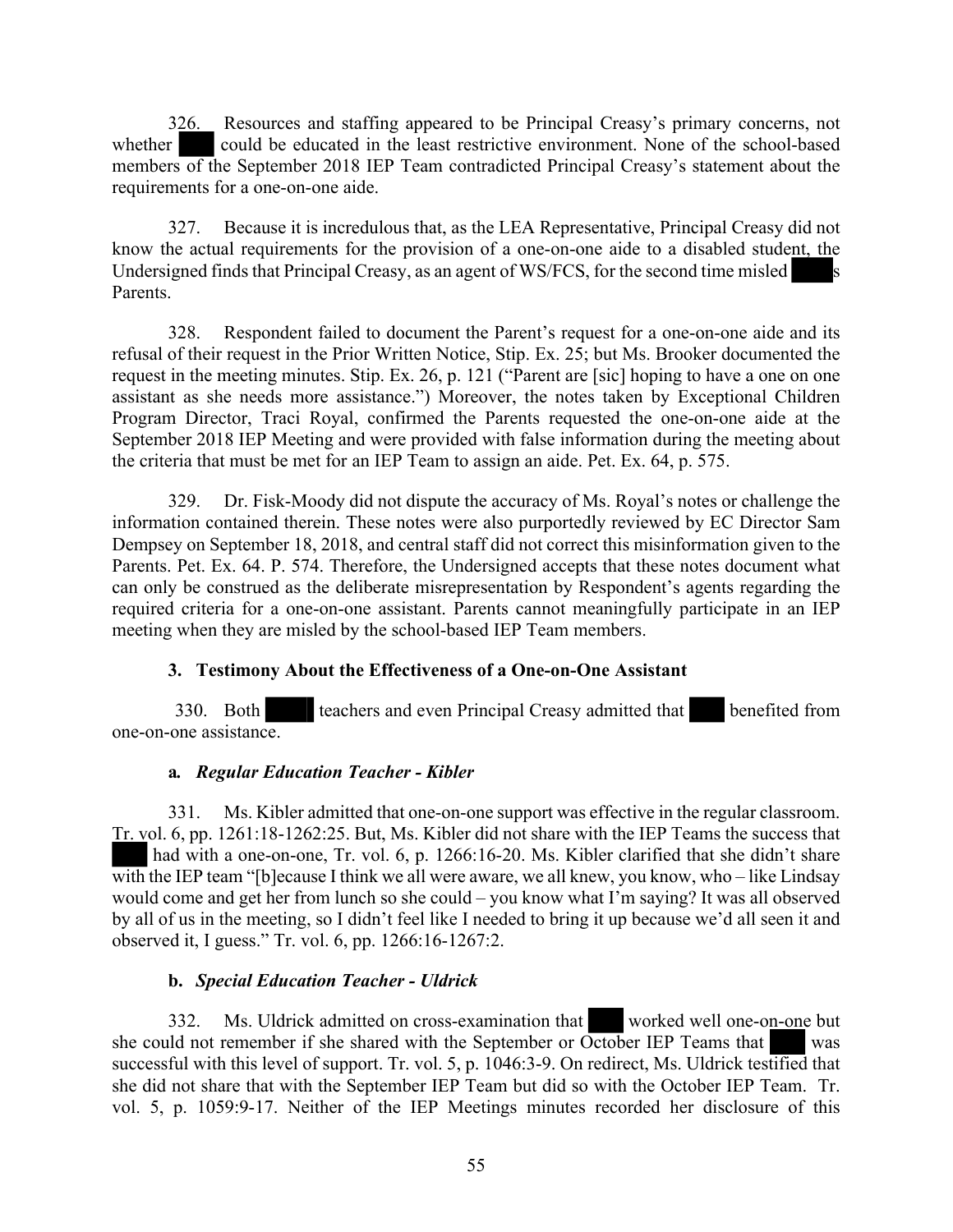information to either of the IEP Teams. *See* Stip. Exs. 26 & 31. Moreover, Parents left the October 2018 IEP Meeting before the discussion of supplemental aids and services, so even if it was subsequently discussed, they would have been absent during that discussion and it was not documented in the minutes. *See* Stip. Ex. 31.

# **c.** *Principal and LEA Representative - Creasy*

333. Principal Creasy admitted that "needed close adult supervision 100 percent of the time, for her safety, for her accessing curriculum or her being on task, all those things." Tr. vol. 6, p. 1299:11-21. With one-on-one guidance and support, was able to complete academic activities. Tr. vol. 6, pp. 1300:13 -1301:6 (Testimony of Creasy).

334. Although Principal Creasy acknowledged that could function academically and behaviorally with this level of one-on-one support and that was able to access the regular education curriculum, at the September IEP Meeting Principal Creasy agreed that the only supplemental aids and services that needed were preferential seating and modified assignments. Tr. vol. 6, pp. 1321:10-1322:4, 6-10. According to Principal Creasy even though she was able to make the final decision to increase s service delivery to 300 minutes a day, it was the IEP Team's decision, not hers as the LEA Representative, to give a one-on-one aide. Tr. vol. 6, pp. 1322:19-1323:10.

335. As LEA Representative, Principal Creasy is empowered with the provision and supervision the provision of specially designed instruction and necessary resources to NC Policy 1503-4.2(a)(4). As with her service delivery decision, Principal Creasy could have overridden the IEP Team's decision and given a one-on-one aide.

336. Later, at a meeting with EC Senior Administrator Traci Royal,<sup>16</sup> the IEP Team members including Principal Creasy refused to concede putting in a lesser restrictive placement with one-on-one support. Pet. Ex.  $64$ , p.  $576$ . If the IEP Team conceded to the Parents' placement request, Principal Creasy would have to hire more EC staff to support in the general education environment. Pet. Ex. 64, p. 577.

337. Although the IEP Team had evidence could learn effectively in her regular education classroom with a one-on-one aide, not a single school-based member of the IEP Teams shared this information at the IEP Meetings. *See, e.g.,* Stip. Ex. 38, p. 207 (behavior data collected by Ms. Uldrick noting "will work in 1:1 situation"); Tr. vol. 6, pp. 1300:19-1301:6 (Testimony of Ms. Creasy that was able to complete classroom activities when she received "one-on-one guidance"); *id*. at 1262:12-25 (Testimony of Ms. Kibler that was able to transition from recess back to class with one-on-one support).

338. The Undersigned finds that Respondent's own witnesses knew that could be successful when provided one-on-one support; yet, not a single member of the IEP Teams—other that s Parents—discussed including this support in s IEP. Tr. vol. 6, pp. 1266:16-1267:2

<sup>16</sup> Ms. Royal, although on Respondent's witness list, did not testify at the hearing, however, Principal Creasy did not deny the statements in Ms. Royal's notes of the meeting. Moreover, the information in this document is not being used to establish the truth of the matter asserted, but instead the intentions and motivation of the school staff during the IEP meetings.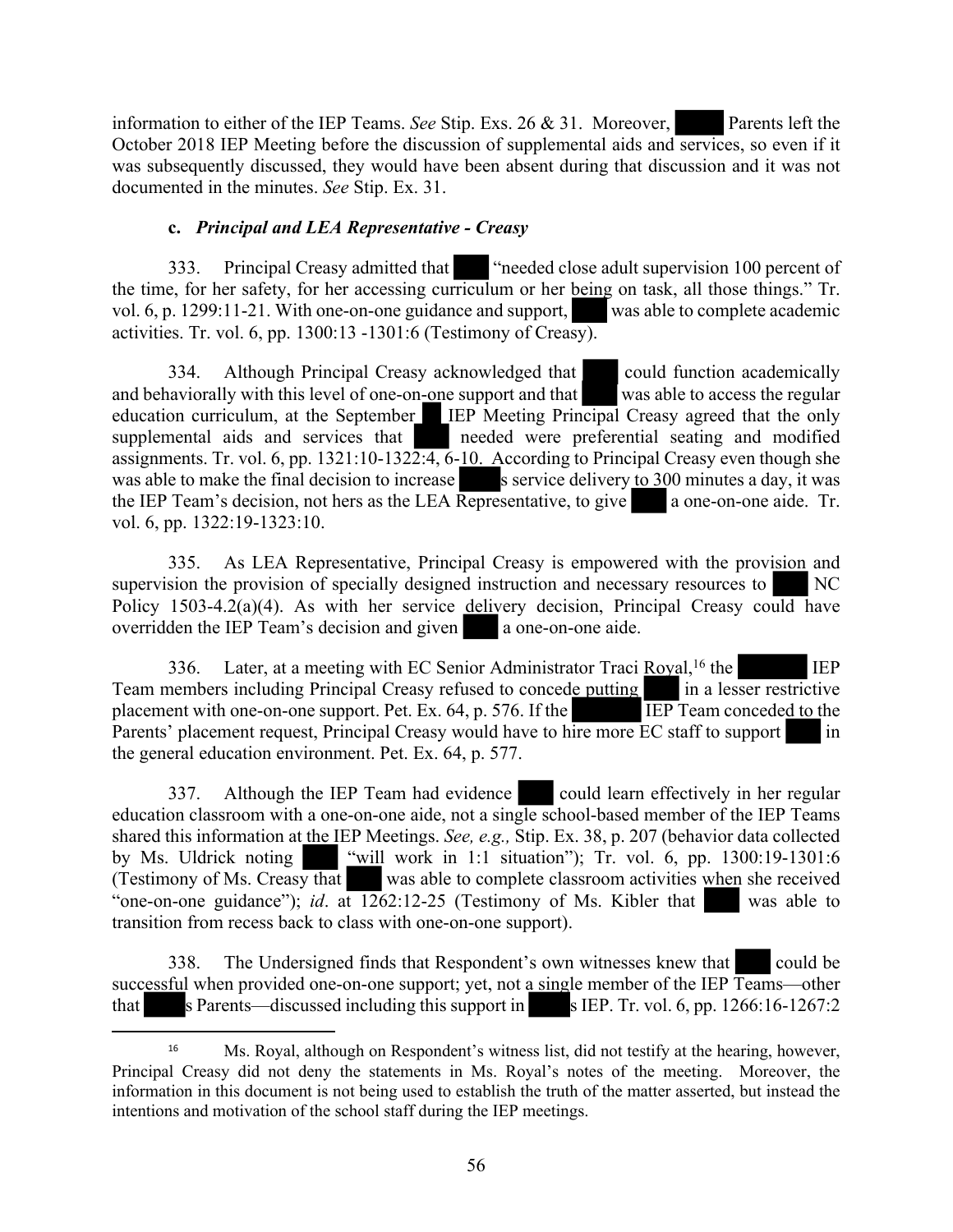(Testimony of Ms. Kibler that she did not share that had shown success with transitions with a one-on-one aide because she thought everyone was already aware). This is additional evidence of the IEP Teams' predeterminations that could not be successful in a regular education classroom regardless of the supplemental aids and services she was provided.

339. placement in the regular education classroom with a one-on-one aide continued to be "off the table" at the Resolution Session<sup>17</sup> with EC Director Sam Dempsey after due process was filed. Tr. vol. 2, p.  $404:24-405:3$  (Testimony of that their request for oneon-one aide was "off the table" according to Sam Dempsey).

# **4. Eligibility Determination for Intellectual Disabled-Mild ("ID')**

340. After approximately fifty-one minutes of discussing placement and the rationale for reassignment to the Readiness classroom at either or Elementary School, the IEP Team finally discussed s eligibility. *See* Stip. Ex. 26, p. 122 (minutes noting the discussion of seligibility began at 3:36 p.m.); *see also* Tr. vol. 2, pp. 367:23-368:5 (Testimony of The Undersigned finds the discussion of s placement prior to even discussing her eligibility—much less developing goals and determining the appropriate amount of service delivery necessary to master those goals—to be compelling evidence of Respondent's predetermination of s placement in the segregated setting.

341. Though the purpose of the meeting was to review the evaluations and the Invitation to Conference indicated an individual who could interpret evaluation results would be in attendance, a school psychologist did not attend the meeting. Stip. Ex. 22; Stip. Ex. 23, p. 97. Instead, EC Teacher Uldrick shared the results of the Psychological Evaluation, even though she was not qualified to interpret the results at the meeting. Ms. Uldrick admitted that her only formal training on "evaluating test results" was from an undergraduate course and she had no training on administering psychological evaluations. *See, e.g.*, Tr. vol. 5, pp. 1007:14-1008:2.

342. After the September 2018 IEP meeting on September 25, 2018, Ms. Uldrick had to email School Psychologist Barrett because she could not answer the school-based IEP Team members' questions "as to the scores and what was required of them from her psychological evaluation…[looking at her nonverbal score as to why it was higher than the others in relation to the spatial." Tr. vol. 5, p. 994:4-15.

343. After the September 2018 IEP Meeting and without the Parents' participation, the school-based IEP Team members got "clarification on the psychological scores" from the EC Central Office on September 27, 2018. Tr. vol. 5, p. 995:5-13 (Testimony of Uldrick).

344. Ms. Kibler, Ms. Uldrick, and Principal Creasy acknowledged that they knew that had strong nonverbal skills. Tr. vol. 5, pp. 959:16-960:13 (Testimony of Uldrick); Tr. vol. 6,  $\overline{p}$ . 1263:2-25 (Testimony of Kibler); Tr. vol. 6, p. 1320:9-22 (Testimony of Creasy). The IEP documentation did not indicate if any of them understood the significance of this score on educational program and potential academic progress. Moreover, Respondent's staff did not explain to s Parents the significance of s evaluation results when making decisions at

<sup>17</sup> Unlike mediation, the conversations at Resolution Meetings are not confidential.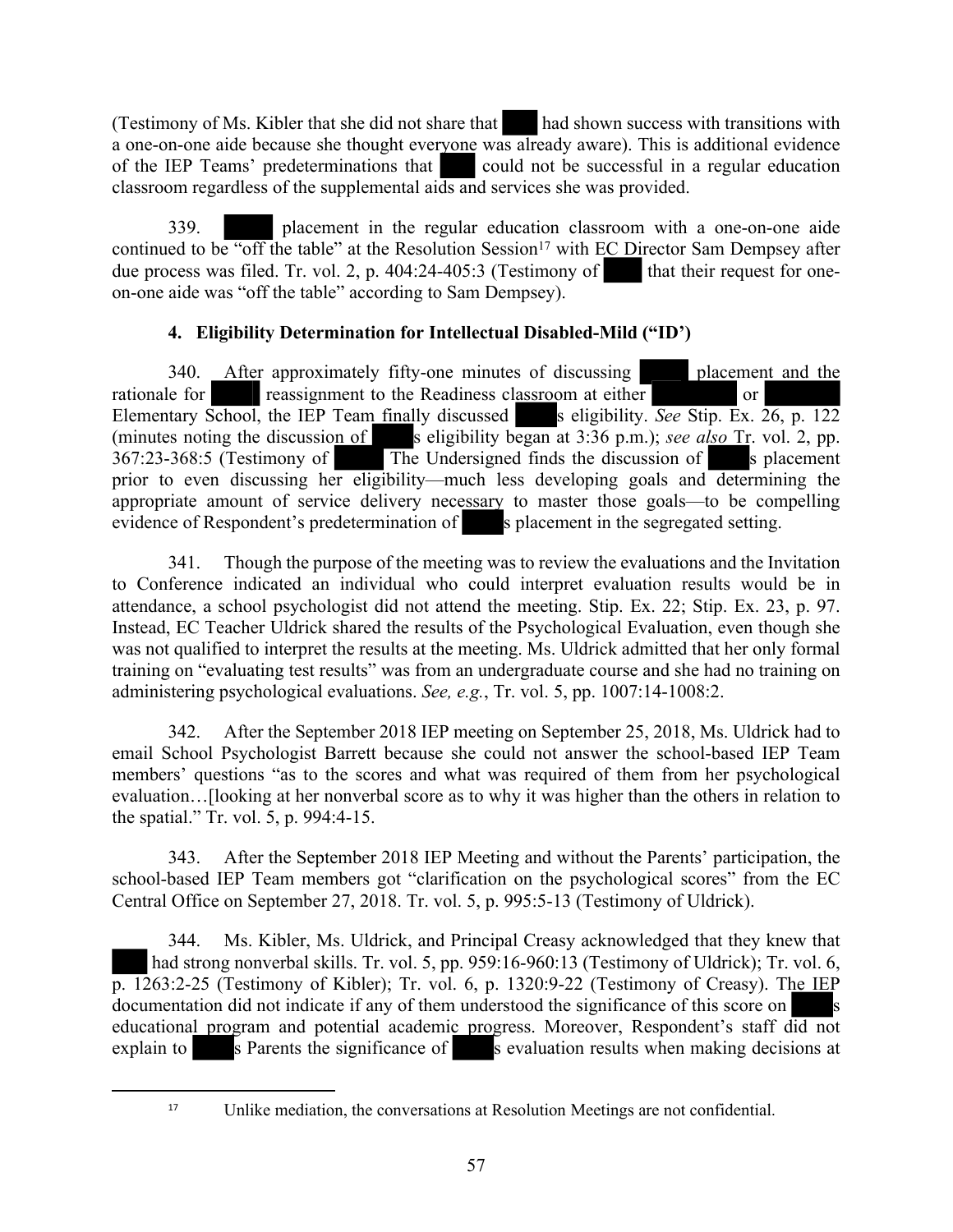the IEP Meetings. *See, e.g.*, Tr. vol. 2, pp. 343:24-3345:1 (Testimony of Most troubling is that EC Teacher Uldrick drafted the IEP goals before the September IEP Meeting without understanding the evaluation results. Tr. vol. 5, p. 1106:19-22.

345. The Undersigned finds that Respondent's failure to include a qualified person to interpret the evaluation results significantly impeded the Parents' (and the IEP Team's) participation in the decisionmaking process of developing the September 2018 IEP.

#### **a.** *Continuation of Developmentally Delayed Category Not Considered by IEP Team*

346. The IEP Team found eligible for services in the category of Intellectual Disabilities – Mild ("ID-Mild"). Stip. 53. Because was less than 8 years old, she was still eligible under the Developmentally Delayed ("DD") category and could have remained in that category until 2019. *See* Tr. vol. 1, p. 106:1-7 (Testimony of Turnbull); NC Policy 1503-  $2.5(d)(4)(ii)(B)$  (eligibility students between the ages of 3 through 7 years). Despite s varied scores on the evaluations, including her average non-verbal abilities, the IEP Team only considered s eligibility in one area - Intellectual Disability ("ID"). Stip. Exs. 23, 25.

347. When the school-based members of the IEP Team decided to change disability category to Intellectual Disability, they did not explain the significance of this change. Tr. vol. 2, p. 346:4-12 (Testimony of According to the Prior Written Notice (Stip. Ex, 25) continuation of DD was refused, but there was no other evidence in the record that DD was even discussed. An Eligibility Determination Worksheet was completed for the ID category but not for the DD category. Stip. Ex. 23 (ID Worksheet).

348. In the Prior Written Notice, the IEP minutes, and through the testimony of Respondent's witnesses, the Undersigned finds that Respondent failed to provide a cogent and reasonable explanation of why the IEP Team did not consider a continuation of the DD category.

# **b.** *Eligibility Process Did Not Comply with NC Policies*

349. The process used by the IEP Team to determine s eligibility did not comply with federal law or the North Carolina Policies.

350. Respondent failed to conduct or report two scientific research-based interventions to address s academic and/or functional skill deficiencies as required by NC Policy 1503- $2.5(d)(7)(i)\overline{(F)}$ . Instead, Respondent perfunctorily noted was receiving small group instruction in academic areas and was directly supervised "for activities." Stip. Ex. 23, p. 90. The items listed on the DEC 3 as research-based interventions—small group direction instruction in the small group setting and direct supervision and instruction in the general education setting—are not research-based interventions. Tr. vol. 2, pp. 311:17-312:12 (Testimony of Dr. Turnbull).

351. Although Ms. Uldrick testified that she provided research-based interventions while was in her resource room, Tr. vol. 5, p. 972:13-24, the DEC 3 documented that the research-based interventions used to address s academic and functional skill deficiencies were conducted on August  $\blacksquare$ , 2018, before Ms. Uldrick began pulling into her resource room. Stip. Ex. 23, p. 90.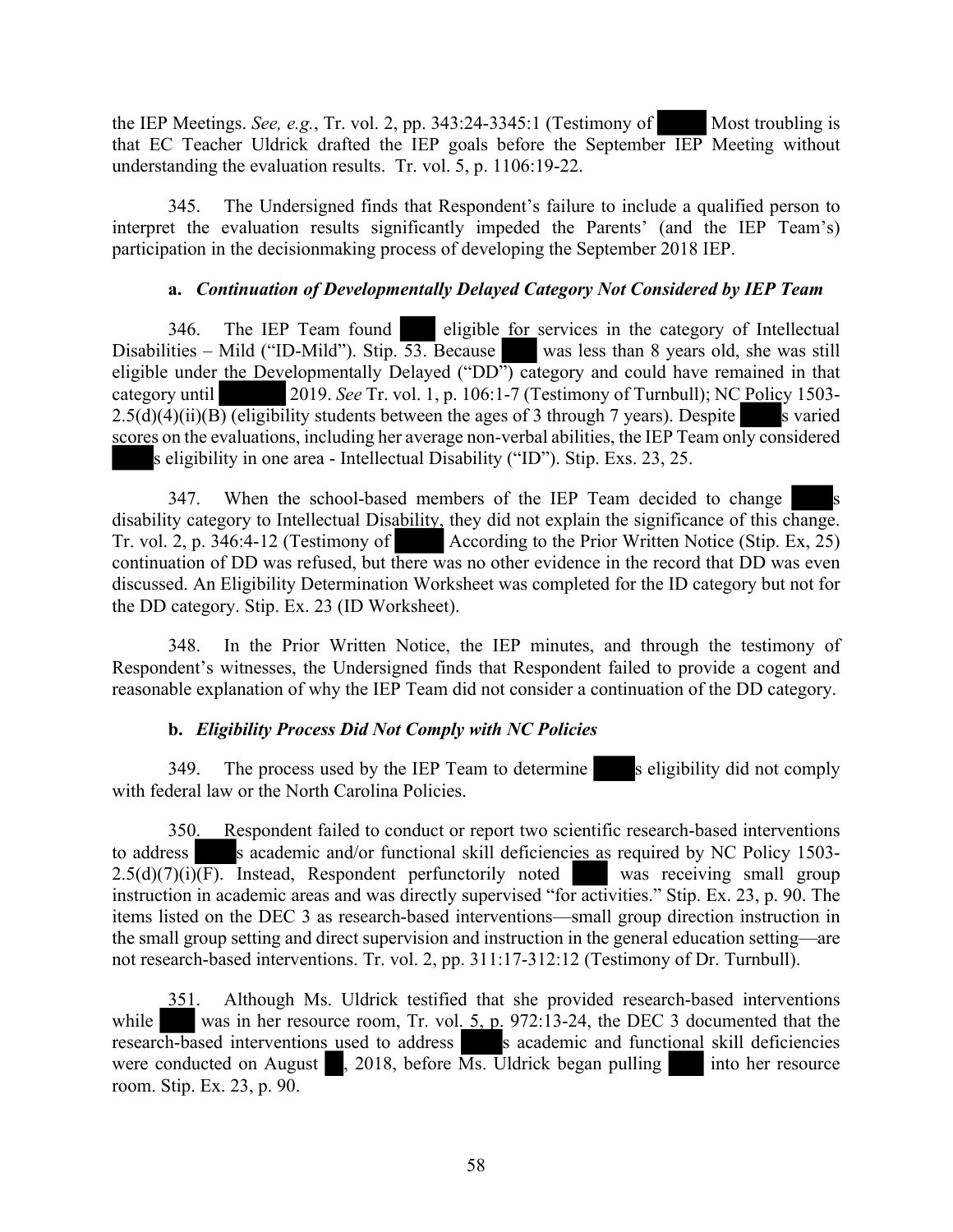352. As Respondent failed to comply with the procedural requirements to determine eligibility in the category of ID-Mild, and failed to provide any explanation for its decision, the Undersigned finds that the eligibility determination was flawed since it was made without a required IEP Team member who could appropriately interpret the evaluation results and without conducting two research-based interventions.

353. Respondent did not provide a cogent and responsive explanation for failing to comply with eligibility procedures for the category of ID-Mild or for not even considering the continuation of Developmental Delay as seligibility category. As has already turned seven and upon turning 8 years old on , she will no longer be eligible under the category of Developmental Delay, when the IEP Team reconvenes to determine her eligibility, they will need to consider all the appropriate categories, not just DD or ID.

# **5. IEP Goals in the September 2018 IEP**

354. Without understanding the ramifications of s nonverbal IQ score on her educational programming and academic progress, the September 2018 IEP Team developed the following ten (10) IEP goals:

When presented numbers to 10, will identify in random order 4 out of 5 opportunities. When provided numbers 1-10 orally, will write numbers 4 out of 5 opportunities.

When presented with letters orally or in writing, will produce the sounds with  $80\%$ accuracy.

will use 2 words or longer utterances to answer questions about stories or events (i.e., 'what happened' and 'where is \_\_\_\_') with 80% accuracy, on three consecutive data dates.

will identify pictures or objects by their category (i.e., animal) or function (what do you ride on) with 80% accuracy on three consecutive data dates.

will engage in a 2 exchange conversation, including answering yes/no questions for 3 consecutive data dates.

Given minimal cues, will follow 1-step directions with concepts (i.e., big/little, one/all), with 80% accuracy, on three consecutive data dates.

will produce the phonemes: final p, l, "j", "ng", "sh", "ch", v, initial f, s, s blends, z,  $\overline{r}$ ,  $\overline{r}$  blends, vocalic  $\overline{r}$ , voiceless th and voiced th with at least 90% accuracy in conversational speech.

When requested, will write her first name without a guide 4 out of 5 opportunities. Without assistance, will trace letters 4 out of 5 opportunities.

Stip. 55

355. The specially designed instruction on all ten (10) goals could be provided in the regular education classroom, as s goals were aligned with the standard curriculum for kindergarten in North Carolina. Tr. vol. 1, pp. 121:24-128:7 (Testimony of Dr. Turnbull); Tr. vol. 6, p.  $1311:22-15$  (Testimony of Creasy that s nondisabled peers were learning the same skills.).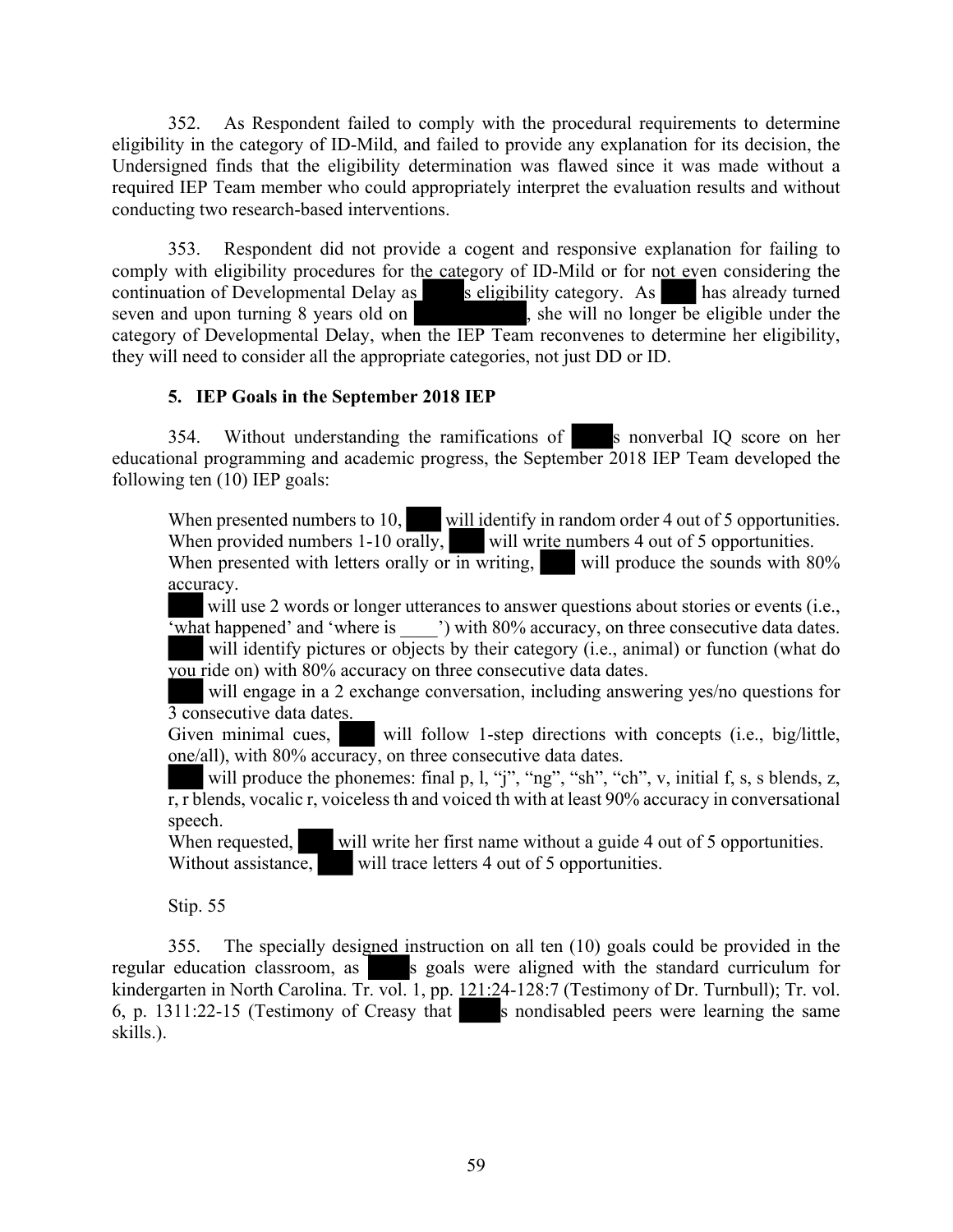356. Other than the achievement testing, prior to the September 2018 IEP Meeting, Respondent collected no data on s ability to perform the skills identified in the present levels of academic performance for s IEP goals. *See* Tr. vol. 1, p. 121:1-5 (Testimony of Dr. Turnbull). Later at the October 2018 IEP meeting, even though the September 2018 IEP was appropriate according to Respondent, the October IEP Team did collect new academic data for amending s goals. *Compare* Stip. Ex. 24 *to* Stip. Ex. 32.

357. The September 2018 IEP was not appropriately ambitious or sufficiently rigorous for in light of her relatively high nonverbal IQ. *See* Tr. vol. 1, pp. 134:4-17; 213:12- 21(Testimony of Dr. Turnbull).

358. Based on the evidence and the absence of a qualified person to interpret the psychological evaluation, the Undersigned finds that the academic IEP goals will need to be reviewed and revised with the Parents in attendance so that they can meaningfully participate. Respondent's revisions of the goals at the October 2018 IEP Meeting are invalid as discussed *infra*  because Respondent failed to even attempt to convince the Parents to attend the remainder of the meeting after the LEA Representative later decided that the meeting would proceed after the Parents left. NC Policy 1503-4.3(d) (LEA must keep a record of their attempts to convince the parent that parent should attend the meeting).

# **6. No Behavior Goals Were Developed at the September 2018 IEP Meeting**

359. Although Principal Creasy had stated at the September 2018 IEP Meeting that was "disruptive" to her class and "disruptive" to the whole school and Respondent had collected significant behavior data including what the EC Teacher labeled "Functional Behavior Assessment," no behavior goals were developed at the September 2018 IEP Meeting.

360. The September 2018 IEP Team had sufficient information about s behaviors such that these behaviors could have been addressed through functional goals  $\overline{or}$  by a Behavior Intervention Plan ("BIP").

361. According to the teachers, the purpose this behavior data collection was to identify "trends where we needed some more support in the classroom for her" and see if this was simply "transition" behavior related to her transition to kindergarten. Tr. vol. 6, p. 1141:14-23; Tr. vol. 5, pp. 1023:21-1024:1. The EC Teacher admitted that s typical behaviors, "withdrawn, often go under table, shoes off, compliance," had been identified prior to the September 2018 IEP Meeting,  $s$  Tr. vol. 5, p. 947:20-25, and that  $s$  "behavior indicated that communication and overstimulation were needs." Tr. vol. 5, pp. 947:20-948:4. According to Ms. Kibler, "transitions were very difficult" for Tr. vol.  $\overrightarrow{6}$ , p. 1166:18-19. S teachers did not explain why behavior goals were not developed at the September 2018 IEP Meeting based on their existing knowledge about s behaviors.

362. Respondent's failure to disclose the extraordinary number of behavior incidents (over 900 incidents) to the Parents at the September 2018 IEP Meeting significantly impaired the Parent's meaningful participation at the meeting. All of the other school-based IEP team members, except perhaps for Jeanne Brooker (speech pathologist), were aware or had participated in some degree in the collection of the behavior data. Why the Parents were denied access to the Behavior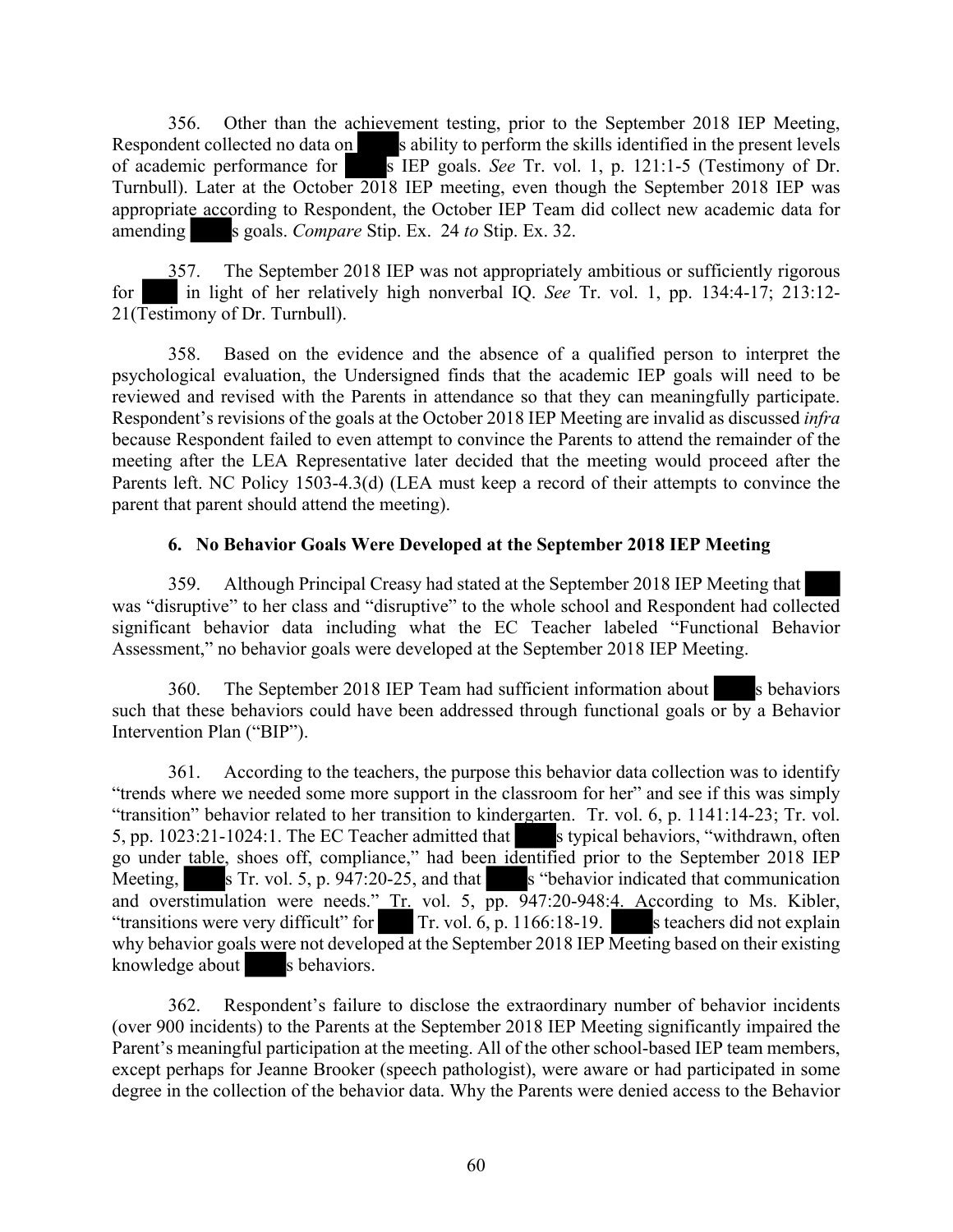Data Sheets is unknown. Nevertheless, the Parents were denied access to this significant information and because of this, they could not meaningfully participate in the decisionmaking process at the September 2018 IEP Meeting.

363. Respondent failed to give a cogent and reasonable explanation as to why the behavior data was not disclosed to Petitioners especially after they asked for a FBA. Since the behavior data was not disclosed at the September 2018 IEP Meeting, used to develop functional IEP goals, or used by the IEP Team to determine if  $\overline{\phantom{a}}$  is maladaptive behaviors were "transitional" behaviors or to "discover trends" in s behavior, the only explanation that can be surmised from Respondent's behavior data was that it was improperly used solely to justify s exclusion from the regular education setting.

# **7. Speech/Language Related Services**

364. Petitioners sought reimbursement of their private speech/language therapy but otherwise did not challenge the appropriateness of the speech/language goals or service delivery. Although Petitioners' private speech therapist testified in their case in chief, she was not qualified as an expert witness and did not opine about the appropriateness of the speech/language goals or service delivery of that related service. In fact, Petitioner relied on the speech/language service delivery to justify a PSP and compensatory speech services. Therefore, the Undersigned finds that the speech/language goals and service delivery were appropriate.

# **8. Private Services Plan ("PSP") for Speech/Language Related Services**

365. Petitioners asserted that they are entitled to reimbursement of private speech language services pursuant to a Private Services Plan ("PSP") because was entitled to speech/language related services under her 2015, 2016, and September 2018 IEPs. During that entitlement, was enrolled in private schools. Stip. 24. Upon and during her enrollment in private preschool, Respondent failed to find her eligible for a PSP even though  $\sim$  s 2015, 2016, 2018 IEPs included speech/language related services for twelve, 30-minute sessions per reporting period as a related service. Stip. Ex. 16. No one from WS/FCS contacted Petitioners about eligibility for a PSP after she left WS/FCS. Tr. vol. 2, p. 32:11-22 (Testimony of

366. First, Respondent objected to in Petitioners' claim that was entitled to a PSP because it was not specifically included in the Contested Case Petition. Respondent did not dispute the accuracy of these Petitioners' invoices for speech therapy or the appropriateness of the speech/language services during the hearing. After the supplemental documentation was filed, Respondent did contest the transportation costs because it was not proffered in Petitioners' case in chief.

367. In paragraphs 29 and 39 of the Petition, Petitioners stated that they enrolled in a private school during the period she was eligible for special education and related services. Pet.  $\P\P$  29, 39; pp. 5 & 6.

368. The Petition also stated that " s parents continued to provide for her to receive private speech therapy services to address her documented communication needs." Pet. ¶ 40, p. 6. continued to be enrolled in WS/FCS even though her IEP expired in March 2017. Pet. ¶ 46. In Petitioners' Summary of Allegations, Petitioner did not specifically mention the denial of a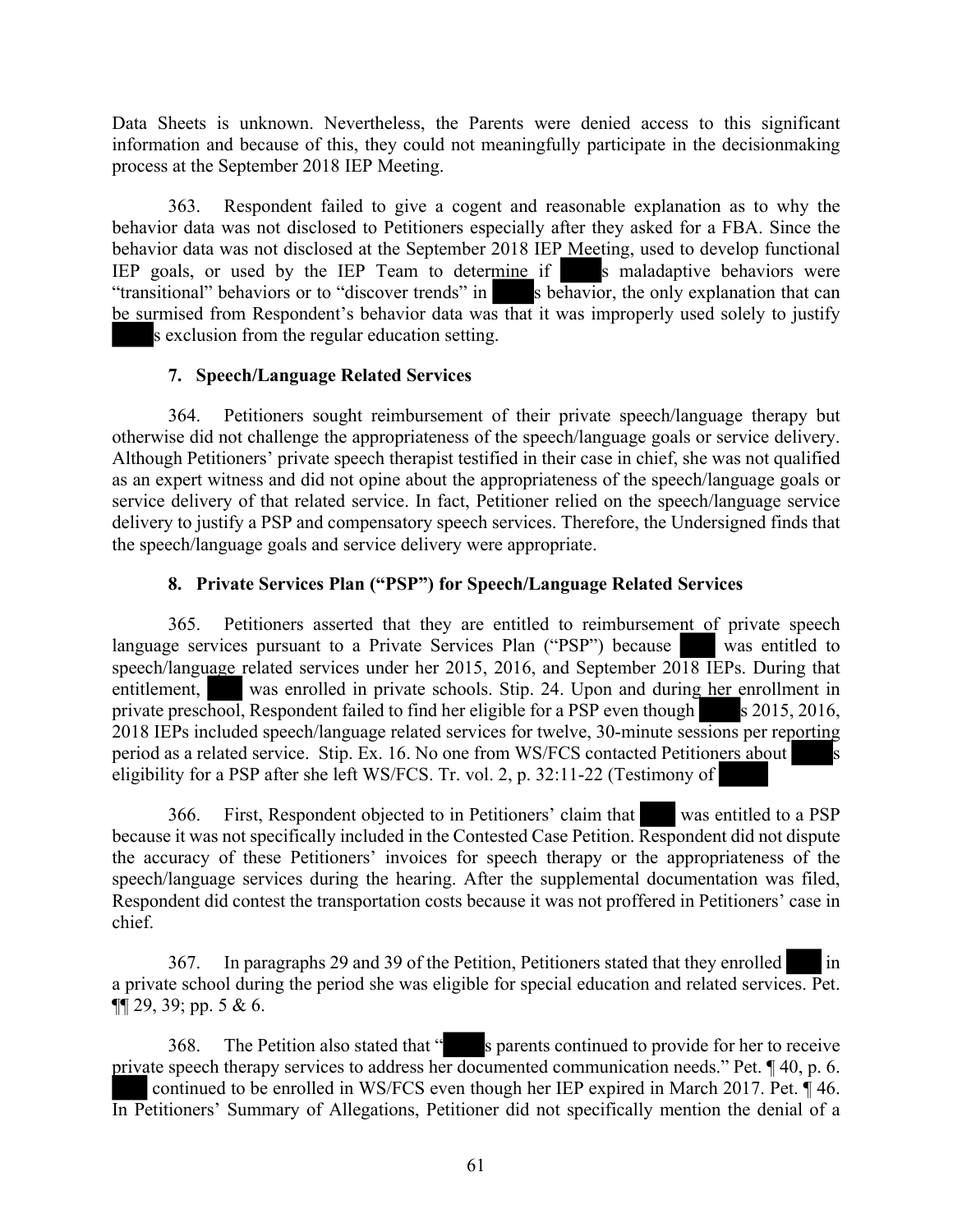Private Services Plan, however, they do assert that "WS/FCS failed to consider or provide with adequate related services...including speech/language therapy." Pet. ¶ 9, p. 16. The Petition stated that "WS/FCS failed to consider or provide with adequate related services including, but not limited to, speech/language therapy." Pet. **[9, p. 16.** Transportation is a related service. 34 C.F.R. §300.34(c)(16).

369. Even though a Private Services Plan was not specifically mentioned in the Petition, the Undersigned finds that the Petition properly pled the denial of speech/language services and transportation while was enrolled private preschool and her right to those related service.

370. s Parents provided for to receive private speech therapy services while she attended the private preschools. *See, e.g.,* Tr. vol. 2, pp. 320:9; 322:18 (Testimony of Pet. Ex. 77 (showing payments made by for s speech therapy services from November 2017 through January 2019).

371. Respondent found eligible for special education services in April 2015 and developed an IEP that included speech therapy as a related service. Stips. 10, 13. The IEP Team again determined she required speech therapy at her March 2016 Annual Review IEP meeting and developed a new IEP that included speech therapy as a related service. Stip.  $20$ . S March 2016 IEP expired on March 13, 2017. Stip. 23. Although s Parents placed her in private schools from September 2016 through June 2018, Respondent never developed a private services plan for Stips. 24, 25, 26. Therefore, s Parents provided for to receive private speech therapy while she attended private schools. Tr. vol. 2, pp. 320:9, 322:18 (testimony of Pet. Ex. 77.

372. Jessica Sizemore, a private speech therapist with Speechcenter, Inc. evaluated in October 2017 and recommended receive ongoing speech therapy for her severe receptive and expressive language delays. Pet. Ex. 3 (speech language evaluation recommending receive speech therapy for thirty (30) minutes twice per week for twelve (12) months).

373. The September 2018 IEP Team, again, determined that required speech therapy as a related service. Stip. 57. Petitioners contend that since Respondent has consistently determined required speech therapy, and Petitioners have provided speech therapy due to Respondent's failure to develop a PSP, Petitioners are entitled to reimbursement for the cost of private speech therapy and transportation during the private school's academic year as well as the time period covered by Extended School Year when the private school was not in session.

374. According to Petitioners' Exhibit 77, Petitioners paid a total of \$3,303.42 for private speech language services from October 4, 2017 to January 1, 2019. Pet. Ex. 77. From June 13, 2018 to August 15, 2018, the Extended School Year period, Petitioners paid eight sessions of speech/language therapy for a total of \$560. *See* Pet. Ex. 77 (\$800.00 at \$100.00 a session minus \$240.00 (\$30.00 Medcost Discount) = \$560.00) *and* Stip. Ex. 59 (school calendar).

375. Petitioners reside at , North Carolina. Stip. 6. Although the amount of transportation reimbursement would have been readily determinable based on the number of therapy sessions, the location of Speechcenter, Inc. was not on any of the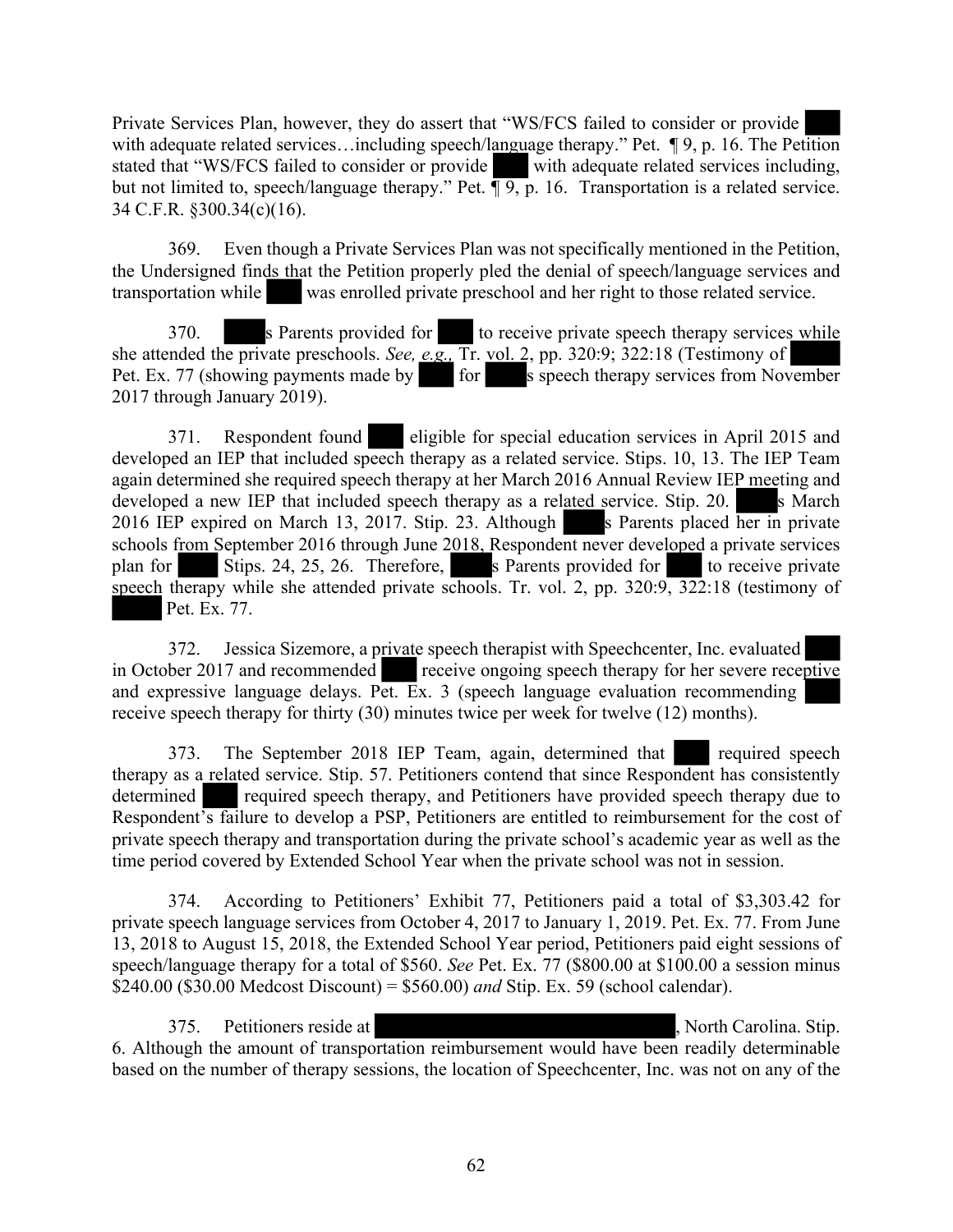admitted exhibits. Speechcenter's address is on Petitioners supplemented exhibits which were not admitted.

376. Respondent objected to the inclusion of transportation costs because although Petitioners requested reimbursement of transportation costs in their Petition, they did not proffer evidence on the transportation costs during their case in chief nor was it included in their Proposed Decision. Respondent contends allowing Petitioners to supplement the record is prejudicial to Respondent. Resp. Response p. 6. The Parents' address was a stipulated fact and the number of speech therapy sessions was in the record. If Petitioners had proffered the Speechcenter's address during their case in chief, the transportation expense could have been easily calculated without supplemental documentation but Petitioners did not. Transportation expenses for the private speech therapy sessions will not be awarded, but Respondent will be responsible for Petitioners' transportation expenses for future compensatory speech therapy.

377. Respondent also argued that, except for child find, the Undersigned lacked jurisdiction to consider the appropriateness of the services provided under a PSP. Due process procedures do not apply any potential dispute regarding the provision of services pursuant to a Private Services Plan. N.C. Policies 1501-6.11(a) states that except for child find, "due process procedures do not apply to disputes than an LEA has failed to meet the requirements for parentallyplaced private school children with disabilities, including the provision of services indicated on the child's services plan." *See also* 34 CFR § 300.140(a). Instead, "[c]omplaints that an LEA has failed to meet the requirements of the parentally-placed private school children with disabilities provisions above must be filed under the procedures of the state complaint process." NC Policies 1501-6.11(b).

378. The Undersigned agrees that administrative law judges lack jurisdiction over the services provided pursuant to a PSP. So, while may have been eligible for a PSP, the Undersigned could not adjudicate the appropriateness of the speech/language services in the PSP. Moreover, just because s IEPs included the same amount of speech/language services, that does not mean that the PSP would provide the same amount.

379. Respondent admitted that currently during the 2018-2019 school year WS/FCS does provide PSPs for speech/language services for students parentally placed in private schools. Tr. vol. 7, p. 1434:13-22 (Testimony of Fisk-Moody). However, Dr. Fisk-Moody did not know about the prior school years. Tr. vol. 7, pp. 1434:13-1435:3. Petitioners offered no evidence proving that Respondent allocated its PSP resources to speech language therapy during the time they paid for private services.

380. The Undersigned finds that Petitioners failed to prove by a preponderance of the evidence that WS/FCS provided speech/language services in Personal Service Plans during the period time for which they seek reimbursement. Moreover, the Undersigned lacks jurisdiction as to the appropriate amount of speech/language services in s PSP. Therefore, Petitioners are not entitled to reimbursement of the speech/language services or transportation for those services during the school year or ESY because they did not meet their burden of proof on the PSP entitlement issue.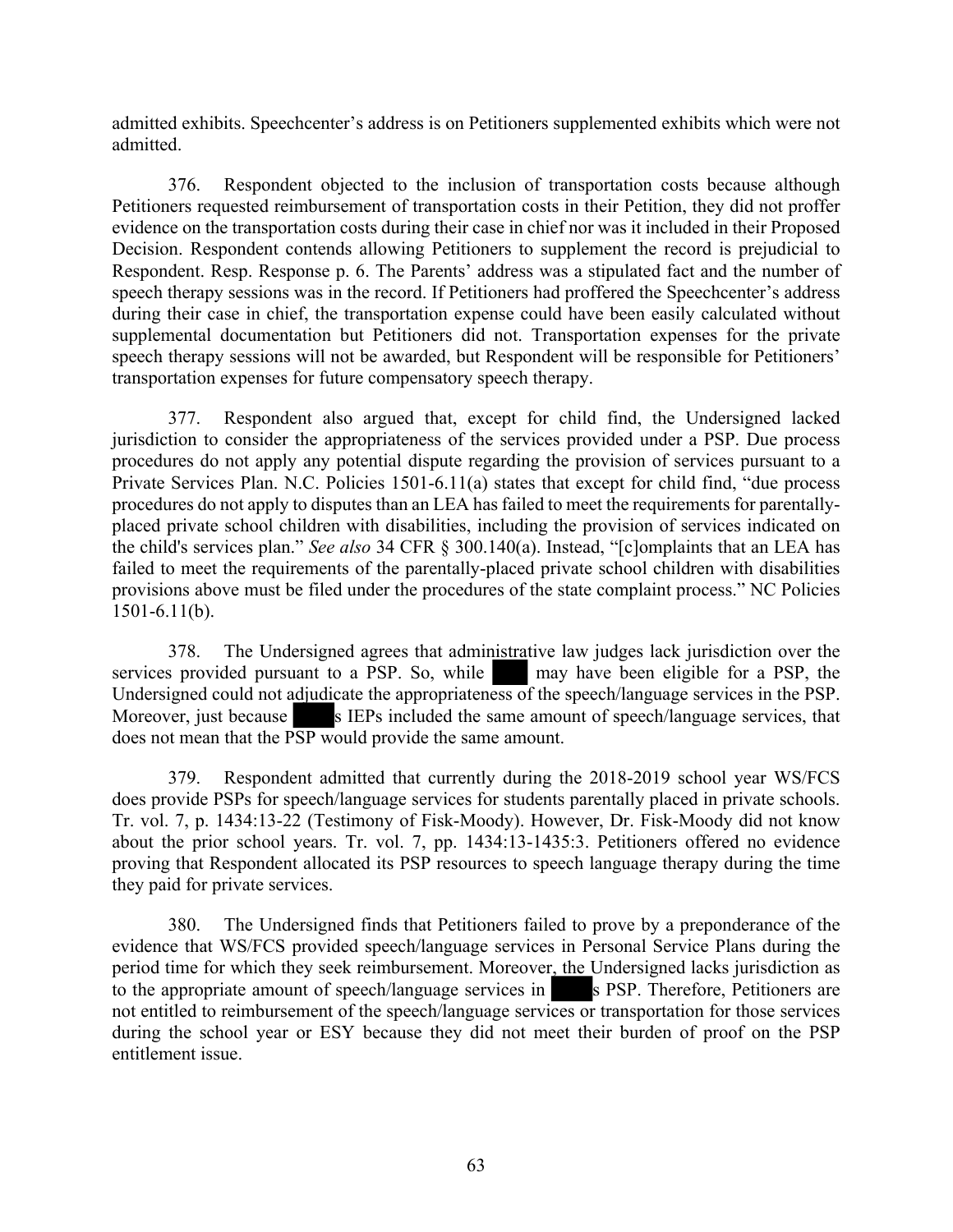#### **9. Entitlement to Private Speech/Language Services as Compensatory Education**

381. In the alternative, Petitioners ask for compensatory speech/language services because WS/FCS failed to provide any speech/language services when she reenrolled in WS/FCS. Respondent failed to develop an IEP at the May 2018 IEP Meeting. It is uncontested that the IEPs developed before and after the May 2018 IEP Meeting included the same amount of speech/language related services (12 sessions 30-minutes each reporting period). Excluding the eight sessions during the ESY period, Petitioners paid for fourteen sessions of speech language from May 22, 2018 to January 15, 2019, a total of \$980.00 (\$1400.00 minus Medcost Discount of \$420.00). Pet. Ex. 77 and Stip. Ex. 59.

382. Even if the contested IEPs are found appropriate, WS/FCS' complete failure to deliver speech/language services denied a FAPE during the relevant period. As Respondent claims prejudice by the inclusion of the transportation costs and Petitioners appeared to have abandoned this claim during the hearing, the Undersigned will not consider those costs in the reimbursement amount.

383. Because the level of speech/language services has been consistent through all s IEPs, Respondent did not develop the IEP at the May 2018 IEP Meeting, and was entitled to speech/language services from May 22, 2018 through the 2018-2019 school year, excluding ESY. As of May 22, 2018, only 3 weeks remained of the fourth quarter. Speech/language services were to be delivered at 12 sessions a quarter and there are 9 weeks in a quarter, Petitioners would be entitled to 3 sessions of speech language for last quarter of the 2017- 2018 school year and 48 sessions for the 2018-2019 school year for a total of 51 sessions.

384. The Undersigned finds that, as compensatory speech/language services, Respondent is responsible for reimbursing Petitioner the amount of \$980.00 (14 sessions). Of the 51 sessions of speech/language compensatory services, Respondent is also responsible for the provision of 37 compensatory speech/language sessions. The Parties may mutually agree for Respondent to prospectively provide the 37 compensatory speech/language sessions or reimburse Petitioners for 37 sessions previously paid at the \$70.00 rate (\$100.00 – 30.00 Medcost Discount  $=$  \$70.00) for a total of \$2,590.00.<sup>18</sup>

# **10. Extended School Year ("ESY") Speech/Language Services**

385. Even if was entitled to compensatory related services for the school year that does not mean she is entitled to the same related services during the 2017-2018 extended school year. The May IEP Team did not develop an IEP and therefore did not determine s eligibility for Extended School Year ("ESY") services. The September 2018 IEP determined ESY was not needed. Stip. Ex. 24. The October 2018 IEP deferred the ESY determination until May 1, 2020. Stip. Ex. 32, p. 171. Petitioners paid \$800.00 for speech/language services during the ESY period. Pet. Ex. 77.

386. Petitioners' private speech therapist Jessica Sizemore testified that would regress if speech/language was not continued beyond December of 2018. Tr. vol. 2, p. 495:8-12.

<sup>&</sup>lt;sup>18</sup> A sum total value amount of \$3,570.00 (\$980.00 + \$2,590.00).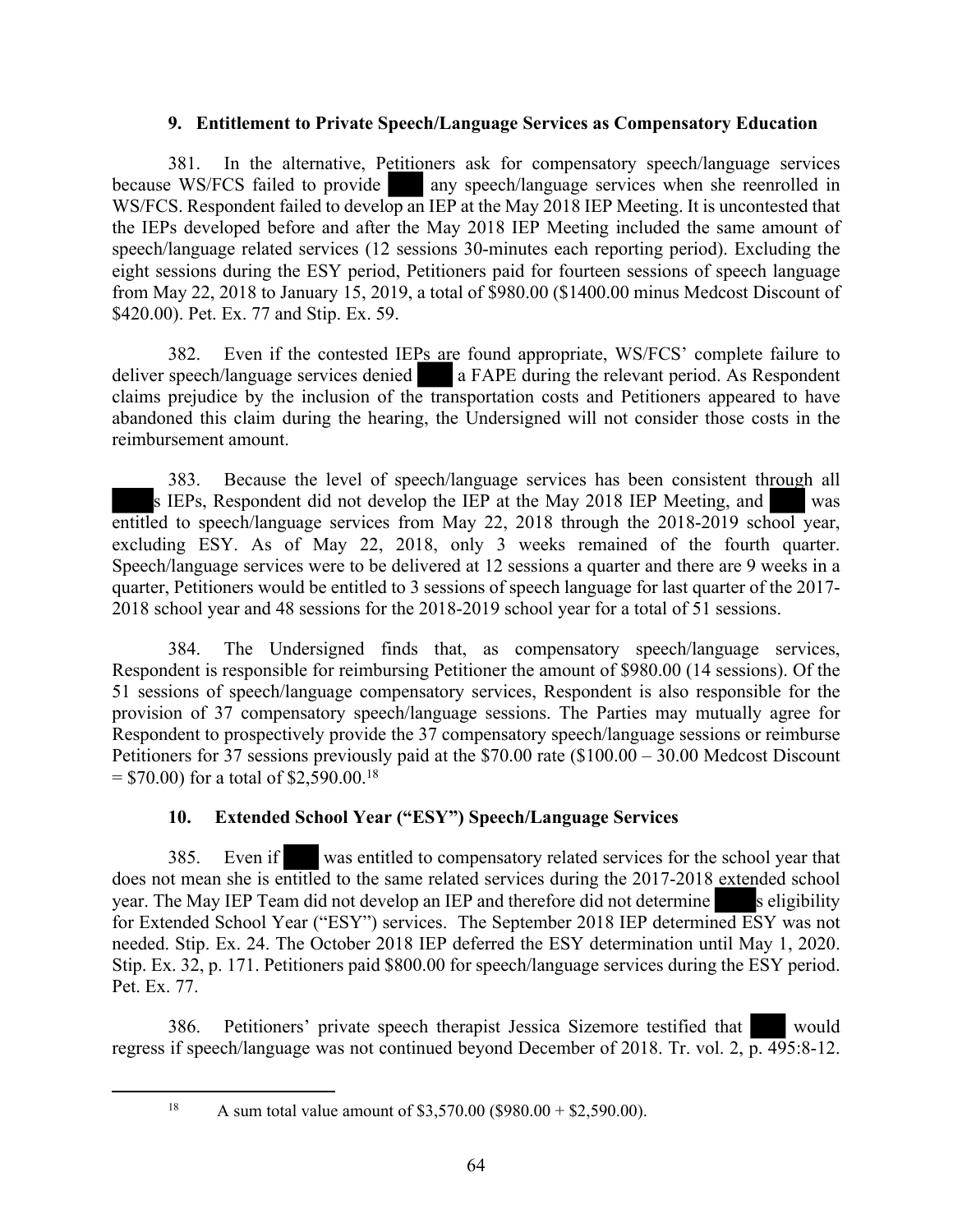In her October 2017 evaluation, she recommended receive ongoing speech therapy for her severe receptive and expressive language delays. Pet. Ex. 3 (speech language evaluation recommending receive speech therapy for thirty (30) minutes twice per week for twelve (12) months). Speech Pathologist Sizemore, however, was not asked any questions about regression over the extended school year or what amount of speech/language therapy was necessary to avoid any regression.

387. While, because of her significant speech/language deficits, may need speech/language services over the extended school year, Petitioners have not produced sufficient evidence that she actually did require ESY services. Therefore, the Undersigned finds that Petitioners have failed to meet their burden of proof that they are entitled to reimbursement for speech/language services during the summer of the 2017-2018 school year.

# **11. Other Supplemental Aids and Services**

388. Despite all the challenges Respondent reported about s behavior and academics, at the September 2018 IEP Meeting Respondent determined  $\Box$  only required the following supplemental aids and supports to access the general education curriculum: preferential seating (close proximity to staff) and modified assignments (assignments broken up or chunked in half). Stip. 56.

389. Ms. Uldrick testified that she created: a visual schedule of s morning and afternoon routines, sets of picture cue cards for the teachers (used the first week), and a positive behavior plan. Tr. vol. 5, pp. 952:16, 20-23. Ms. Kibler testified that she used a visual schedule, laminated picture cards, and a behavior plan although her behavior plan was somewhat different than Ms. Kibler's.

390. Respondent did not consider or discuss providing with any specially designed instruction in the regular education classroom with supplemental aids and services at because all the resources were at *See, e.g.*, Tr. vol. 2, pp. 367:23-368:5 (Testimony of that "there was no discussion about [ remaining in the general education classroom. The way that this was presented to us is that  $if - if$  there was [sic] any resources to be had, that they were tied with that there were no resources for  $\int$  at

391. In addition to one-on-one support, s teachers used other supplemental aids and support which proved effective for These supports were "positive reward methods, modified curriculum, direct instruction program, modeling, and praise…". Tr. vol. 5, p. 982:18- 24. Ms. Uldrick could not remember if she told the September IEP Team that needed "frequent breaks" along with other these supplemental aids and supports which had proven effective. Tr. vol. 5, p. 1045:9-16. Neither Teachers Uldrick or Kibler could remember if they told the September IEP Team that they were using these supports including visual schedules and picture cards. If this was disclosed to the IEP Team, the IEP Teams at both the September and October IEP Team Meetings did not deem these supports effective enough include in either the September or October IEP.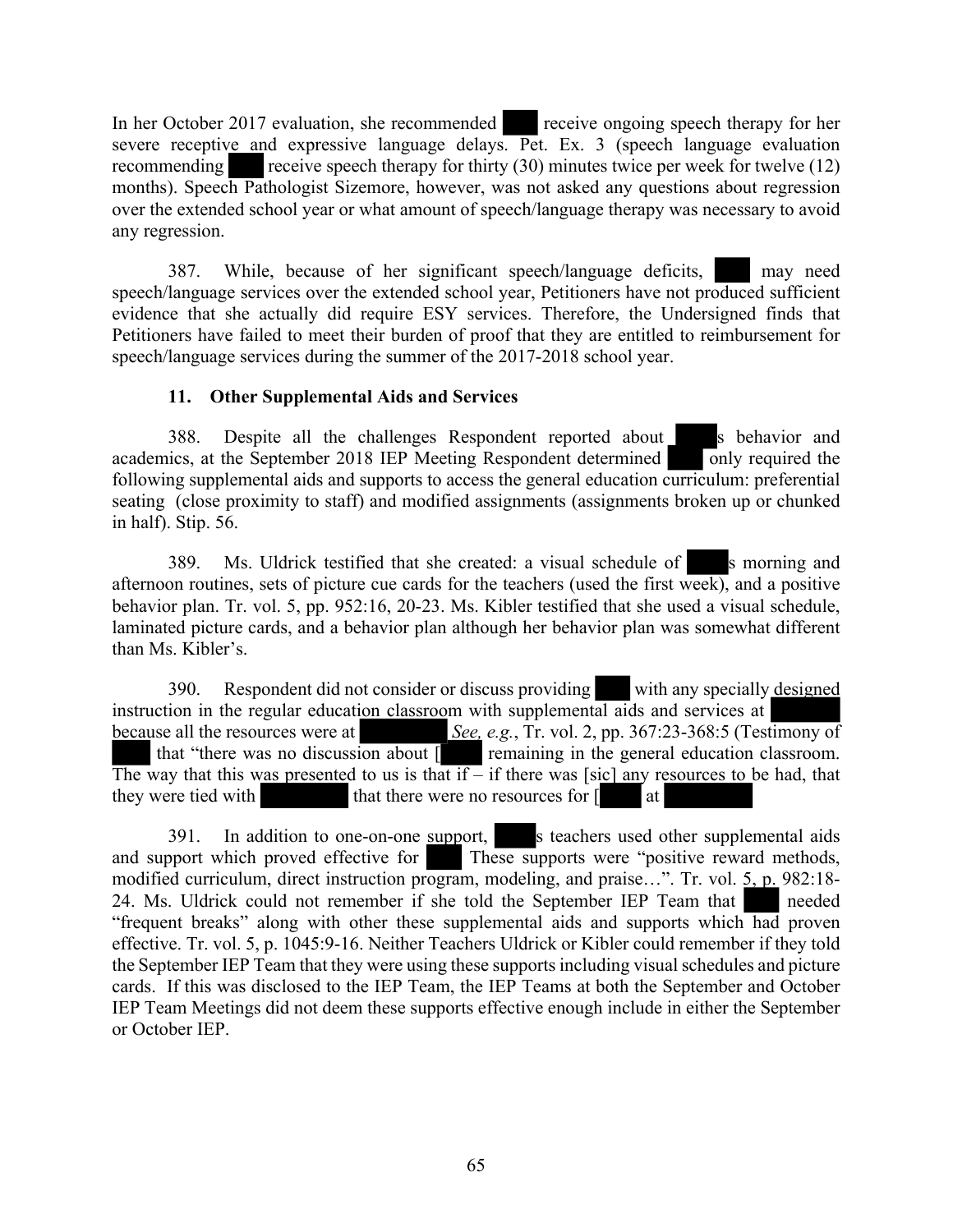# **12. Refusal to Conduct FBA Before Placement Finalized**

392. Before finalizing s placement, requested that Respondent conduct an FBA. *See* Tr. vol. 2, p. 372:2-8 (Testimony of The IEP Team agreed that an FBA "needs" to be done;" however, the school-based IEP Team members explained that they needed to "finalize placement" before conducting an FBA. *See* Stip. Ex. 26, p. 124; *see also,* Tr. vol. 2, p. 372:9-12 (Testimony of

393. Despite refusing the Parents' request for a FBA before placement or developing a BIP, Respondent placed in the separate setting primarily because of her behavior problems. *See* Tr. vol. 7, p. 1452:7-13 (Testimony of Dr. Fisk-Moody, speaking as the agent of the Board of Education, that if and not exhibited the behavioral problems she had prior to September had not exhibited the behavioral problems she had prior to September Respondent could have educated her in the regular education classroom).

394. The Undersigned finds this decision not to conduct an FBA before finalizing placement as further evidence of Respondent's unwillingness to seek additional information to support in the regular education setting due to Respondent's predetermination that could not be educated in the regular education classroom regardless of the reasons for s maladaptive behaviors.

#### **13. Service Delivery Determination at the September 2018 IEP Meeting**

395. Ms. Holtzclaw initially suggested 240 minutes<sup>19</sup> of specially designed instruction, without explanation or even any reference to  $s$  goals. The school-based members of the IEP Team did not offer a justification for giving 240 or 300 minutes of specially designed instruction. *See* Tr. vol. 2, p. 371:8-10 (Testimony of Principal Creasy then unilaterally decided needed 300 minutes of specially designed instruction against the expressed wishes of Petitioners for her to be educated alongside her nondisabled peers at *See* Stip. Ex. 26, p. 123 (IEP meeting minutes); *see also* Tr. vol. 2, pp. 370:23-371:2 (Testimony of

396. Ultimately at the September 2018 IEP Meeting, the school-based IEP Team members determined required the following specially designed instruction in a separate special education classroom for 300 minutes a session, 5 sessions per week. Stip. 57.

397. The school-based members of the IEP Team did not discuss the reasoning behind giving 300 minutes of specially designed instruction every single day. Tr. vol. 2, p. 371:8- 10. The only explanation given by Principal Creasy at the September 2018 IEP Meeting for increasing s placement to 300 minutes in the separate setting was that she "could not in good conscience as the LRE representative agree to less than 300 minutes…". Tr. vol. 2, p. 464:4-8.

398. Based on this placement decision, could not remain at Elementary School because did not have a separate setting. The separate classroom at where was ultimately reassigned, was in a trailer behind the school and the students were

<sup>19</sup> For school aged students: separate placement is 39% or less of the day with nondisabled peers; resource placement is 40%-79% of the day with nondisabled peers; and regular placement is 80% or more of the day with nondisabled peers. *See* Stip. Ex. 24, p. 114.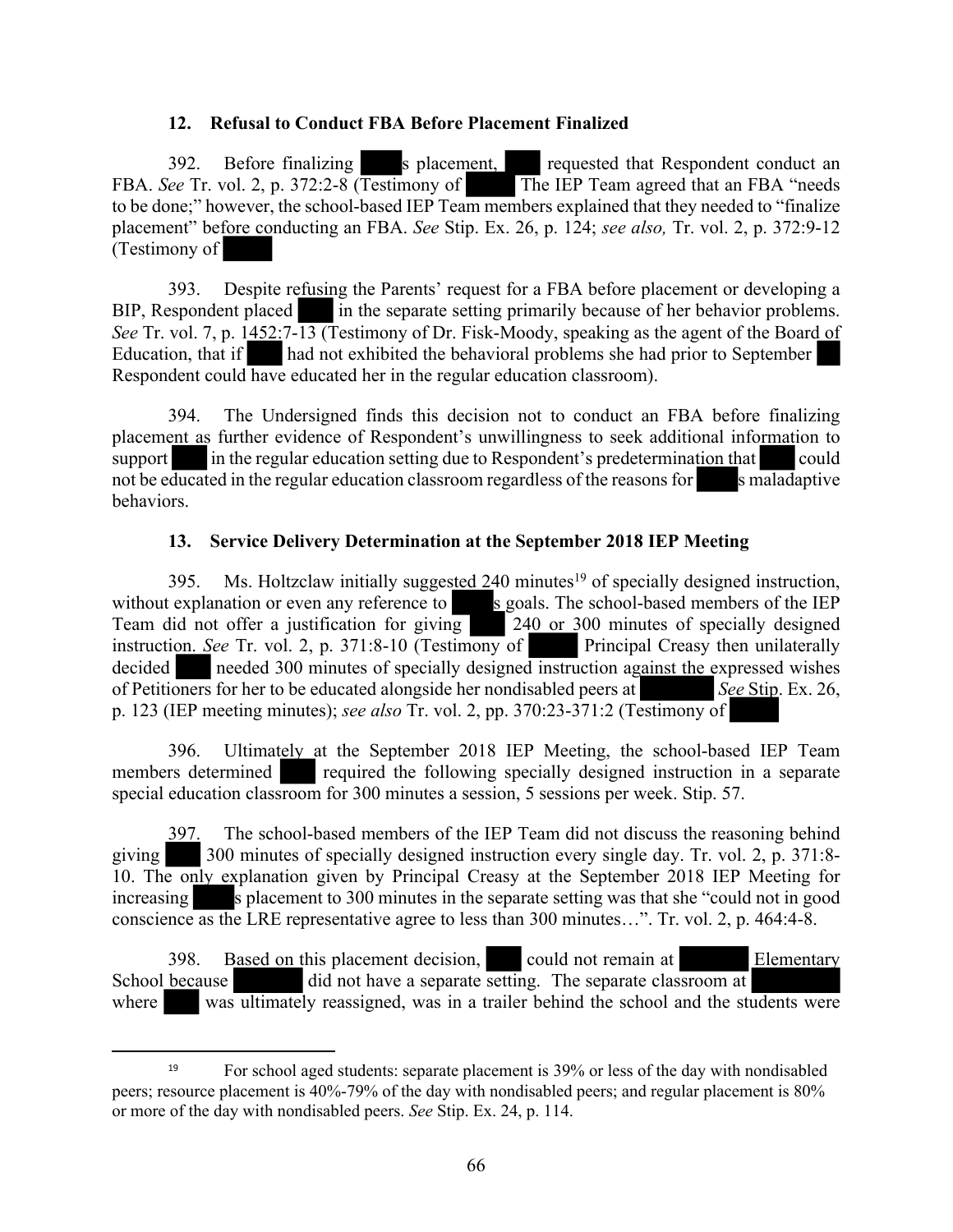100% segregated from nondisabled peers even for lunch and recess. Stip. Ex. 53, p. 354 description of the Readiness classrooms); Tr. vol. 2, p. 387:8017 (Testimony of

399. The "good conscience" of the LEA Representative was not a cogent and responsive explanation for Respondent's placement decision. To the contrary, Respondent's explanation only provided further evidence that Respondent's decision to provide with 300 minutes of specially designed instruction every day in the separate setting was not based on s unique needs or even her IEP goals. *See, e.g.,* Tr. vol. 6, p. 1315:4-11 (Testimony of Principal Creasy that s service delivery time was determined by "what the district requires for the core academic areas"); Tr. vol. 7, p. 1442:13-19 (Testimony of Dr. Fisk-Moody that "goals are not the only thing you work on in a separate setting."); Tr. vol. 1, p. 133:2-12 (Testimony of Dr. Turnbull she saw no rationale or justification provided for the service delivery time); *id*. at 194:1-3 (Testimony of Dr. Turnbull it was inappropriate to provide with 300 minutes of specially designed instruction in the separate setting).

# **Period Between September 12, 2018 – October 1, 2018**

# **1. September 13, 2018 - Parents' Letter Disagreeing with Placement Decision**

400. The implementation date for the September 2018 IEP was delayed until September , 2018, instead of the original start date of September , 2018, to allow the Parents to visit self-contained classrooms in other schools. Stip. 54; Stip. Ex. 21 (date 09/ 2018 crossed off on IEP and 09/ /2018 substituted).

401. On September 13, 2018, s Parents sent a letter to Ms. Kibler, Principal Creasy, Dr. Fisk-Moody, and EC Director Dempsey expressing their disagreement with the decision of the school-based members of the September 2018 IEP Team to place in the separate setting, reiterating their request that be educated with her nondisabled peers with supplemental aids and services, and requesting another IEP meeting. *See* Pet. Ex. 13; *see also,* Tr. vol. 3, p. 602:23- 24.

402. There was a disconnect between Principal Creasy's recollection of what the Parents wanted at September 2018 IEP Meeting and what the Parents' actually wanted. Principal Creasy was "surprised" by this letter and thought the Parents agreed with her placement decision of 300 minutes in the separate setting. Tr. vol. 6, p. 1288:3-7. Ms. Kibler was not shocked or "surprised" because she knew that the Parents "didn't want her out of the classroom all day basically … [b]ecause they had said it at the IEP meeting." Tr. vol. 6, p. 1190:10-13. Ms. Uldrick also understood that "[The Parents] wanted a lot of peer modeling for  $\lceil \cdot \cdot \cdot \rceil$  s] social skills, wanted her goals to be addressed within the classroom, in the regular educational classroom … I understood their concerns." Tr. vol. 5, pp. 976:13-977:11. It appears that only Principal Creasy did not understand the Parents' concerns.

403. The Undersigned finds that, as of the September 2018 IEP Meeting, Respondent knew, or were in denial, about the Parents' desire for to be placed in the regular education classroom with her nondisabled peers, not in a segregated setting.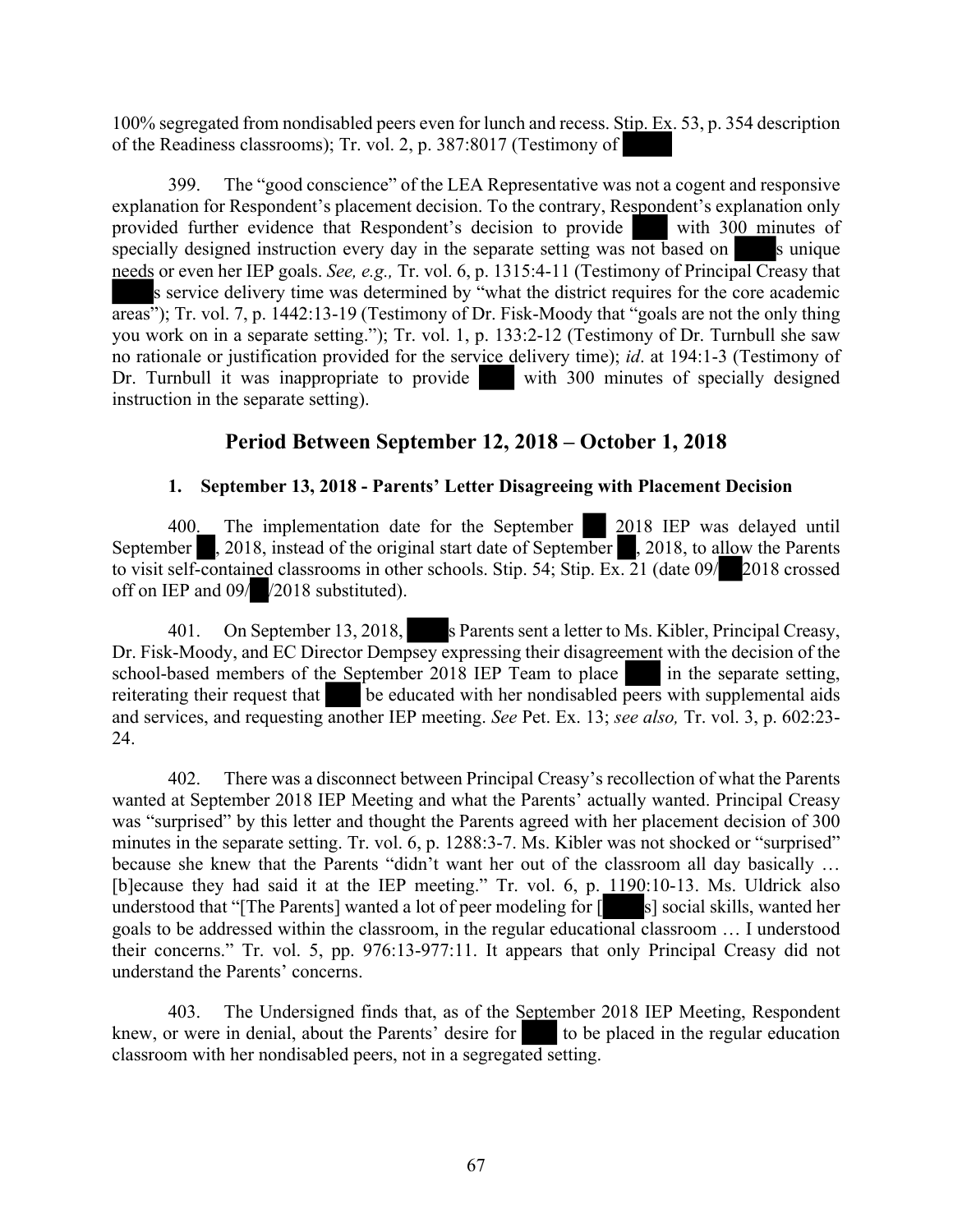#### **2. September 18, 2018 - Reassignment Requested by EC Case Manager**

404. On September 18, 2018, EC Case Manager Melanie Holtzclaw requested that be reassigned to Stip. Ex. 50. The reassignment was authorized by Dr. Fisk-Moody on September 19, 2018, Stip. Ex. 50. By letter dated September 19, 2018 to Petitioners, Respondent's EC Director Sam Dempsey, notified the Parents that Respondent had reassigned to the Readiness Program at Elementary School effective that same day. Stip. 58.

#### **3. September 21, 2018 - Change in Placement Prior to Implementation of the IEP**

405. Although the September 2018 IEP was not scheduled to go into effect until September  $\blacksquare$ , 2018, the day after the September 2018 IEP Meeting (September  $\blacksquare$ , 2018) Ms. Uldrick began removing from her regular education class to the resource room every day for ninety (90) minutes. *See* Tr. vol. 5, pp. 1019:18-1020:1-2 (Testimony of Ms. Uldrick); *see also,* Tr. vol. 6, pp. 1233:24-1234:4 (Testimony of Ms. Kibler).

406. An IEP meeting was not reconvened before Ms, Uldrick unilaterally changed s placement. No one from Respondent's staff sought permission from s Parents prior to removing from her regular education classroom for ninety minutes each day. *See* Tr. vol. 5, p. 1020:3-5 (Testimony of Ms. Uldrick); *see also,* Tr. vol. 6, p. 1234:5-7 (Testimony of Ms. Kibler).

#### **4. September 24, 2018 – Parent Phone Call to Principal Creasy About Placement**

407. On the morning of September 24, 2018, called Principal Creasy to ask if s placement in the separate setting would go into effect on September  $\mathbb{I}^{\text{th}}$ . Tr. vol. 3, pp. 607:21-608:3 (Testimony of Principal Creasy explained would spend 300 minutes each day in Ms. Uldrick's resource room and only join Ms. Kibler's regular education class for lunch, specials, and recess. Tr. vol. 3, p. 608:19-24; Pet. Ex. 59, pp. 411-412. again expressed her disagreement with this placement and asked if s IEP meeting could be scheduled as soon as possible to address s placement. Tr. vol.  $3, pp. 608:25-609:5$ .

# **5. September , 2018 – Implementation of Self-Contained Placement**

408. Beginning on September , 2018, spent 300 minutes per day in Ms. Uldrick's resource room and only had access to her nondisabled peers during lunch, recess, and specials. Tr. vol. 5, pp. 984:15-985:8 (Testimony of Ms. Uldrick).

#### **6. The "Strangulation" Incident**

409. The same day s placement was changed, staff observed in the cafeteria hugging a student around the neck from behind. *See* Tr. vol. 6, pp. 1188:24-1189:7<br>(Testimony of Ms. Kibler that had "gone behind a child to kind of hug his neck"). As the had "gone behind a child to kind of hug his neck"). As the student lost balance, hugged him tighter around the neck because she could not support his weight. *id.* (Testimony of Ms. Kibler). s teachers came over and separated from the student. *id*.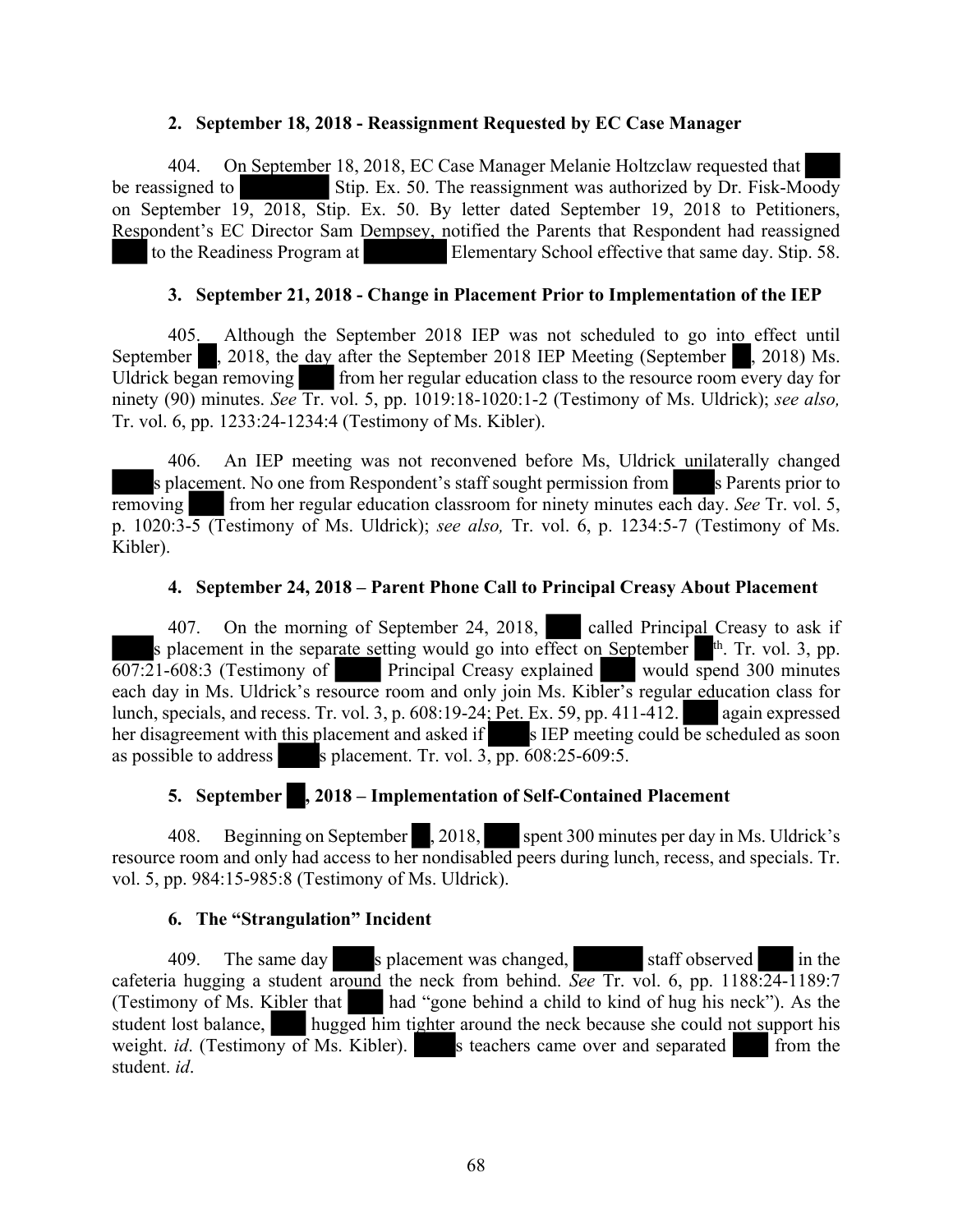410. Ms. Mikesell, the Assistant Principal for wrote up the incident as a Level III offense and informed that "because of the uncertainty" she "going to err on the side of attempted strangulation" and was documenting s actions to be an attempted strangulation. Stip. Ex. 54, p. 357; see Tr. vol. 2, p. 382:8-11 (Testimony of Additionally, Ms. Uldrick reported the incident in her log as "strangled a child in lunch" on her Behavior Data Sheet though she herself did not witness the incident. Stip. Ex. 38, p. 202; Tr. vol. 5, p. 990:1-8 (Testimony of Ms. Uldrick).

# **7. September 28, 2018 - Parents' Visit to Readiness Classroom**

411. On September 28, 2018, Petitioners took a tour of and visited the Readiness classroom. Stip. 60. The Readiness classroom at was a self-contained classroom for students with below average cognitive abilities located in a trailer separate from the main school building. *See* Stip. Ex. 53, p. 354 (description of the Readiness classrooms). In addition, the students in the Readiness classroom play on a separate playground from the one used by nondisabled students and eat at a separate lunch table from their nondisabled peers. Tr. vol. 2, p. 387:8-17 (Testimony of All of the students in the self-contained Readiness program are disabled kindergarten or first grade students.

412. Dr. Turnbull also visited the Readiness classroom and her expert testimony corroborated the Parents' conclusions about the inappropriateness of the Readiness program. *See* Tr. vol. 1, pp. 130:6-167 (excluding unsolicited conversations from staff).

413. s Parents' visit to confirmed their preference that attend Elementary School and be educated alongside her nondisabled peers. *See* Stip. Ex. 31, p. 138; *see also,* Tr. vol. 2, p. 386:13-16 (Testimony of

# **October , 2018 Addendum IEP Meeting**

414. At the request of s Parents, the IEP Team convened an Addendum IEP meeting on October , 2018 ("October 2018 IEP Meeting"). Stip. 61.

415. In addition to the participants at the September 2018 IEP Meeting, except for Kimberly Spencer (TA), the following additional individuals participated in the October 2018 IEP Meeting: Dr. Trish Fisk-Moody, EC Program Director; Patsy Barrett, School Psychologist; and the Parents' advocates and Paul Perrotta (by phone). Stip. 62.

416. As at the September 2018 IEP Meeting, Jeanne Brooker also took the minutes for the October 2018 IEP Meeting. Stip. Ex. 31; Tr. vol. 5, p. 1101:3-7 (Testimony of Brooker). Dr. Fisk-Moody also took notes at the October , 2018, IEP meeting. Stip. Ex. 51. She took these notes for her own purposes, and not as a formal summary of the meeting. Tr. vol. 7, p. 1407:18-25 (Testimony of Fisk-Moody). Ms. role at the October , 2018, IEP meeting was to serve as a note-taker for the Parents. Her goal was to "write down as much as I could as quickly as I could." Tr. vol. 4, pp. 670:5-9, 675:6-11, 676:8-12 (Testimony of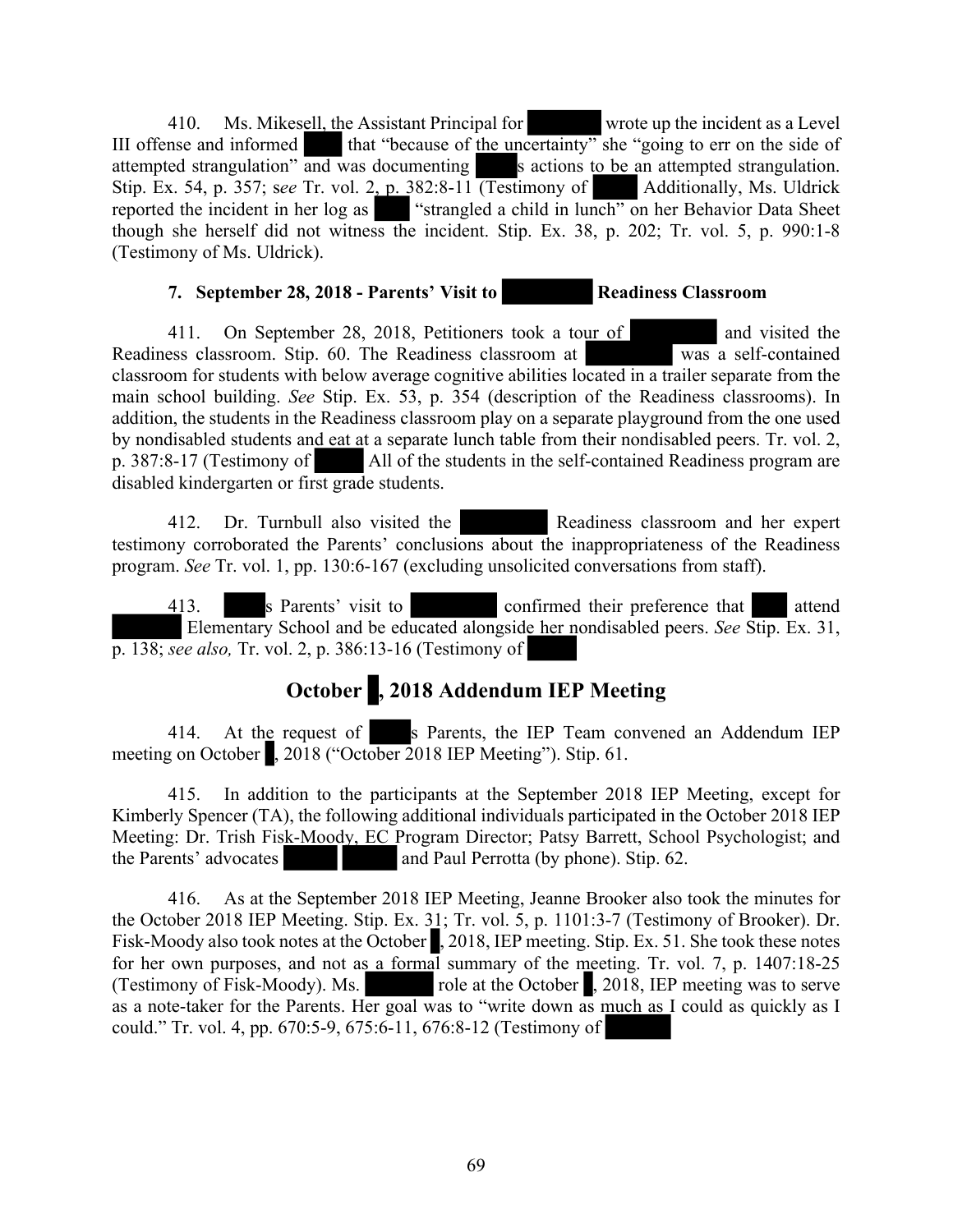#### **1. The Agenda for the IEP Meeting**

417. Respondent had prepared an agenda for the order of discussion at the October 2018 IEP Meeting as follows:

- 1. Introduction of team members
- 2. Explanation of purpose of meeting
- 3. Parents' concerns
- 4. s Day
- 5. Completion of Re-Eval prep to request OT and FBA
- 6. Addendum of IEP
- 7. Adjournment

Stip. Ex. 27.

418. According to Principal Creasy, the agenda was "adjusted" to allow the Parents to discuss their concerns regarding s placement first before reviewing the entirety of the IEP. Stip. Ex. 31 at 140; Tr. vol. 6, p. 1298:3-11 (Testimony of Creasy). The agenda was not "adjusted." The IEP Minutes documented that the IEP Team first discussed items 1 and 2 on the agenda then proceeded to discuss the 3<sup>rd</sup> item "Parents' concerns" which as Respondent knew was about placement. Stip. Ex. 31, p. 138. Respondent created an agenda anticipating that placement would be discussed prior to the IEP Team's review of the goals.

419. The Parents' highest priority was for "to learn alongside her nondisabled peers." Tr. vol. 2, pp. 459:24-460:2. stated at the meeting that the Parents' main concern was whether "full inclusion for was impossible, a shadow was impossible, aids and services were impossible. If  $-$  if  $-$  a conversation about inclusion at was impossible, I did want to know it. It was not – those comments were not acknowledged. There was no discussion that started." Tr. vol. 2, pp. 456:8-14, 391:21-392:2 (Testimony of

420. According to the school-based IEP Team members, Petitioners were unreasonable because they only wanted 100% inclusion. *See* Stip. Ex. 52, p. 347 (Dr. Fisk-Moody's notes). Petitioners denied that they simply demanded full inclusion instead they wanted "to start the discussion. And it was a discussion that Ms. Creasy – Ms. Creasy and Dr. Fisk-Moody would not engage with [them] on." Tr. vol. 2, p. 455:5-10 (Testimony of

421. asked Dr. Fisk-Moody, as the highest ranking person in this room, if could be educated alongside her nondisabled peers with appropriate aids and services. Dr. Fisk-Moody acknowledged this question by answering with another question. "So what you're asking is can your daughter be educated alongside her nondisabled peers with appropriate supports and services?" Tr. vol. 2, p. 366:15-25. When responded affirmatively, Dr. Fisk-Moody didn't answer, and the conversation moved on. Tr. vol. 2, p. 367:1-3.

422. At the hearing, when the Undersigned asked Dr. Fisk-Moody the same question, Dr. Fisk-Moody did respond. Dr. Fisk-Moody admitted that, but for s behaviors, with appropriate supplemental aids and services she could be educated alongside her nondisabled peers. Tr. vol. 7, p. 1452:7-13.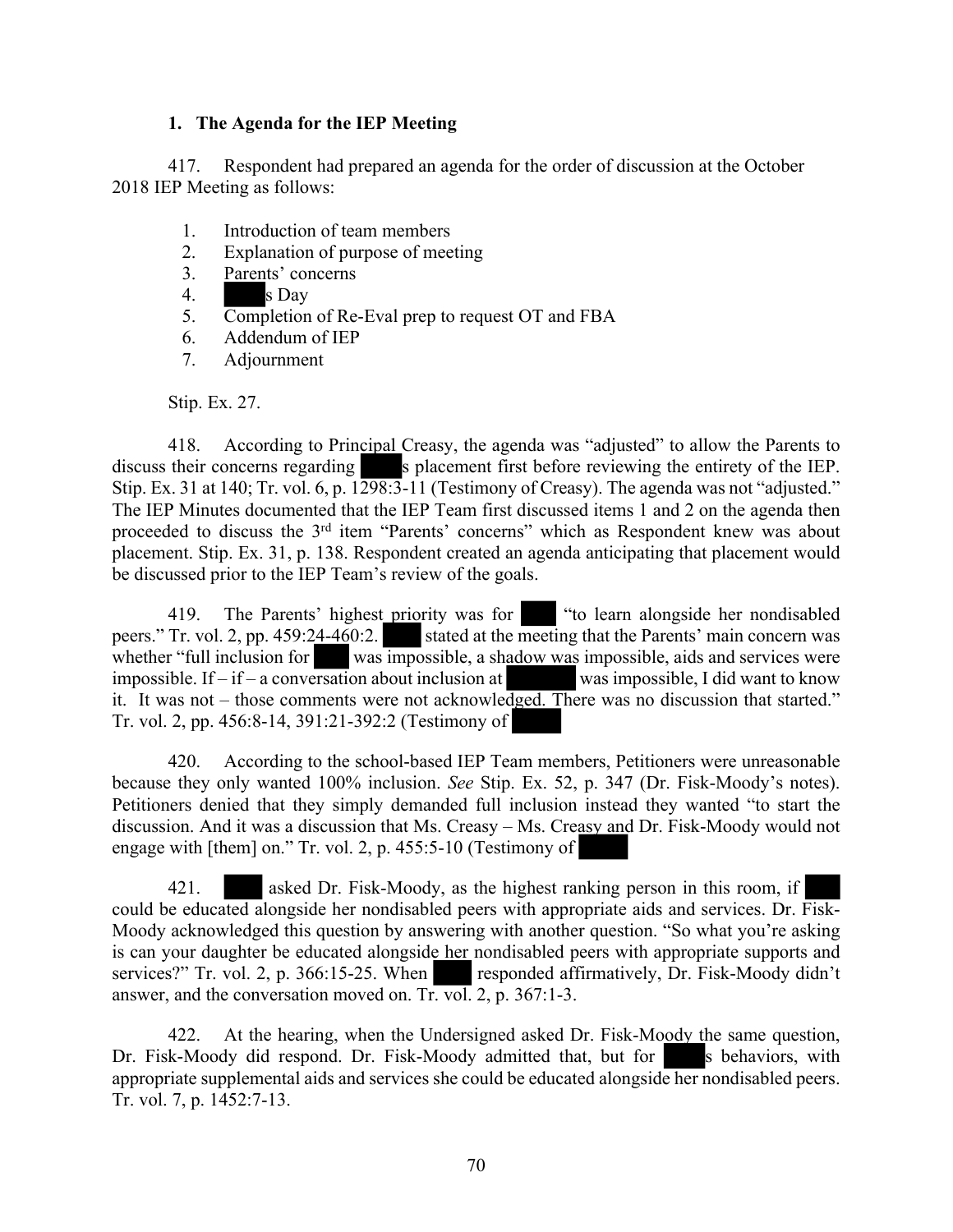423. Even though, Principal Creasy and Dr. Fisk-Moody already knew prior to the October 2018 IEP Meeting that on September , 2018 had been reassigned to the Readiness Program at the school-based members of the IEP Team testified that they entered the meeting without any "preconceived notions" of what the IEP would like and hoped the IEP Team would come to a consensus about the appropriate services for Tr. vol. 6, p. 1192:17-21 (Testimony of Kibler) (she "was open to what the experts [the Parents] were bringing in would say and hopefully come to a good consensus together"); Tr. vol. 6, p. 1297:10-23 (Testimony of Creasy) ("I didn't really know what [the IEP] would look like at the end. I was hoping that we would find a balance that would make all parties, you know, more at ease with what was being provided and feel good about that. We felt good about what we were providing and were in hopes that, you know, we could see where we had come so far and what adjustments we might make…I didn't have any preconceived notion of what exactly we would come out of there with."); Tr. vol. 7, pp. 1406:19-1407:8 (Testimony of Fisk-Moody) ("[E]ven though the [Parents'] letter had said, to the best of my memory, that it said [the Parents] wanted only full inclusion[,] I believe in the process that you come back to the table and you have a conversation and come to a consensus. So, I was hoping that's what we could do.").

424. The behavior of the school-based members of the IEP Team at the October 2018 IEP Meeting was inconsistent with their testimonies. Instead of being "open minded" without any "preconceived notions" as they claimed, the school-based members of the IEP Team did not consider whether could be successful in her regular education classroom with her nondisabled peers. *See, e.g.*, Pet. Ex. 62, p. 567 (notes of Ms. Instead, there were "visible eyerolls, disengagement, etc." in response to questions from *Id.* The attitude of the school staff was "unwelcoming and fairly hostile," and it was "very clear from the beginning that their minds had already been made up as to what was going to happen in the meeting." Tr. vol. 4, p. 674:18-23 (Testimony of The school-based members of the IEP team ignored s comments at the start of the meeting and did not make eye contact with him. Tr. vol. 2, p. 393:6-16 (Testimony of

425. The Parents' advocate Ms. described the attitude of the district staff as "unwelcoming and fairly hostile in a defensive way, very clear from the beginning that their minds had already been made up as to what was going to happen in the meeting, and there was just not much flexibility given or very  $\frac{-\text{there was not much openness to the possibility for}}{Tr}$ . Tr. vol. 4, p. 674:16-23 (Testimony of

426. The Parents and their advocates attempted to engage the school-based members of the IEP Team in a discussion about how could be supported in her regular education classroom. *See* Stip. Ex. 31, p. 139 (meeting minutes reporting Mr. Perrotta discussing the evidence that did well in a regular education setting during preschool); *id.* at 142 (meeting minutes reporting asked for an explanation of why was placed in the Separate setting for 300 minutes per day at the September 2018 IEP Meeting); Pet. Ex. 62, p. 567 (Ms. notes reporting Mr. Perrotta asked "What can we do to meet [see needs in gen ed starting tomorrow?").

427. The IEP Minutes recorded that the school-based IEP Team members listened to Petitioners and their advocates but did not record the content of any discussions by the IEP Team about how a one-on-one aide could be used for to access the regular education classroom.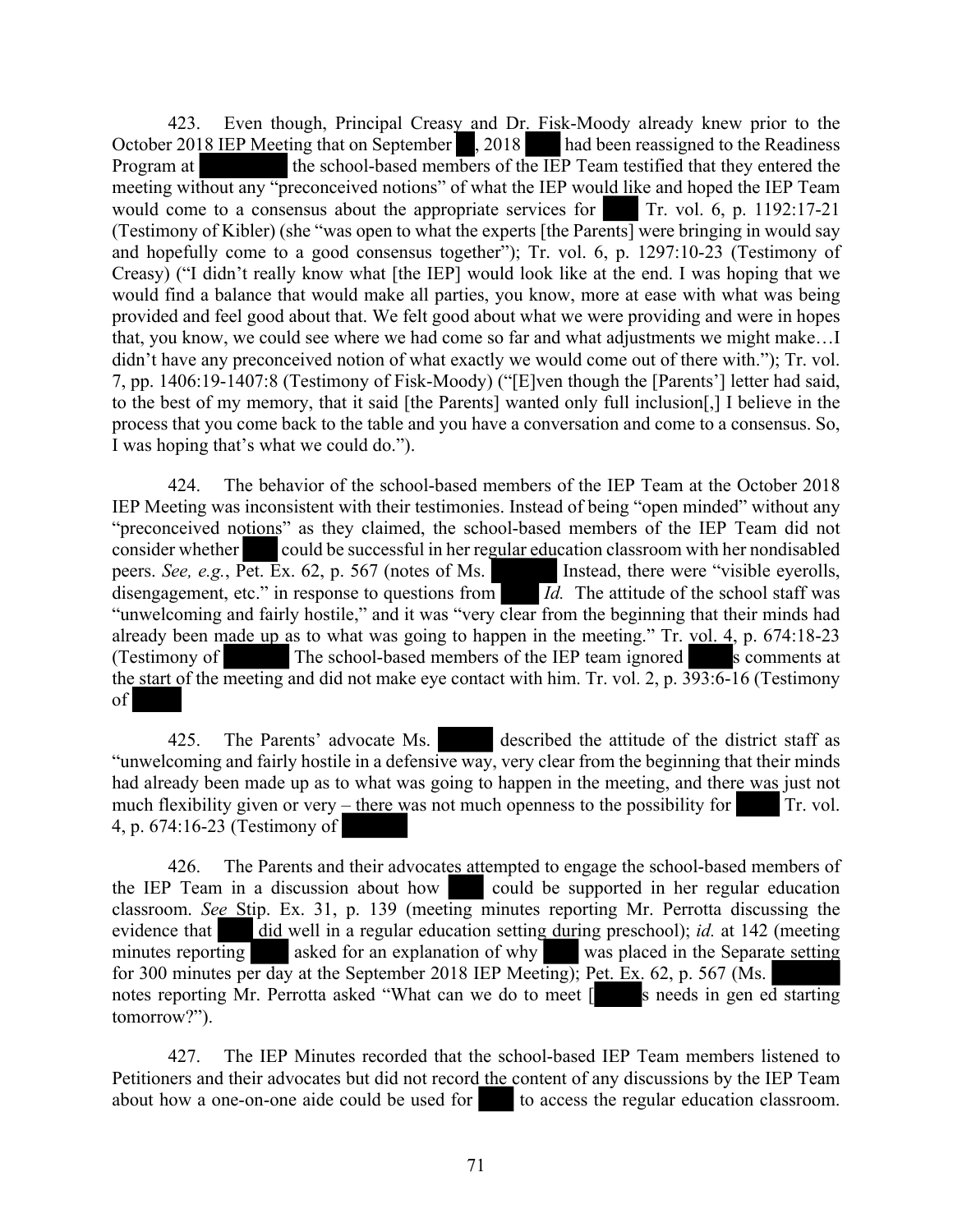*See* Stip. Ex. 31.

428. Before revising and amending the IEP goals, the school-based IEP Team members had already refused to change s placement to the regular education classroom at and insisted she remain in the Readiness classroom at Tr. vol. 2, p. 396:21-397:1 (Testimony of Stip. Ex. 29, p. 129 (Prior Written Notice).

429. Respondent's decision to maintain s placement in the Readiness classroom was primarily due to s behavior. *See, e.g.*, Tr. vol. 7, p. 1452:7-13 (Testimony of Dr. Fisk-Moody that if had not exhibited her behavioral problems, WS/FCS could have provided her core instruction in the regular education classroom); Stip. Ex. 31, p. 141 (meeting minutes reporting "Mrs. Mikesell said that: "[ was *particularly wild* when she was let out into the classroom")(emphasis added); *id.* at  $143$  (minutes reporting Ms. Kibler's comment that: [ can't do regular tasks independently. She can't do it leaves and goes where she wants, she wants [sic] to go."); *id.* at 145 (minutes reporting Principal Creasy's comment that: "[is by [her]self in free centers and she doesn't follow rules and goes from place to place.").

430. During cross-examination, Dr. Fisk-Moody admitted that Respondent could educate in the general education classroom with the appropriate support and services but later seemed to push back from that statement when further questioned. Tr. vol. 7, pp.  $1443:14-20$ (testified yes); 1444:12-1445:14 (then could not understand the question).

431. When asked for clarification by the Undersigned, she responded as follows:

If had not exhibited the behavioral problems that she had on September and October st, could Winston-Salem/Forsyth County Schools provide her CORE instruction in the regular education classroom?

A. With support?

With supplemental aids and support, sure.

A. Yes, ma'am.

Tr. vol. 7, p. 1452:7-13.

432. Respondent's staff repeatedly stated during the IEP Meeting that needed adult supervision but did not consider providing with a one-on-one aide for any portion of the day. *See, e.g.*, Stip. Ex. 31, p. 143 (meeting minutes reporting "Mrs. Kibler said that  $\lceil \cdot \cdot \cdot \rceil$  can't do regular tasks independently"); *id*. at 144 (meeting minutes reporting Ms. Kibler implied teacher assistants are busy working with *id.* at 145 (meeting minutes reporting Principal Creasy stated that wheeds close adult supervision" and Ms. Kibler stated "[ needs constant supervision");  $\overline{T}r$ , vol. 2, p. 368:6-21 (Testimony of that Principal Creasy and Ms. Holtzclaw denied his request for a one-on-one aide for Just like the September 2018 IEP Meeting, Respondent, again, failed to document this request for a one-on-one aide or its refusal in the Prior Written Notice. Stip. Ex. 29.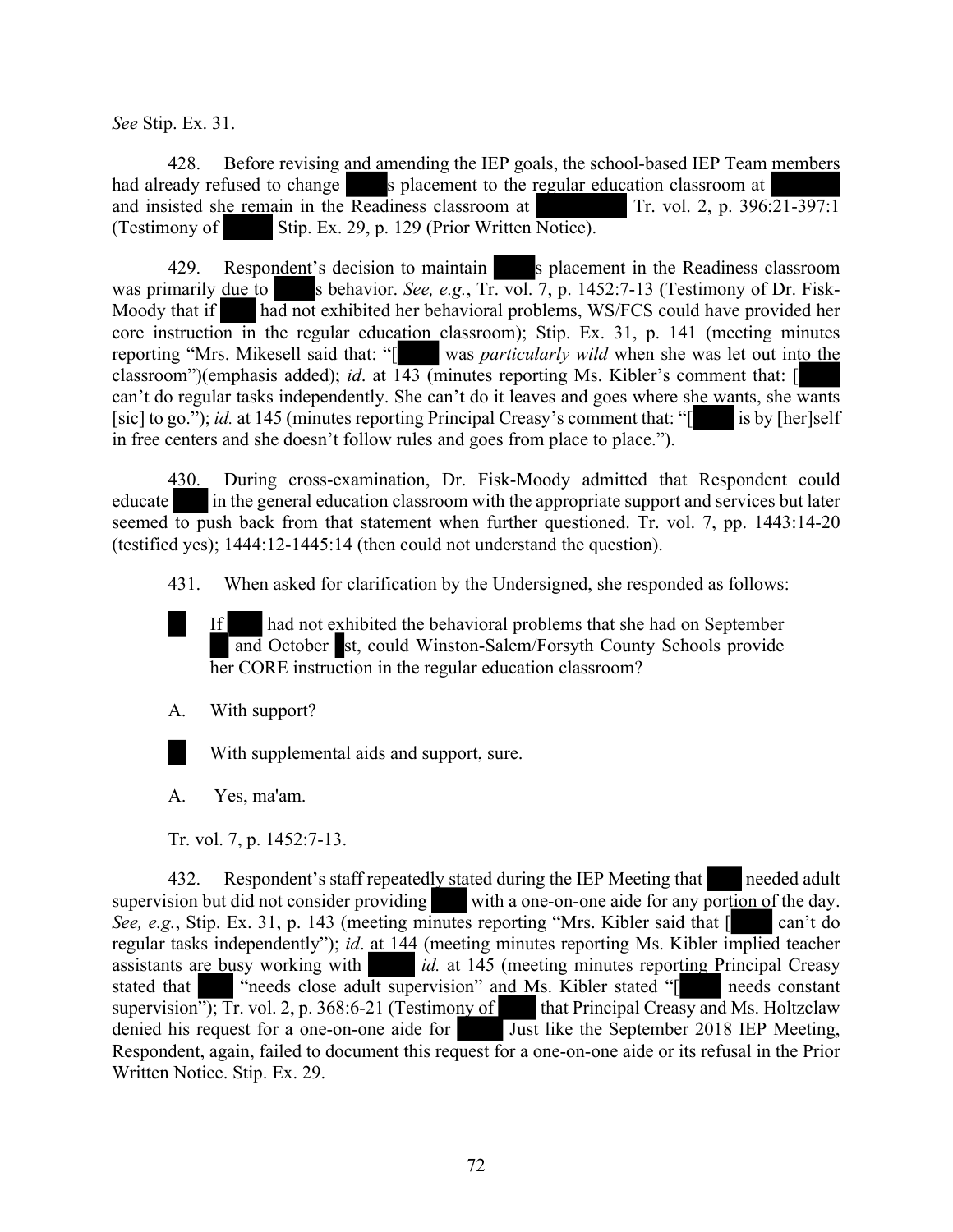433. Principal Creasy, EC Teacher Uldrick, and Regular Education Teacher Kibler all admitted that benefited from one-on-one instruction but that they did not disclose their personal observations of this to the Parents or the other IEP Team members. *See* Findings *supra* pp. 55-57.

434. Respondent placed in the separate setting for administrative convenience and to avoid the expense of a one-on-one aide. *See, e.g.*, Stip. Ex. 31, p. 144 (minutes reporting Ms. Kibler's comment that s teacher assistant "has to work with other students too"); *id*. at 145 (minutes reporting Principal Creasy's comment that needs "constant supervision" and that "teachers don't get lunch when having to help  $\sqrt{\text{Tr}}$  vol. 6, pp. 1301:15-1302:1 (Testimony of Principal Creasy that "teachers weren't able to have lunch in the format that we're accustomed to because [ needed more direct help" and having teachers provide support to "wasn't the way we normally did things.").

### **2. Principal Creasy's Statement About Having**

435. What happened next during the placement discussion at the October 2018 IEP Meeting was the subject of significant dispute between the Parties.

436. When Mr. Perrotta explained s Parents wanted to attend Ms. Creasy responded: "[t]hat placement would have never been accepted had we known she had Tr. vol. 2, p. 398:1-5 (Testimony of

437. When both and reacted strongly, with asking "What? What did – what did you say?" Principal Creasy immediately said, "What I meant, I --- we would have never accepted that placement had we known she had a disability." Tr. vol. 2, p. 398:6-9; *see also,* Tr. vol. 4, p. 673:18-20 (Testimony of Ms. that "Ms. Creasy said that they wouldn't have let [ in without knowing…she had a disability").

438. told Principal Creasy that her statement was discrimination. Stip. Ex. 31, p. 146 (meeting minutes); Tr. vol. 2, p. 398:6-15 (Testimony of

439. Then, Principal Creasy started backtracking after said "that's discrimination" and altered her statement to "You know what I mean, you – you – we wouldn't never accepted it had we known what her needs were. We – if we'd known what her needs were based on her IEP." Tr. vol. 2, p. 398:10-15 (Testimony of

440. After this heated verbal exchange with Principal Creasy, Petitioners asked for a break. Tr. vol. 2, p. 398:25 (Testimony of

441. asked that Principal Creasy's statement be included in the minutes and the first thing looked for when the minutes came back to them six days later was for Principal Creasy's statement, but her statement had been altered. Tr. vol. 2, p. 400:18-24. Instead, the meeting minutes indicated that Principal Creasy stated that s "assignment to was made  $w/o$  [without] knowing s needs, without knowing that there was an IEP that said she needed a separate setting" and "that the school did not have knowledge of the IEP when the placement to was made." Stip. Ex. 31, pp. 146-47.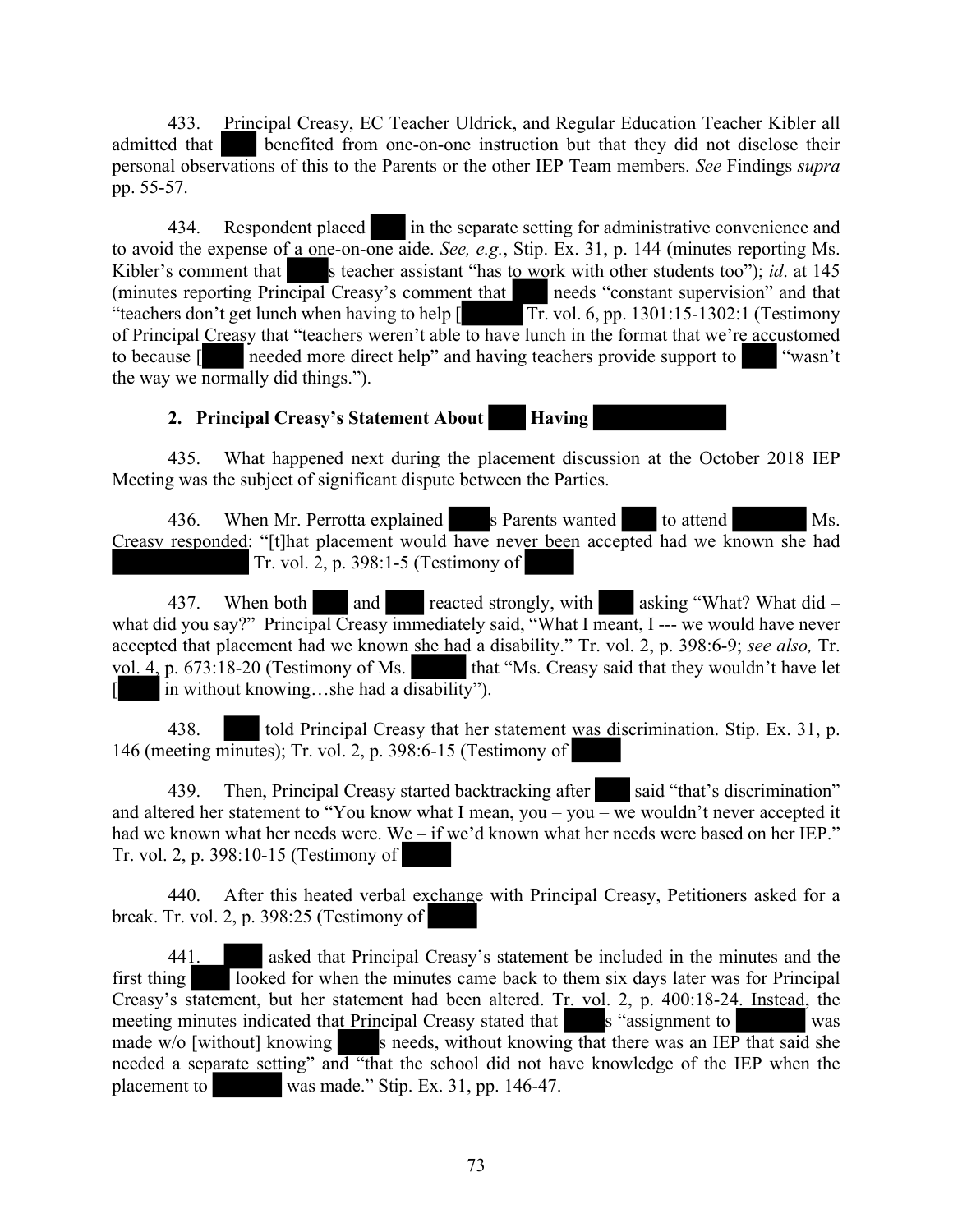442. At the hearing, Respondent's response to Petitioners' accusation was that Principal Creasy did not make this discriminatory statement because it was not documented in the IEP minutes, Dr. Fisk-Moody's personal notes, or the notes of the Parents' advocate Ms. testified that she "was writing down ferociously as everyone was speaking and believed her notes were accurate." Tr. vol. 4, pp. 2-14.

443. None of Respondent's witnesses, in their sworn testimony actually denied, that Principal Creasy made this statement, instead they testified that they could not recall or that the Parents simply misunderstood. Tr. vol. 7, p. 1413:4-9 (Fisk-Moody "they misunderstood something that Ms. Creasy said"); Tr. vol. 5, pp. 1004:20-1005: (Ms. Uldrick could not recall anything except for Principal Creasy saying that "we had been unaware of her needs as in safety and restrooms at the time").

444. Regarding Principal Creasy's statement, Ms. Kibler was asked by Respondent's legal counsel on direct examination if the "statement in the minutes was what she recalled at the IEP meeting," not whether Principal Creasy said that would not have been assigned to if they knew she had  $\frac{\text{Tr. vol. }6, \text{ pp. }1198:23-1199:3. \text{ Ms. Kibler}}{}$ avoided answering whether Principal Creasy mentioned instead she testified:

I don't – yes, but I don't – what I think she was saying, well, she talked about they did not know that she had – that there was not IEP in place but that she had had one previously. And she known, or they known that, she may not have been assigned to

Tr. vol. 6, pp. 1198:25-1199:4.

445. Ms. Kibler also did not recall how responded to Principal Creasy's statement only that was "very upset and very emotional." Tr. vol. 6, p. 1268:16-20.

446. The only testimony which could definitively rebut Parents' recollections would have been Principal Creasy's as she was the speaker. During Respondent's case in chief, Principal Creasy was not asked by Respondent's legal counsel and did not otherwise, at any time, deny saying this statement about and

447. testified that based on the purported statements by Principal Creasy, the Parents felt they had no options, and therefore they ended their participation in the meeting and announced they would be withdrawing from the District. Tr. vol. 2, pp. 399:2-401:20;  $455:15-$ 457:1 (Testimony of

448. Their advocate Ms. also thought "[i]t became very clear after [Ms. Creasy's] statement that we were not going to reach a decision that either party felt comfortable with. And the environment continued to grow more tense. So that's when the [the Parents] just stated that they disagreed and there was really no further discussion because it didn't appear that it was moving anywhere." Tr. vol. 4, pp. 673:24-674:7 (Testimony of

449. The Parents and their advocates conferred privately from 10:18 a.m. to 10:47 a.m. Stip. Ex. 31, p. 147; Stip. 63. At 10:48 a.m., said that the meeting was adjourned. Then the Parents and their advocates left the meeting. Stip. Ex. 31, p. 147.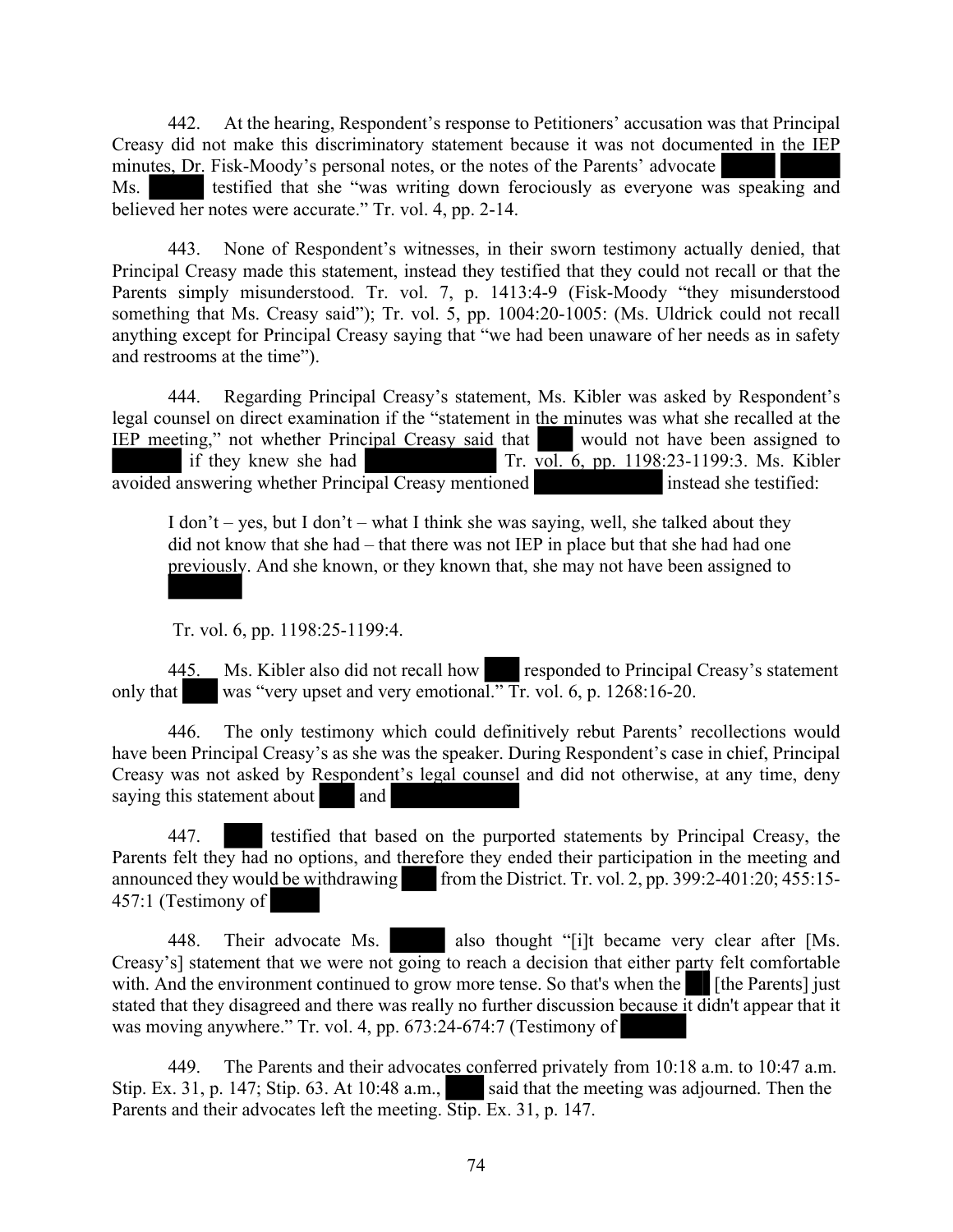450. School Psychologist Barrett also left the meeting around this time. Stip. Ex. 31, p. 147 (IEP minutes note that Barrett left before the IEP Meeting resumed).

451. According to they "left for one reason, and that was Ms. Creasy's statement about 'we would not have accepted at had we known that she had and then 'had we known she had a disability.' And then the third was 'had we known about her needs.' That was the reason that we left." Tr. vol. 2, pp. 456:18-457:1. "[H]ad [Principal Creasy] not said that, we would not have left." Tr. vol. 2, p. 458:17-18.

452. Petitioners felt like they could overcome "low expectations" for but that they could not overcome the school's discrimination of because she was a child with Tr. vol. 2, p. 458:12-18 (Testimony of

453. The Undersigned finds both and credible about their recollection of Principal Creasy's statement that would not have been accepted at if they knew she had Petitioners' immediate and intense reaction to the statement corroborated their testimony. Principal Creasy's failure to rebut their recollection of her statement is further evidence in support of Petitioners' recollection of the content of Principal Creasy's statement.

#### **3. Continuation of the October 2018 IEP Meeting Without the Parents**

454. Even though Respondent's IEP Team members convened the October 2018 IEP Meeting at the request of s Parents, they continued the meeting after s Parents left. Stip. 62.

455. Because this situation was "unprecedented," Principal Creasy did not know how to proceed herself so she called EC Director Dempsey and consulted with him and Dr. Fisk-Moody. Tr. vol. 6, pp. 1340:22-1341:16, 1342:6-9 (Testimony of Creasy). After consulting with the EC administrators, Principal Creasy elected to continue the IEP Meeting without the Parents because "adequate notice was given." Tr. vol. 6, p. 1342:6-9; Stip. Ex. 31, p. 147.

456. No member of the IEP Team attempted to stop the Parents from leaving or contact the Parents after they left to inform them that the LEA Representative had decided to continue the IEP Meeting. Tr. vol. 2, pp. 401:24-402:12 (Testimony of Tr. vol. 6, p. 1329:12-17 (Testimony of Principal Creasy).

457. There were no documented efforts by the school-based IEP Team members of their attempts to convince the Parents to attend the remainder of the IEP Meeting once Principal Creasy decided to continue the meeting.

458. Petitioners did not learn that the IEP Meeting had continued after they left until they received the minutes from the IEP Meeting in the mail. Tr. vol. 2, p. 402:10-12 (Testimony of Dr. Turnbull opined, "[T]o continue the meeting is an indication of an unwavering commitment to moving ahead with the Readiness placement." Tr. vol. 1, pp. 211:24-212:1. Moreover, prior to the October 2018 IEP Meeting on September 19, 2018, s school assignment had already been changed to the Readiness program at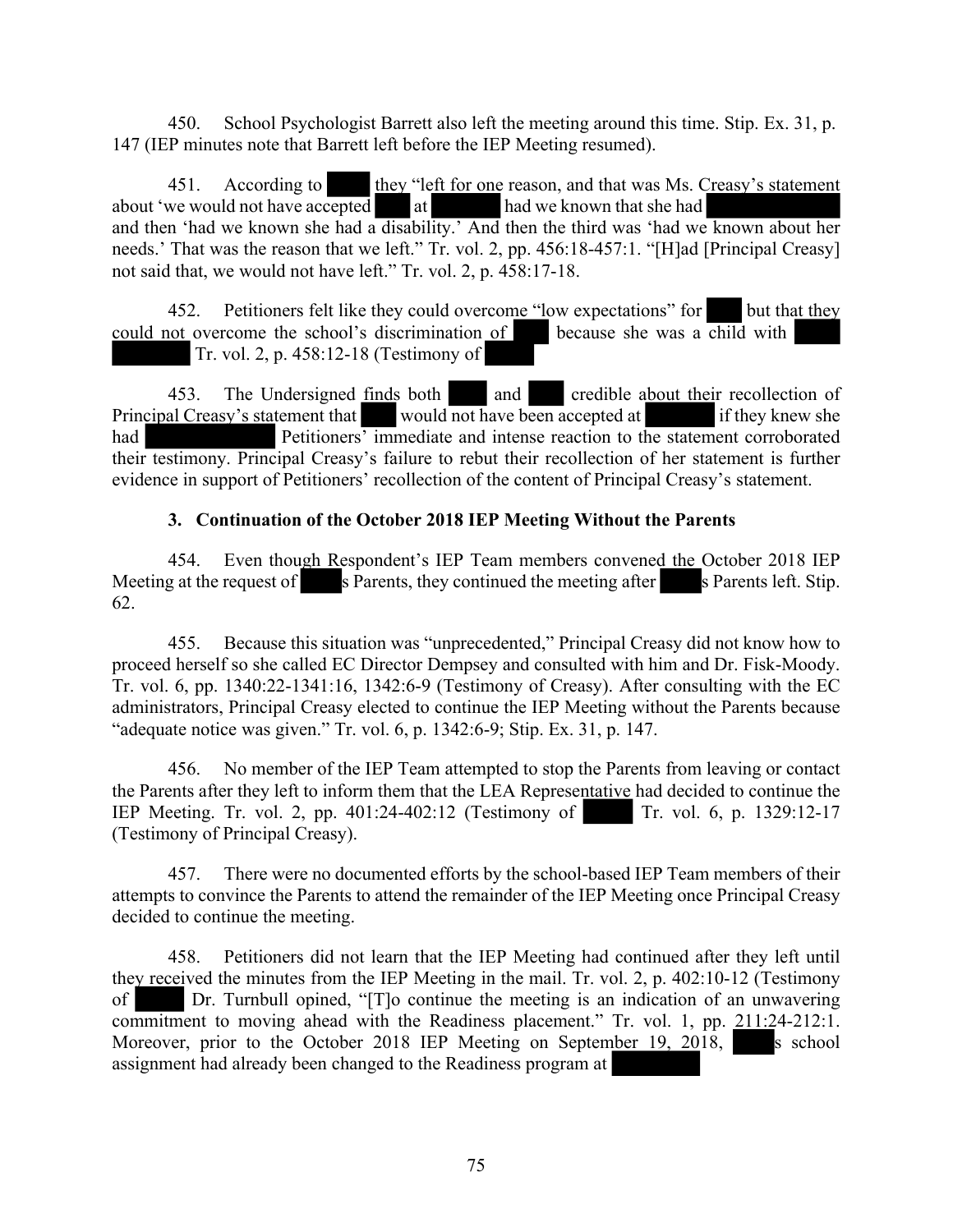459. Prior to the October 2018 IEP Meeting, however, Respondent's staff did collect academic data which had not been done before the September IEP. *See* Stip. Exs. 40, 42-45.

460. According to Principal Creasy the IEP Meeting lasted an additional four hours so the school-based members of the IEP Team could write two new behavior goals and revise the existing ones, Principal Creasy stated that the school-based members of the IEP Team spent a "lot of time looking over the data" and "discussed lots of alternatives." Tr. vol. 6, p. 1341:17-23.

461. Although the October 2018 IEP indicated that regular, resource and separate settings were considered by the school-based members of the IEP Team (Stip. Ex. 32, p. 170); neither the Prior Written Notice nor the minutes documented any discussions of what types and amounts of supplemental services, such as a one-on-one aide, which could have enabled s placement in a lesser restrictive setting. *See* Stip. Exs. 29 & 31.

462. The school-based members of the IEP Team maintained s placement in the separate setting with permission to spend 55 minutes per day in the regular education classroom for Free Choice Centers for socialization, not instructional, purposes. Stip. Ex. 32, pp. 167–69; Stip. Ex. 29, p. 129.

463. During the remaining four hours, the school-based members of the IEP Team updated some of  $\blacksquare$  s IEP goals and added two functional behavior goals. The team developed the following new behavior goals in the October 2018 IEP:

- a. When given a visual and verbal prompt, will comply with directive with no more than 3 prompts.
- b. During structured and unstructured activities, will interact with peers by taking turns and sharing without becoming physically aggressive 3 out of 5 opportunities with no more than 3 prompts.

Stip. 66

464. Without the input of a qualified person (School Psychologist Barrett had left the IEP Meeting) to interpret the impact of s nonverbal IQ score on her instructional needs, the school-based IEP Team members refined the five academic and speech goals previously developed at the September 2018 IEP Meeting:

- a. When presented numbers to 10, will identify in random order 4 out of 5 opportunities; *changed to* When presented with four numbers (0-10), will identify a given number 3 out of 5 trials;
- b. When provided numbers 1-10 orally, will write numbers 4 out of  $\frac{5}{2}$  opportunities *changed to* When given a set of manipulatives (In the amount of 1-10) will count a given set upon request with 3 out of 5 opportunities;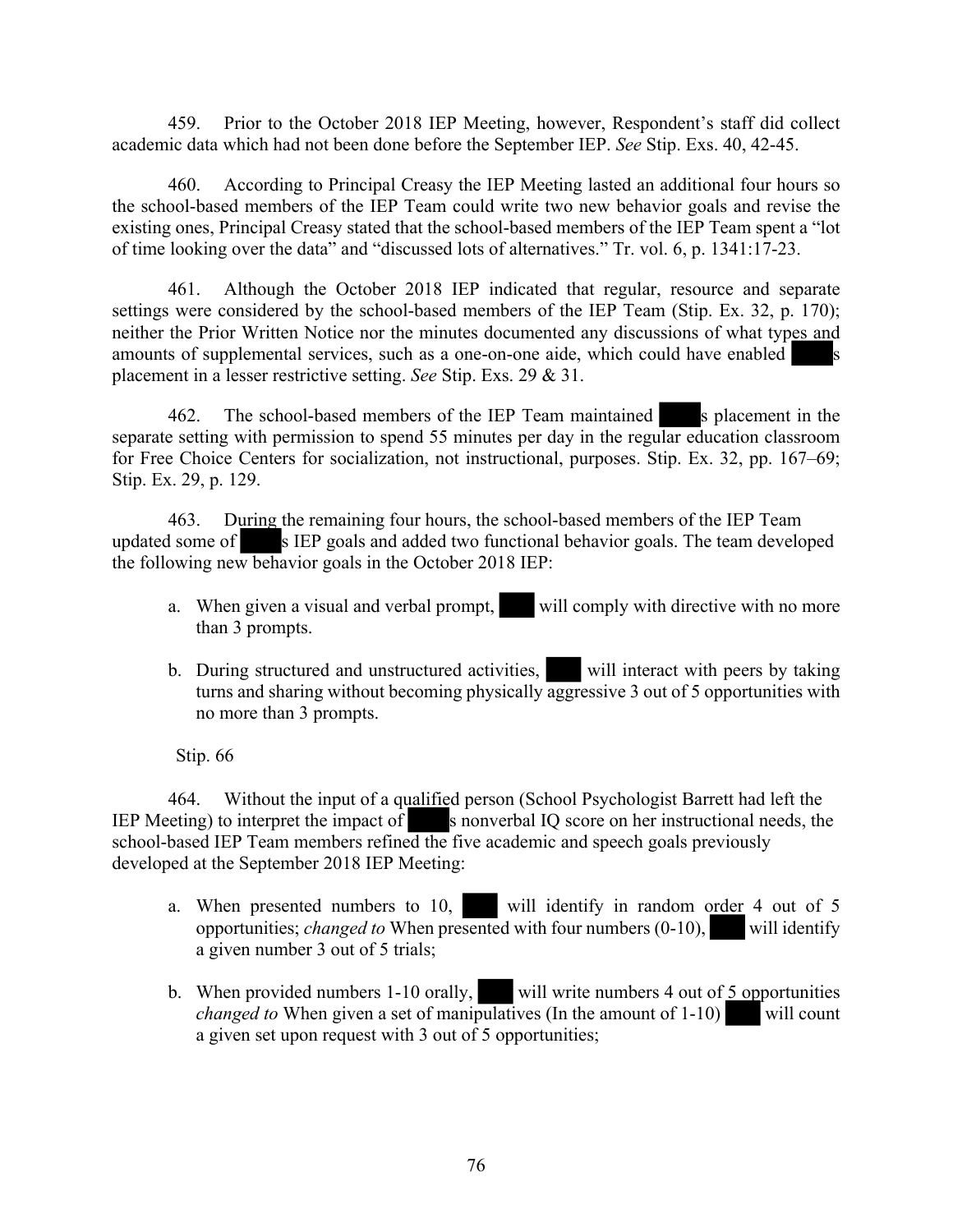- c. When presented with letters orally or in writing, will produce the sounds with 80% accuracy *changed to* When presented with four letter choices (uppercase or capital), will accurately identify the letter requested 4 out of 5 trials;
- d. will use 2 words or longer utterances to answer questions about stories or events  $\overline{(i.e.,)}$  'what happened' and 'where is  $\overline{a}$ ') with 80% accuracy, on three consecutive data dates *changed to* will use 3 words or longer utterances to answer questions about stories or events  $(i.e., 'what happened' and 'where is '')$ with 80% accuracy, on three consecutive data dates;
- e. Without assistance, will trace letters 4 out of 5 opportunities *changed to* When given lined paper and tracing guides, will trace over the letters c, r, o, n, and I legibly on 4 out of 5 trials.

Stips. 55, 66.

463. The duration dates of the revised IEP were from October , 2018 to September , 2019. Stip. 65.

464. Petitioners did not contest the appropriateness of the speech/language goals or service delivery. Therefore, the Undersigned finds that the related services were appropriate.

465. Moreover, at the October 2018 IEP Meeting, ESY eligibility determination was deferred until May , 2019. Stip. Ex. 32, p. 170. Petitioners proffered no evidence this determination deferral was inappropriate.

466. As supplemental aids and supports, the school-based IEP Team members determined that needed only preferential seating (close proximity of instruction or staff) and modified assignments (may be shortened by half of a given assignment). Stip. 67. The IEP Team determined required the following 245 minutes a day, 5 per week of specially designed instruction and speech/language related services of 12 per reporting period, 30-minute session. Stip. 68.

467. had already been reassigned to the Readiness Program, and the school-based IEP Team members maintained her placement in the separate setting. Stip. 69.

468. According to the October 2018 IEP, s setting would be "both" the regular education and special education classrooms for assemblies, field trips, lunch, recess, and specials. Stip.  $67$ . This description was inconsistent with the separate setting at as it is completely a self-contained classroom set apart in a free standing trailer, with its own separate playground for recess and separate table at lunch. Tr. vol. 2, pp. 312:13-18; 387:4-17. "Free Choice Centers" was the only general education setting where would exclusively be in the general education classroom with the only supplemental support of preferential seating in close proximity of instruction or staff. Stip. 67.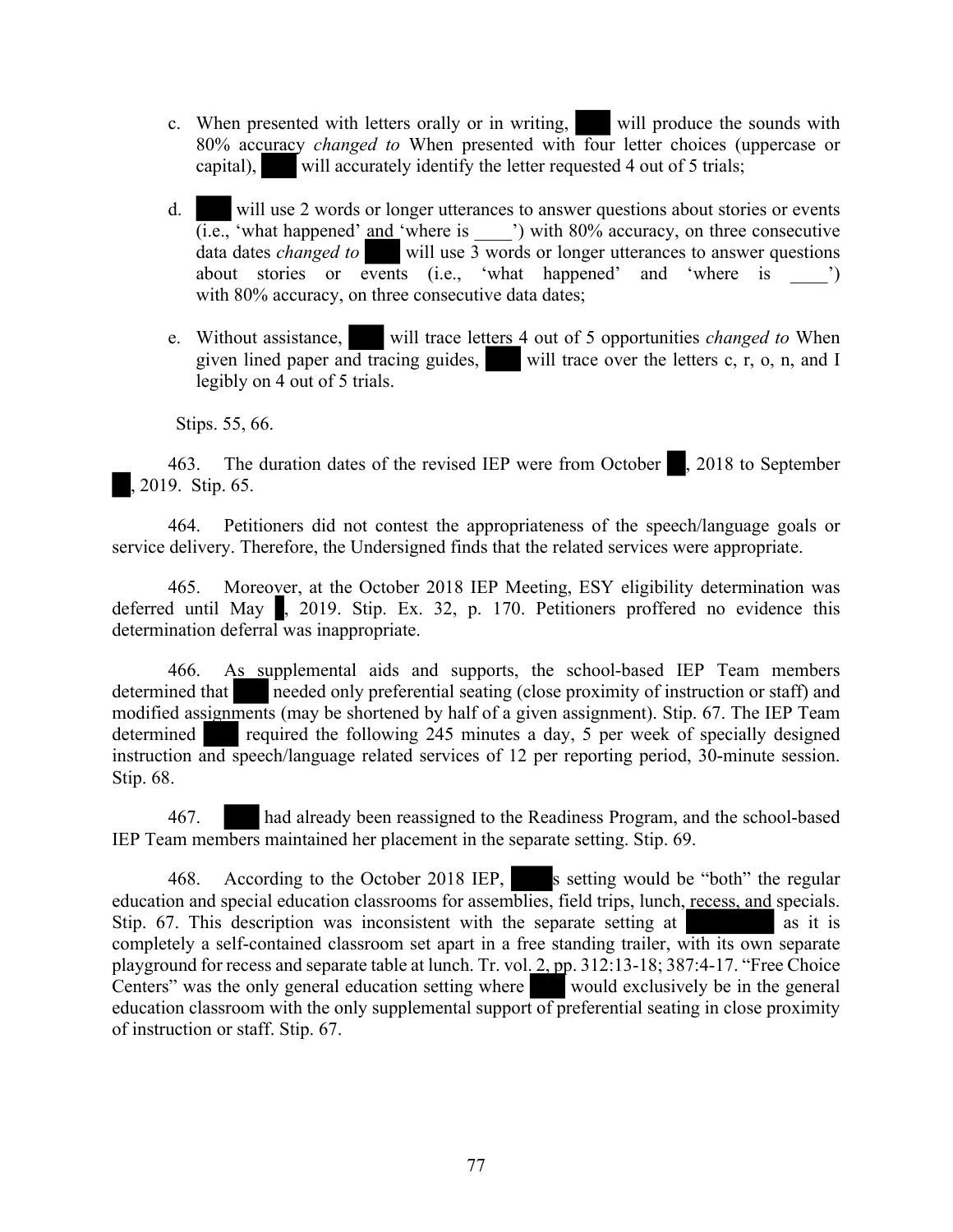469. There was no explanation as to why could now attend 55 minutes in the general education setting in the October 2018 IEP but that it was deemed inappropriate in the September 2018 IEP.

470. On October 2, 2018, Petitioners notified Respondent that they were withdrawing from Winston-Salem/Forsyth County Schools and enrolling her in a private school for which they would be seeking reimbursement.

471. The Undersigned finds that Respondent's failure to advise Petitioners of their intention to continue the October 2018 IEP Meeting in their absence denied the Parents significant meaningful participation in the decisionmaking process. Moreover, Respondent's failure to have School Psychologist Barrett or another qualified person in attendance at the October 2018 IEP Meeting to interpret the educational impact of s average nonverbal score indicated that Respondent was not genuinely interested in discussing what support that would need to participate in the general education setting. Finally, the Undersigned finds that Respondent predetermined s placement in the separate setting without conducting a FBA and considering the supplemental support of a one-on-one aide. Other than speech/language services and ESY, the Undersigned finds that the October 2018 IEP, like the September 2018 IEP, was inappropriate and denied a FAPE primarily because was not placed in the least restrictive environment.

### **Validity of Behavior Data Sheets and Disciplinary Referrals**

472. In response to Petitioners' evidence that could be educated with her nondisabled peers, Respondent relied on its behavior data collection in its Behavior Data Sheets, the fire alarm incident, the strangulation incident, and its witnesses to prove s behaviors were disruptive.

473. The validity and accuracy of the Respondent's Behavior Data Sheets were questionable. While ABC Checklist information was itself not perfect, it focused on the behaviors not the frequency of the behaviors. In contrast, Respondent Behavior Data focused almost exclusively on the frequency of the behaviors to the point of exaggeration. Respondent's two Level III Discipline Referrals for pulling the fire alarm and strangling another student verge on being inflammatory. The fire alarm disciplinary referral was based entirely on the statements of two kindergarteners. These hearsay statements would be inadmissible in this hearing and the credibility of two 5-year old students should have been questionable to the administrators. Moreover, based on settle size, age, and deficits, it is different a petite size, age, and deficits, it is difficult to comprehend how the administrators could have concluded that intentionally strangulated another student.

474. Especially worrisome was Respondent's failures to disclose the existence and contents of the Behavior Data Sheets at the September Parent Conference (over 500 incidents), the September 2018 IEP Meeting (over 900 incident), and the October 2018 IEP Meeting (over 1300 incidents).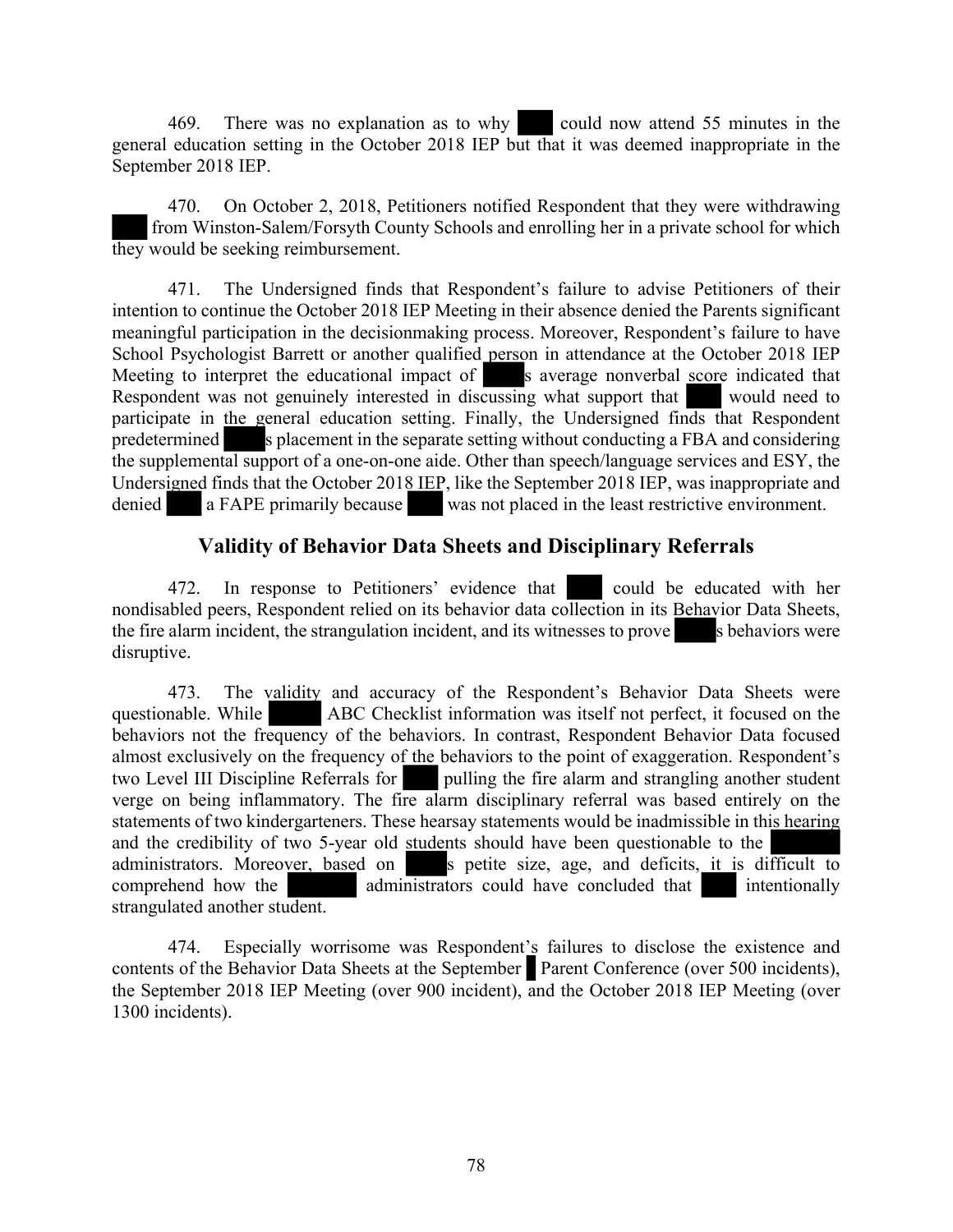### **School ("**

475. On October 4, 2018, Petitioners applied for to attend the Lower School's kindergarten class at School (" a private school located at North Carolina, Pet. Ex. 37, at 229; Pet. Ex. 46. Petitioners indicated in their application that had been "segregated to special education" and "may possibly need additional support for learning." Pet. Ex. 37, at 232. Based on the information provided in the application, Ms. Clark, Director of the Academic expected that would be enrolled in a kindergarten class at Tr. vol. 4, p.  $790:10-15$ .

476. As part of the application process, visited Ms. Sue Ellen Bennet's kindergarten classroom on October 10, 2018, from 8:30 a.m. to 3:00 p.m. Tr. vol. 6, p. 1351:10- 15. Prior to this visit, Ms. Bennett did not know anything about except that she was a child with Tr. vol. 6, p. 1349:10-11.

477. Ms. Bennet is a licensed kindergarten through sixth grade teacher with a Spanish endorsement. Tr. vol. 6, p. 1347:8-14. Ms. Bennet had taught kindergarten in New Hanover County schools for twelve years and at for five years. Tr. vol. 6, pp. 1346:20-1347:5.

478. Like school staff, Ms. Bennet had no experience working with students diagnosed with Tr. vol. 6, p. 1349:20-21. Unlike staff, she also had no experience working with students with developmental delays or intellectual disabilities. Tr. vol. 6, p. 1349:14-19.

479. Even though Ms. Bennet had no formal training on serving students with or developmental delays, during s short visit in Ms. Bennet's classroom she noticed, during this first encounter, that  $\overline{\phantom{a}}$  struggled with fine motor skills. Tr. vol. 6, p. 1355:21-23.

480. After spending a few hours with Ms. Bennet recognized that had a difficult time following instruction after lunch and observed her to be "very tired, and it was hard for her to take redirection at that time." Tr. vol. 6, p. 1356:14-18 Ms. Bennet noted that when fatigued, would "shut down" and "was defiant." Tr. vol. 6, pp. 1356:22-1357:7.

481. Ms. Bennet's observations about s school readiness and appropriateness for admission at were not favorable to Petitioners' case as documented by the Student Visitor Feedback Form she completed for Resp. Ex. 3, pp. 44-45; *see also*, Tr. vol. 6, pp. 1353-1355.

482. However, Ms. Bennet did note that during the morning made successful transitions and was "quite engaged" blending "very well with the students during the time she was in the Spanish class." Tr. vol. p. 1356:5-13.

483. The behaviors reported by Ms. Bennet during s day in the kindergarten classroom were similar to the behaviors observed by staff during s time in kindergarten there. Stip. Ex. 38; Stip. Ex. 56; Tr. vol. 5, pp. 944:2-8; 976:13-977:11 (Testimony of Uldrick); Tr. vol. 6, pp. 1139:3-10; 1144:17-23 (Testimony of Kibler).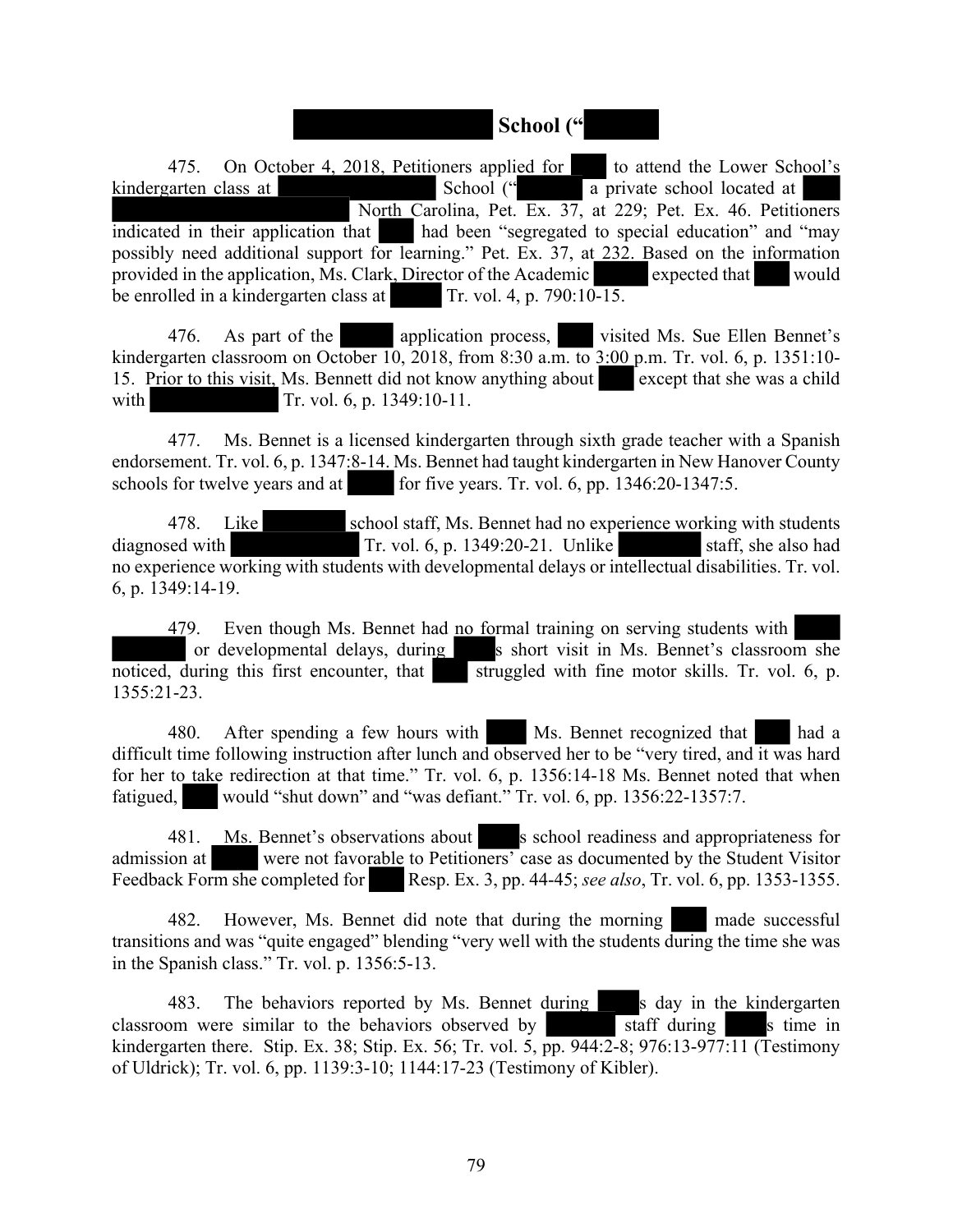484. After s school visit, Ms. Bennet did not recommend that attend kindergarten at even with a shadow and highly trained staff. Resp. Ex.  $3, p. 45$ . She predicted that would not be successful at Resp. Ex. 3, p. 45.

485. Like the teaching staff and administrators at Winston-Salem/Forsyth County Schools, Ms. Bennet did not think that could be educated along with her nondisabled peers in the regular classroom setting, however,  $\overline{M}$ s. Bennet was willing to admit that she was wrong.

486. After started attending Ms. Bennet observed in her preschool classroom where was "doing what the teacher was asking her to do. She was participating with the other children and following instructions for the academic lesson that was being presented to the students in that small group at the time." Tr. vol. 6, pp. 1357:17-1358:2 (Testimony of Bennet).

#### **a***. Appropriateness of*

487. enrolled at on November 7, 2018. Her first day of school was November 12,  $\overline{2018}$ . Stip. 70. was enrolled in the Preschool-Four Readiness classroom. Tr. vol. 4, p. 781:7-15 (Testimony of Ms. Clark).

488. **assigned** to Ms. Kelsey Frazier's class. Stip. 71. Prior to s start at Ms. Frazier read scholarly literature about how to teach students with and address their behaviors. Tr. vol. 4, pp. 711:25-712:3 (Testimony of Frazier).

489. s Parents did not want to be placed back in preschool, but by the time started attending she had lost a significant amount of time in kindergarten. Moreover, was petite and she fit in physically with the younger students and was able to make good friends. Tr. vol. 3, p. 624:3-15. (Testimony of *see also,* Pet. Exs. 50, 52, 53, 54 (videos).

490. s Parents and decided she would attend for a half-day initially due to her documented fatigue in the afternoons and their desire to build her stamina and confidence. Tr. vol. 3, p.  $625:19-25$  (Testimony of Tr. vol. 4, p.  $781:17-20$  (Testimony of Clark). The school day was normally from 8:00 a.m. to  $3:00$  p.m., but initially attended a modified day. For the first few months, started at  $8:45$  a.m. and was picked up after lunch at 1:00 p.m. because she would get tired in the afternoon due to her low core body strength. Tr. vol. 3, pp. 625:14-626:14. Currently, she attends full days. Tr. vol. 3, p. 626:19-20 The IEP Teams at WS/FCS were aware of s fatigue due to her core body strength and could have also offered a modified school day but did not.

491. Before s first day of school, hired a shadow,  $20$  to provide one-on-one support to throughout the day. Tr. vol. 4, pp. 783:15-784:6 (Testimony of Clark). Ms. has a Degree in Psychology and previous experience working for the WS/FCS as a teaching assistant in a Core 1 segregated classroom for students with IEPs. Tr. vol. 4, pp. 814:21-815:15 (Testimony of

<sup>&</sup>lt;sup>20</sup> uses the term "shadow" instead of a "one-on-one aide." The Undersigned uses the terms interchangeably since Ms. role as a shadow was the same as a one-on-one aide.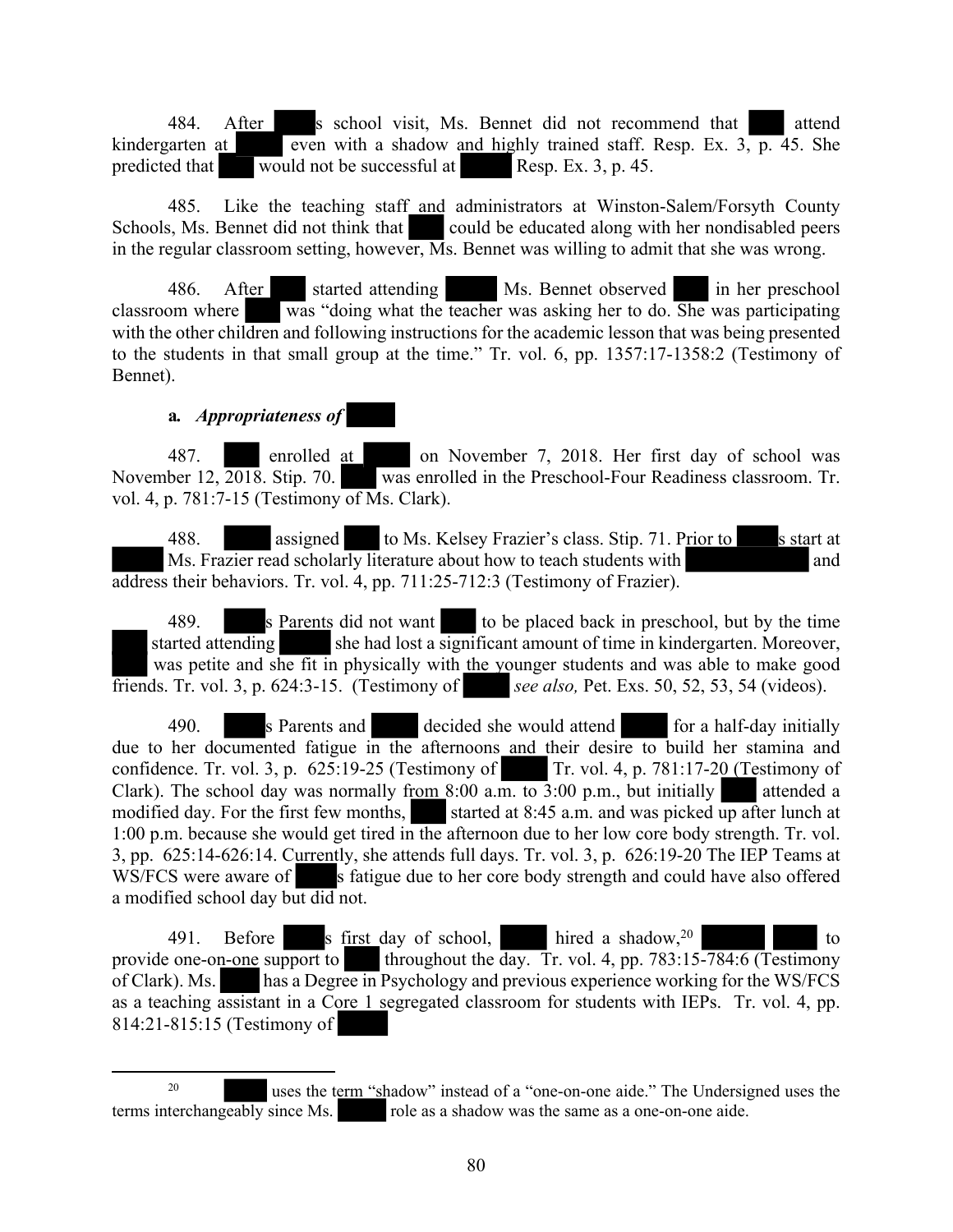492. Prior to working as shadow, Ms. researched behavior modification strategies for children with disabilities, such as the use of visual cues, maintaining eye contact, use of simple, clear language, and verbal repetition. Tr. vol. 4, pp. 816:18-20 (Testimony of s Parents gave her IEP goals to Ms. so Ms. could work on them with Tr. vol. 3, pp. 624:16-625:5; Pet. Ex. 45.

493. As shadow, Ms. role was to assist when needed and step back and allow to work independently whenever possible. Tr. vol. 4, p. 775:17-20 (Testimony of Clark); Tr. vol. 4, p. 818:9-16 (Testimony of

494. When started at her teachers' first goal for was for her to have a successful transition into the class. Tr. vol. 4, p. 781:7-15 (Testimony of Clark) *see also* Pet. Ex. 33, p. 134 (progress report narrative describing the initial goals for The Undersigned notes the importance of the steps taken by to ensure a smooth transition for especially in light of the difficulties she had during her transition to WS/FCS.

495. Ms. and Ms. Frazier collected data on s behavioral and academic progress. *See, e.g.*, Pet. Ex. 7 (anecdotal data on s behavior and academic progress); Pet. Ex.  $8$  (ABC behavior data on Tr. vol. 4, p. 822:3-17 (Testimony of she collected narrative behavior data on

496. Unlike the Behavior Data Sheets collected by Respondent which focused on the frequency of the behaviors, the behavior data collected by Ms. and Ms. Frazier captured the antecedents and consequences to s behavior and provided useful information from which to develop interventions and strategies to address solution behaviors. *See, e.g.*, Pet. Ex. 8; Tr. vol. 3, pp. 548:12-21, 549:21-24 (Testimony of Overfelt). Antecedent-Behavior Consequence Checklist ("ABC Checklists") included the time period, location, activity, antecedents, behavior, consequences, duration, and notes. Pet. Ex. 8, pp. 93-98. Although their data sheets were not perfect, Mr. Overfelt, Petitioners' Board Certified Behavior Analysis ("BCBA"), opined that he "felt like  $\begin{bmatrix} \bullet & \bullet \\ \bullet & \bullet \end{bmatrix}$  staff] were attempting to really gather information to staff] were attempting to really gather information to determine the function of  $\lceil$  s behavior and make interventions based on that." Tr. vol. 3, p. 551:10-15.

497. Based on the research they reviewed, and the information garnered from their ABC Checklists, Ms. and Ms. Frazier used a number of interventions and strategies to address s problem behaviors. Ms. used differential reinforcement as a strategy when tried to avoid work. Tr. vol. 3, pp. 539:21-540:2. They used a visual schedule, social stories, visual cues, and positive reinforcement. Tr. vol. 3, pp. 545:19-546:3; Tr. vol. 4, pp. 720:15-721:22; Pet. Exs. 41 & 42.

498. When got "off-task", Ms. used a strategy called "sit and think" to instruct about what's she going to do to get back on task. Tr. vol. 4, p. 824:6-13. Ms. effectively used strategies to assist in transitioning back to classroom recess included offering the choice to walk inside alone or with Ms. asking to think about what she will  $\overline{d}$  do next, and giving an item to carry inside. Tr. vol. 4, p. 831:10-25.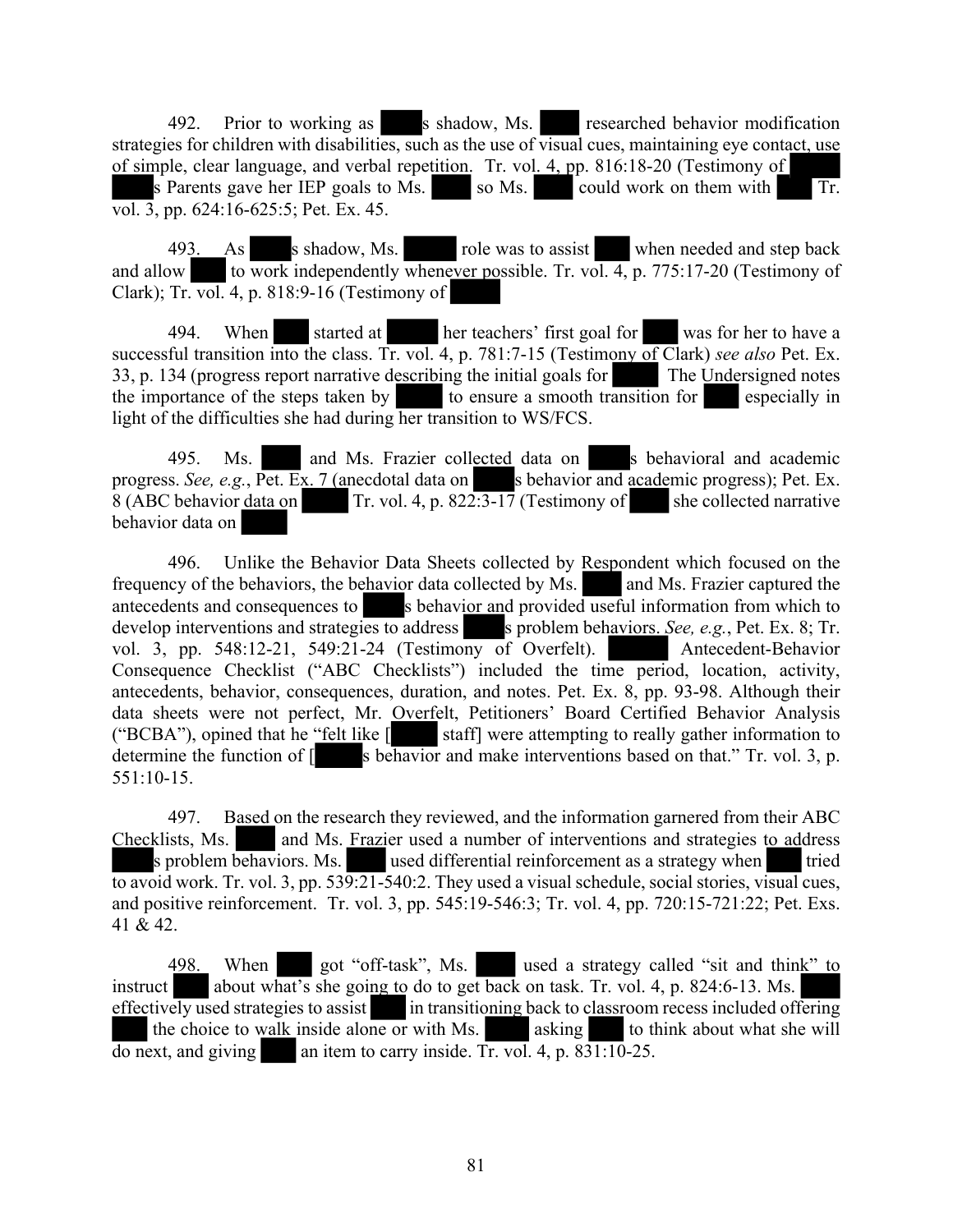499. The interventions provided to by Ms. Frazier and Ms. have enabled to participate fully in her regular education classroom. According to Ms. Frazier, the visual cues and social stories "greatly help[ed] to participate" in class. *See, e.g.*, Tr. vol. 4, p. 722:12-15.<br>When Ms. was out for a week, participated along with her classmates to such an extent When Ms. was out for a week, participated along with her classmates to such an extent that Ms. Frazier was able to support without her aide, while instructing to the whole class. Tr. vol. 7, p. 723:7-11.

500. provided with supplemental aids, services, supports, accommodations, and modifications that address sunique needs. *See, e.g.*, Tr. vol. 1, p. 188:17-25 (Testimony of Dr. Turnbull that provided assistive technology in the form of a chair to help her sit up during circle time); Tr. vol. 4, p. 726:19-21 (Testimony of Frazier that she provided a chair to that enabled her to sit up during circle time); *id*. at 727:13-21 (Testimony of Frazier that she provided special scissors that are easier for her to use and she used more tactile approaches with when teaching her letters); *id.* at  $828:12-19$  (Testimony of that she provided headphones when needed to "help her deal with noise" in the classroom).

501. Ms. Frazier provided with differentiated instruction. *See, e.g.*, Tr. vol. 4, p. 717:4-10 (Testimony of Frazier that when teaching how to "count on," she divided students into groups and gave each group a different activity related to that skill); *id*. at 731:1-6 (Testimony of Ms. Frazier that she sometimes adjusted a lesson to facilitate s ability to access the information); Tr. vol. 1, p. 228:10-15 (Testimony of Dr. Turnbull that provided differentiated instruction for math). When was learning to identify letters, Ms. would give  $\blacksquare$  five letters to choose from rather than all twenty-six so could just focus on five letters at a time. Tr. vol. 4, pp. 829:14-830:3.

502. Ms. Ms. Frazier, and the classroom teaching assistant collaborated in developing strategies to assist *See, e.g.*, Tr. vol. 4, p. 726:1 (Testimony of Ms. Frazier that she and Ms. collaborated on a daily basis regarding s education); *id.* at 726:4-8 (Testimony of Ms. Frazier that she and Ms. discussed how to improve s fine motor skills); *id*. at 724:8-15 (Testimony of Ms. Frazier that she and her assistant met with Ms. prior to search s enrollment to discuss the classroom dynamics and how to seamlessly transition and Ms. to the classroom).

#### **b.** *s Behavioral and Academic Progress*

503. has made significant behavioral progress at *See, e.g.*, Tr. vol. 4, pp. 726:19-727:5 (Testimony of Ms. Frazier that no longer needs to use a chair during circle time and can now sit indefinitely); Tr. vol. 4, p.  $728:19-23$  (Testimony of Ms. Frazier that is now able to participate in small group with minimal redirection and transition between activities with fewer visual cues); *id* at 730:12-14 (Testimony of Ms. Frazier that is able to sit and stay focused during large group activities and can politely ask for help when she needs it); Tr. vol. 4, pp.  $825:24-826:6$  (Testimony of Ms. that she rarely has to ask to "sit and think" anymore, and she is able to redirect much faster than when first started at Tr. vol. 4, pp. 1357:19-1358:14 (Testimony of Ms. Bennett that she had observed in Ms. Frazier's classroom in the previous month, and was following instructions and participating in the academic lesson).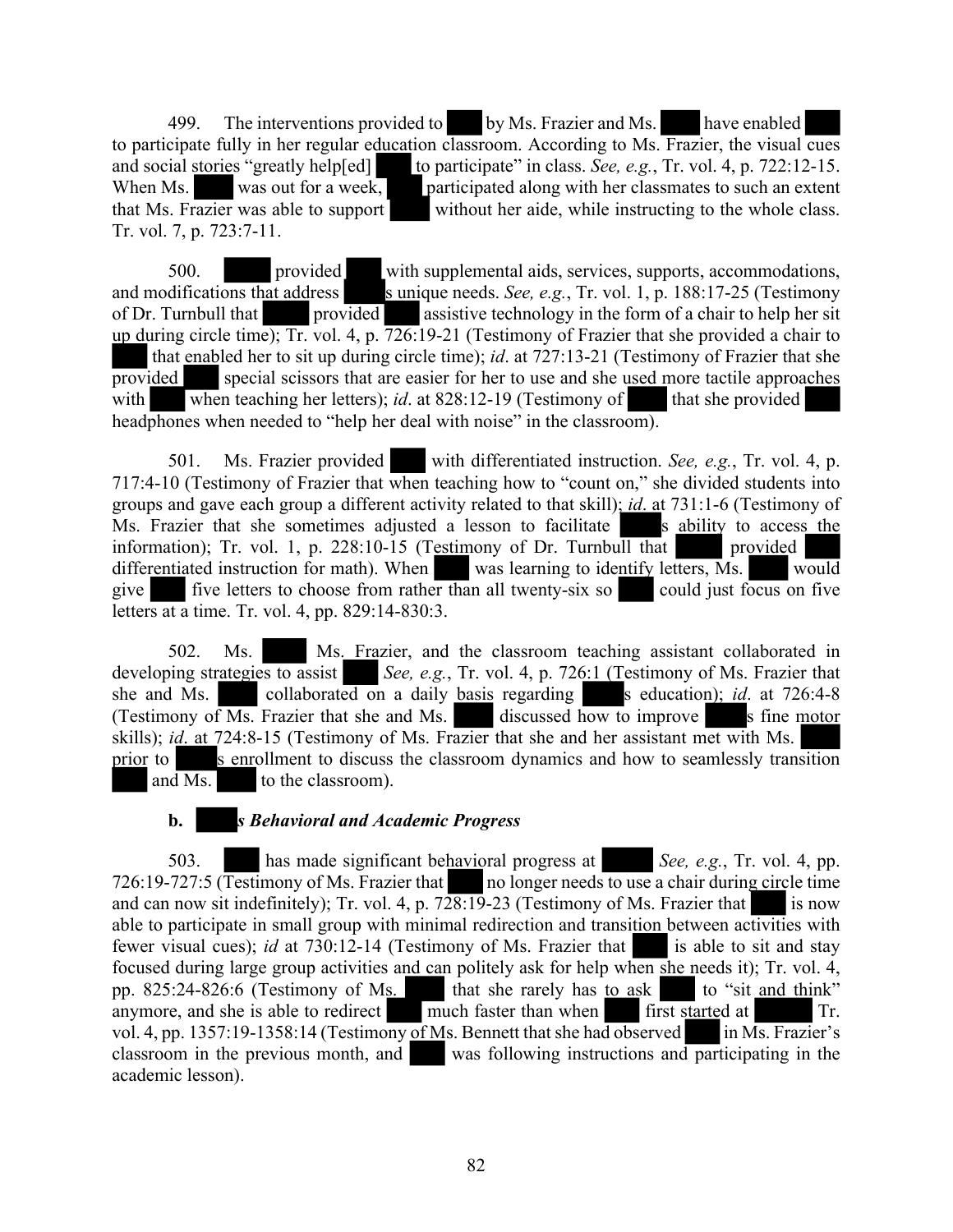504. has made academic progress at *See, e.g.,* Tr. vol. 4, p. 728:9-15 (Testimony of  $\overline{Ms}$ . Frazier that can write her first and last names, identify a letter name and sound if she can see it, sequence stories using visual cues, count with 1:1 correspondence up to 13, identify shapes, and extend patterns); Tr. vol. 4, p.  $851:2-15$  (Testimony of Ms. that has made significant academic progress since starting at particularly in her ability to count with 1:1 correspondence, write letters and numbers, and sequencing stories); Tr. vol. 4, p. 837:5-21 (Testimony of Ms. that has made progress on all of her IEP goals, including her goal on producing speech sounds).

505. has made progress with her social skills at *See* Tr. vol. 4, p. 729:1-6 (Testimony of  $\overline{Ms}$ . Frazier that could sit at a lunch table and talk with the other students, address them by name, and interact with them); *see also id.* at 850:2-9 (Testimony of Ms. that was able to communicate and play with her classmates in a fully interactive way and that she had made a number of friendships with many of her classmates).

506. has made progress with her confidence, interacting more with friends, her core body strength much stronger, academically by "leaps and bounds toward, you know, counting, number recognition, letter recognition, putting sounds together." Tr. vol. 3, pp. 633:23-634:15 (Testimony of Moreover, her behavior during transitions improved. Tr. vol. 3, p. 635:1-9.

507. Most importantly, had access to her nondisabled peers at during the entire school day. *See, e.g.*, Tr. vol. 4, p. 819:10-12 (Testimony of Ms. that receives all of her instruction with her nondisabled peers); *id.* at 824:20-825:6 (Testimony of Ms. that she no longer removed from her peers to redirect her); *id.* at 728:19-729:6 (Testimony of Ms. Frazier that participated in large and small group activities, sat with her nondisabled peers at lunch, and played with her nondisabled peers at recess).

508. Respondent main criticism of program was that " did not develop a plan for to receive instruction among any same-age kindergarten peers...". Resp. Pro. Dec. ¶ 306, p. 69. In contrast to at at would be placed with kindergarten (6-year old) and first grade (7-year old) students all of which would be disabled. was only 6 years old when she enrolled in and the remaining students in her class were 5 years old. Tr. vol. 4, p. 735:3-13.

509. In balancing the appropriateness of age difference between WS/FCS and the Undersigned considered, s academic and functional levels, as well as the fact would be exclusively educated with her nondisabled peers, albeit younger students, at Because of s unique circumstances, the Undersigned finds that provided appropriate  $\overline{eduction}$  with appropriate supplemental supports which allowed access to her nondisabled peers in the least restrictive environment.

(this space left intentionally blank)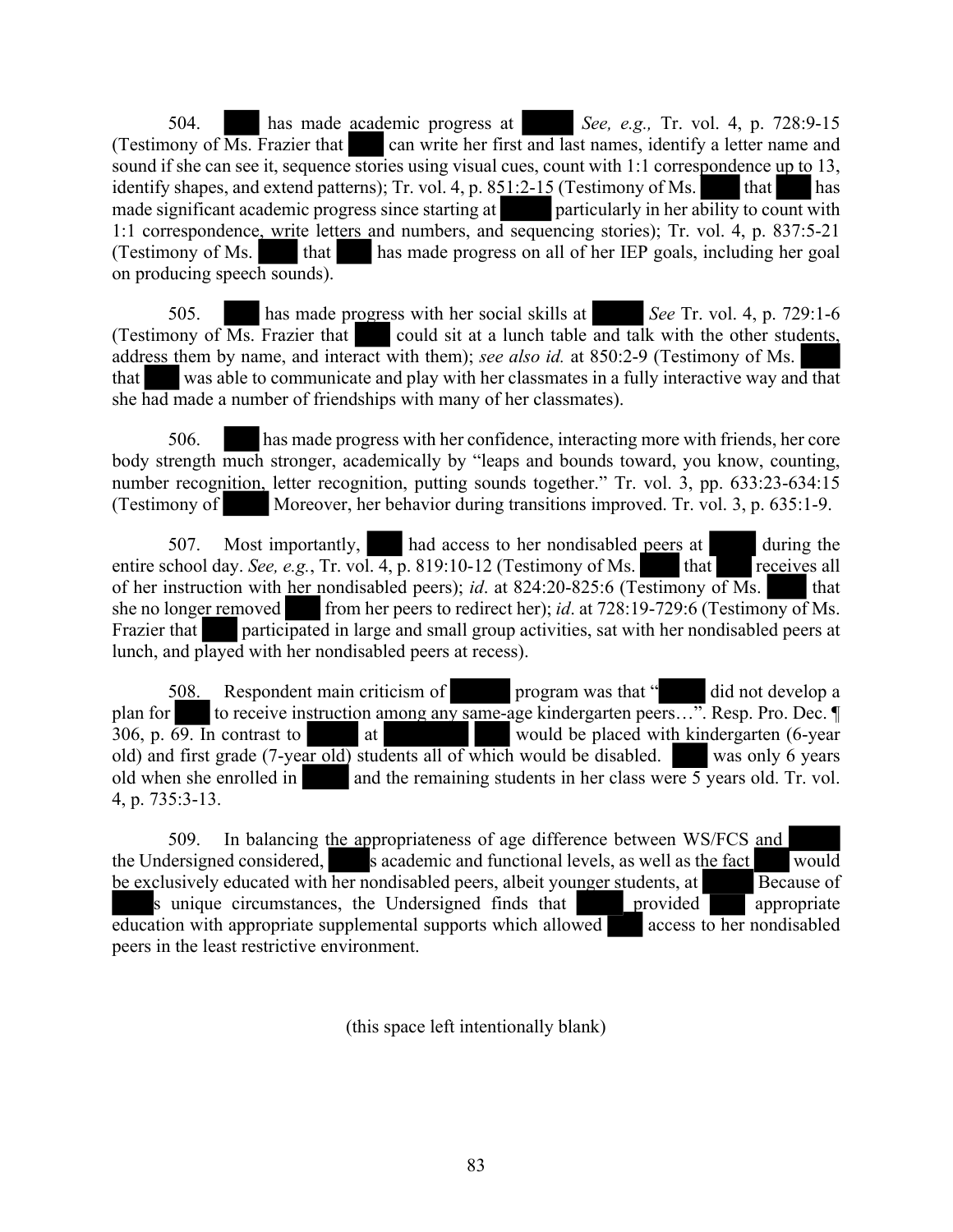# **CONCLUSIONS OF LAW**

Based on the above Findings of Fact and relevant laws and legal precedent, the Undersigned concludes as follows:

### **General Legal Framework**

1. To the extent the Findings of Fact contain conclusions of law or the Conclusions of Law are findings of fact, they should be considered without regard to their given labels.

2. This Final Decision incorporates and reaffirms the Conclusions of Law contained in the previous Orders entered in this contested case.

3. As the party requesting the hearing, the burden of proof lies with Petitioners and the standard of proof is by a preponderance of the evidence. *See Schaffer ex rel. Schaffer v. Weast*, 546 U.S. 49, 62 (2005). Stip. 2.

4. The Petitioners, by and through her parents, and and Respondent Winston-Salem/Forsyth County Schools Board of Education are properly before this Tribunal, and this Tribunal has personal jurisdiction, Stip. 1, and subject matter jurisdiction over them.

5. Respondent is a local education agency ("LEA") receiving funds pursuant to the IDEA, Stip. 5, and is the LEA responsible for providing educational services in Forsyth County, North Carolina. Respondent is subject to the provisions of applicable federal and state laws and regulations, specifically 20 U.S.C. § 1400 *et seq.*; 34 C.F.R. § 300 *et seq.*; and N.C. Gen. Stat. 115C-106 *et seq.* Respondent is also subject to the *Policies Governing Services for Children with Disabilities* developed by the North Carolina Department of Public Instruction. These acts, regulations, and policies require Respondent to provide FAPE for those children in need of special education residing within its jurisdiction.

6. The Petitioners and Respondent named in this action are correctly designated and had been properly noticed of this hearing, Tr. vol. 1, pp. 8:22-9:10, and venue was proper.

7. The Office of Administrative Hearings has jurisdiction over this contested case pursuant to Chapters 115C and 150B of the North Carolina General Statutes and the Individuals with Disabilities Education Improvement Act ("IDEA"), 20 U.S.C. § 1400 *et seq.* and its implementing regulations, 34 C.F.R. §§ 300 and 301. N.C. Gen. Stat. § 115C-109.6(a) controls the issues to be reviewed. Stip. 3.

8. The IDEA is the federal statute governing the education of students with disabilities. The federal regulations promulgated under the IDEA are codified at 34 C.F.R. Parts 300 and 301. Stip. 4.

9. The controlling State law for students with disabilities is N.C. Gen. Stat. § 115C, Article 9 and the corresponding State regulations. Stip. 6.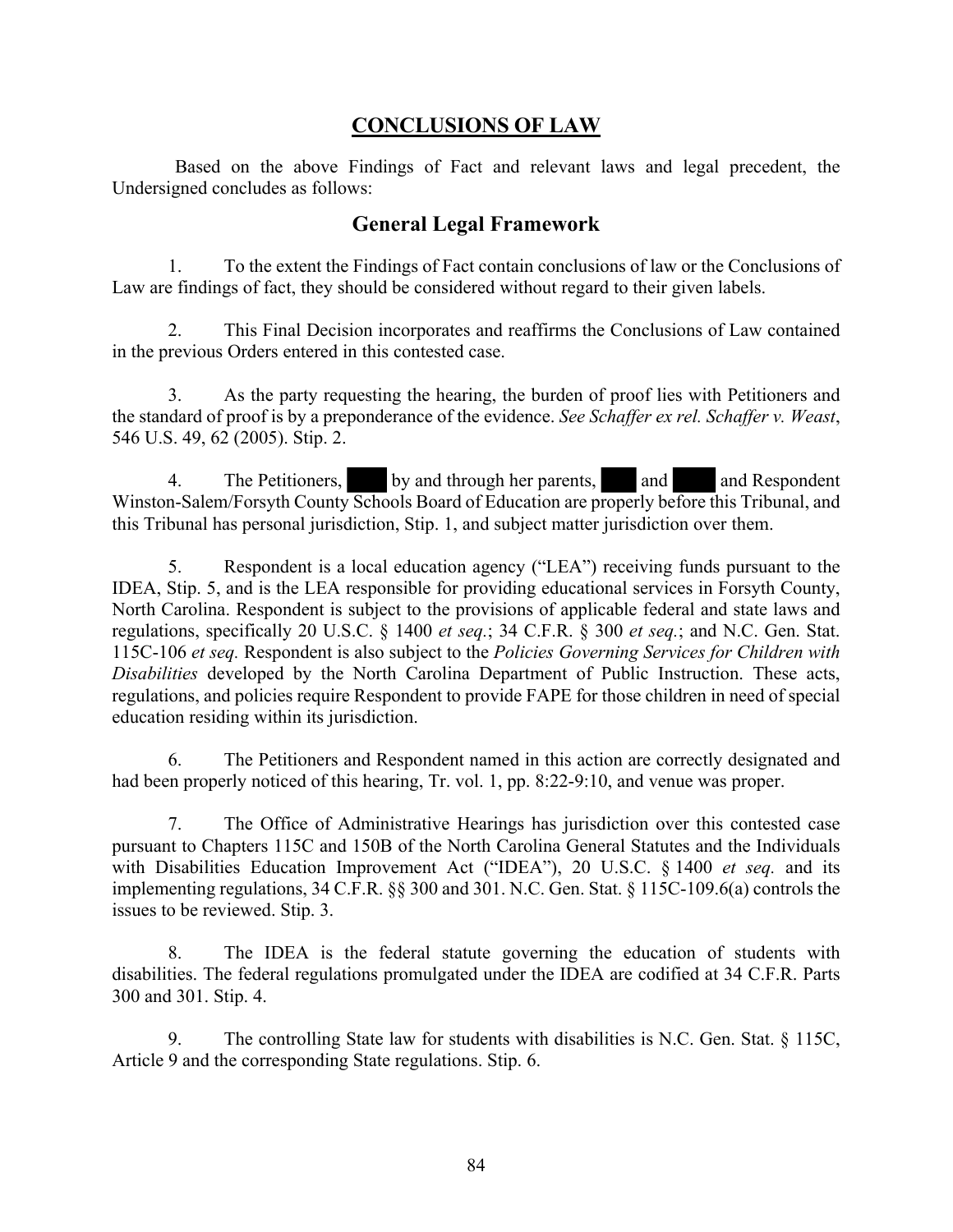10. Under the IDEA, a state is eligible for federal funding if it "provides assurances" to the federal government that it "has in effect policies and procedures that ensure," *inter alia*, "a free appropriate public education ("FAPE") is available to all children with disabilities residing in the state." 20 U.S.C. § 1412. A Local Educational Agency ("LEA") is also "eligible for assistance" if its plan to effect policies and procedures is "consisten[t] with the state." 20 U.S.C. § 1415(a)(1).

11. The professional judgment of teachers and other school staff is a critical factor in the evaluation of an IEP. "Local educators deserve latitude in determining the individualized education program most appropriate for a disabled child. The IDEA does not deprive these educators of the right to apply their professional judgment." *Hartmann by Hartmann v. Loudoun Cty. Bd. Of Educ.,* 118 F.3d 996, 1001 (4th Cir. 1997); *see also, Bd. of Ed. of Hendrick Hudson Central School Dist., Weschester Cty. v. Rowley*, 458 U.S.176, 189-90 (1982), (stating that "courts must be careful to avoid imposing their view of preferable educational methods upon the States."). The IDEA "requires great deference to the views of the school system rather than those of even the most well-meaning parents." *A.B. ex rel. D.B. v. Lawson*, 354 F.3d 315, 328 (4th Cir. 2004).

12. In accordance with N.C. Gen. Stat. § 150B-34(a) the Undersigned "shall decide the case based upon the preponderance of the evidence, giving due regard to the demonstrated knowledge and expertise of the agency with respect to inferences within the specialized knowledge of the agency." A local board of education is a local educational agency under the IDEA and State law. The Office of Administrative Hearings ("OAH"), OAH has subject matter jurisdiction over this case and the actions of local boards of education as local educational agencies in the special education context pursuant to N.C.G.S. § 115C-109.6.

13. Deference to educator's professional judgment is due only as long as educators "offer a cogent and responsive" explanation for their decisions at some point during the administrative process. *See Endrew F. ex rel. Joseph F. v. Douglas Cty. Sch. Dist. RE-1*, 137 S. Ct. 988, 999, 1002 (2017). "We have always been, and we should continue to be, reluctant to second-guess professional educators… [o]nce a procedurally proper IEP has been formulated, a reviewing court should be reluctant indeed to second-guess the judgment of education professionals. Indeed, we should not disturb an IEP simply because we disagree with its content, and we are obliged to defer to educators' decisions as long as an IEP provided the child the basic floor of opportunity that access to special education and related services provides." *MM ex rel. DM v. Sch. Dist. of Greenville Cnty.,* 303 F.3d 523, 527 (4th Cir. 2002) (internal quotations omitted).

# **Denial of a Free and Appropriate Public Education ("FAPE")**

14. A school district is required to offer each student with a disability a FAPE through an Individualized Education Program ("IEP") that conforms to the requirements of the IDEA and State standards. 20 U.S.C.  $\S$  1412(a)(1)(A); 20 U.S.C.  $\S$  1401(9). The IEP is "the centerpiece of the statute's education delivery system for disabled children." *Honig v. Doe*, 484 U.S. 305, 311 (1988).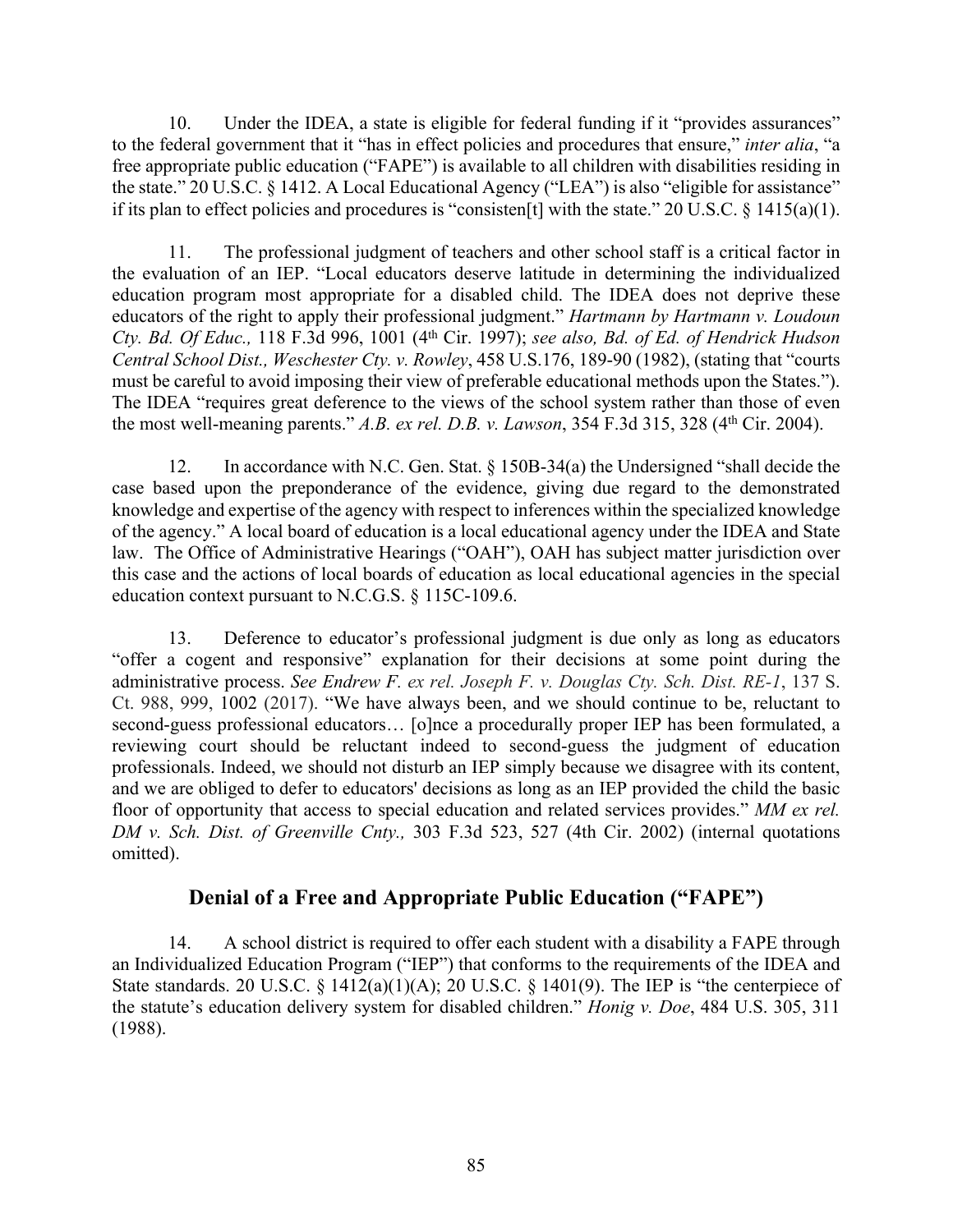15. "To meet its substantive obligation under the IDEA, a school must offer an IEP reasonably calculated to enable a child to make progress appropriate in light of the child's circumstances." *Endrew F. ex rel. Joseph F. v. Douglas Cty. Sch. Dist. RE-1*, 137 S. Ct. 988, 999 (2017); *R.F. by and through E.F. v. Cecil County Public Schools*, 919 F.3d 237 (2019) (clarifying the Fourth Circuit's prior *de minimis* standard no longer good law).

16. The focus on the particular child's unique circumstances is "at the core of the IDEA" and the Undersigned's analysis must be grounded in sparticular circumstances at the time of the IEP Meetings. *Id. citing Endrew F.*, 137 S.Ct. at  $\overline{999}$ .

17. For a reviewing court, "the question is whether the IEP is reasonable, not whether the court regards it as ideal." *Endrew F.*, 137 S.C. at 999. Thus, school districts are not charged with providing the best program, but only a program that is designed to provide the child with an opportunity for a free appropriate public education. *Bd. of Ed. of Hendrick Hudson Central School Dist., Weschester Cty. v. Rowley*, 458 U.S.176, 189-90 (1982).

18. Once a school has formulated a procedurally proper IEP, a reviewing court should be reluctant to second-guess the judgment of educational professionals, and neither parents nor courts have a right to compel a school district to employ a specific methodology in educating a student. *See Rowley*, 458 U.S. at 206-08.

19. A hearing officer may find a denial of FAPE where the public agency's procedural inadequacies: (1) impeded the child's right to a free appropriate public education; (2) significantly impeded the parents' opportunity to participate in the decisionmaking process regarding the provision of a free appropriate public education to the parents' child; or (3) caused a deprivation of educational benefits. 20 U.S.C.  $\S$  1415(f)(3)(E)(ii).

20. The Supreme Court held in *the Board of Education of Hendrick Hudson Central School District, Westchester County v. Rowley* that "a court's inquiry" first requires the determination of whether the "[LEA] complied with the procedures set forth in the [IDEA], [a]nd second," whether the "[IEP] developed through the [IDEA's] procedures [is] reasonably calculated to enable the child to receive educational benefits." 458 U.S. 176, 206–07 (1982).

# **Procedural Violations - Legal Standard**

21. The IDEA contains a number of critical, procedural safeguards to provide notice to parents of decisions regarding their children and "an opportunity [for parents] to object to those decisions." *G. ex rel. R.G. v. Fort Bragg Dependent Sch*., 343 F.3d 295, 299 (4th Cir. 2003) (quoting *MM ex rel. DM v. Sch. Dist. of Greenville Cnty.,* 303 F.3d 523, 527 (4th Cir. 2002) (internal citation omitted)). Should the LEA fail in its obligations under the IDEA, parents are afforded the right to file a due process complaint "with respect to any matter relating to the identification, evaluation, or educational placement of the child, or the provision of a free appropriate public education to such child." 20 U.S.C. § 1415(b)(6).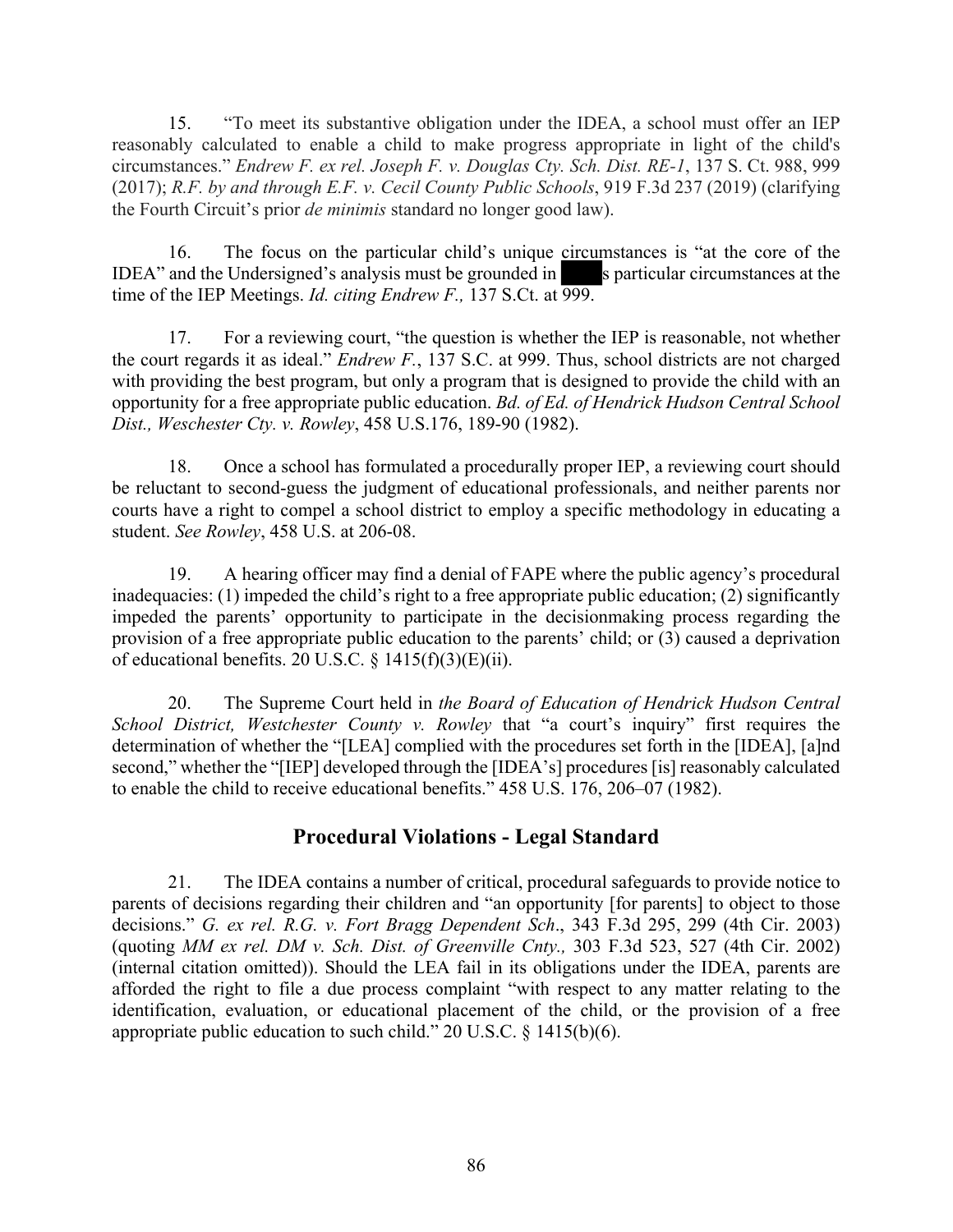22. "The grammatical structure of IDEA's purpose of protecting 'the rights of children with disabilities and parents of such children,'  $\S$  1400(d)(1)(B), would make no sense unless 'rights' refers to the parents' rights as well as the child's. Other provisions confirm this view. *See, e.g.*, § 1415(a)." *Winkelman v. Parma City Sch. Dist.*, 550 U.S. 516, 517 (2007). The Court found: "IDEA grants parents independent, enforceable rights. These rights, which are not limited to certain procedural and reimbursement-related matters, encompass the entitlement to a free appropriate public education for the parents' child." *Id.* at 533 (emphasis added).

23. The IDEA's procedural requirements are purposefully designed to ensure that parents can meaningfully participate in the process of developing an IEP for their child. *See Rowley*, 458 U.S. at 205–06 ("It seems to us no exaggeration to say that Congress placed every bit as much emphasis upon compliance with procedures giving parents and guardians a large measure of participation at every stage of the administrative process . . . as it did upon the measurement of the resulting IEP against a substantive standard.").

24. "[A]n ALJ must answer each of the following in the affirmative to find that a procedural violation of the parental rights provisions of the IDEA constitutes a violation of the IDEA: (1) whether the plaintiffs alleged a procedural violation; (2) whether that violation significantly impeded the parents' opportunity to participate in the decisionmaking process regarding the provision of a FAPE to the parents' child; and (3) whether the child did not receive a FAPE as a result." *R.F.,* 919 F. 3d at 249.

25. To the extent that the procedural violations do not actually interfere with the provision of FAPE, these violations are not sufficient to support a finding that a district failed to provide a FAPE. *Gadsby v. Grasmick,* 109 F.3d 940, 956 (4th Cir. 1997). If a disabled child received (or was offered) a FAPE in spite of a technical violation of the IDEA, the school district has fulfilled its statutory obligations. *Burke County Bd. of Educ. v. Denton,* 895 F.2d 973, 982 (4th Cir.1990).

26. Only when the court finds that the "procedural violation has resulted in such substantive harm, and thus constituted a denial of [the child's] right to a FAPE, may [it] 'grant such relief as the court determines is appropriate." *Knable ex rel. Knable v. Bexley City School. Dist.*, 238 F.3d 755, 764 (6th Cir., 2001) (citing 20 U.S.C. § 1415(e)(2)).

27. In addition, State law dictates that "the decision of the administrative law judge shall be made on substantive grounds based on a determination of whether the child received a free appropriate public education." N.C.G.S. § 115C-109.6(f). "In matters alleging a procedural violation, the hearing officer may find that a child did not receive a free appropriate public education only if the procedural inadequacies (i) impeded the child's right to a free appropriate public education; (ii) significantly impeded the parents' opportunity to participate in the decisionmaking process regarding the provision of a free appropriate public education to the parents' child; or (iii) caused a deprivation of educational benefits." N.C.G.S. § 115C-109.8(a).

28. Respondent committed numerous procedural violations in this case which caused substantive harm to and significantly impeded her Parents ability to meaningfully participate in the decisionmaking process for developing her educational program.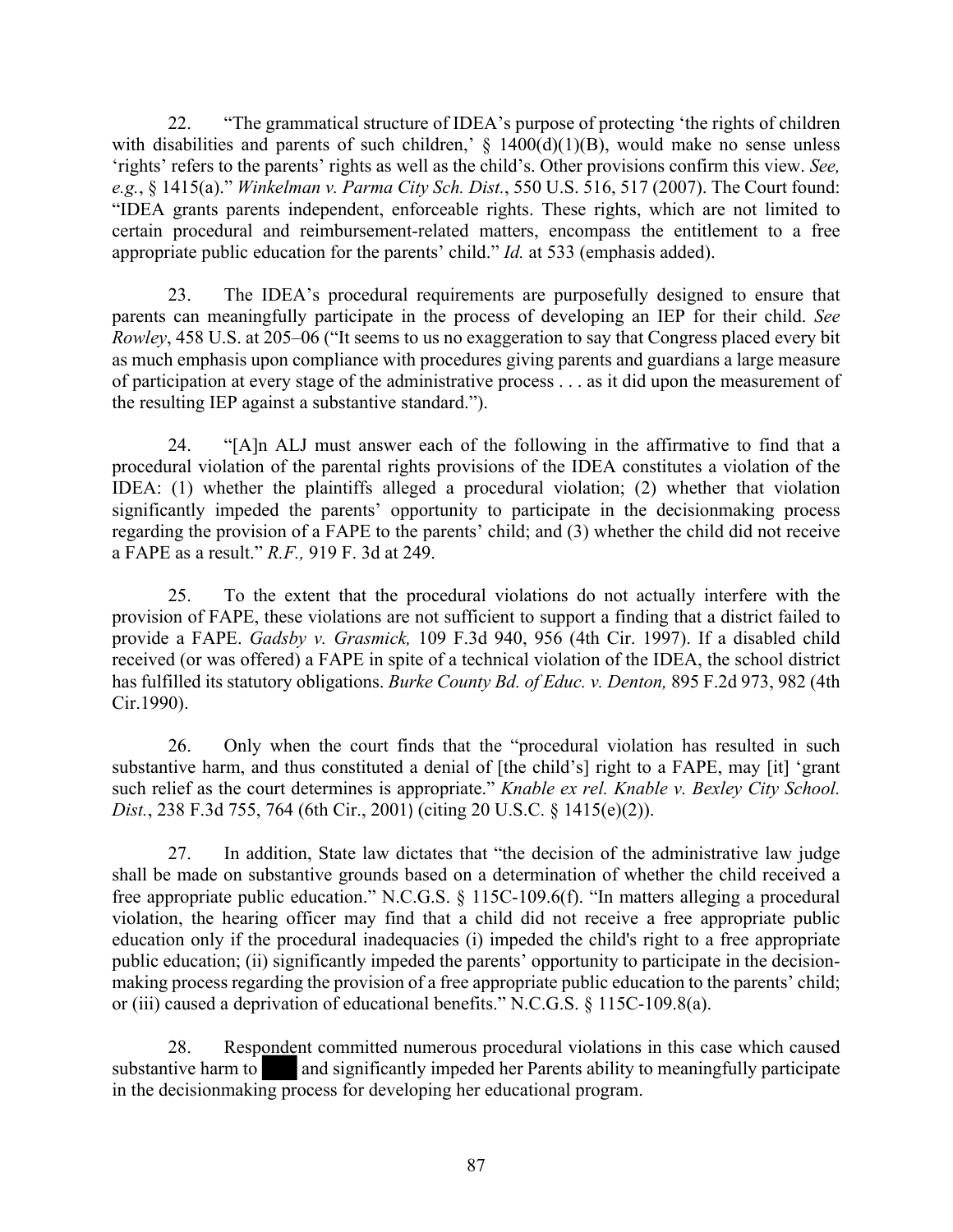### **FIRST ISSUE:**

# **Whether Respondent failed to comply with the procedural and/or substantive requirements of the IDEA at any time between November 9, 2017 through November 9, 2018, and if so, what appropriate relief should this Tribunal award Petitioners?**

29. The first issue is whether Respondent violated the substantive and procedural requirements of the IDEA between November 9, 2017 though November 9, 2018 and if so, what the appropriate remedy would be.

#### **1. Respondent Failed to Develop an IEP Before the Beginning of the 2018-2019 School Year**

30. From November 9, 2017 until turned six years old on 2018, was enrolled in private schools. At that time, might have been entitled to a Private Services Plan ("PSP"), but she was not entitled to an IEP. s entitlement to a PSP is discussed later in these Conclusions.

31. Respondent had allowed s most recent March 2016 IEP to expire on March 13, 2017.

32. Just before her birthday on April , 2018, s Parents contacted Dr. Fisk-Moody and asked for an IEP. Subsequently on May 22, 2018, a Reevaluation IEP Meeting was held, but an IEP was not developed before the beginning of the 2018-2019 school year.

33. "At the beginning of each school year, each local educational agency . . . shall have in effect, for each child with a disability in the agency's jurisdiction, an individual education program . . ." 20 U.S.C. § 1414(d)(2)(A); 34 CFR § 300.3232(a); NC Policy 1503-4.4(a).

34. For an initial referral, the evaluation process and development of the IEP must occur within 90 days of the referral. 34 C.F.R.  $\S$  300.323; NC 1503-4.4(c)(1). s Parents requested that Respondent develop an IEP for on April 17, 2018. Respondent had ninety (90) days (i.e., July 16, 2018) to complete s evaluations, determine her eligibility, and develop her IEP. Respondent did not even attempt to complete s evaluations until after the 2018-2019 school year started and did not determine her eligibility or develop her IEP until September 2018.

35. Consequently, did not have an IEP in place when the school year started, and she did not receive the appropriate supplemental aids and services to allow her to access the general education curriculum.

36. In its documentation, Respondent treated the Parent Referral as a Reevaluation instead of an Initial Evaluation thereby avoiding the 90-day timeframe. The Parties also stipulated that the May 22, 2018 IEP Meeting was a Reevaluation IEP Meeting. Stip. 28. As the Parties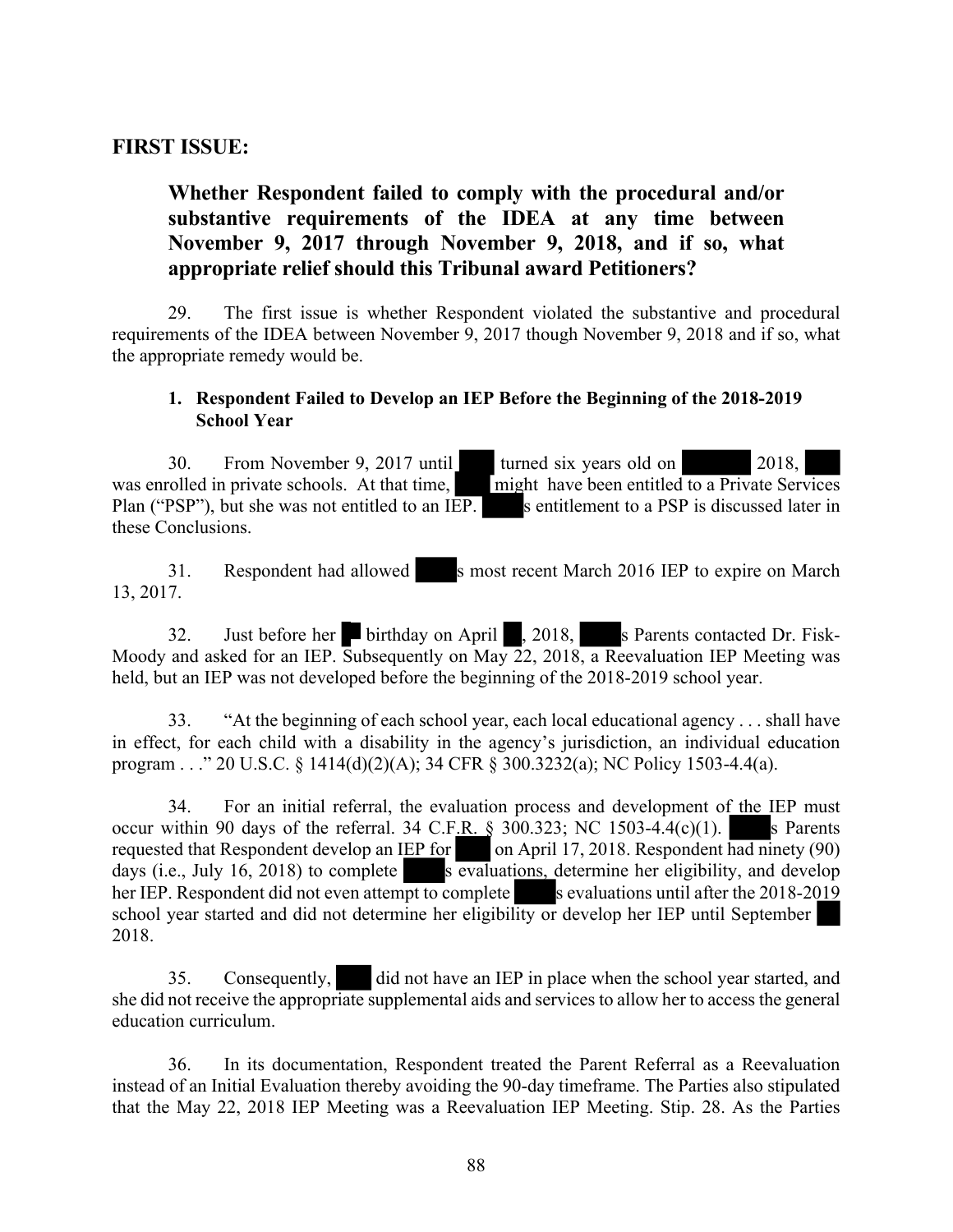stipulated that the May 2018 IEP Meeting was a reevaluation IEP meeting, Stip. 28, the Undersigned must accept that this was a reevaluation not an initial evaluation, so the 90-day timeframe is not applicable. Even though Respondent was not bound by the 90-day deadline, because of the Parties stipulation that the May 22, 2018 IEP Meeting was a reevaluation meeting, Respondent was not relieved of liability as the IDEA required Respondent to develop an IEP for before the 2018-2019 school year began.

37. Whether this was an initial referral or a reevaluation, Respondent's procedural violations of failing to timely complete evaluations and develop an IEP for before the beginning of the school year caused educational harm. was deprived  $\overline{of}$  any academic or functional support in the regular education classroom. This deprivation contributed to her maladaptive behaviors which Respondent ultimately used to justify her placement in a placement which was not least restrictive for her. This procedural violation was not harmless error and led to a denial of FAPE for

#### **2. Respondent Failed to Properly Evaluate**

38. The IDEA mandates the initial evaluation to determine if a child is a child with a disability "must consist of procedures—(I) to determine if the child is a child with a disability . . .; and (II) to determine the educational needs of the child." 20 U.S.C. § 1414(a)(1)(C)(i); 34 C.F.R. § 300.301; NC Policy 1503-2.2.

39. "Evaluations must be conducted, eligibility determined, and for an eligible child, the IEP developed, and placement completed within 90 days of receipt of a written referral." 20 U.S.C. § 1414(a); 13 C.F.R. § 300.301; NC Policy 1503-2.2(c)(1).

40. The evaluation must be sufficiently comprehensive to identify all of the child's special education needs, whether or not commonly linked to the disability category in which the child has been identified. 20 U.S.C. §§ 1414(b)(1)-(3), 1412(a)(6)(B); 34 CFR § 300.304; NC Policy 1503-2.5.

41. The evaluation must "use a variety of assessment tools and strategies to gather relevant functional, developmental, and academic information." 20 U.S.C. § 1414(b); 34 CFR § 300.304; NC Policy 1503-2.5.

42. Prior to finding a child eligible in the category of Intellectual Disability ("ID"), school districts must conduct, among other things, "two scientific research-based interventions to address academic and/or functional skill deficiencies and documentation of the results of the interventions, including progress monitoring documentation;" an interview with the parents; and a social/developmental history. NC Policy 1503-2.5(7)(i).

43. Respondent did not conduct two research-based interventions prior to determine s eligibility as ID-Mild.

44. Respondent argued it provided with "small-group instruction" and "direct instruction…for activities," and these constitute research-based interventions. The Undersigned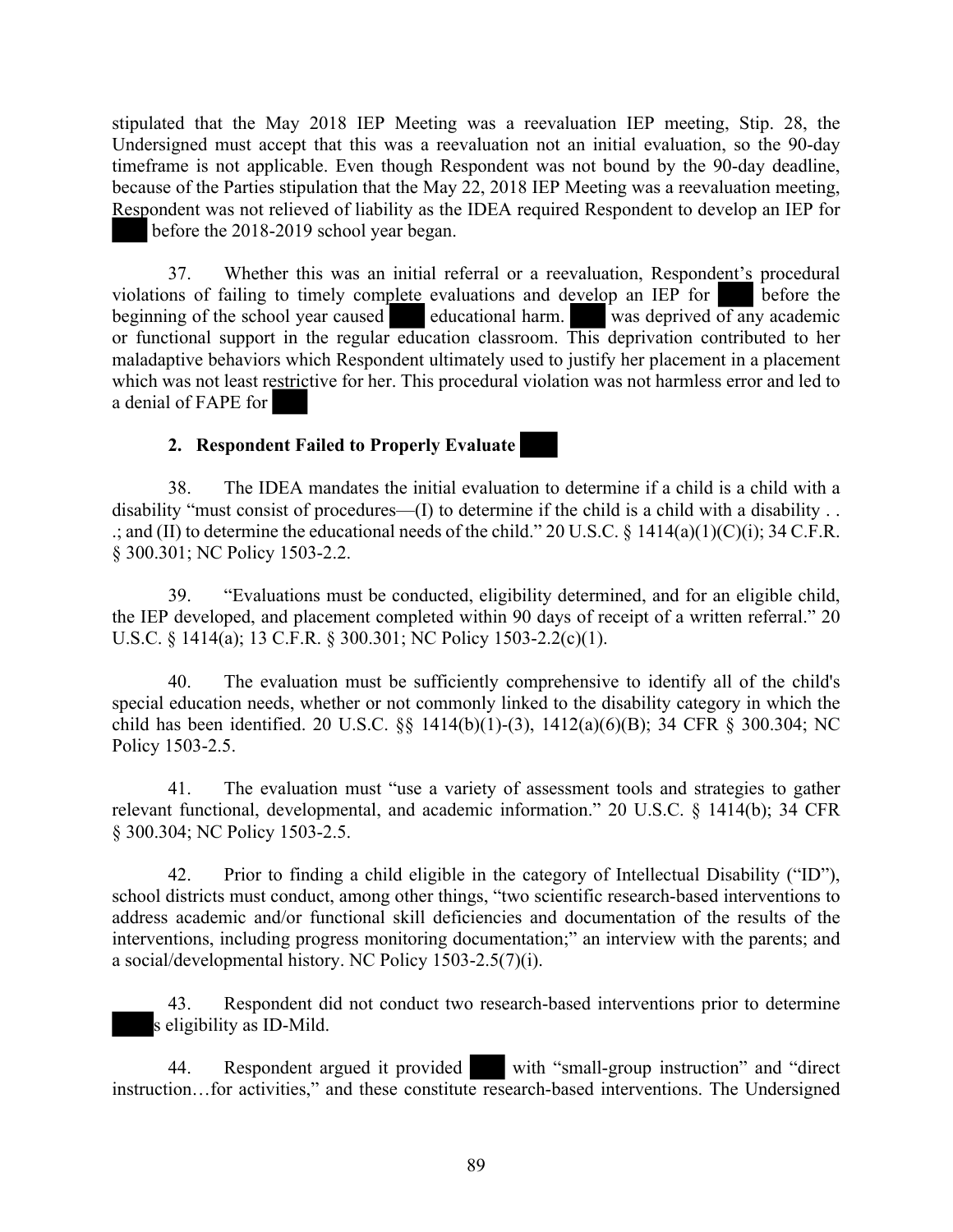finds persuasive the testimony of Dr. Turnbull that these strategies do not constitute interventions. Further, no evidence was offered that Respondent conducted or documented progress monitoring of the aforementioned research-based interventions.

45. was eligible under the Development Delay ("DD") category from 3 through 7 years of age, NC Policy 1503-2.5(d)(4)(ii)(A), but Respondent did not consider continuation of her eligibility under that category. Had Respondent continued s eligibility under the DD category, research-based interventions would not have been required. *See* NC Policy 1503-  $2.5(d)(4)$ .

46. The DD eligibility category has two optional subcategories – delayed/atypical development and delayed/atypical behavior. To be eligible under the DD subcategory delayed/atypical development, would have to have been between the ages of three through seven and had delayed/atypical development in one of five areas: physical development, cognitive development, communication development, social/emotional development, or adaptive development. NC Policy 1503-2.5(d)(4)(ii)(B). For the subcategory of delayed/atypical behavior, for ages six through seven would have to had delayed/atypical behavior patterns and adaptive skills in two or more of the following ways: 1. inability to interact appropriately with adults and peers; 2. inability to cope with normal environment or situational demands; the use of aggression or self-injurious behavior; or 4. the inability to make educational progress due to social/emotional deficits. NC Policy  $1503-2.5(d)(4)(ii)(C)$ .

47. Because of s communication deficits and/or adaptive delays, would have been eligible for DD under the delay/atypical criteria. She may have also been eligible because of her delayed/atypical behavior patterns and adaptive skills but only one subcategory is required for DD eligibility.

48. For both DD subcategories, the identification is based on informal educational/clinical opinion and appropriate assessment measures. NC Policy 1503- 2.5(d)(4)(ii)(B)(b) & (C)(c).

49. Had Respondent timely completed the psychological and speech/language evaluations during the four months between the referral and start of the school year, could have been found eligible under DD without any further data collection or assessments.

50. Respondent did not provide a cogent and reasonable explanation as to why the IEP Team did not continue s eligibility under the category of DD or at least consider this eligibility category.

51. The speech/language evaluation also did not conform to the NC Policies. Respondent's Speech Pathologist failed to observe across settings to access academic, functional, and behavior skills in violation of NC Policy 1503-2.5(d)(12)(i)(G) and did not conference with s Parents in violation of NC Policy  $1503-2.5(d)(12)(i)(H)$ .

52. Despite the violations NC Policies in the speech/language evaluation process, Petitioners did not proffer any evidence that suffered a denial of FAPE because of those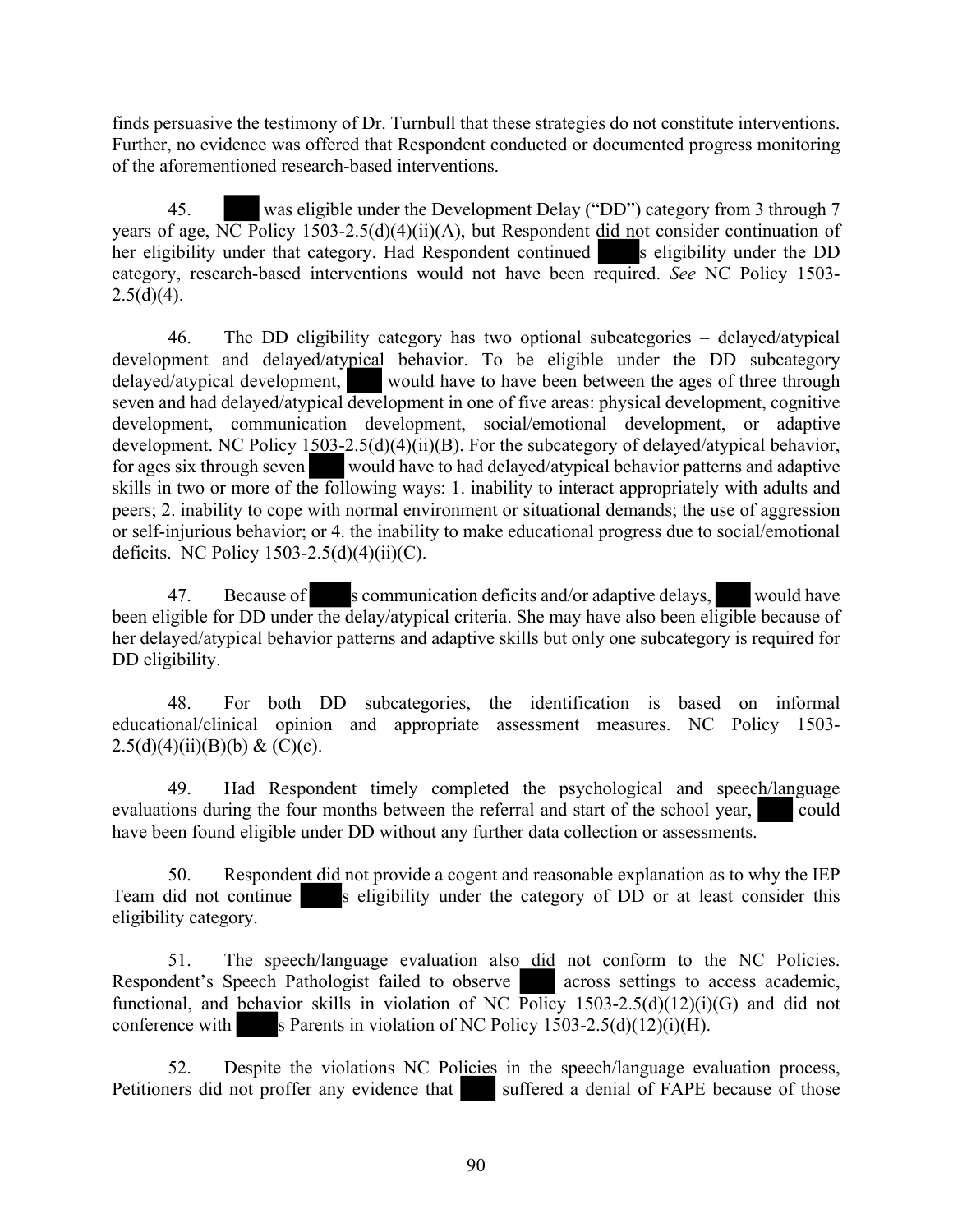violations. Therefore, these procedural violations were harmless error. However, the delay in the completion of the speech/language evaluation substantively affected the timely development of

s IEP before the beginning of the 2018-2019 school year and that was not harmless error.

53. Principal and teachers complained that they did not know about the extent of s disabilities before she was assigned to This was not the fault of Petitioners, who requested an IEP four months before the school year started, but rather the result of Respondent's failure to timely complete the evaluations and develop s IEP before the school year started.

54. Even though Respondent's EC Teacher admitted even before the school year began, she needed information to determine if continued to have previously identified behaviors, Respondent failed to conduct an informal Functional Behavior Assessment ("FBA"). The EC Teacher did use "Functional Behavior Assessment" data sheets and created other "Event Recording Data Sheets" for the regular education teacher, but Respondent denied this data was part of a FBA.

55. Despite documenting excessive maladaptive behaviors during the evaluation process before the IEP was developed, Respondent failed to provide a reasonable explanation as to why a FBA was not needed. To determine whether s behaviors were manifestations of her disability, the IEP Team must conduct a functional behavioral assessment if a Behavior Intervention Plan ("BIP") has not been developed. 34 C.F.R. § 300.530(f)(1).

56. Although FBA are typically completed after manifestation determinations, 34 C.F.R. § 300.530 (e), nothing precludes the use of a FBA in other contexts when behavior is at issue especially in a situation such as this one where placement was determined based on behaviors.

57. Moreover, after the Parents requested a FBA at the September 2018 IEP Meeting, the IEP Team admitted that a FBA was necessary yet delayed conducting the FBA until after the placement determination.

58. Although s IEP Team agreed at the September 2018 IEP Meeting that a FBA was needed, Respondent failed to seek her Parents' consent to conduct the FBA prior to removing from her nondisabled peers reportedly due to her behavior. This resulted in educational harm  $\overline{t}$  as Respondent did not understand the function of s behaviors or attempt to implement any BIP prior to segregating her from her nondisabled peers in a separate setting.

59. The October 2018 IEP Team agreed that a FBA was needed but again refused to conduct one before the placement determination.

60. Respondent's refusal to conduct a FBA prior to its placement decisions at both the September and October IEP Meetings substantively impeded the Parents' right to meaningful participation at both meetings and denied essential information from the Parents as well as all the other IEP Team members.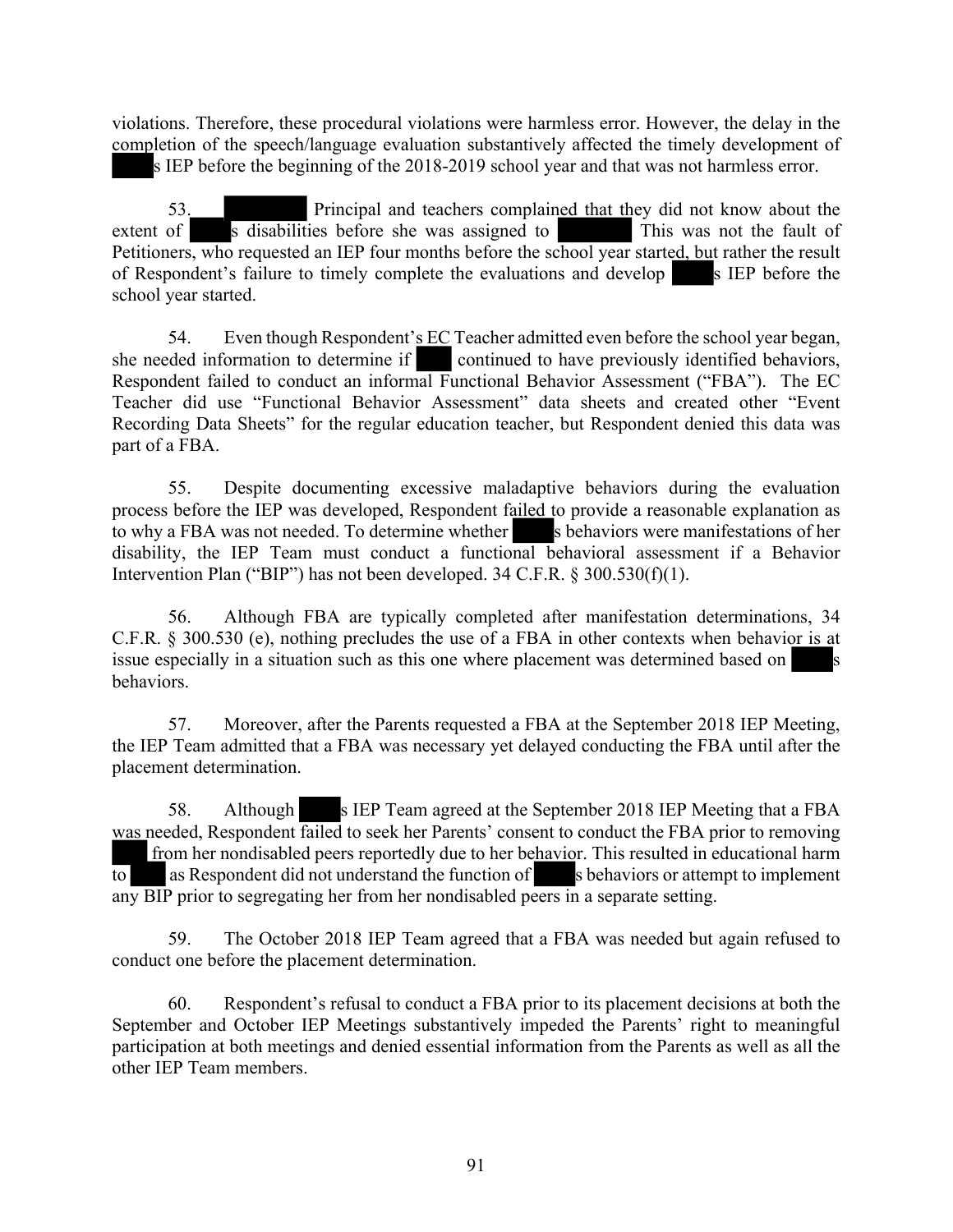61. For determining eligibility and educational needs, all information obtained during the evaluation process must be documented and carefully considered by the IEP Team. 34 C.F.R. § 300.306(c)(ii). As part of any reevaluation, the IEP Team must review existing evaluation data including classroom-based observations and observations by teachers. 34 C.F.R. § (a)(1)(ii)&(iii).

62. Respondent's deliberately failed to disclose its informal behavior data collection and the enormity of s behaviors as documented on its Behavior Data Sheets which significantly impeded the Parents meaningful participation in the IEP decisionmaking process. Respondent has offered no explanation, cogent or otherwise, as to why these Behavior Data Sheets were not disclosed to Petitioners until after due process was filed.

63. Based on the Findings of Fact, stipulations, sworn testimony, and other evidence in the record, except as noted about the speech/language evaluation, the Undersigned concludes that Respondent failed to timely and properly evaluate in accordance with the IDEA and this was not harmless error. Moreover, Respondent's failure to timely develop an IEP before the beginning of 2018-2019 school year denied a FAPE.

### **3. Failure to Give Appropriate Notice Prior to the May 22, 2018 IEP Meeting**

64. Each LEA must ensure that one or both of a child's parents are at each IEP Meeting or an opportunity to participate. 34 C.F.R. § 300.322(a); 20 U.S.C. § 1414(d)(1)(B)(i); NC Policy  $1503 - 4.3(a) \& (b)$ .

65. Respondent presented the Invitation to Conference to s Father to sign at the impromptu May 22, 2018 IEP Meeting, thus failing to provide  $\overline{s}$  Parents with appropriate notice of this IEP meeting. 20 U.S.C. § 1415(b)(1); 34 C.F.R. § 300.322(1); NC Policy 1503- $4.3(a)(1)$ .

66. Even though the notice was not sufficient to allow an opportunity to attend the May 2018 IEP Meeting, was able to attend and given an opportunity to participate. Petitioner failed to prove that this procedural violation denied a FAPE. This notice violation was harmless error.

#### **4. Entitlement to Extended School Year Services ("ESY")**

64. Extended School Year ("ESY") services "must be provided only if a child's IEP Team determines, on an individual basis…that the services are necessary for the provision of FAPE to the child." 34 C.F.R. § 300.106(a)(2).

65. Under the North Carolina Policies, the IEP Team must determine that extended school year services are necessary for the provision of FAPE to an individual child by considering:

(i) Whether the student regresses or may regress during extended breaks from instruction and cannot relearn the lost skills within a reasonable time; or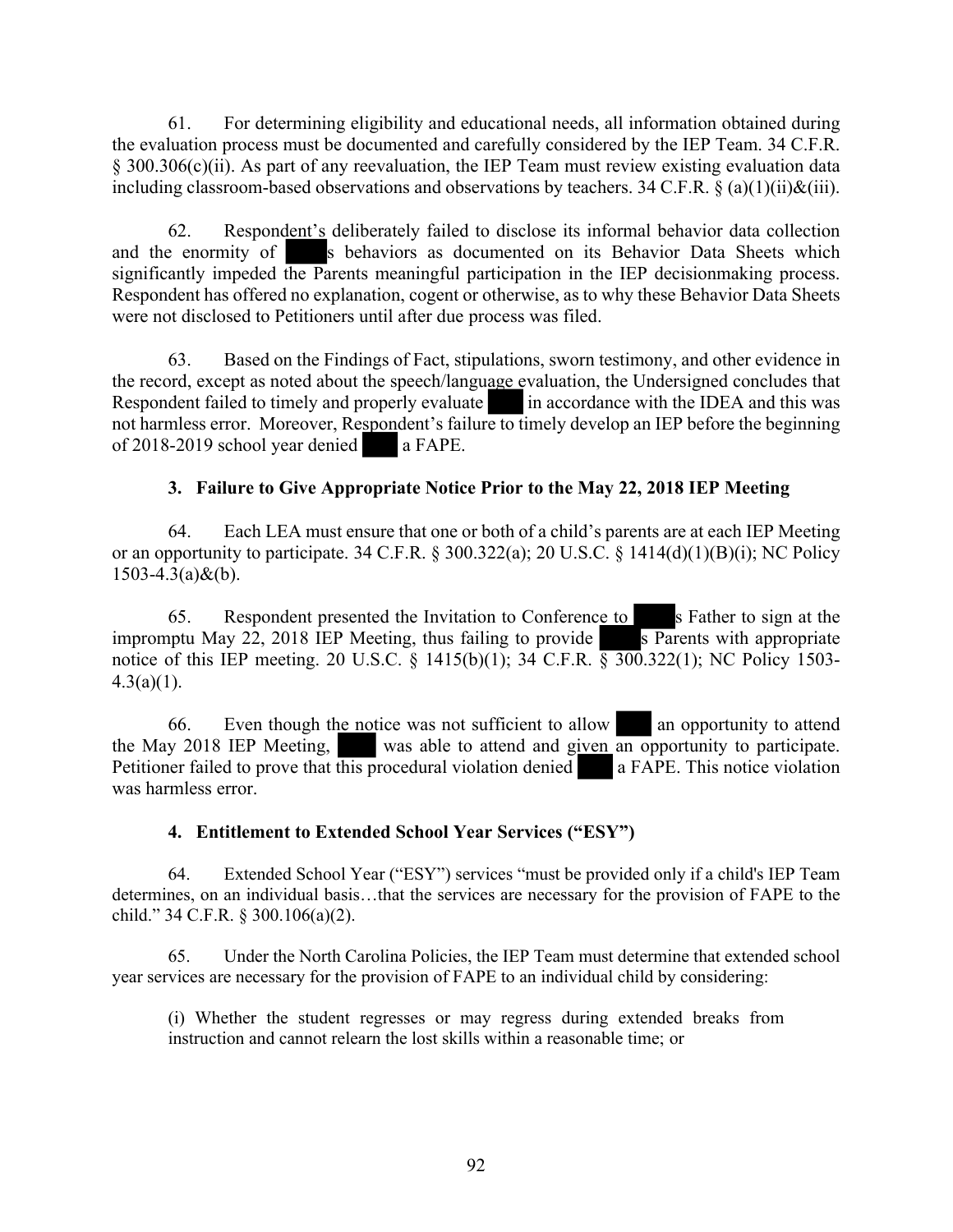(ii) Whether the benefits a student gains during the regular school year will be significantly jeopardized if he or she is not provided with an educational program during extended breaks from instruction; or

(iii) Whether the student is demonstrating emerging critical skill acquisition ("window of opportunity") that will be lost without the provision of an educational program during extended breaks from instruction.

N.C. Policies 101-2.4(b)(2).

66. Petitioners presented no evidence at the hearing to show that met any of the three criteria for ESY, their post-hearing Brief on ESY likewise contained no evidence to establish entitlement to ESY. Therefore, the Undersigned concludes that Petitioners failed to meet their burden of proof with respect to reimbursement for ESY speech/language therapy.

#### **5. Unauthorized Removal from Regular Education Classroom**

67. The LEA must ensure that the parents participate in determining the educational placement of a child with a disability. 20 U.S.C § 1414(e); 34 C.F.R. § 300.116; NC Policy 1501-  $3.3(a)(1)$ .

68. On s second day of school, prior to the development of s IEP Respondent began removing from her nondisabled peers for thirty (30) minutes each day without from her nondisabled peers for thirty  $(30)$  minutes each day without informing or obtaining permission from s Parents. After s IEP was developed on September 2018, the next day Respondent removed from her nondisabled peers for ninety  $(90)$  minutes per day without informing or obtaining permission from s Parents.

69. If the IEP developed at the September 2018 IEP Meeting was not an initial IEP but a continuation of an "expired" IEP as Respondent appears to claim, then Respondent had unilaterally changed s placement 30 minutes in the resource room three weeks before the September 2018 IEP Meeting without reconvening the IEP Team with her Parents' participation. Even though, services were offered in the resource classroom, based on this amount of time was still placed in a regular education placement.

70. A change in placement without proper notice is a procedural violation. *R.F.*, 919 F.3d at 246. However, Petitioners failed to show how this procedural violation denied a FAPE because despite this 30-minute removal, was still placed in the regular education setting.

71. After the September 2018 IEP was developed and before its implementation date, Respondent unilaterally changed s placement for 90 minutes a day in the resource room, again without reconvening the IEP Team.

72. The 90-minute removal changed s placement from regular to the resource setting. This change was more troubling because of its timing after the September 2018 IEP Meeting was held. But to the extent that the service delivery in the September 2018 IEP was a separate placement, the resource placement was a less restrictive placement than in the IEP.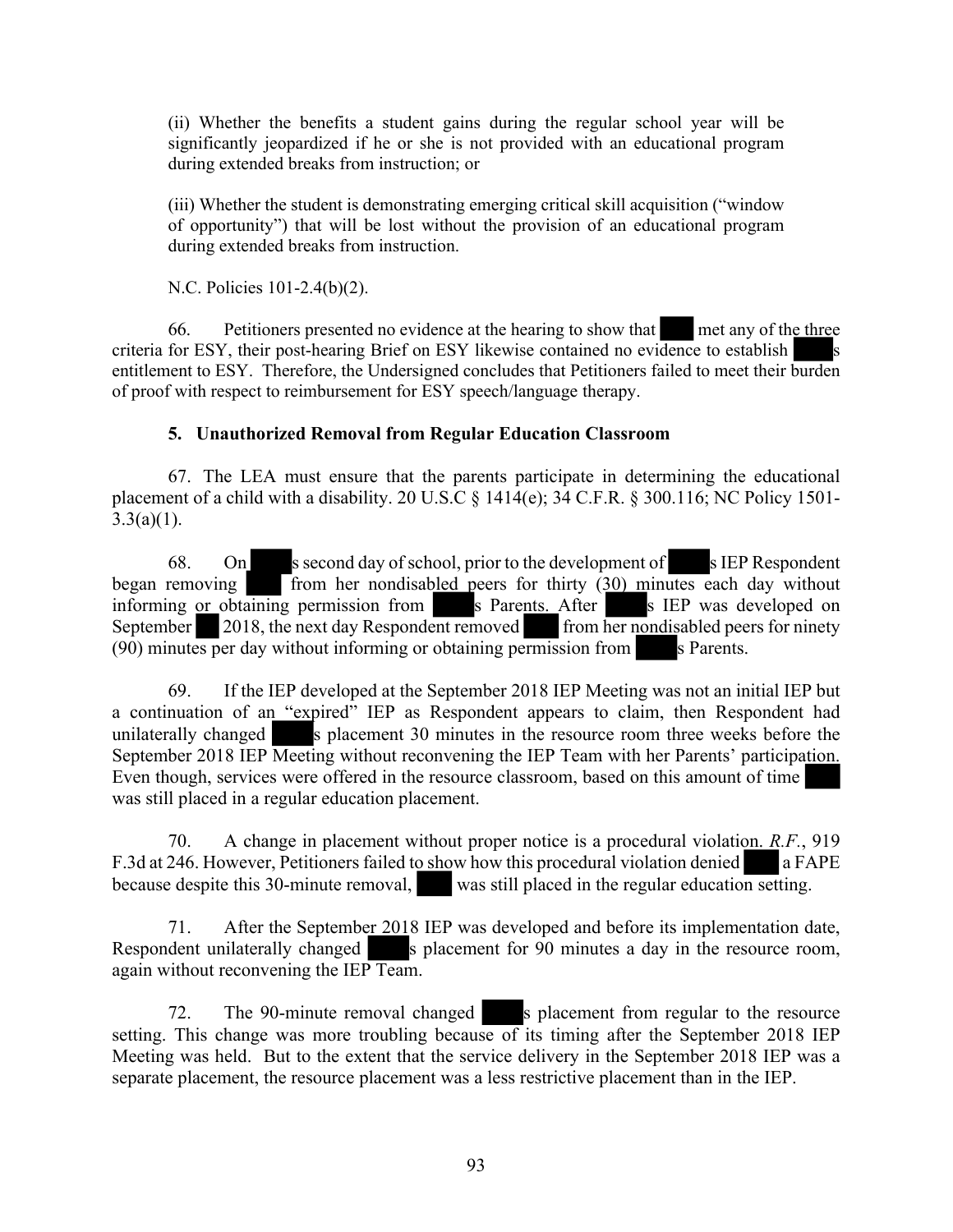73. This may not have denied a FAPE for the limited period of the placement change, but it was the second of two covert changes of placement by Respondent which cannot be sanctioned. Otherwise, LEAs could make multiple incremental, unilateral changes of placement without convening IEP meetings with parental participation in direct disregard of the IDEA.

74. As indicated below, Petitioners met their burden of proof that the least restrictive environment for was the regular education setting; therefore, the Respondent's unilateral change of placement to the resource setting was not harmless error because it denied her Parents meaningful participation in the decisionmaking process.

#### **6. Failure to Include a Required IEP Team Member at September 2018 IEP Meeting**

75. An LEA must ensure that the IEP team includes an individual who can interpret the instructional implications of evaluation results who may be a regular education teacher or someone with special expertise. 34 C.F.R. § 300.321(a)(5); NC Policy 1503-4.2(a)(5).

76. Respondent failed to ensure someone capable of interpreting s psychological evaluation results was present at the September 2018 IEP Meeting. The School Psychologist who conducted the evaluation did not contact the Parents before the meeting to explain the results. Although Respondent identified Ms. Uldrick as the person capable of interpreting the results to the September 2018 IEP Team, the evidence proved that Ms. Uldrick was not capable of interpreting the results.

77. At the October 2018 IEP Team Meeting, Respondent attempted to correct this procedural violation, but the School Psychologist left the meeting around the same time that the Parents did. Afterward, the IEP Team reconvened to revise the academic goals and draft functional goals for the October 2018 IEP.

78. There was no evidence that an alternative qualified person attended the October 2018 IEP Meeting in the Prior Written Notice or the meeting minutes or that the School Psychologist discussed the instructional implications of s average nonverbal IQ score before she left the meeting. Respondent failed to have a qualified individual at the October 2018 IEP Meeting in violation of federal law and NC Policies.

79. This procedural violation caused educational harm to as the IEP Teams could not and did not consider the significance of the information in the evaluation as it pertained to the most appropriate placement and supplemental aids and services for Consequently, Respondent placed in a highly restrictive setting and failed to provide appropriate supplemental aids and services to her. Respondent also significantly impeded the Petitioners participation at the IEP meetings by failing to have staff qualified to explain the psychological evaluation particularly about the gap in nonverbal and verbal IQ scores.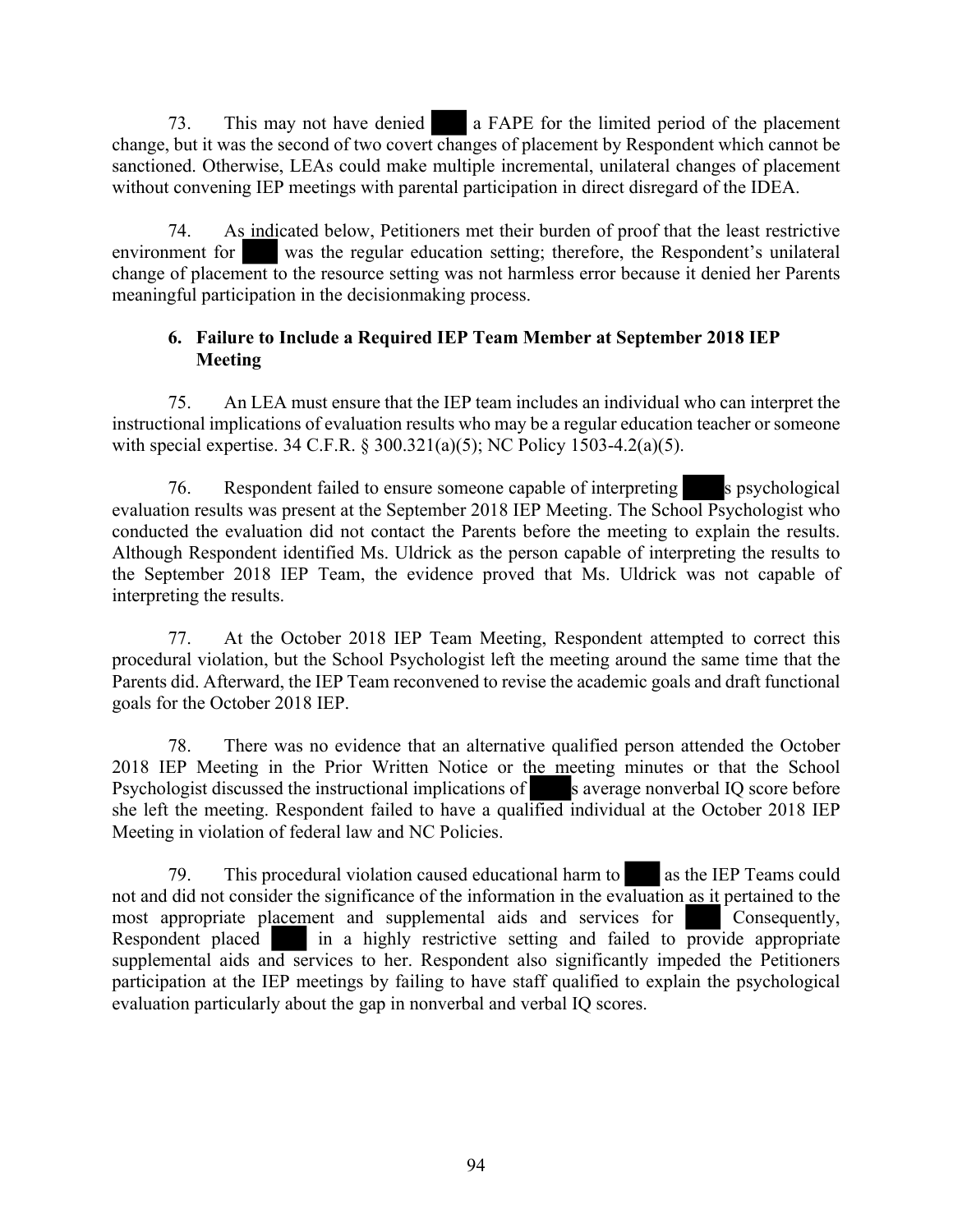#### **7. Continuation of October 2018 IEP Meeting Without Parents**

80. A LEA must take steps to ensure that one or more of the parents of a child with a disability are present at each IEP Team meeting. 34 C.F.R. §300.322(a). Respondent did properly notify Petitioners that they intended to continue the October 2018 IEP Meeting after Petitioners left.

81. The Parents' left the meeting after Principal Creasy discriminatory statements and the meeting appeared to be terminated. Even the LEA Representative was confused about how to proceed so she contacted the EC Director at Central Office who advised her to continue the meeting. Before this communication, the other IEP Team members did not know if the meeting was terminated.

82. When an IEP Team meeting is conducted without a parent in attendance because the LEA is unable to convince the parents that they should attend, the LEA must keep record of its attempts to include the parent. 34 C.F.R. § 300.322(d); NC Policy 1503-4.3(d).

83. The Undersigned agrees with Respondent that parents should not be allowed to unilaterally derail IEP meetings simply because they disagree with the IEP team's decisions. Parents who know that an IEP meeting will continue if they choose to leave early, make their choice knowingly, but that was not the case here. Neither nor their advocates knew that the October IEP Meeting would be reconvened and continue in their absence. Even the schoolbased members of the IEP Team did not know if the meeting would continue until after Principal Creasy spoke with EC administrative staff.

84. The Undersigned finds Respondent did not even attempt to inform Petitioners of Respondent's decision to continue the October 2018 IEP Meeting after Petitioners left. The LEA Representative and Regular Education Teacher both testified they did not try to stop s parents from leaving and did not contact them after they left to let them know they intended to continue the meeting. *See* Tr. vol. 6, p. 1329:15-17 (Testimony of Creasy); Tr. vol. 6, p. 1251:12-14 (Testimony of Kibler).

85. Respondent proceeded with reconvening the October 2018 IEP Meeting after s Parents left without even attempting to notify them of Respondent's intention to continue the meeting in their absence. As a result, s Parents were unable to participate in the development of new goals for the determination of what supplemental aids and services would receive, the service delivery for and spherement. This procedural viola and s placement. This procedural violation significantly impeded the Parents' meaningful participation and ultimately s right to a FAPE because the IEP team did not consider the supplemental support of a one-on-one aide which ultimately resulted in s inappropriate placement in a more restrictive placement.

#### **8. Private Services Plan ("PSP")**

86. Unilaterally placed private school students do not have a right to receive the same services that they would receive if enrolled in public school. 34 C.F.R. § 137(a).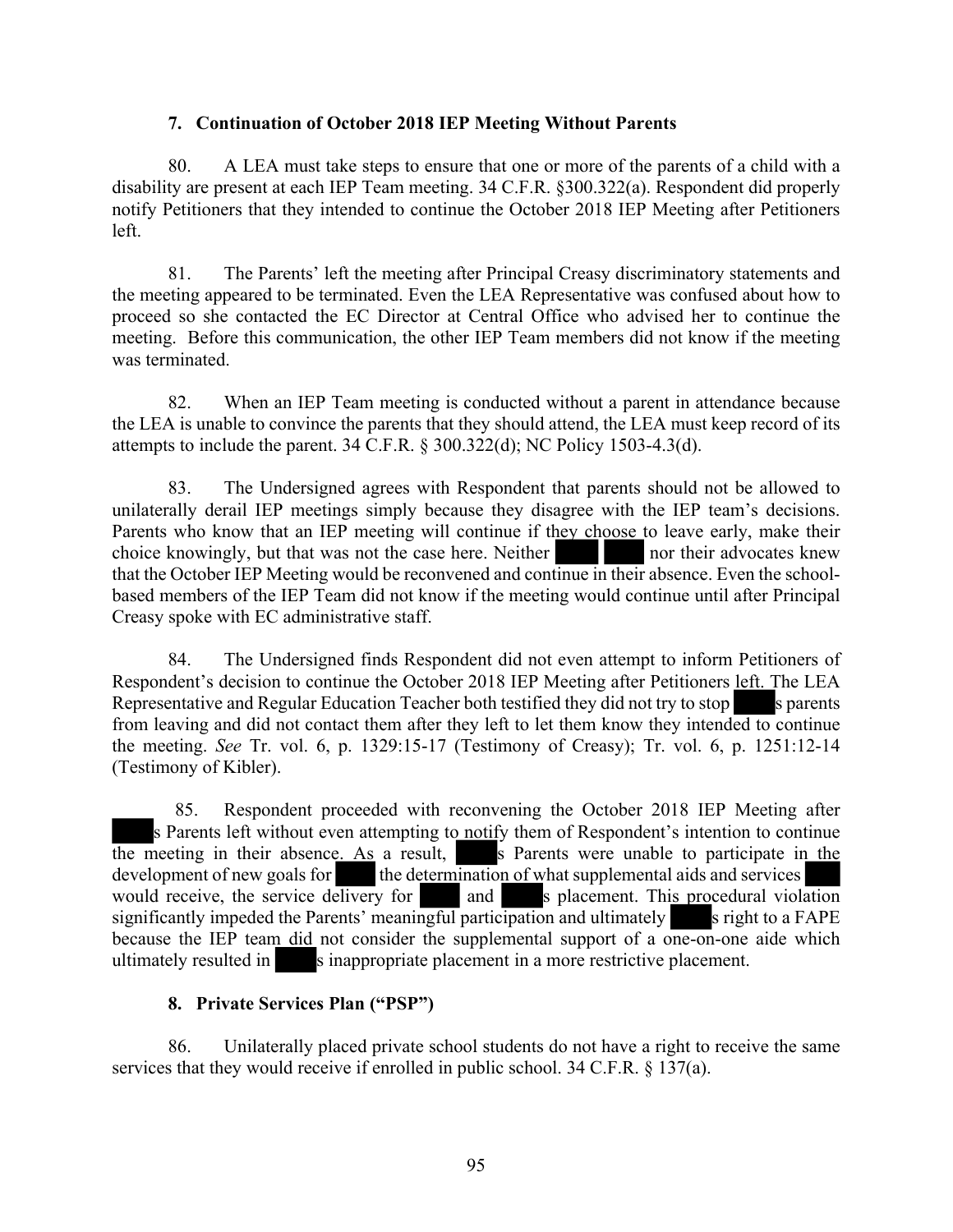87. The IDEA requires that "a services plan must be developed and implemented for each private school child with a disability who has been designated by the LEA in which the private school is located to receive special education and related services." 34 C.F.R. § 300.132(b); *see* 34 C.F.R. § 300.138(b). A Private Service Plan ("PSP") is "a written statement that describes the special education and related services the LEA will provide to a parentally-placed child with a disability enrolled in a private school who has been designated to receive services." 34 C.F.R. § 300.37. , including the location of the services and any transportation necessary." 34 C.F.R. § 300.37; N.C. Policies 1500-2.31. The LEA must develop, review, and revise the PSP to the same extent as an IEP. 34 C.F.R. § 300.138(b)(2)(ii). the LEA is obligated to provide transportation to and from the child's home and service site for the services it provides pursuant to the PSP. 34 C.F.R. § 300.139(b)(1); N.C. Policies 1501-6.10(b)(1).

88. The LEA must follow the same procedures required for the development of IEPs, including the determination of the need for ESY services. *See generally id*; 34 C.F.R.  $$300.106(a)(1)-(2).$ 

89. s March 2016 IEP, which called for her to receive speech therapy as a related service, expired on March 13, 2017. Stip. 23. During the relevant time period in this case, Respondent never discussed, much less developed, a PSP for the provision of speech therapy to Therefore, s Parents continued to provide for to receive private speech therapy services even after the Parents' April 2018 request to Respondent for an IEP.

90. Based on the Findings of Fact, stipulations, sworn testimony, and other evidence in the record, the Undersigned concludes that Respondent failed to determine s eligibility for a Private Services Plan and offer a Private Services Plan from November 9, 2017, through the present, though was enrolled in private schools for the 2017-2018 school year and the 2018- 2019 school year, beginning in November 2018.

#### **9. Compensatory Speech Therapy Related Services**

91. In the alternative, an IEP should have been developed at the May 2018 IEP Meeting which would have provided with speech/language therapy as a related service. As of May 22, 2018, would have been entitled to speech language services during that period through the remainder of the 2018-2019 school year at twelve 30-minute sessions during each of the reporting periods, excluding ESY.

92. The private speech therapist testified that would have regressed over the summer without speech therapy during the Extended School Year ("ESY"). Respondent proffered no conflicting testimony in this regard.

93. As with reimbursement for the costs of Private School, a parent-plaintiff seeking compensatory services must first establish that his child was denied a FAPE. *See G. ex rel R.G. v. Fort Bragg* Dependent Schools, at 309; *see also C.G. ex rel. A.S. v. Five Town Comm. Sch. Dist.*, 513 F.3d 279, 290 (1st Cir. 2008) ("compensatory education is not an automatic entitlement; rather it is a discretionary remedy for nonfeasance or misfeasance in connection with the school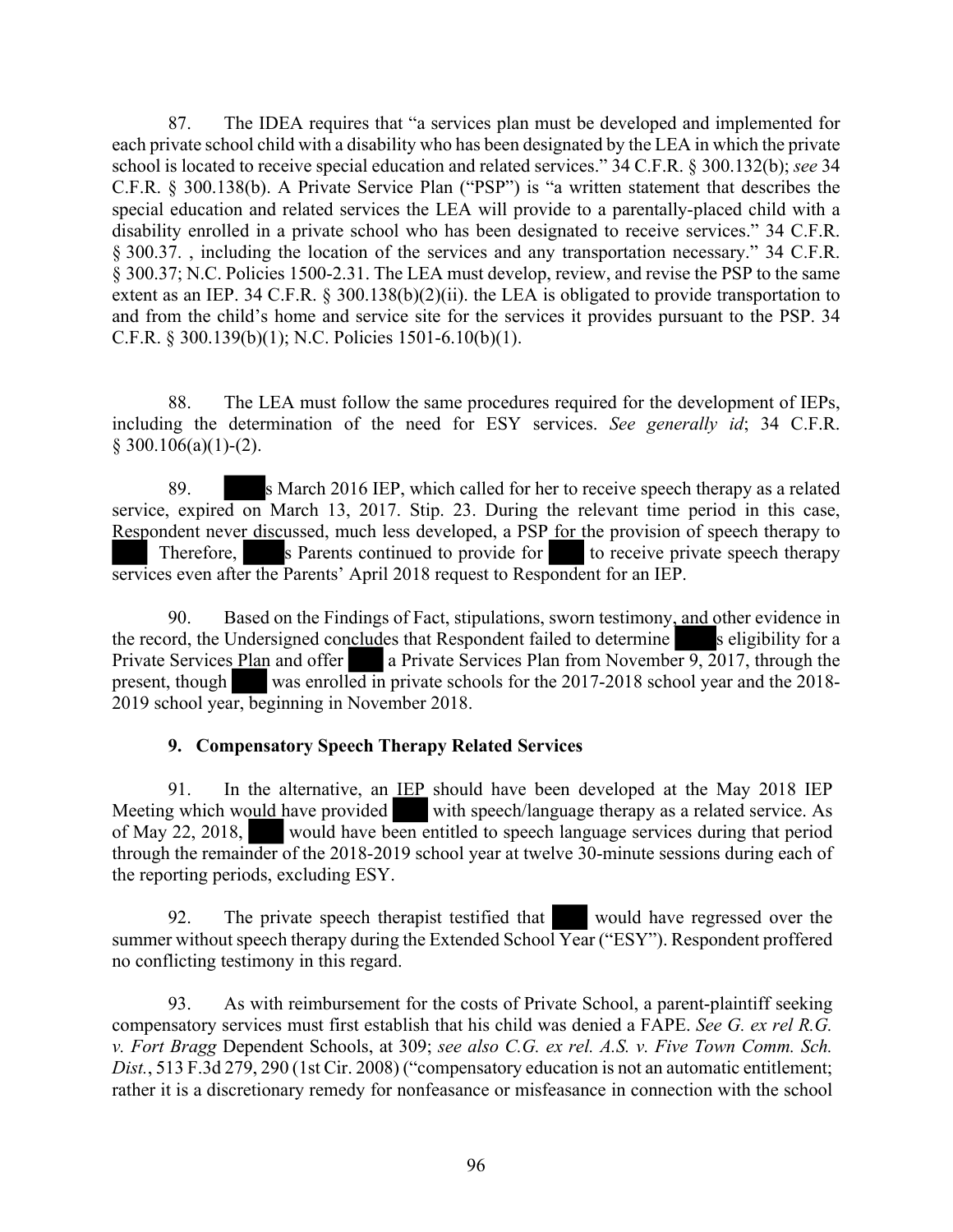system's obligations under the IDEA.").

94. A parent's interference with services that were or could have been provided by the district should factor into a court's determination of appropriate compensatory services. *See Parents of Student W. v. Puyallup Sch. Dist., No. 3*, 31 F.3d 1489, 1497 (9th Cir. 1994) (holding that "[t]he behavior of Student W's parents is also relevant in fashioning equitable relief," and affirming district court's decision to limit compensatory services due to parents' failure to request services when student re-enrolled in District and their decision to decline offers of summer school instruction).

95. If the parent succeeds in showing that his child has been denied a FAPE, then compensatory services may be appropriate. *Id.* "[C]ompensatory education involves discretionary, prospective relief crafted by a court to remedy what might be termed an educational deficit created by an educational agency's failure of a given period of time to provide a FAPE to a student." *G. ex rel R.G.,* 343 F.3d at 309.

96. was entitled to 51 speech therapy sessions during the period WS/FCS failed to provide her a FAPE; therefore, excluding ESY, Petitioners are entitled to compensatory related services of 51 speech therapy sessions from May 22, 2018 to the end of the 2018-2019 school year.

### **SECOND ISSUE:**

**Whether Respondent significantly impeded s Parents' meaningful participation in the IEP process by predetermining s placement in the separate setting causing educational harm, and if so, what appropriate relief should this Tribunal award Petitioners?**

97. The second issue concerns the IEP Teams' placement determinations during the September and October 2018 IEP Meetings. If the school-based members of the IEP Teams predetermined s placement in the separate setting, then this would have denied Petitioners and s meaningful participation in the decision making process for the placement determination.

#### **1. Predetermination of Placement Without Parental Participation**

98. An IEP is "a written statement for each child with a disability that is developed, reviewed, and revised in accordance with" the IDEA. 20 U.S.C. § 1414(d)(1)(A); 34 C.F.R. § 300.320(a). The IDEA requires that parents have meaningful participation in the development of their child's IEP. 34 C.F.R. § 300.322(a); *see also* N.C.G.S. § 115C-109.3(a) (guaranteeing the parent the right "to *participate* in meetings with respect to the identification, evaluation, and educational placement of the child, and the provision of a free appropriate public education to that child.") (emphasis added).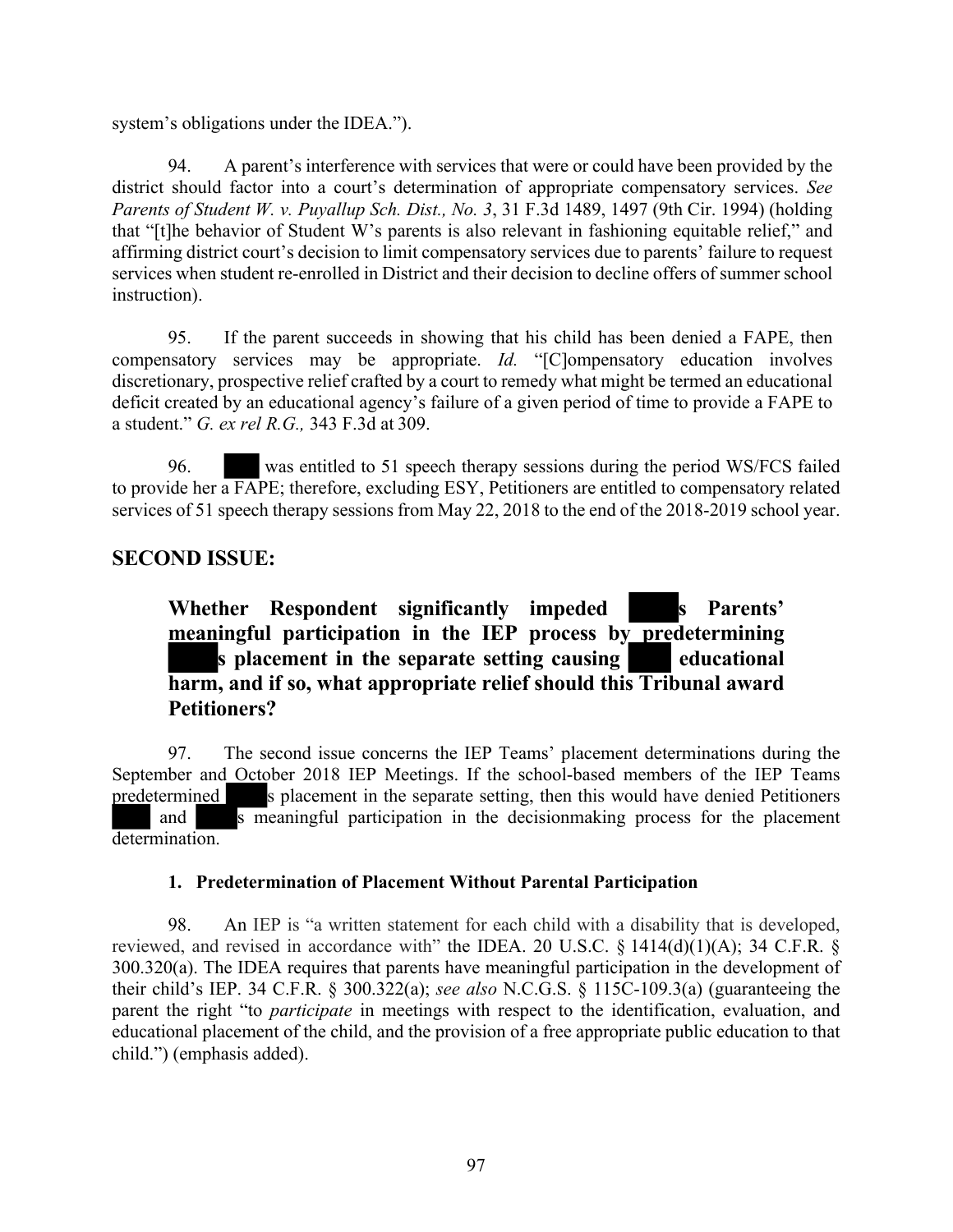99. Meaningful participation occurs where a parent has the opportunity to ask questions, express his or her opinions, and explain disagreements with components of the IEP, *Endrew F. ex rel. Joseph F. v. Douglas Cty. Sch. Dist. RE-1*, 137 S. Ct. 988, 1001 (2017) (during the IEP process, parents and staff should have the opportunity to "fully air their respective opinions."); *N.L. ex rel. Mrs. C. v. Knox County Schools*, 315 F.3d 688, 695 (6th Cir. 2003) (rejecting predetermination claim where student's mother did not participate in pre-meeting among educational experts but had "opportunity to ask questions and voice disagreements at the *formal* IEP Team meeting") (emphasis added).

100. Parents are denied their right to meaningfully participate in the development of their child's IEP when a school district predetermines the child's placement prior to an IEP meeting. *See, e.g.*, *Spielberg v. Henrico Cnty. Public Sch.*, 853 F.3d 256 (4th Cir. 1988) (finding the school district's decision to change a student's placement before the IEP meeting violated the Education for All Handicapped Children Act, the predecessor to the IDEA); *R.L. v. Miami-Dade Cnty. Sch. Bd.*, 757 F.3d 1173, 1188 (11th Cir. 2014) ("Predetermination occurs when a state makes educational decisions too early in the planning process, in a way that deprives the parents of a meaningful opportunity to fully participate as equal members of the IEP team.").

101. School district team members' preparation for an IEP meeting, or entering the meeting with opinions and recommendations, does not constitute predetermination. *Doyle v. Arlington Cnty. Sch. Bd.*, 806 F. Supp. 1253, 1262 (E.D.Va. 1992), *aff'd* 39 F.3d 1176 (4th Cir. 1994). "[S]chool officials must come to the IEP table with an open mind. But this does not mean they should come with a blank mind."). Schools should give thought to the development of a student's IEP prior to the IEP meeting. "[W]hile a school system must not finalize its placement decision before an IEP meeting, it can, and should, have given some thought to that placement." *Doyle* 806 F.Supp. at 1262.

102. "To avoid a finding of predetermination, there must be evidence the state has an open mind and might possibly be swayed by the parents' opinions and support for the IEP provisions they believe are necessary for their child." *R.L.*, 757 F.3d at 1188 (citing *Deal v*. *Hamilton Cnty. Bd. of Educ.*, 392 F.3d 840, 858 (6th Cir. 2004)). When the school district "presents one placement option at the meeting and is unwilling to consider alternatives," its actions violate the IDEA. *H.B. v. Las Virgenes Unified Sch. Dist.*, 239 F. App'x 342 (9th Cir. 2007); *see also R.L.*, 757 F.3d at 1188–90 (finding the school board predetermined the student's placement where it was "clear that 'there was no way that anything [the student's parents]said, or any data [they] produced, could have changed the [Board's] determination of' the appropriate placement").

103. Courts that have found predetermination have done so where there is evidence supporting an inference that the school district determined the student's educational path in advance and did not allow for consideration of alternatives. For instance, in *Deal v. Hamilton Cty. Bd. of Educ.*, 392 F.3d 840 (6th Cir. 2004), the court found predetermination where the school district had an unofficial policy of refusing certain types of programs, refused to consider the parents' request for certain programs (in part by prohibiting the parents from asking questions during an IEP meeting), and made its determination based on primarily financial considerations rather than the child's unique needs. In *Spielberg ex rel. Spielberg v. Henrico Cty. Pub. Schs*., 853 F.2d 256 (4th Cir. 1988), the school district wrote letters stating its intent to change a student's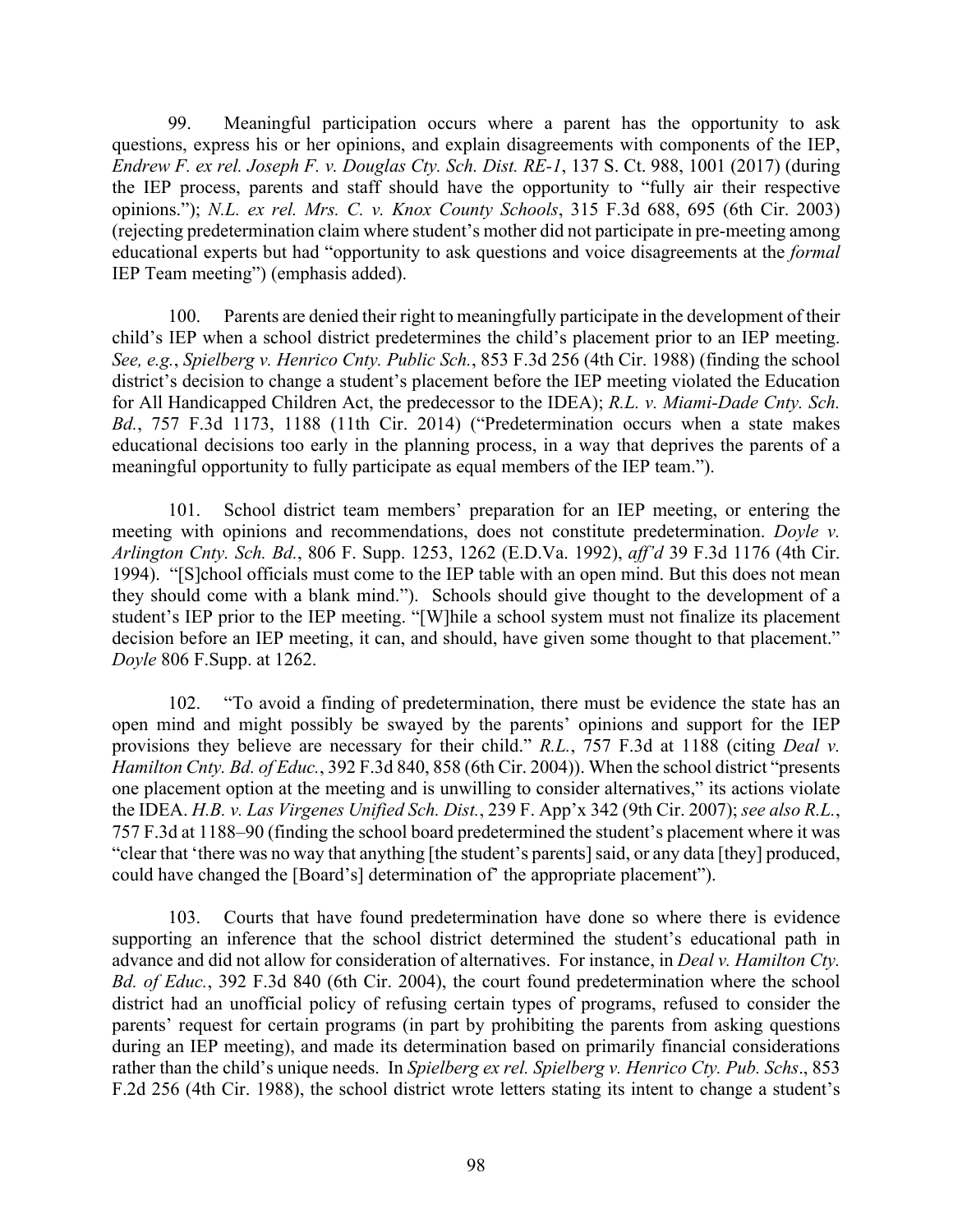placement before developing an IEP. The court found that the district "resolved to educate [the child] at [one school], *and then* developed an IEP to carry out their decision." *Id.* at 259 (emphasis added). *See also J.G. ex rel. N.G. v. Kiryas Joel Union Free Sch. Dist.*, 777 F.Supp.2d 606, 649 (S.D.N.Y. 2011) (collecting cases).

104. Respondent's staff repeatedly said they came to the IEP meetings with "open minds" and ready to discuss the placement options not knowing what the final placement would look like. Respondent's staff may have had "open minds" but they did not engage in any back and forth discussion about what it would take to place in the least restrictive environment.

105. In addition, the actions of Respondent demonstrated it predetermined placement. Principal Creasy unilaterally decided would receive 300 minutes of specially designed instruction every day, ensuring would be segregated from her nondisabled peers for the vast majority of her day. At the September 2018 IEP Meeting, Respondent never considered providing any specially designed instruction to in her regular education classroom. did not have a self-contained, separate setting, but Elementary School did. Respondent attempted to reassign to over the summer and reassigned her to before the October 2018 IEP Meeting. The only reason would be reassigned to was because Respondent had predetermined s placement in the separate setting available at South Fork, but not available at

106. Petitioners have proved by a preponderance of the evidence that the school-based members of the IEP Teams did not come to the September 2018 IEP Meeting or the October 2018 IEP Meeting with open minds, and based on the findings of fact, stipulations, sworn testimony, and other evidence in the record, the Undersigned concludes that Respondent predetermined s placement in the separate setting, significantly impeded s Parents' meaningful participation in the IEP decisionmaking process and resulted in a denial of  $FAPE$  to in the least restrictive environment.

#### **2. The Separate Setting Was Not the Least Restrictive Environment for**

107. The IEP is the "centerpiece" of delivering FAPE for disabled students; it must set out relevant information about the child's present educational performance and needs, establish annual and short-term objectives for improvements in that performance, and describe the specially designed instruction and services to meet the unique needs of the child. *Honig v. Doe,* 484 U.S. 305, 311 (1988) (quoting 20 U.S.C. §§ 1401, 1414(d)).

108. Specifically, the IEP Team must consider "the strengths of the child; the concerns of the parent[] for enhancing the education of [her] child; the results of the . . . most recent evaluation of the child; and the academic developmental, and functional needs of the child." 20 U.S.C. 1414(d)(3)(A). "The adequacy of a given IEP turns on the unique circumstance of the child for whom it was created." *Endrew F.*, 137 S.Ct. at 1001.

109. In *Endrew F.*, the Supreme Court held that while the students protected under the IDEA may have a broad range of disabilities affecting each child's ability to access the general curriculum, the "substantive obligation" of the school district is the same for all students: "a school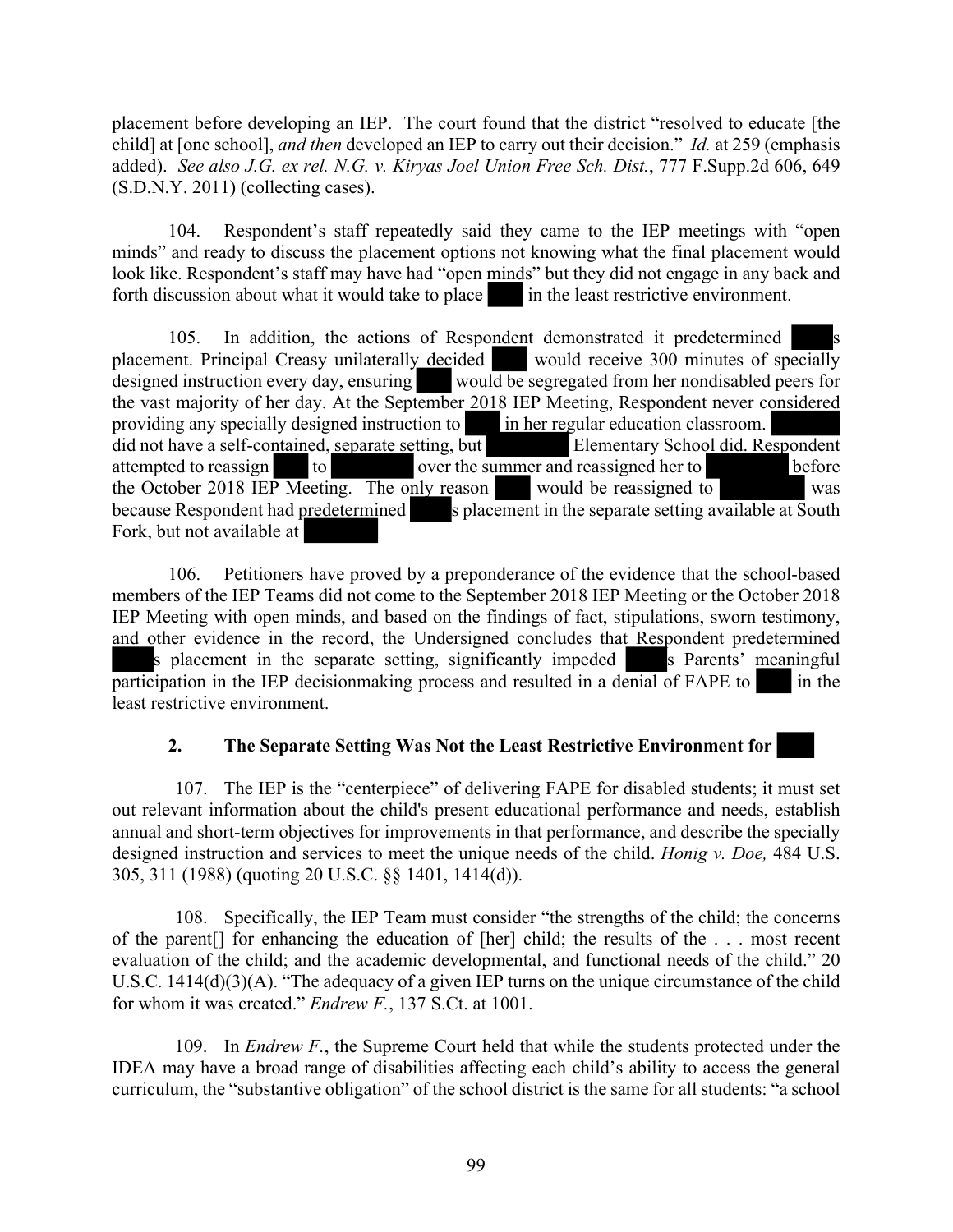must offer an IEP reasonably calculated to enable a child to make progress appropriate in light of the child's circumstances." *Endrew F.*, 137 S.Ct. at 999; *see also v. Antelope Valley*, 858 F.3d 1189, 1200 (9th Cir. 2017) (finding in *Endrew F.,* the Supreme Court "provided a more precise standard for evaluating whether a school district has complied substantively with the IDEA").

110. The IDEA clearly articulates a presumption that disabled children will not be segregated from their nondisabled peers and will be educated in the least restrictive environment ("LRE"):

> To the maximum extent appropriate, children with disabilities, including children in public or private institutions or other care facilities, are educated with children who are not disabled, and special classes, separate schooling, or other removal of children with disabilities from the regular educational environment occurs only when the nature or severity of the disability of a child is such that education in regular classes with the use of supplementary aids and services cannot be achieved satisfactorily.

20 U.S.C. § 1412(5)(A); *see* 34 C.F.R. § 300.114(a).

111. The IDEA prefers full integration in the regular classroom, *Endrew F.*, 137 S.Ct. at 999, and emphasizes the integral role of supplemental aids and services to allow disabled students to access the regular classroom, 34 CFR  $\S$  300.114(a)(2)(ii). Before denying a child access to a general education classroom, the IDEA requires the LEA to meaningfully consider the provision of appropriate supplementary aids and services needed for a disabled child to participate in the least restrictive environment. 34 C.F.R. § 300.117.

### **3. Fourth Circuit's Three Pronged Test for the Least Restrictive Environment ("LRE")**

112. The Fourth Circuit in *DeVries ex rel DeBlaay v. Fairfax County School Board* emphasized that the mainstreaming of children with disabilities is "not only a laudable goal but is also a requirement of the Act" and adopted the *Roncker* standard. *DeVries*, 882 F.2d. 876, 879 (4th Cir. 1989) (citing *Roncker v. Walter*, 700 F.2d 1058, 1063 (6th Cir. 1983) (requiring a court to "determine whether the services which make that placement [at a segregated facility] superior could be feasibly provided in a non-segregated setting")).

113. Mainstreaming is not appropriate for every child. *DeVries*, 882 F. 2d at 878. The proper inquiry is whether a proposed placement is appropriate is whether the child's placement is the setting where the child learns. *Id.*; R.F., 919 F.3d at 246.

114. When adopting the *Roncker* standard, the *DeVries* Court, identified three factors that could defeat the presumption of a general education classroom placement: (1) the disabled child would not benefit from mainstreaming; (2) any marginal benefits received from mainstreaming are far outweighed by the benefits gained from services that could not be feasibly provided in the non-segregated setting; or (3) the disabled child is a disruptive force in the nonsegregated setting. *DeVries*, 882 F.2d at 876; *see also Daniel R.R. v. Bd. of Educ.*, 874 F.2d 1036,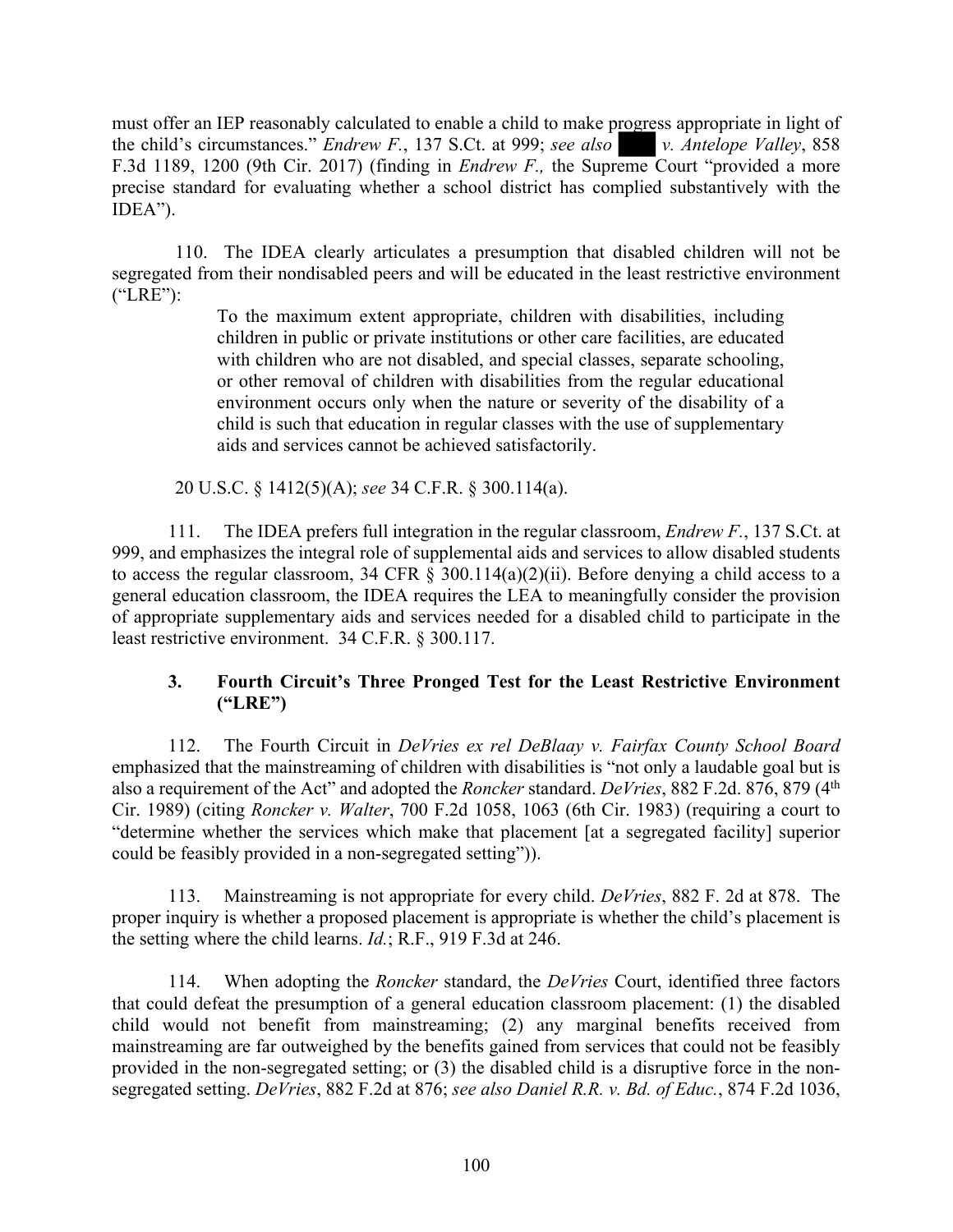1048 (5th Cir. 1989) (incorporating a modification of the *Roncker* standard). The child "need not master the general-education curriculum for mainstreaming to remain a viable option"; "[r]ather, the appropriate yardstick is whether the child, with appropriate supplemental aids and services, can make progress toward the IEP's goals in the regular education setting." *L.H. v. Hamilton Cnty. Dep't of Educ.*, 900 F.3d 779, 793 (6th Cir. 2018).

115. The LRE requirement "is defined in terms of the extent to which children with disabilities are educated with children who are *not* disabled." *R.F*., 919 F.3d at 247 (citing *DeVries*  at 878)(emphasis in original). The IDEA's presumption of inclusion can only be overcome, and a more restrictive placement considered if the district presents *evidence* that the student made no academic progress and received *no benefit* from the inclusive placement with his nondisabled peers—despite the district's *substantial efforts* to educate the child in an inclusive setting. *See e.g.*, *Hartmann v. Loudoun Cnty. Bd. of Educ.*, 118 F.3d 996, 999-1000 (4th Cir. 1997)(emphasis added).

116. Respondent admitted that it could have educated in her regular education classroom with supplemental aids and supports if she had not exhibited behavioral problems.

117. In *Hartmann*, the Fourth Circuit analyzed Loudon County Schools' documented efforts to include Mark, a child with severe behavioral problems, in the general education classroom. *Hartmann*, 118 F.3d at 999-1000. This analysis was essential to the Court's ultimate holding to support the district's decision to remove Mark from his non-disabled peers for academic instruction and only allow him access to his non-disabled peers during lunch, recess, and specials. *Id.* at 1003.

118. Specifically, the Court noted the willingness and enthusiasm of Mark's teachers and the staff to include him in the general education classroom, which was "fully supported by the record." *Id.* at 1005. In addition to the district's attitude towards including Mark, the district provided the Court with "cogent and responsive evidence" of the sincere efforts it made to overcome the IDEA's presumption of inclusion.

119. The district's documented efforts in *Hartmann* were substantial as they: (1) carefully selected Mark's teacher; (2) hired a full-time aide to assist Mark throughout the day; (3) put Mark in a smaller class with more independent children; (4) Mark's teacher read extensively about autism; (5) both Mark's teacher and full-time aide received training in facilitated communication, a special communication technique; (6) the district provided Mark with five hours per week of speech and language therapy with a qualified specialist; (7) a special education teacher was assigned to provide Mark with three hours of instruction a week and to advise Mark's teacher and aide; (8) the Loudoun County Director of Special Education, personally worked with Mark's IEP team; (9) the district provided in-service training on autism and inclusion of disabled children in the regular classroom; (10) Mark's teacher, full-time aide, and other members of the IEP Team, attended a seminar on inclusion held by the Virginia Council for Administrators of Special Education; (11) Mark's IEP team also received assistance from outside educational consultants; (12) Mark's teacher conferred with additional specialists whose names were provided to her by the Hartmanns and the school; (13) Mark's curriculum was continually modified to ensure that it was properly adapted to his needs and abilities; and (14) Mark's teacher met constantly with Mark's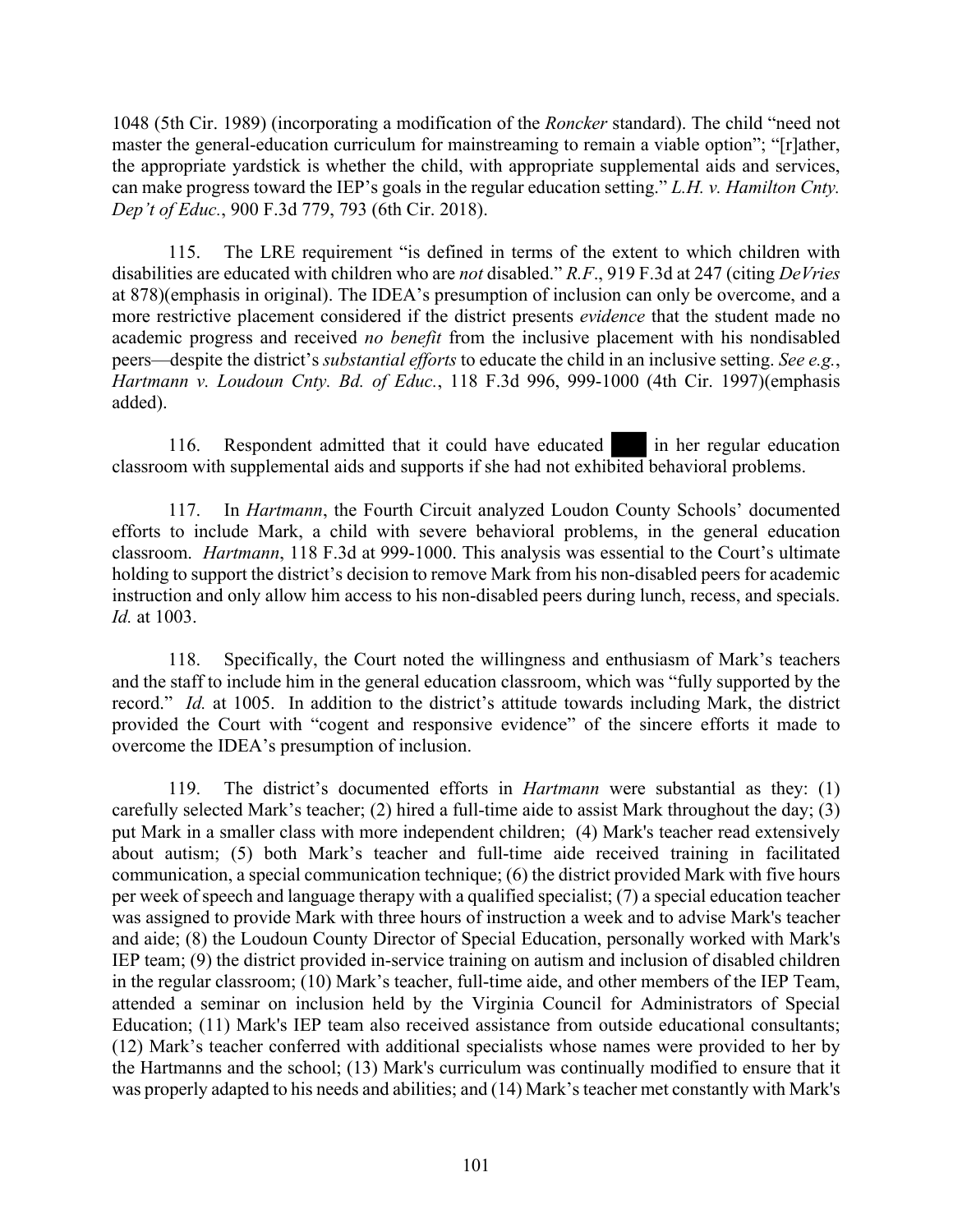aide, his speech therapist, the IEP team, and others to work on Mark's program--daily at the beginning of the year and at least twice a week throughout. *Id.* at 999–1000, 1005.

120. The Fourth Circuit deemed Mark's severe behavior issues—and the documented significant, but unsuccessful efforts, made by the school district to address them—noteworthy when deciding to uphold the district's decision to place Mark in a segregated setting. *Id.* at 1004.

121. Unlike the school in *Hartmann*, Respondent's staff made some attempts but not meaningful effort to support in the regular setting. Respondent never offered to provide with a one-on-one aide and refused to provide one when s Parents requested one. No evidence was presented that Respondent provided in-service training to s teachers on how to include students with in the regular education classroom or on positive behavior support for these students. Respondent did not provide with any meaningful supplemental aids and services in her regular education classroom. To the contrary, Respondent began removing from her nondisabled peers for part of the day before her IEP was even developed and scheduled to go into effect.

122. Other school programs have been able to successfully integrate in the regular classroom. Before s enrollment in WS/FCS, her private preschool was able with minimal accommodations to educate with her nondisabled peers. After her enrollment, with her nondisabled peers. After her enrollment, was also successful in educating in the least restrictive environment with her nondisabled peers.

123. After s attendance at the staff made similar efforts as the school in *Hartmann*, but unlike that school, was successful. At (1) the teachers conferred with s Parents before school started; (2) the school hired a one-on-one aide; (3) started on a modified day, then went full day; (4) the teacher researched scholarly articles about how to teach a student with (5) the school purchased a 50-page educator manual for *Supporting the Student With in Your Classroom* (Pet. Ex. 40); (6) the teachers collaborated daily; (7) the teachers modified and differentiated s classwork;  $(8)$ behavioral strategies were used, such as visual cues, positive reinforcement, sticker chart, and social stories; (9) assistive technology was provided (spring loaded scissors and back support chair); and,  $(10)$  appropriate behavior data was kept on the functions of s behaviors rather than just the frequency of them.

124. When considering a child's placement, "the school 'must consider the whole range of supplemental aids and services, including resource rooms and itinerant instruction,' speech and language therapy, special education training for the regular teacher, behavior modification programs, or any other available aids or services appropriate to the child's particular disabilities. The school must also make efforts to modify the regular education program to accommodate a disabled child." *Oberti v. Bd. of Educ. of Borough of Clementon Sch. Dist.*, 995 F.2d 1204, 1216 (3d Cir. 1993) (citations omitted) (quoting *Greer v. Rome City Sch. Dist.*, 950 F.2d 688, 696 (11th Cir. 1991)).

125. Respondent did not give any meaningful consideration as to how to accommodate in her regular education setting. When Petitioners requested an FBA, the school-based members of the team agreed that it was necessary but told Petitioners they needed to finalize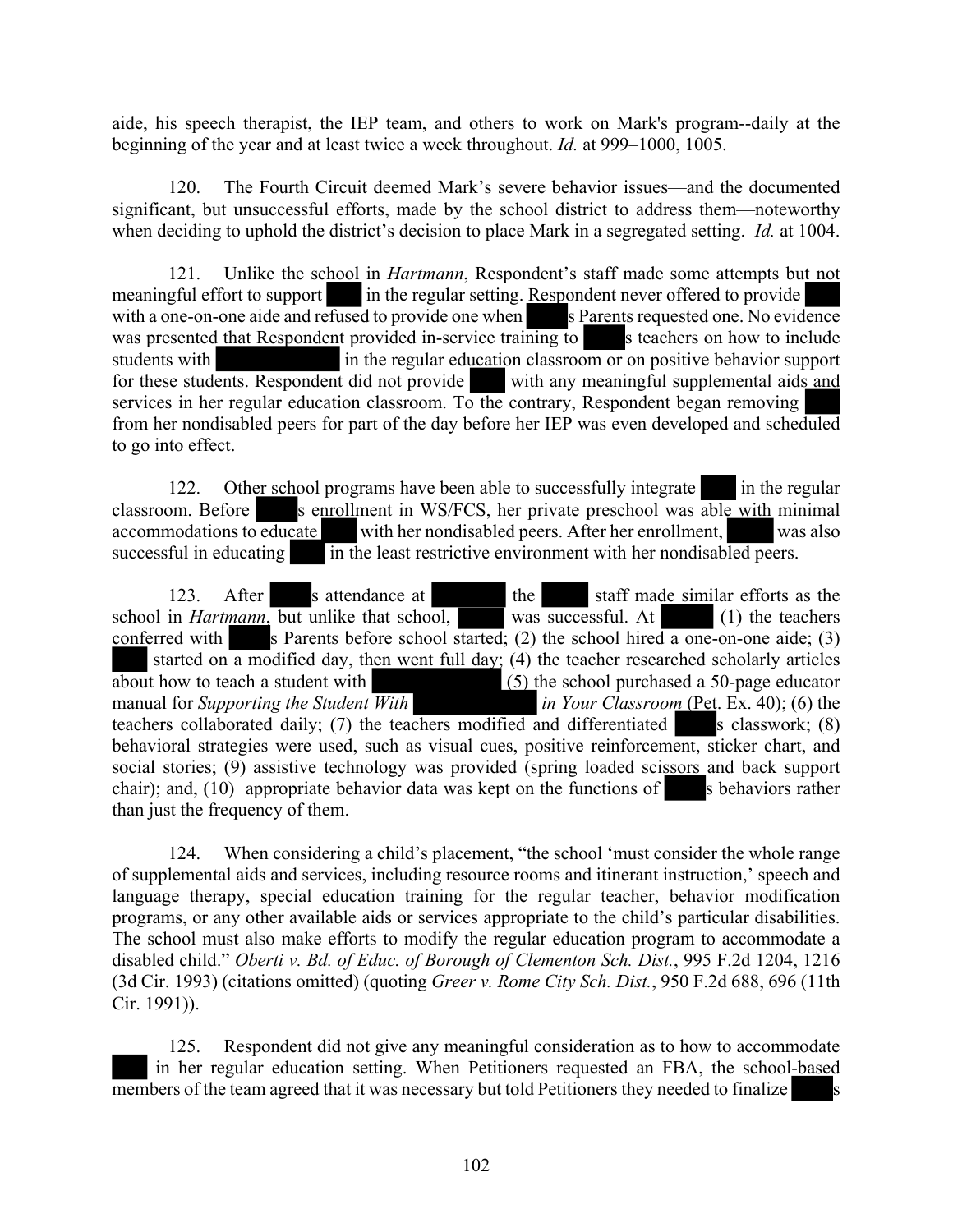placement first. When Petitioners requested a one-on-one aide, Respondent denied this request outright, by misrepresenting the requirements for a one-on-one aide and explaining to Petitioners that the WS/FCS simply did not have the resources.

126. There was extensive testimony documenting the myriad of ways that Respondent could have attempted to support and serve in the regular education classroom prior to removing her to a segregated setting. However, the Undersigned finds any of the attempts Respondent reportedly made were half-hearted at best, as Respondent had already predetermined that would be best served in a segregated setting in the Readiness program.

127. Based on the Findings of Fact, stipulations, sworn testimony, and other evidence in the record, the Undersigned concludes that Petitioner has met their burden of proof by a preponderance of the evidence that Respondent substantively denied a FAPE and significantly impeded her Parents' meaningful participation in the decision making by predetermining s placement in the separate setting and by not considering appropriate supplemental aids and accommodations which would have allowed her to be educated in the least restrictive environment.

# **Appropriateness of Private School Placement**

128. Petitioners are entitled to reimbursement for their private program only if they are able to show both that the public school system's program denied a FAPE and that the private program they chose was appropriate. *School Co. of the Town of Burlington, Mass. v. Dep't of Educ. of the Commonwealth of Mass.*, 471 U.S. 359, 370 (1985).

129. Although a private school's program is not scrutinized under the statutory requirements of FAPE, parents seeking reimbursement still must show that the private program provided an education otherwise proper under the IDEA. *Florence Cty. Sch. Dist. Four v. Carter by and through Carter*, 510 U.S. 7, 12-13 (1993). A private program is proper under the IDEA where it is "reasonably calculated to enable the child to receive educational benefits." *M.S. ex rel. Simchick v. Fairfax Cty. Sch. Bd.*, 553 F. 3d 315, 324 (4th Cir. 2009).

130. Several factors bear on a court's determination as to appropriateness of a private placement under the IDEA, including whether the student progressed behaviorally and/or educationally in the private program. *Sumter Cty. Sch. Dist. 17 v. Heffernan ex rel. TH*, 642 F.3d 478, 488 (4th Cir. 2011) (private placement deemed appropriate under IDEA where autistic student progressed educationally and behaviorally, was learning more, and was no longer engaging in problematic self-stimulating behaviors that occurred in public school).

131. A private school is not judged by, nor must it attain, state education standards in order to be deemed appropriate. *Florence Cnty. Sch. Dist. Four v. Carter*, 510 U.S. 7, 7 (1993). For example, a private placement need not provide certified special education teachers or an IEP for the disabled student. *R.E. v. N.Y. City Dep't of Educ.*, 785 F. Supp. 2d 28, 44 (S.D.N.Y. 2011); *see also Jennifer D. as Parent of Travis D. v. N.Y.C. Dep't of Educ.*, 550 F. Supp. 2d 420 (S.D.N.Y. 2008) (holding that parents presented sufficient evidence of appropriateness of the private placement when several witnesses, including a professional working with the student, explained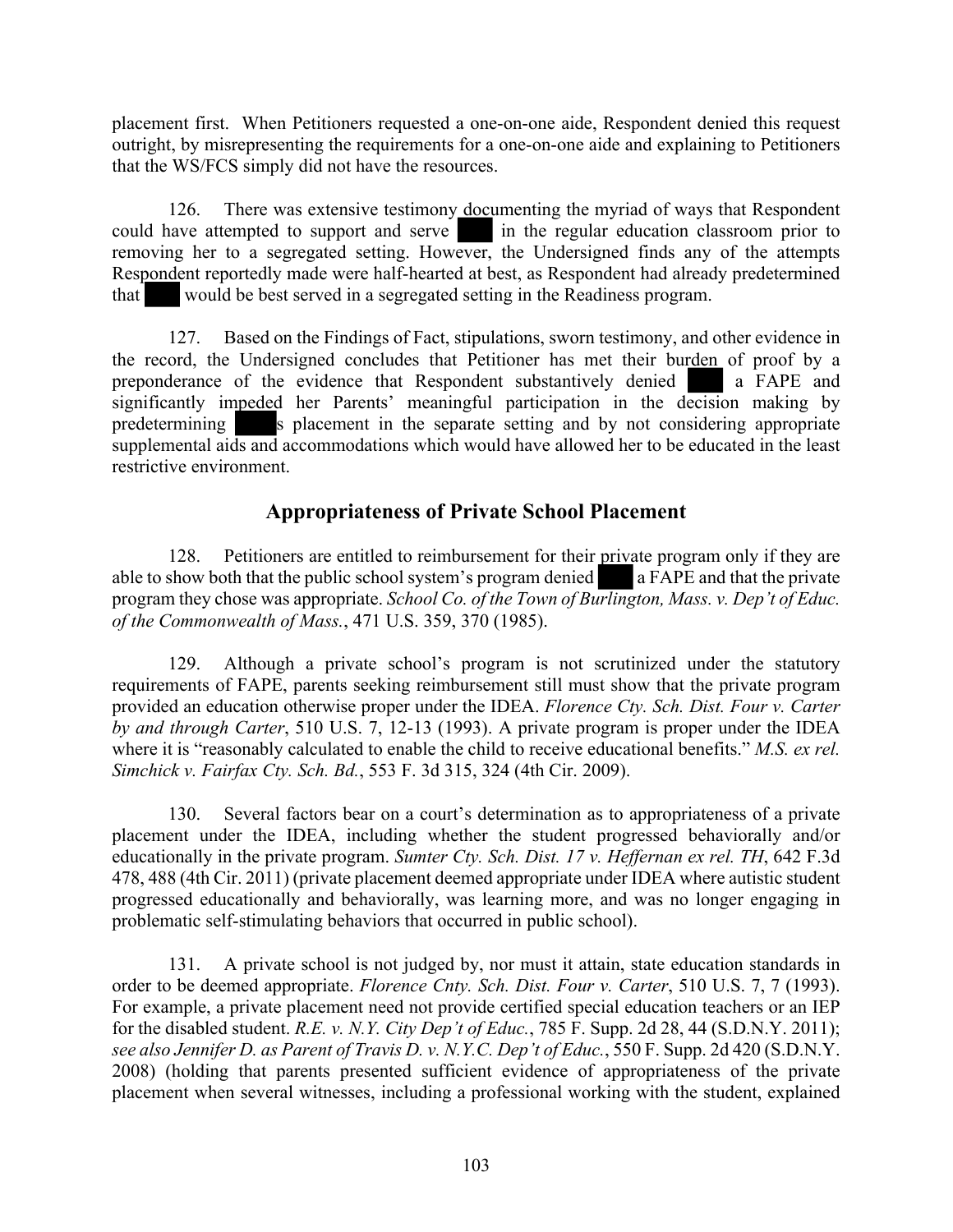why the program met the student's educational needs). A parent's placement is deemed appropriate when it meets the standard of being "reasonably calculated to enable [the student] to receive educational benefits." *Frank G. v. Bd. of Educ. of Hyde Park,* 459 F.3d 356, 364 (2nd Cir. 2006)(finding "no one factor is necessarily dispositive" and courts should take a totality of the circumstances approach when assessing appropriateness).

132. Petitioners are not barred from reimbursement when the private school they choose does not meet the IDEA definition of a FAPE. *See* 20 U.S.C. § 1401(9). When an LEA fails to offer a FAPE and parents choose to unilaterally place their child in a private school, parents must seek appropriateness and not perfection.

133. The Parents' private school placement at was not perfect in that was educated with younger peers, but it was appropriate and allowed to be educated in the least restrictive environment with, most importantly, nondisabled students.

134. The Undersigned finds is reasonably calculated to enable to receive educational benefits and she has progressed academically and especially behaviorally while at At the time of the hearing, had made academic and behavioral progress in her time at Although she struggled with these skills when she first started at is now able to participate in small group activities with minimal redirection, transition between activities with few visual cues, sit indefinitely during circle time, stay focused during large group activities, and politely ask for help when she needs it.

# **Consideration of Equities**

135. The IDEA provides various scenarios where a reimbursement claim may be reduced or denied. 34 C.F.R. § 300.148(d). First, "[a]t the most recent IEP team meeting that the parents attended prior to removal of the child from the public school, the parents did not inform the IEP Team that they were rejecting the placement proposed by the public agency to provide FAPE to their child, including stating their concerns and their intent to enroll their child in a private school at public expense." 34 C.F.R. § 300.148(d)(1)(i). Second, "[a]t least ten (10) business days . . . prior to the removal of the child from the public school, the parents did not give written notice to the public agency of the information described in paragraph  $d(1)(i)$  of this section." 34 C.F.R. § 300.148(d)(1)(ii). Third, where, "prior to the parents' removal of the child from the public school, the public agency informed the parents . . . of its intent to evaluate the child . . . , but the parents did not make the child available for the evaluation." 34 C.F.R. § 148(d)(2). Finally, a reimbursement claim may be reduced or denied "[u]pon a judicial finding of unreasonableness with respect to actions taken by the parents." 34 C.F.R. § 148(d)(3). The IDEA further provides that tuition reimbursement "must not be reduced or denied for failure to provide the notice if . . . [t]he school prevented the parents from providing the notice."  $34$  C.F.R. § 300.148(d)(1).

136. Here, the Undersigned finds s Parents gave proper notice to Respondent based on the documentary and testamentary evidence presented during the hearing. Respondent did not challenge that Petitioners satisfied the notice requirement prior to placing at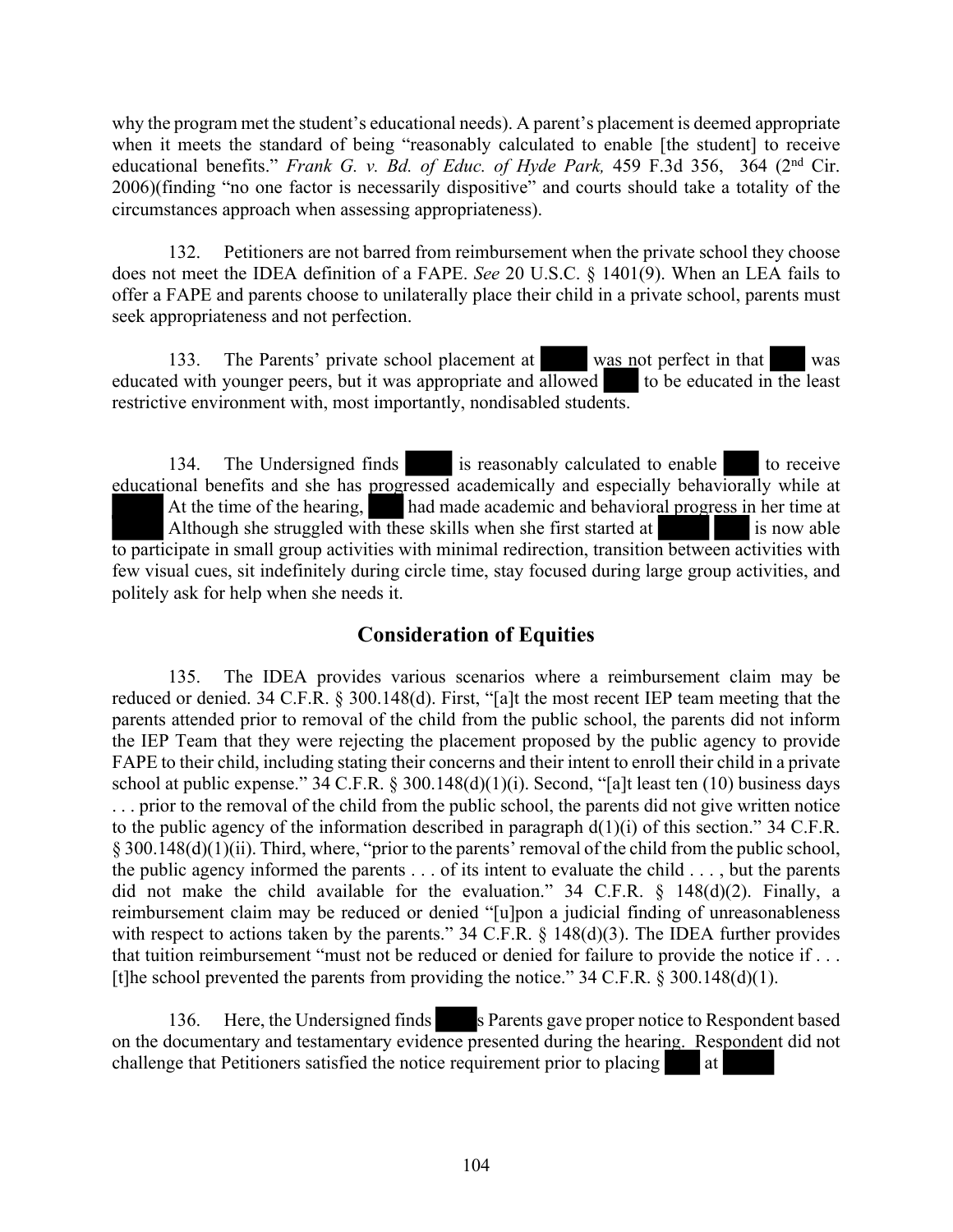137. The Undersigned also finds s Parents acted reasonably. Their behavior following the September 2018 IEP Meeting demonstrated an earnest effort to find common ground with Respondent and resolve their disagreement. Solutions is Parents sent a letter to the regular education teacher (Ms. Kibler), the Principal (Ms. Creasy), an Exceptional Children's Program Officer (Dr. Fisk-Moody), and the Chief Program Officer of Exceptional Children's Services (Mr. Dempsey) explaining their disagreement with s placement, which Respondent admitted were reasonable. *See* Tr. vol. 7, pp. 1426:23-1427:17 (Testimony of Dr. Fisk-Moody). When they received a letter from Mr. Dempsey informing them was reassigned to they tried to contact Mr. Dempsey to seek his help in resolving the matter. *See* Tr. vol. 3, pp. 605:23-606:5 (Testimony of Although their preference from the beginning was that attend s Parents did not reject a placement at attending outright. Rather, they took a to outright. Rather, they took a tour of the school and spoke with the teacher of the Readiness classroom to gather additional information about the proposed program. They also hired an advocate who contacted Principal Creasy prior to the October 1, 2018 meeting in an attempt to find common ground. *See* Tr. vol. 3, p. 611:7-25 (Testimony of Pet. Ex. 60.

138. After the inflammatory comments of Principal Creasy at the October 2018 IEP Meeting, Petitioners' actions were understandable. As a general rule parents should not terminate an IEP meeting simply due to disagreements with other IEP team members. However, based on the specific facts in this case, the Undersigned concludes that s Parents acted reasonably.

139. Respondent argued that Parents unreasonably insisted that be mainstreamed 100 % with her non-disabled peers and would not consider any pull-out special education services. At that time, Petitioners' desire for 100% inclusion in a kindergarten class was reasonable as evidenced by s success with 100% inclusion at the private schools. Whether 100% inclusion remains reasonable as progresses from grade to grade has yet to be determined.

140. In balancing the equities, Respondent's behaviors, including the misrepresentations made to the Parents by Principal Creasy, failing to even consider a one-on-one aide as a supplemental support, failing to disclose to Petitioners the Behavior Data Sheets, and unwillingness throughout the case to consider a lesser restrictive placement, were unreasonable.

# **Matters Not Before This Tribunal**

141. The above-described issues are the only issues before the Undersigned in this contested case and any others that were not specifically and properly pled in the Petition are not before the Undersigned in this case and will have no part in this Final Decision.

### **Remedies**

142. The IDEA confers "'broad discretion' on the court when fashioning an appropriate remedy." *M.S. ex rel. Simchick v. Fairfax Cnty. Sch. Bd.*, 553 F.3d 315, 325 (4th Cir. 2009) (quoting *Burlington v. Dep't of Educ. of Mass.*, 471 U.S. 359, 369 (1996)).

143. "Courts fashioning discretionary equitable relief under the IDEA must consider all relevant factors . . .." *Florence Cnty. Sch. Dist. Four v. Carter*, 510 U.S. 7, 16 (1993).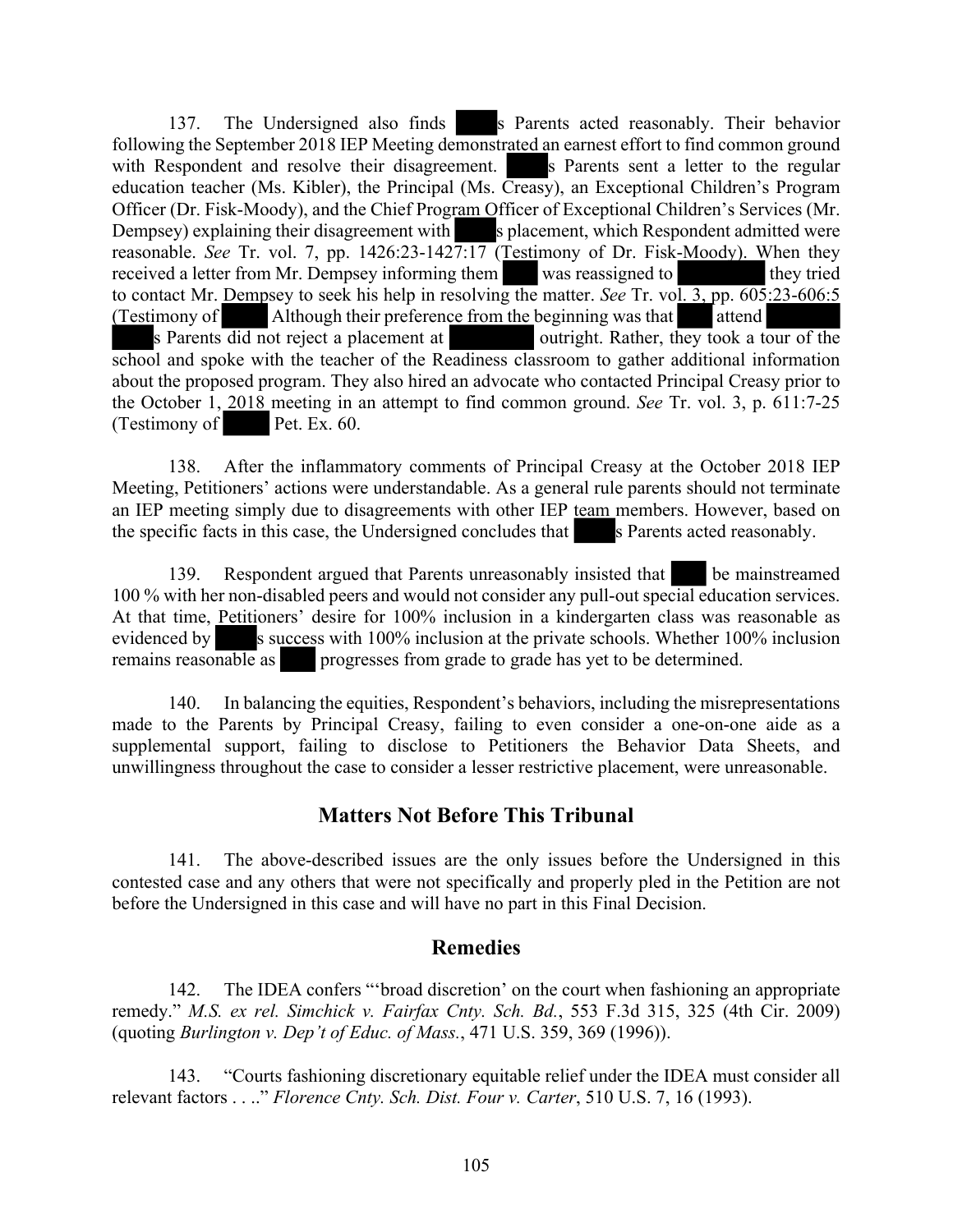144. The reimbursement provision of the IDEA prescribes that a school district may be required to fund retroactive direct tuition to a private-school obtained by parents for their child if: (1) the district failed to offer a FAPE; and (2) the program obtained by the parent was appropriate. 20 U.S.C. § 1412(a)(10)(C); *Burlington*, 471 U.S. at 374. When an LEA fails to offer a FAPE and parents choose to unilaterally place their child in a private school, parents must seek appropriateness and not perfection. *R.E. v. N.Y.C. Dept. of Educ.*, 785 F. Supp. 2d 28, 44 (S.D.N.Y. 2011), *aff'd*, 694 F.3d 167 (2d Cir. 2012).

145. Based on the Findings of Fact, stipulations, sworn testimony, and other evidence in the record, the Undersigned concludes School is an appropriate placement for and the equities favor the reimbursement of tuition, expenses for the one-on-one shadow, and related tuition costs Petitioners incurred for to attend during the 2018-2019 school year. As Respondent objected to transportation reimbursement and Petitioners appeared to have abandoned this claim during their case in chief, transportation costs for the 2018-2019 school are not reimbursable.

146. The Undersigned further orders that is the "stay-put" placement and that be placed at until Respondent is able to complete the training ordered below and hire the appropriate staff to implement the remedy outlined below when  $\sim$  s returns to receive instruction in the Winston-Salem/Forsyth County Schools. Respondent is to pay for tuition, oneon-one shadow expenses, and related expenses as well as Petitioners' transportation costs as incurred while is the stay-put placement. While remains at Respondent shall pay for twelve 30-minute speech language therapy sessions for the equivalent of each a nine-week reporting period during the 2019-2020 school year she remains at

147. The Undersigned further orders reimbursement in the amount of \$980.00 (14 sessions) to the Petitioners for the expense of private speech therapy services provided by the Parent's private speech pathologist from May 22, 2018 through the end of the 2017-2018 school year, excluding ESY, and for private speech services rendered during the 2018-2019 school year from August 29, 2018 to December 19, 2018. Because Respondent objected and Petitioners abandoned transportation reimbursement for the private speech therapy sessions, transportation expenses are not reimbursable for this period.

148. Petitioners are also entitled to compensatory speech therapy related services for the remainder of the 2018-2019 school year in the amount of 37 sessions. Respondent may elect to provide these services or reimburse Petitioners for 37 private speech therapy sessions in the amount of \$2,590.00. *See* FoF ¶ 384.

**BASED ON THE FOREGOING**, the Undersigned hereby finds proper authoritative support of the Conclusions of Law noted above, and the Undersigned hereby **ORDERS**:

#### **FINAL DECISION**

**BASED** upon the foregoing **FINDINGS OF FACT** and **CONCLUSIONS OF LAW**, **IT IS HEREBY ORDERED, ADJUDGED, AND DECREED** that Petitioners met their burden of proof, by a preponderance of the evidence showing: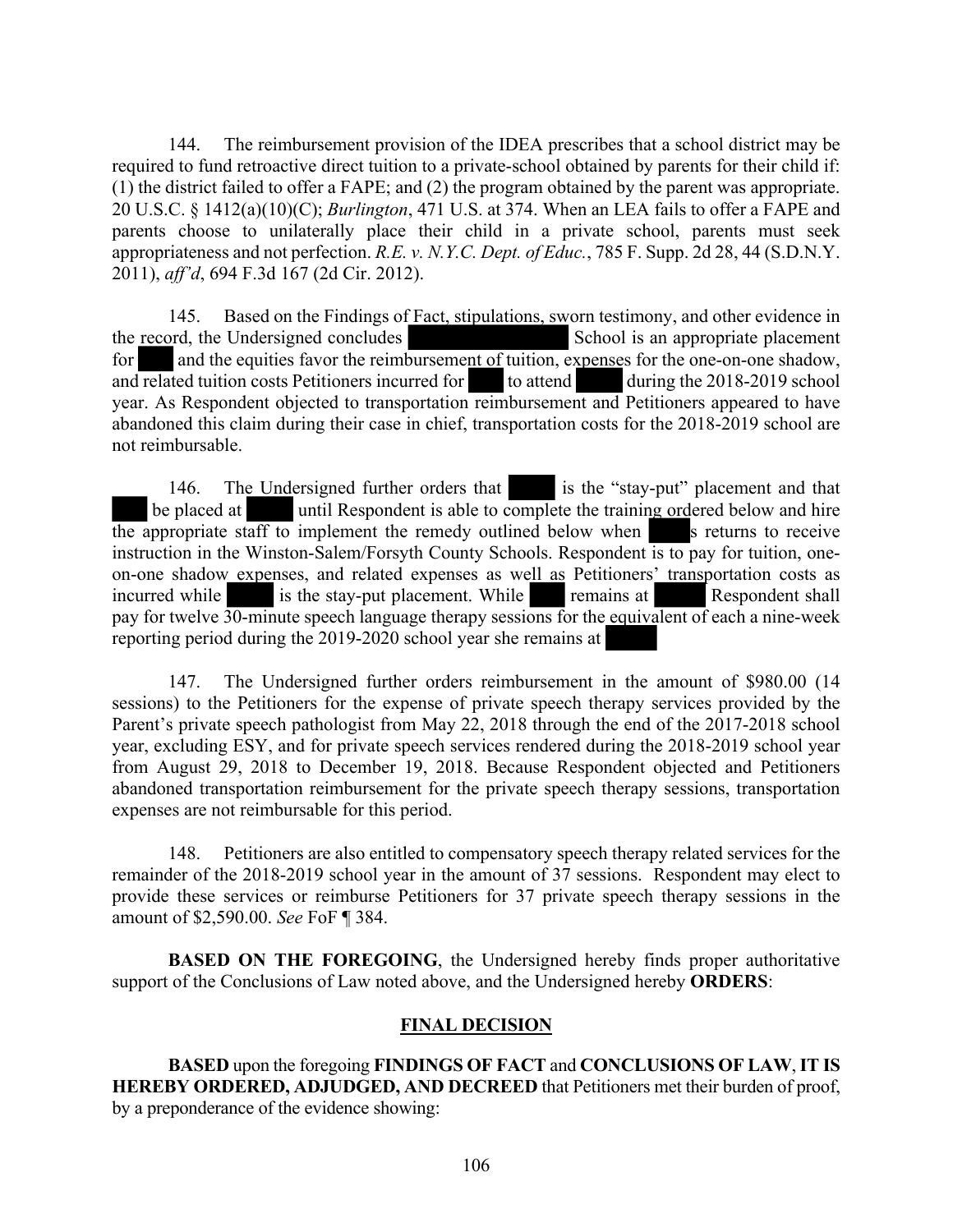1. Respondent failed to comply with the procedural and substantive requirements of the IDEA resulting in a denial of FAPE to and a denial of meaningful participation in the IEP process to s Parents.

2. Respondent failed to complete timely evaluations of to determine s IDEA eligibility such that an IEP could not be developed before the 2018-2019 school year resulting in a denial of FAPE to

3. At both the September and October 2018 IEPs, Respondent predetermined placement in the separate setting which was an inappropriate placement resulting in a denial of meaningful participation in the IEP process to s Parents and a denial of FAPE for to be educated in the least restrictive environment.

4. Respondent failed to develop an appropriate IEP for at the September 2018 IEP meeting.

5. Respondent extensively revised sIEP on October 1, 2018, without telling Parents that the IEP meeting was going to continue even if they left the meeting. The Undersigned considered the changes made to this IEP in this contested case, however, the Petitioners were not advised that the IEP Meeting would continue in their absence and were not given an opportunity to participate in the development of this IEP. Moreover, a required member of the IEP Team left the meaning before the development of the goals. A new IEP meeting needs to be held with the Petitioners, school-based IEP Team members, and school psychologist in attendance before attends WS/FCS. Even if the revised goals in the October 2018 IEP were appropriate, the placement remained in the separate setting and denied a FAPE in the least restrictive environment.

6. School is a placement reasonably calculated to provide educational benefit to that supports an award of reimbursement of tuition and the expense for the one-on-one shadow.

7. Until transitions back to WS/FCS no later than December 31, 2019, shall be her "stay-put" placement and Respondent shall pay for the tuition, expense of the one-on-one aide, other tuition related expenses, speech/language therapy, and round-trip daily transportation costs.

8. Petitioners have a right to reimbursement for the private speech therapy services provided to from May 22, 2018 through December 19, 2018, excluding private speech therapy during the ESY period and transportation expenses.

9. Petitioners are also entitled to 37 compensatory speech therapy and related transportation expenses, if applicable, for the remainder of the 2018-2019 school year which can be provided by Respondent's speech pathologist or by reimbursement of the private speech services previously paid by Petitioners but not otherwise awarded in this Final Decision.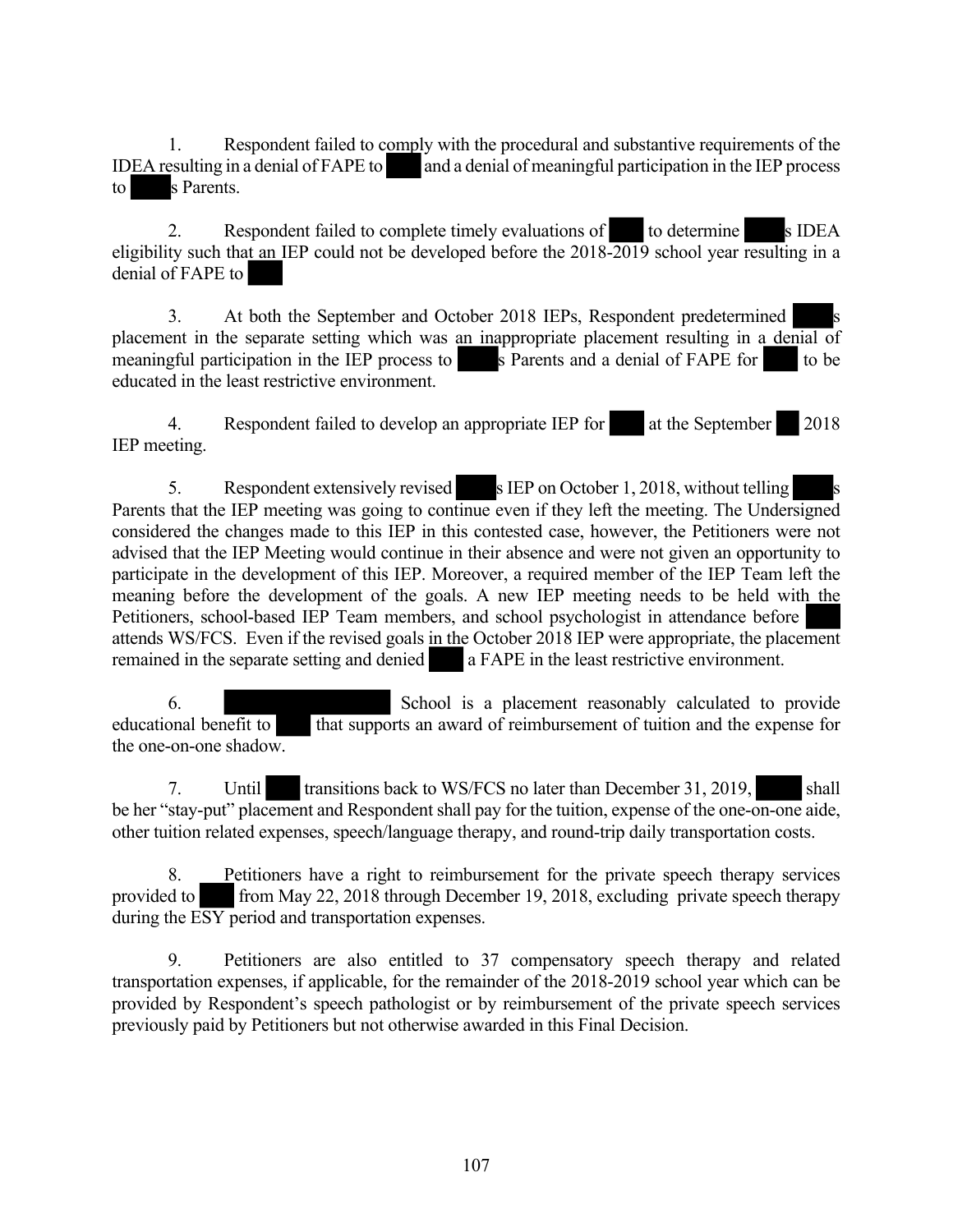#### **IT IS HEREBY ORDERED THAT**:

1. Respondent shall reimburse Petitioners these expenses incurred as a result of the Respondent's failure to meet the requirements of the IDEA, including tuition expenses at Forsyth Country Day School for the  $2018-2019$ , the cost of s shadow, and the cost of private speech therapy services provided by Ms. Sizemore from  $\overline{\text{May}}$  22, 2018 through December 19, 2018, excluding ESY. For this period, transportation costs are not included as reimbursable expenses.

2. Until the Transition Plan outlined in Paragraph 3, School is s stay-put placement and she shall be placed there at public expense for the 2019-2020 school year for the period of time necessary for the transition to be completed which is anticipated to be no later than December 31, 2019. Respondent shall pay s tuition expenses including the cost of s one-on-one aide, speech therapy services, and transportation expenses while remains at School.

3. To transition back to Winston-Salem/Forsyth County Schools, Respondent shall contract with a mutually agreeable inclusion specialist, at public expense, to review records, observe in the classroom, conduct teacher/staff/service provider/parents interviews, and make recommendations for supplemental aids/services, the training of staff, the implementation and progress monitoring with data collection, and the supervision of the implementation of inclusion for sufficient time for data to be collected regarding its effectiveness for a period of no more than 1 year after the start of implementation. Parents and Respondent shall have equal access to inclusion specialist, and the inclusion specialist shall communicate openly with both Respondent and the Parents as equal participants.

4. Upon s return to receive services in the Winston-Salem/Forsyth County Schools, her Parents will have the same school choice options, including Elementary School, for school assignment back into the Winston-Salem/Forsyth County School system.

5. No later than December 31, 2019, Respondent shall convene an IEP meeting and invite s current teacher and Shadow to participate in the meeting. The inclusion specialist identified in Paragraph 3 shall be invited to attend the meeting. During the one-year duration period of this IEP, with the inclusion specialist's supervision, the IEP team will monitor, with research based data collection, s educational and social benefits as well as determine her rate of progress and the appropriateness of her placement.

6. Within forty-five days of s attendance in a WS/FCS school, Respondent shall contract with mutually agreeable Board Certified Behavior Analysis ("BCBA"), at public expense, to conduct a Functional Behavior Assessment ("FBA") and supervise the collection of data for the FBA. The Parties shall revise the IEP by adding behavior goals or a Behavior Intervention Plan ("BIP") after completion of the FBA. The Parties may also revise the IEP by mutual agreement during this one year period. Both the inclusion specialist and the BCBA shall attend a second IEP meeting to assist in the development of a BIP and/or behavioral goals.

7. Petitioners are the prevailing party and are entitled to attorneys' fees.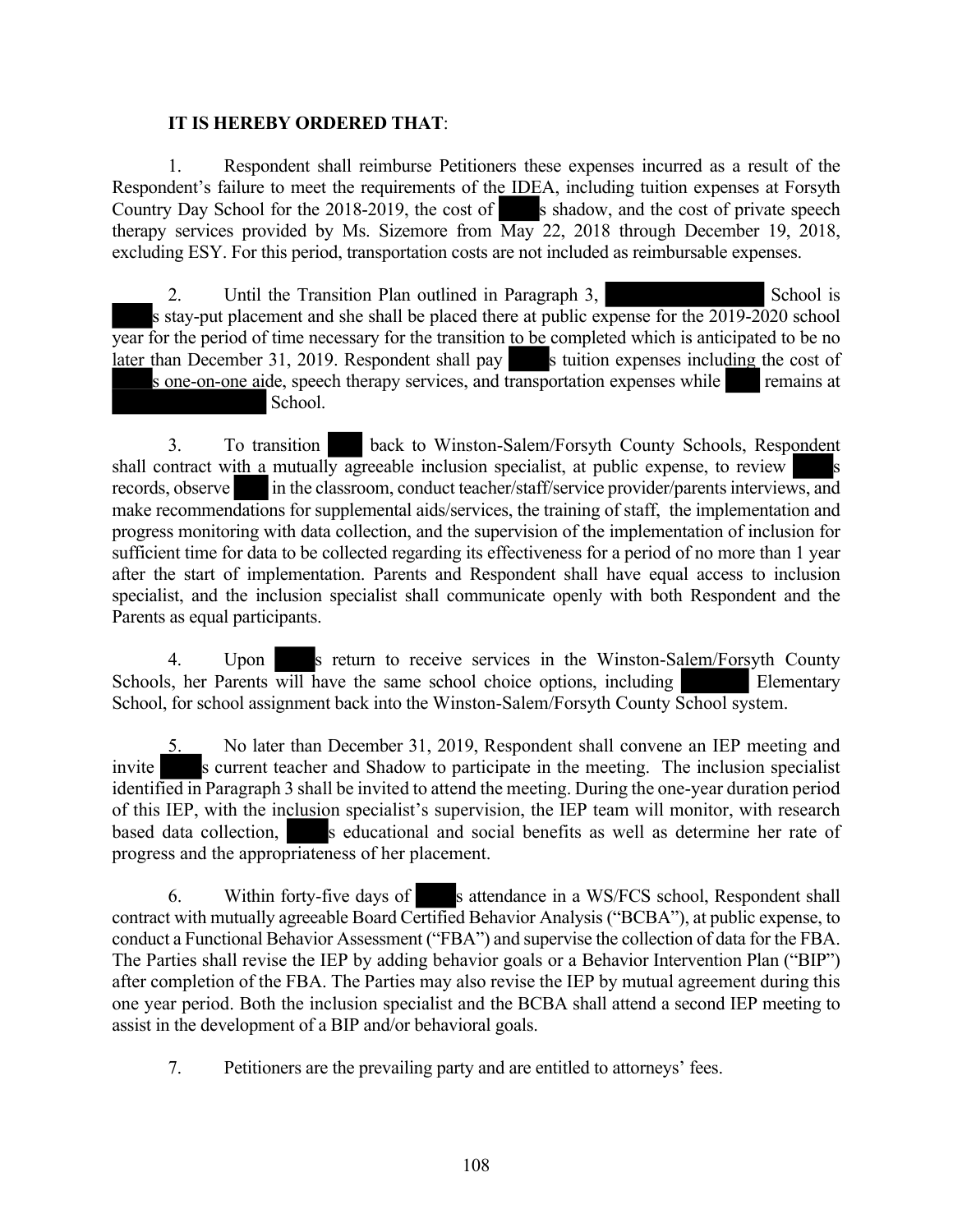## **NOTICE OF APPEAL RIGHTS**

In accordance with the Individuals with Disabilities Education Act and North Carolina's Education of Children with Disabilities laws, the parties have appeal rights regarding this Final Decision.

Under North Carolina's Education of Children with Disabilities laws (N.C.G.S. §§ 115C-106.1 et seq.) and particularly N.C.G.S. §§ 115C-109.9, "any party aggrieved by the findings and decision of a hearing officer under G.S. 115C-109.6 or G.S. 115C-109.8 may **appeal the findings and decision within 30 days after receipt of notice of the decision by filing a written notice of appeal with the person designated by the State Board** under G.S. 115C-107.2(b)(9) to receive notices. The State Board, through the Exceptional Children Division, shall appoint a Review Officer from a pool of review officers approved by the State Board of Education. The Review Officer shall conduct an impartial review of the findings and decision appealed under this section."

Inquiries regarding further notices, timelines, and other particulars should be directed to the Exceptional Children Division of the North Carolina Department of Public Instruction, Raleigh, North Carolina prior to the required close of the appeal filing period.

## **IT IS SO ORDERED.**

This the 23rd day of August, 2019.

tacas e

Stacey Bice Bawtinhimer Administrative Law Judge